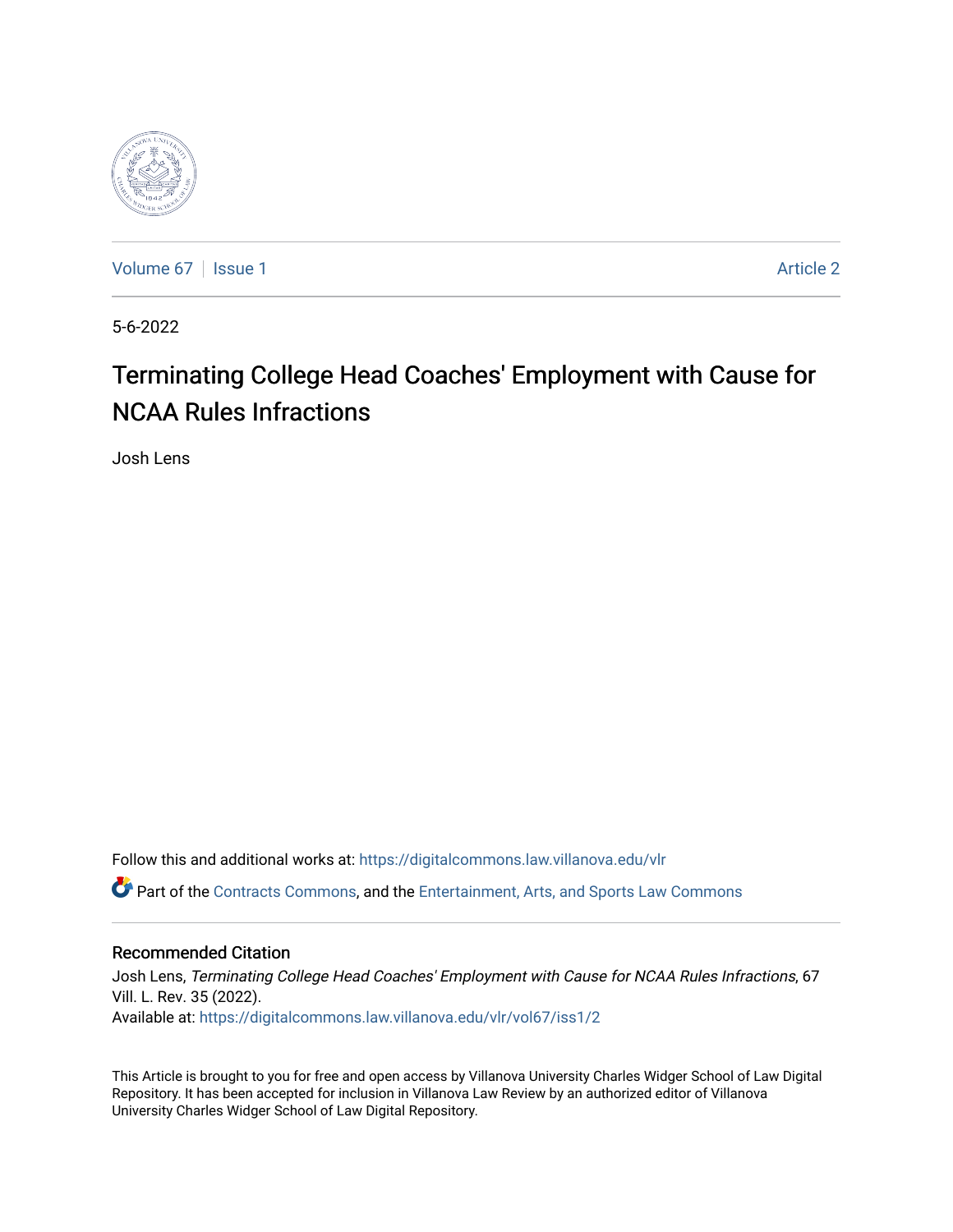#### 2022]

### TERMINATING COLLEGE HEAD COACHES' EMPLOYMENT WITH CAUSE FOR NCAA RULES INFRACTIONS

# JOSH LENS, J.D.\*

#### **ABSTRACT**

College athletics and its finances are in flux due to several recent incidents. Many athletics departments claimed to lose millions of dollars due to the COVID-19 pandemic. The *NCAA v. Alston* Supreme Court decision will result in universities and athletics departments providing their student-athletes with additional education-related benefits. Due to the NCAA's rule change permitting student-athletes to monetize their names, images, and likenesses, companies will likely divert sponsorship resources from athletics departments and toward student-athletes directly.

Thus, it is increasingly important for athletics departments to be prudent with resources. One area where university athletics departments have historically wasted millions of dollars is head coach severance payments. Some have paid head coaches millions of dollars in severance upon terminating their employment. More specifically, universities, through their employment contracts with head coaches, put themselves in a no-win situation when they must make an employment decision regarding a head coach if the NCAA accuses that coach of committing a significant NCAA rules violation. Under the current standard head coach contract, universities often have two options. A university may terminate the coach's employment without cause and pay the coach a large severance payment. Alternatively, if the university wants to terminate the coach's employment with cause and avoid the severance payment, it must continue to employ and pay the coach while awaiting adjudication of the violation allegation, which can take years and result in litigation.

This Article examines this no-win scenario for universities by first exploring a head coach's job responsibilities and the relevant employment contract provisions under which they perform them. Next, the Article analyzes instances where prominent head coaches violated NCAA rules and how their employment contracts shaped their universities' handling of the resulting employment decisions. Finally, the Article proposes contract language that would provide universities flexibility and potential cost

(35)

<sup>\*</sup> Assistant Professor of Recreation and Sport Management at the University of Arkansas, Fayetteville (J.D., University of Iowa College of Law). Prior to entering academia, Lens worked on Baylor University's athletics compliance staff for eight years. In addition to his academic duties, Lens consults for college athletics conferences and university athletics departments regarding legal and NCAA matters and has had the opportunity to provide input on several head coach contracts. The views this Article expresses are the author's and not necessarily representative of the University of Arkansas or Baylor University.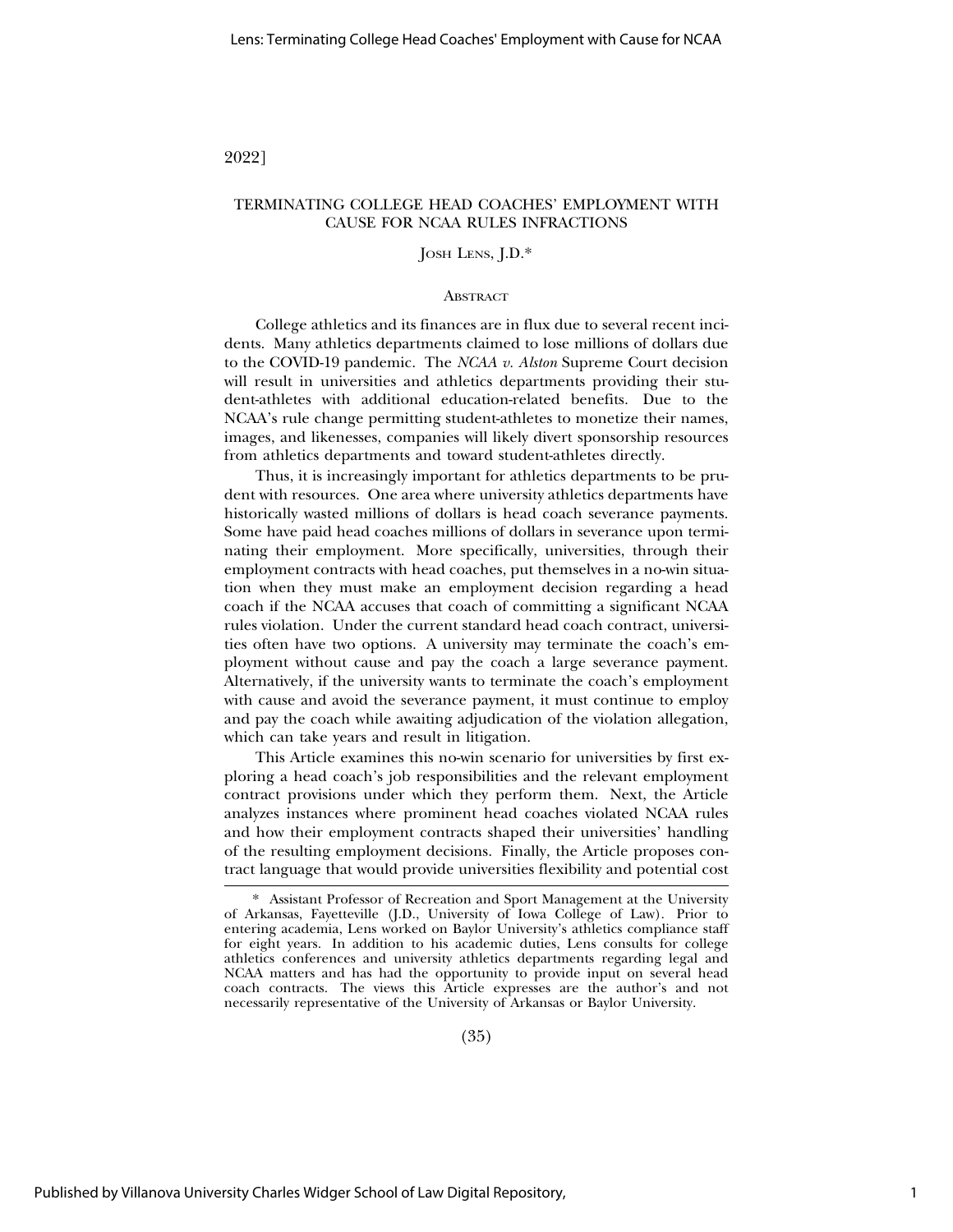savings when faced with an employment decision for a rule-breaking head coach.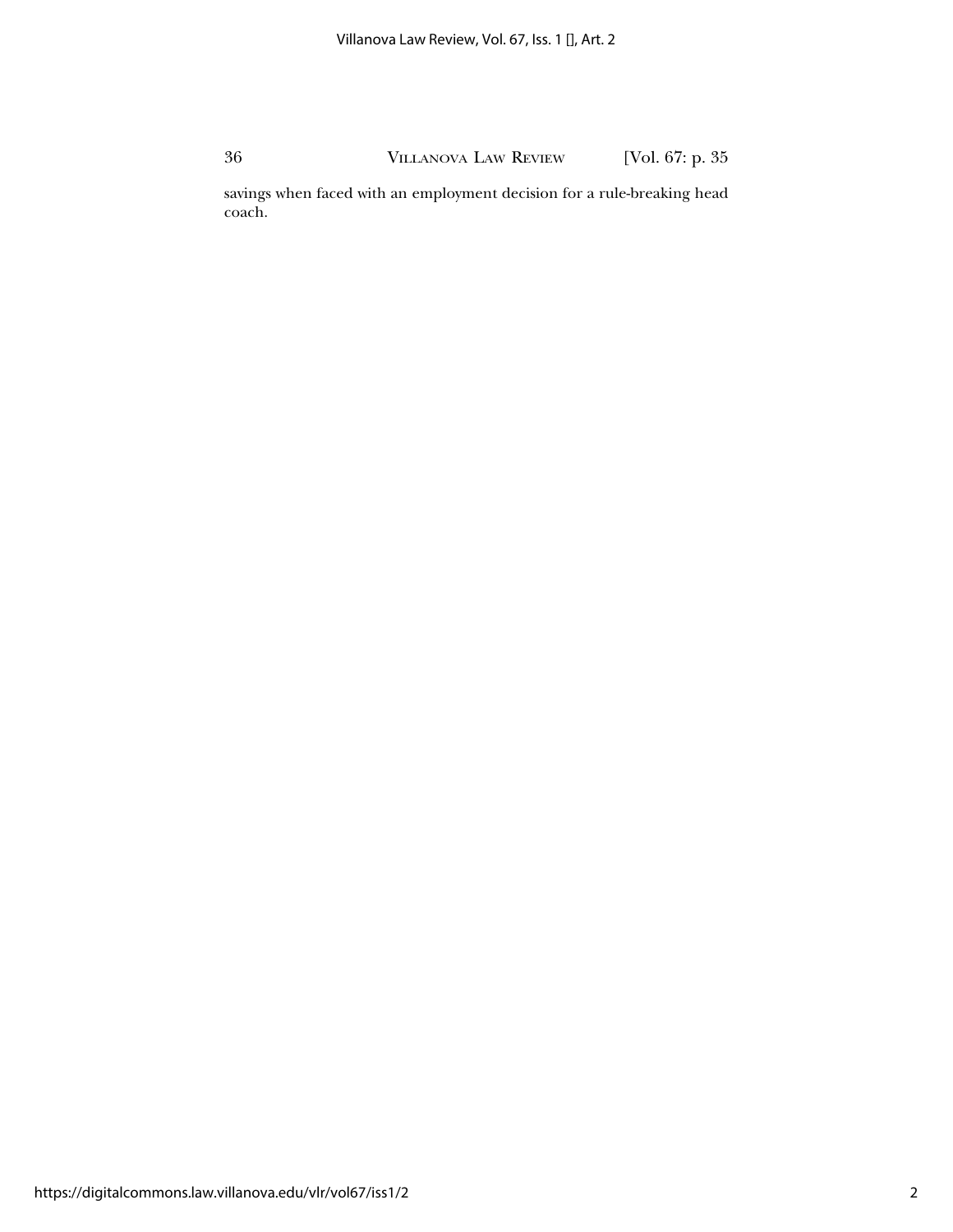### **CONTENTS**

|    |                                                   |                                                                                                        | 38  |
|----|---------------------------------------------------|--------------------------------------------------------------------------------------------------------|-----|
| Ι. | THE COLLEGE HEAD COACH PROFESSION AND EMPLOYMENT  |                                                                                                        |     |
|    | 43                                                |                                                                                                        |     |
|    | А.                                                | The College Head Coaching Profession                                                                   | 44  |
|    | <b>B.</b>                                         | College Head Coach Employment Contracts                                                                | 47  |
|    |                                                   | Head Coach Employment Contract Negotiations<br>1.                                                      | 50  |
|    |                                                   | College Head Coach Employment Contract Termination<br>2.                                               |     |
|    |                                                   | $Provisions \dots \dots \dots \dots \dots \dots \dots \dots \dots \dots \dots \dots \dots \dots \dots$ | 53  |
|    |                                                   | NCAA Rules and College Head Coach Employment<br>3.                                                     |     |
|    |                                                   | $Contracts \ldots \ldots \ldots \ldots \ldots \ldots \ldots \ldots \ldots \ldots \ldots \ldots$        | 58  |
|    |                                                   | The NCAA and Its Rules Enforcement Process.<br>a.                                                      | 58  |
|    |                                                   | College Head Coach Employment Contracts'<br>b.                                                         |     |
|    |                                                   | Incorporation of NCAA Rules                                                                            | 62  |
| П. | UNIVERSITIES' EMPLOYMENT DECISIONS REGARDING HEAD |                                                                                                        |     |
|    | COACHES INVOLVED IN NCAA RULES VIOLATIONS         |                                                                                                        | 64  |
|    | А.                                                | Instances Where a University Made an Employment Decision                                               |     |
|    |                                                   | Regarding a Head Coach Involved with NCAA Rules                                                        |     |
|    |                                                   | Violations and Ramifications of the Employment Decision                                                | 65  |
|    |                                                   | Clem Haskins $\ldots, \ldots, \ldots, \ldots, \ldots, \ldots, \ldots, \ldots, \ldots$<br>1.            | 65  |
|    |                                                   | 2.                                                                                                     | 68  |
|    |                                                   | 3.                                                                                                     | 71  |
|    |                                                   | 4.                                                                                                     | 75  |
|    |                                                   | 5.                                                                                                     | 80  |
|    |                                                   | 6.                                                                                                     | 84  |
|    | В.                                                | Takeaways and Recommendations Stemming from Recent                                                     |     |
|    |                                                   | Instances Where Universities Made Employment Decisions                                                 |     |
|    |                                                   | Regarding Head Coaches Involved with NCAA Rules                                                        |     |
|    |                                                   | Violations                                                                                             | 89  |
|    |                                                   | An Illustration: The University of Arizona and Sean<br>1.                                              |     |
|    |                                                   |                                                                                                        | 91  |
|    |                                                   | A Potential Solution: Employment Contract Language<br>2.                                               |     |
|    |                                                   | That Requires an NOA-Instead of COI or IARP<br>Adjudication-of NCAA Violations Allegations for Cause   |     |
|    |                                                   |                                                                                                        | 96  |
|    |                                                   |                                                                                                        | 100 |
|    |                                                   |                                                                                                        |     |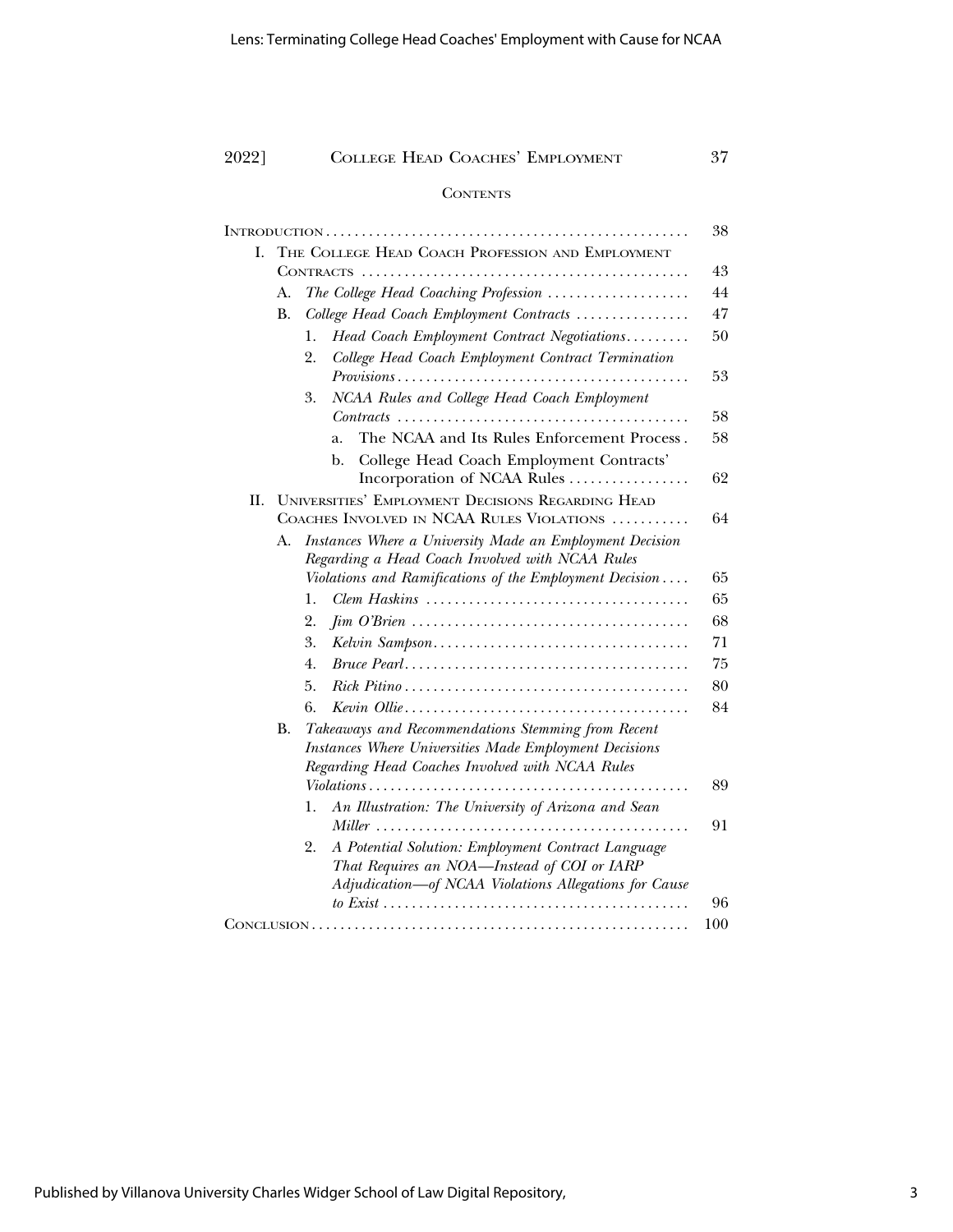#### **INTRODUCTION**

IN 2017, the National Collegiate Athletic Association's (NCAA) Commit-<br>tee on Infractions (COI) concluded that then-University of Louisville<br>(Louisville) had man's backathell agach Piek Piting committed on NCAA tee on Infractions (COI) concluded that then-University of Louisville (Louisville) head men's basketball coach Rick Pitino committed an NCAA violation by failing to properly supervise a staff member.<sup>1</sup> In violation of NCAA rules (and common sense and morals), the Louisville staff member arranged for strippers and prostitutes for prospective or current studentathletes, some of whom were minors.2 As a result, the COI placed Louisville on probation for four years, fined it thousands of dollars, and suspended Pitino from coaching in five conference games.3 This was not Pitino's first scandal. In 2003, he had an affair with and impregnated a woman who extorted money from Pitino for her abortion.4

Louisville retained the legendary Pitino despite the fact that his actions, or lack of, with respect to the strippers and prostitutes scandal likely violated his employment contract with the University.5 Not only did Louisville continue to employ Pitino, but it also did so at a salary that was the highest in college basketball.<sup>6</sup> It was not until Pitino's association with a third very public scandal that Louisville initiated employment termination proceedings with Pitino.7 It took this third strike, where federal authorities tied Pitino's program to a 2017 scheme in which prospective studentathletes received compensation to attend and play for certain universities,

4. *See* Cari Grieb, *Louisville's Response to Rick Pitino's Sex-Related Controversies Warned of Troubled Moral System*, SPORTING NEWS (Nov. 10, 2017), http://sportingnews.com/us/ncaa-basketball/news/louisville-basketball-rick-pitino-controversies-sex-scandal-fbi-investigation-flawed-system/e9w7cpgpbg981ahzx96nibwel [https://perma.cc/L3DT-NRHT] (arguing that Louisville could have terminated

Pitino's employment after either of the first two scandals and thus avoided involvement with the third).

5. *See id.* (pointing out that Louisville could have invoked a morals clause in Pitino's employment contract to terminate his employment).

6. *See* Sam Belden, *Rick Pitino Will Reportedly Lose Out on Up to \$55 Million*, BUS. INSIDER (Sept. 27, 2017), http://businessinsider.com/rick-pitino-effectively-firedsalary-contract-louisville-2017-9 [https://perma.cc/XGK4-XSQC] (noting Pitino made nearly \$8 million in the 2017-18 season and Louisville owed him \$38 million through 2026 under his employment contract, with another \$17 million "set to come from bonuses and other earnings").

7. *See* Grieb, *supra* note 4.

<sup>1.</sup> *See* NCAA DIV. I COMM. ON INFRACTIONS, UNIVERSITY OF LOUISVILLE PUBLIC INFRACTIONS DECISION 2 (June 15, 2017), https://web3.ncaa.org/lsdbi/search/mi-CaseView/report?id=102682 [https://perma.cc/LHF3-6N6L] [hereinafter LOUIS-VILLE PUBLIC INFRACTIONS DECISION].

<sup>2.</sup> *See id.* at 1 ("The COI has not previously encountered a case like this.").

<sup>3.</sup> *See id.* at 22–24. Louisville also had to vacate 123 men's basketball victories and return its portion of conference revenue sharing; *see also* Michael McCann, *Rick Pitino's Contract Dispute and its Potential Impact on Larger NCAA Scandal*, SPORTS ILLUSTRATED (Oct. 14, 2017), http://si.com/college/2017/10/14/rick-pitino-louisville-contract-dispute-ncaa-scandal-fbi-investigation [https://perma.cc/R7BY-L2AP] (describing Pitino's dispute with Louisville regarding the amount the University owed him after it terminated his employment).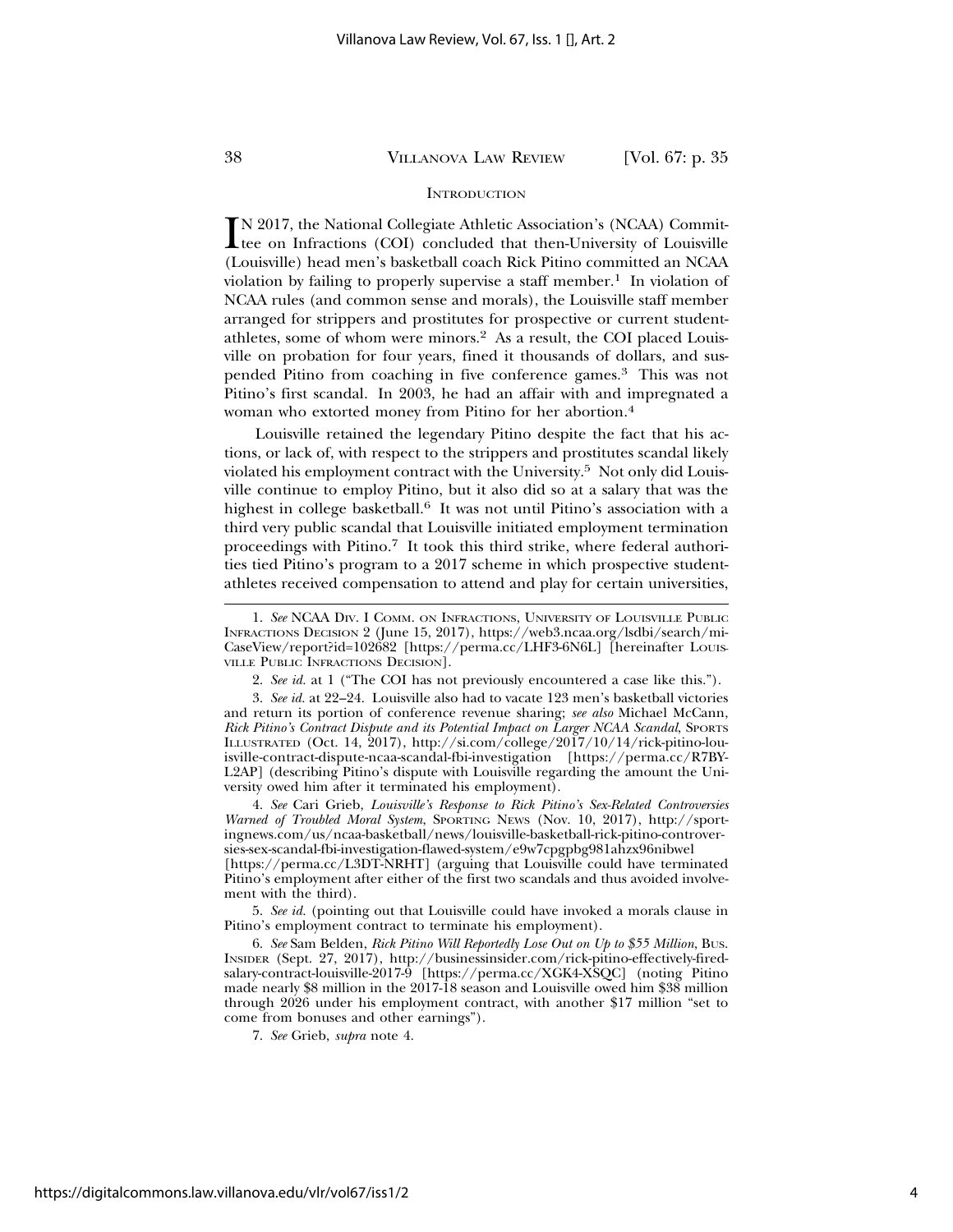for Louisville to terminate Pitino's employment "for cause."8 Terminating Pitino's contract for cause relieved the University of the \$44 million it contractually owed him.9 Pitino, however, quickly rebounded; within a year he was the head men's basketball coach at Iona University.10

The 2017 federal investigation into bribes and corruption in men's college basketball implicated Pitino's program along with numerous other programs. It led to the arrests of ten men. Of the ten arrested, seven pled guilty and three were convicted.11 Prosecutors accused six assistant men's college basketball coaches of accepting bribes, and all either resigned or had their employment terminated.<sup>12</sup> Of the head coaches of the numerous men's basketball programs that federal authorities implicated in the scandal, most were able to "continue[ ] to work and earn millions of dollars in compensation."13 The following serve as examples of embroiled head coaches who kept their jobs, at least for a time, despite involvement in the scandal:

• Chief among them is then-Louisiana State University (LSU) head men's basketball coach, Will Wade. According to NCAA allegations, Wade violated NCAA rules by paying eleven prospective student-athletes to attend LSU.<sup>14</sup> HBO aired an audio recording in 2020 of Wade infamously disclosing that he made a "strong ass" offer to procure a high-profile prospective student-athlete.15 After media reports about the contents of that call, LSU suspended Wade in 2019.16 The suspension

10. *See* Mark Schlabach, *Your Guide to College Basketball's Ongoing NCAA Investi*gations, ESPN (Nov. 6, 2020), http://espn.com/mens-college-basketball/story/ id/30262819/your-guide-college-basketball-ongoing-ncaa-investigations [https:// perma.cc/2Z5C-QE33].

11. *See id.* Federal authorities did not arrest Pitino.

12. *See id.* (noting that federal authorities accused the six assistant coaches of "accepting bribes to steer [student-athletes] to certain financial advisors and managers").

13. *Id.* (querying why the NCAA infractions process is moving so slowly).

14. *See id.* (explaining the NCAA enforcement staff said it received information that Wade "arranged for, offered and/or provided impermissible payments, including cash payments, to at least 11 men's basketball prospective student-athletes, their family members, individuals associated with the prospects and/or nonscholastic coaches in exchange for the prospects' enrollment at LSU" (internal quotation marks omitted)).

15. *Id.* (internal quotation marks omitted) (noting the HBO documentary included audio of a call between Wade and agent Christian Dawkins in which Wade discussed the offer to sign coveted prospective student-athlete Javonte Smart).

16. *See id.* (quoting Dawkins from the documentary as stating, "I think the only way you can interpret someone in a head-coaching position saying that they

<sup>8.</sup> *See* McCann, *supra* note 3 ("From a plain reading of Pitino's contract, it appears that the University is well within its authority to fire him for just cause.").

<sup>9.</sup> Tyler Conway, *Rick Pitino's Louisville Contract Officially Terminated with 'Just Cause,'* BLEACHER REP. (Oct. 16, 2017), http://bleacherreport.com/articles/ 2739014-rick-pitinos-louisville-contract-officially-terminated-with-just-cause [https:/ /perma.cc/8RST-T5VU].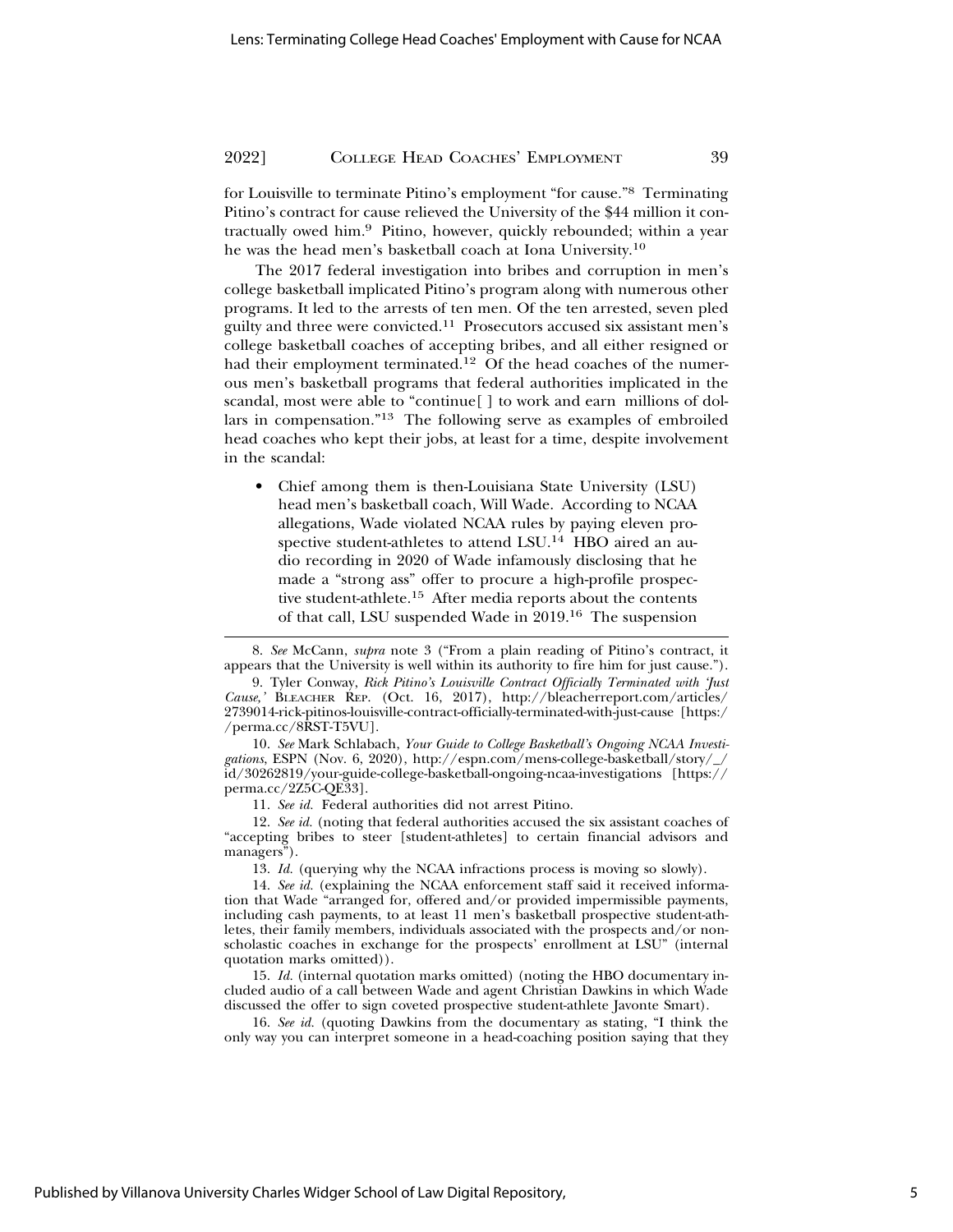was short-lived, however. Wade missed just one game, and LSU and Wade continued to enjoy on-court success despite working under a "cloud of suspicion" as the NCAA enforcement process runs its course.<sup>17</sup> When LSU finally received the formal notice charging Wade with NCAA rules violations in 2022, the University terminated his employment with cause.<sup>18</sup>

• Sean Miller remained the head men's basketball coach at the University of Arizona (Arizona) for the 2019–20 and 2020–21 seasons even after prosecutors played a damning wiretap recording during a federal criminal trial.<sup>19</sup> In the wiretap, former Arizona assistant coach Book Richardson told agent Christian Dawkins that Miller paid "then-Wildcats star Deandre Ayton \$10,000 per month."20 There was also evidence of academic fraud and provision of other benefits to student-athletes that would violate NCAA rules.<sup>21</sup> Regardless, Arizona officials publicly supported Miller while he coached for two more seasons until terminating his employment five weeks after the 2021 season concluded.22 Despite the allegations against Miller and his program, and the fact that his team had not won an NCAA tournament game since 2017, Arizona owed Miller \$1.4 million under his employment contract

made a strong-ass offer, they ain't talking about a scholarship offer, bro . . . . One hundred percent talking about money").

17. Scott Rabalais, *Change is Coming for LSU Basketball. How Much Change is the Key Question*, ADVOCATE (Mar. 23, 2021, 7:19 PM), http://theadvocate.com/baton\_ rouge/sports/lsu/article\_18e80798-8c2c-11eb-bb49-a727ce164c09.html [https:// perma.cc/JUM2-V6H6] (noting Wade has led LSU to three postseason appearances in his four seasons).

18. *See* Amie Just & Wilson Alexander, *LSU Has Fired Will Wade for Cause After Allegations of Major NCAA Violations. Here's Why,* ADVOCATE (Mar. 12, 2022), http:// theadvocate.com/baton\_rouge/sports/lsu/article\_c8a96cb0-8e01-11e9-ad1e-47d4f9c2baf6.html [https://perma.cc/FR2Z-28QV].

19. Miller won over 300 games during his tenure at Arizona, which includes seven NCAA tournament and two Elite Eight appearances. *See* Adam Zagoria, *NCAA Coaching Carousel: Sean Miller is Out at Arizona. Where Will the Wildcats Go* Next?, FORBES (Apr. 7, 2021, 2:06 PM), https://www.forbes.com/sites/ adamzagoria/2021/04/07/ncaa-coaching-carousel-sean-miller-is-out-at-arizonawhere-will-they-go-next/ [https://perma.cc/TVQ4-85R6].

20. *See* Schlabach, *supra* note 10 (noting Miller denied paying Ayton, who was the first overall selection in the 2018 NBA draft).

21. *See id.* (describing issues relating to transcripts of then-prospective student-athletes).

22. *See* Gary Parrish, *Arizona Fires Sean Miller, but It Would Have Made More Sense For Everybody if This Had Been Done Much Sooner*, CBS SPORTS (Apr. 7, 2021), http:// cbssports.com/college-basketball/news/arizona-fires-sean-miller-but-it-would-havemade-more-sense-for-everybody-if-this-had-been-done-much-sooner/ [https:// perma.cc/5H44-MVUA] (noting that influential boosters continued to support Miller despite his troubles, making it difficult for administrators to terminate his employment).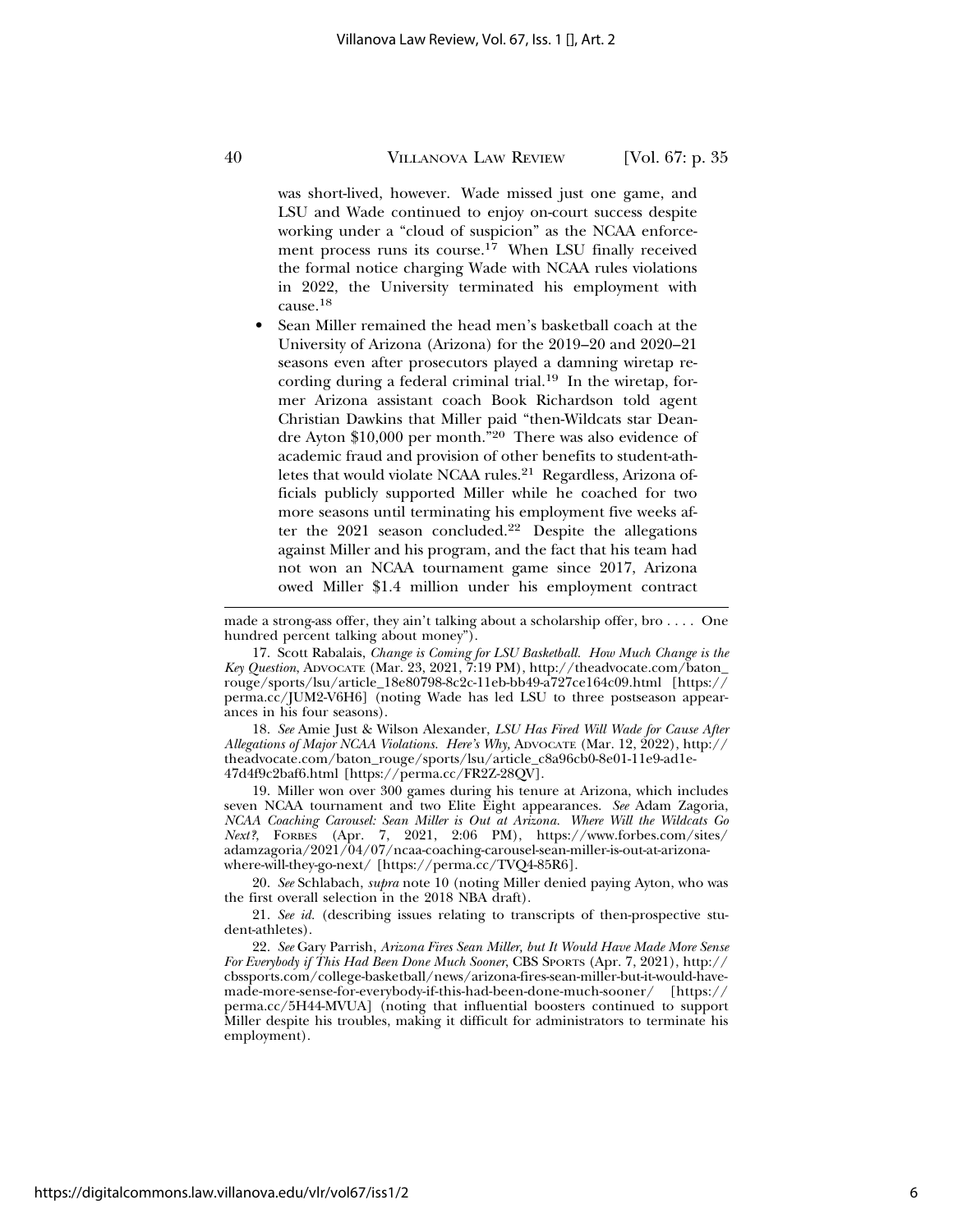upon terminating his employment.<sup>23</sup> The University stated at the time of Miller's employment termination that it would honor Miller's contract and pay him accordingly.24

In the aftermath of the federal investigation of men's college basketball, the NCAA leveled five Level I violation allegations (the most severe categorization) against the University of Kansas (Kansas) men's basketball program, including one against longtime head coach Bill Self.25 The NCAA's case centered on a former Adidas employee paying prospective student-athletes to attend Kansas.<sup>26</sup> The case placed both Kansas and Self at risk of severe sanctions, potentially including multiple years of postseason bans and a yearlong suspension of Self from coaching.27 Despite the allegations and potential penalties, Kansas stood by Self.28 In fact, during the midst of the NCAA infractions process, Kansas effectively awarded Self a

25. *See* Pat Forde, *Bill Self's Lifetime Contract Makes Clear Where Kansas's Priorities Lie*, SPORTS ILLUSTRATED (Apr. 2, 2021), http://si.com/college/2021/04/02/billself-lifetime-contract-kansas-ncaa-investigation [https://perma.cc/Q9WJ-MAQ3] (describing the NCAA's lack of institutional control and head coach responsibilities allegations against Kansas and Self, respectively). At the time of this publication, Self's resume includes coaching Kansas "to a national championship, 15 Big 12 Conference titles, and 17 NCAA tournament appearances." *Id.* (internal quotation marks omitted). Kansas and Self vehemently dispute the allegations, and Self is contemplating legal action against the NCAA. *See* Mark Schlabach, *Kansas Basketball Coach Bill Self Considering Legal Action vs. NCAA, Attorney Says*, ESPN (Jun. 18, 2020), https://www.espn.com/mens-college-basketball/story/\_/id/29329604/ kansas-basketball-coach-bill-self-considering-legal-action-vs-ncaa-attorney-says

[https://perma.cc/W3RR-5Z75] (quoting Self's attorney's letter to the NCAA as threatening "negligence, breach of contract, defamation, fraud, tortious interference with contract and tortious interference with prospective contract" claims (internal quotation marks omitted)). In fact, Kansas has paid two law firms over \$1 million to defend itself. *See* Sam Zeff & Greg Echlin, *KU Has Paid Huge Legal Bills Defending Alleged Violations in Men's Basketball Program*, KCUR (Nov. 25, 2020), http://kcur.org/sports/2020-11-24/ku-has-paid-huge-legal-bills-defending-allegedviolations-in-mens-basketball-program [https://perma.cc/3B5U-S27V].

26. *See* Forde, *supra* note 25 (characterizing Kansas's defenses to the NCAA's allegations as "laughable").

27. *See id.* (describing range of penalties that the NCAA's penalties matrix contemplates).

28. *See* Jesse Newell, *NCAA Goes Hard at Bill Self. But His Lawyers Say It's 'Only Reinforced (His) Resolve*,' KAN. CITY STAR (May 7, 2020), https:// www.kansascity.com/sports/college/big-12/university-of-kansas/article

242585046.html [permalink unavailable] (quoting Self's attorneys as stating that Kansas's chancellor and athletics director at the time supported Self's quest to defeat the "meritless and irresponsible allegations").

<sup>23.</sup> *See* Zagoria, *supra* note 19 (describing Miller's Arizona tenure as "long and winding").

<sup>24.</sup> *See* Anne Ryman & Jeremy Cluff, *Arizona Basketball Fires Coach Sean Miller After 12 Seasons: 'We Need to Move Forward'*, ARIZ. REPUBLIC (Apr. 7, 2021), http:// azcentral.com/story/sports/college/ua/2021/04/07/arizona-basketball-firescoach-sean-miller-according-report/7124947002/ [https://perma.cc/AP4C-NBQJ].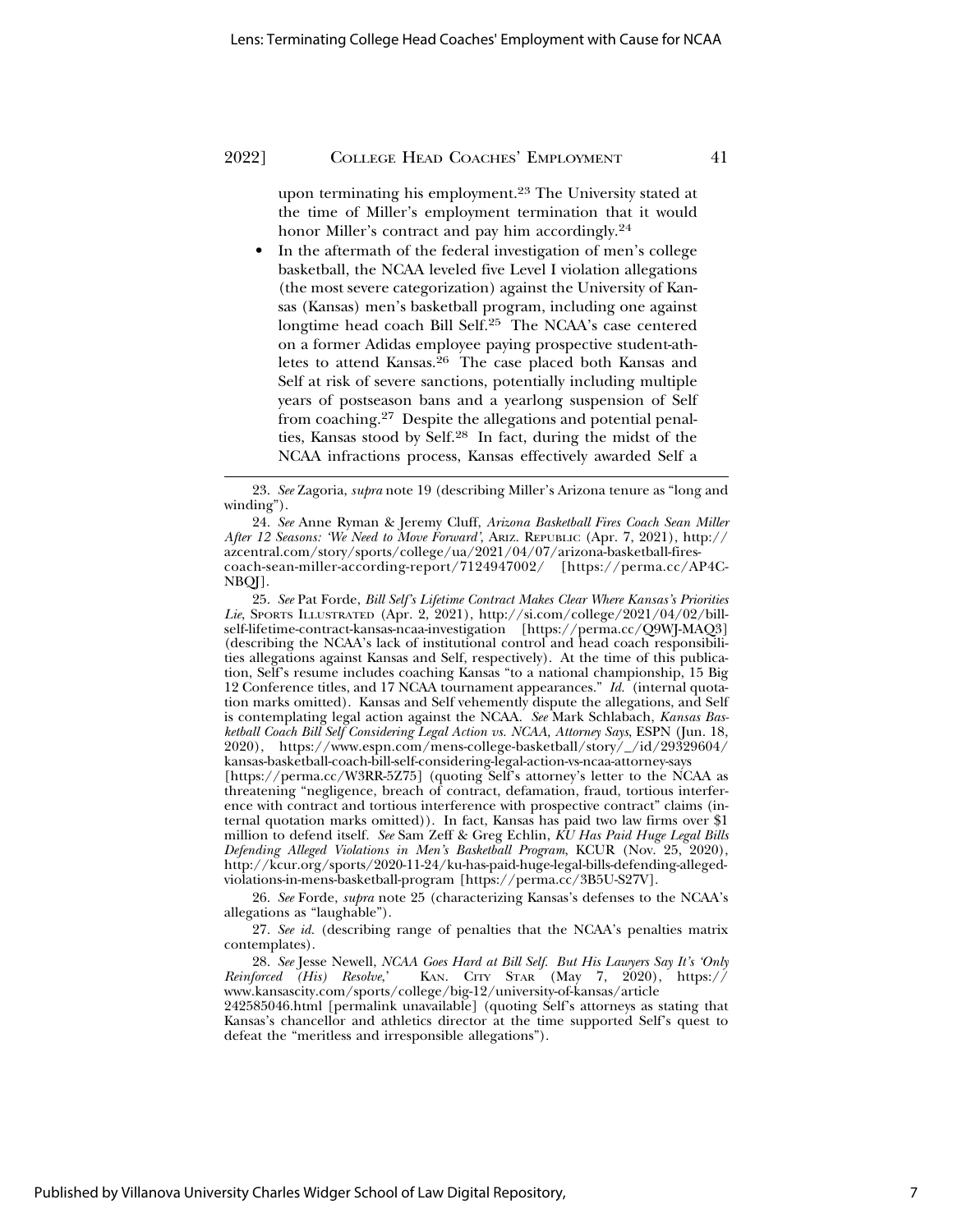lifetime employment contract paying him over \$5 million annually.29 So not only did Kansas retain Self in the face of severe NCAA allegations, it "rewarded" him "with extended job security."<sup>30</sup>

The situations involving these head coaches are examples of a scenario that universities and athletics departments frequently face—having to make employment decisions regarding head coaches who face allegations that they violated NCAA rules. Those unfamiliar with college athletics and coach contracts may be surprised (and perhaps disappointed) to learn that the decisions are often complicated. Because of their employment contracts with head coaches, universities and athletics departments increasingly spend significant amounts of money on severance payments to head coaches. For example, just fifteen years ago, two-thirds of "Power 5" conference member universities did not encounter severance payments to a football coach.31 In the 2020 fiscal year, however, nearly two-thirds of those same universities provided severance payments to a former head football coach.32 It is not just the number of universities and athletics departments that pay severance that is staggering; the amounts are also astounding. Public universities in Power 5 conferences paid a combined \$66 million in severance payments in the 2020 fiscal year, for an average of \$1.2 million per university.<sup>33</sup> During Harvey Perlman's tenure as the University of Nebraska's chancellor from 2001 to 2016, the University terminated four head football coaches' employment.<sup>34</sup> The resulting severances

30. *Id.* (stating "it's good to be Bill Self").

31. Andy Wittry, *Power 5 Spending on Coaches, Support Staff Increased by Average of \$1.7M Per School in the 2020 Fiscal Year*, OUT OF BOUNDS WITH ANDY WITTRY (Jun. 10, 2021), http://andywittry.substack.com/p/power-5-spending-on-coaches-support [https://perma.cc/Q5HE-5RE8] (analyzing data from NCAA Membership Financial Reporting System). College athletics constituents describe the Big Ten, Big 12, Atlantic Coast, Pacific 12, and Southeastern conferences as the Power 5 conferences. These five conferences are college athletics' biggest and wealthiest and thus the NCAA permits them to enact legislation that only applies to them. *See* John Wolohan, *What Does Autonomy for the "Power 5" Mean for the NCAA?* LAW IN SPORT (Feb. 11, 2015), http://lawinsport.com/topics/item/what-does-autonomy-for-thepower-5-mean-for-the-ncaa [https://perma.cc/GZX7-D7XF] (citing Syracuse University and Duke University as examples of Power 5 universities).

32. *See* Wolohan, *supra* note 31 (noting that the number of universities that provided severance payments to head men's basketball coaches decreased in 2020, likely due to the COVID-19 pandemic ending the season early).

33. *See id.* (noting the amount decreased from the 2019 fiscal year, likely due to the COVID-19 pandemic).

34. *See* Paula Lavigne & Mark Schlabach, *FBS Schools Spent Over \$533.6 Million in Dead Money Over 10+ Years*, ESPN (Nov. 5, 2021), http://espn.com/college-football/story/\_/id/32552130/schools-spent-5336-million-dead-money [https:// perma.cc/4A3J-4TYN] (listing the terminated football coaches as Frank Solich, Bill Callhan, Bo Pelini, and Mike Riley).

<sup>29.</sup> *See* Forde, *supra* note 25 (describing the contract as "impressively brazen").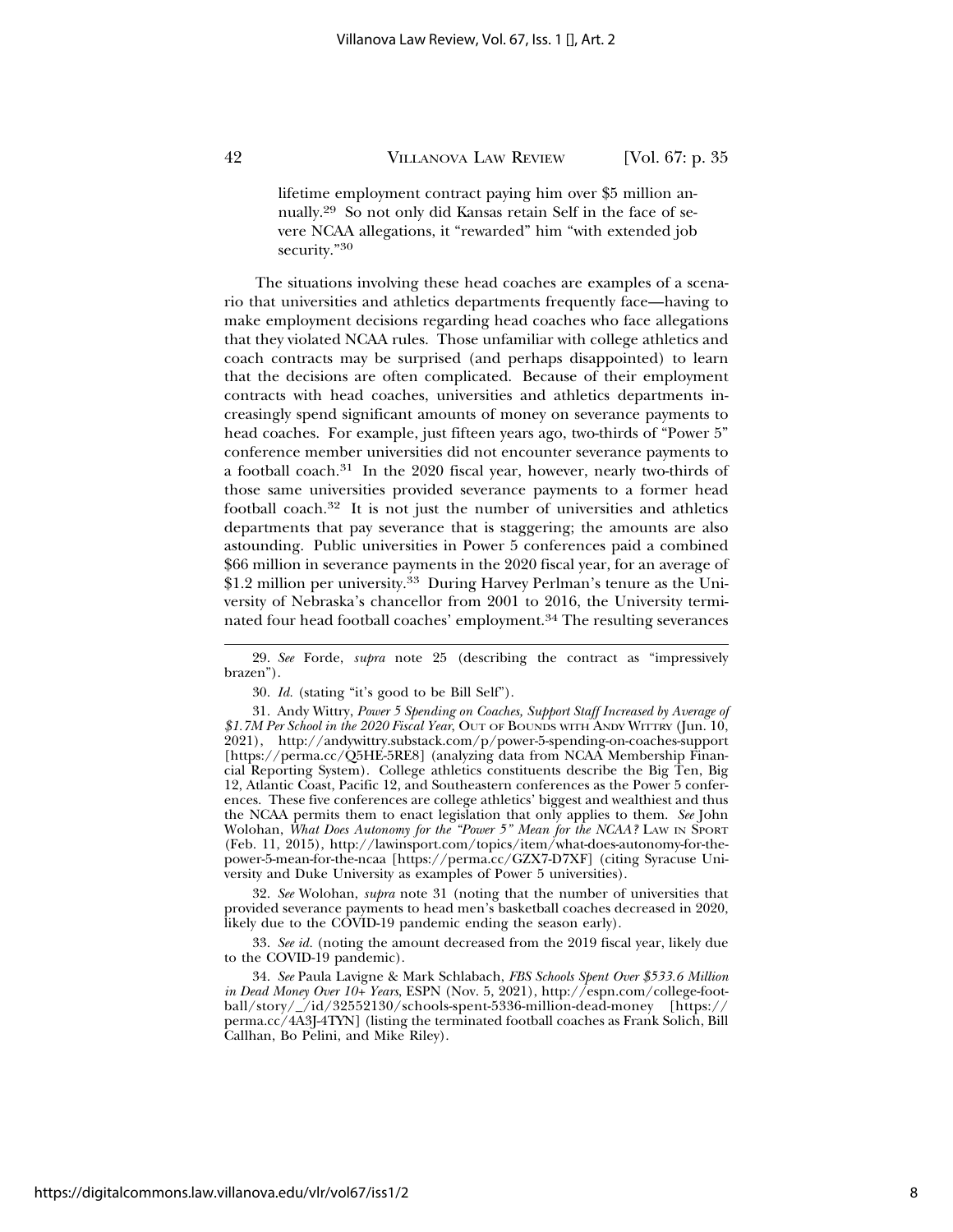payouts were "just the cost of doing business."35 Because of their employment contracts with head coaches, some universities have paid a substantial amount of severance to a head coach implicated in a significant NCAA rules violation. For example, as this Article analyzes in Section II.B.1., Arizona paid Miller \$1.5 million in severance despite allegations of numerous significant NCAA rules violations in his men's basketball program.36

This Article examines the scenario in which universities face employment decisions regarding head coaches who violate NCAA rules. A university's most realistic options often are to: (1) continue to employ the coach because of the coach's success or because it is cost prohibitive to terminate the coach's employment without cause; or (2) attempt to terminate the coach with cause and likely encounter litigation. Part I of the Article examines the college head coaching profession, with a focus on how and why universities get themselves into the precarious position in the first place. More specifically, Part I explores typical head coach employment contract provisions, including clauses that require head coaches to follow NCAA rules and make their failure to do so justification for employment termination for cause. Part II details examples of these situations and takeaways from them. It also suggests contract language that would provide universities flexibility and help them save millions of dollars when they face employment decisions regarding coaches implicated in NCAA rules violations. The Article ends with a brief conclusion.

#### I. THE COLLEGE HEAD COACH PROFESSION AND EMPLOYMENT CONTRACTS

Over the past few decades, "college [athletics] transitioned from a time-honored tradition . . . to an economic commodity."37 Generating billions of dollars annually for its constituents, college athletics has become big business in the United States.38 For example, in 2005, The Ohio

<sup>35.</sup> *See id.*

<sup>36.</sup> *See* Erick Smith, *Arizona Parts Ways with Sean Miller After 12 Seasons as Men's Basketball Coach*, USA TODAY (Apr. 7, 2021, 5:11 PM), http://usatoday.com/story/ sports/ncaab/pac12/2021/04/07/sean-miller-out-after-12-seasons-arizonas-mensbasketball-coach/7124927002/ [https://perma.cc/DMF3-FESJ] (noting Miller's employment contract with Arizona did not place responsibility on him to offset the \$1.5 million payment through future employment).

<sup>37.</sup> Heidi Roche, *Loyalty v. Laissez Faire: The Coaching Contract Conundrum and Antitrust Implications of a No-Tampering Policy in College Sports*, 24 MARQ. SPORTS L. REV. 219, 221 (2013) (describing college athletics as previously "respected for its rivalries and cherished for its pure, inspiring nature").

<sup>38.</sup> *See* Martin J. Greenberg & Jay S. Smith, *A Study of Division I Assistant Football and Mens' Basketball Coaches' Contracts*, 18 MARQ. SPORTS L. REV. 25, 25 (2007); *see also* Kevin Stangel, *Protecting Universities' Economic Interests: Holding Student-Athletes and Coaches Accountable for Willful Violations of NCAA Rules*, 11 MARQ. SPORTS L. REV. 137, 137 (2000) ("The role of intercollegiate athletics at major colleges and universities has undergone a dramatic change since the inception of the National Collegiate Athletic Association ("NCAA") in 1906.").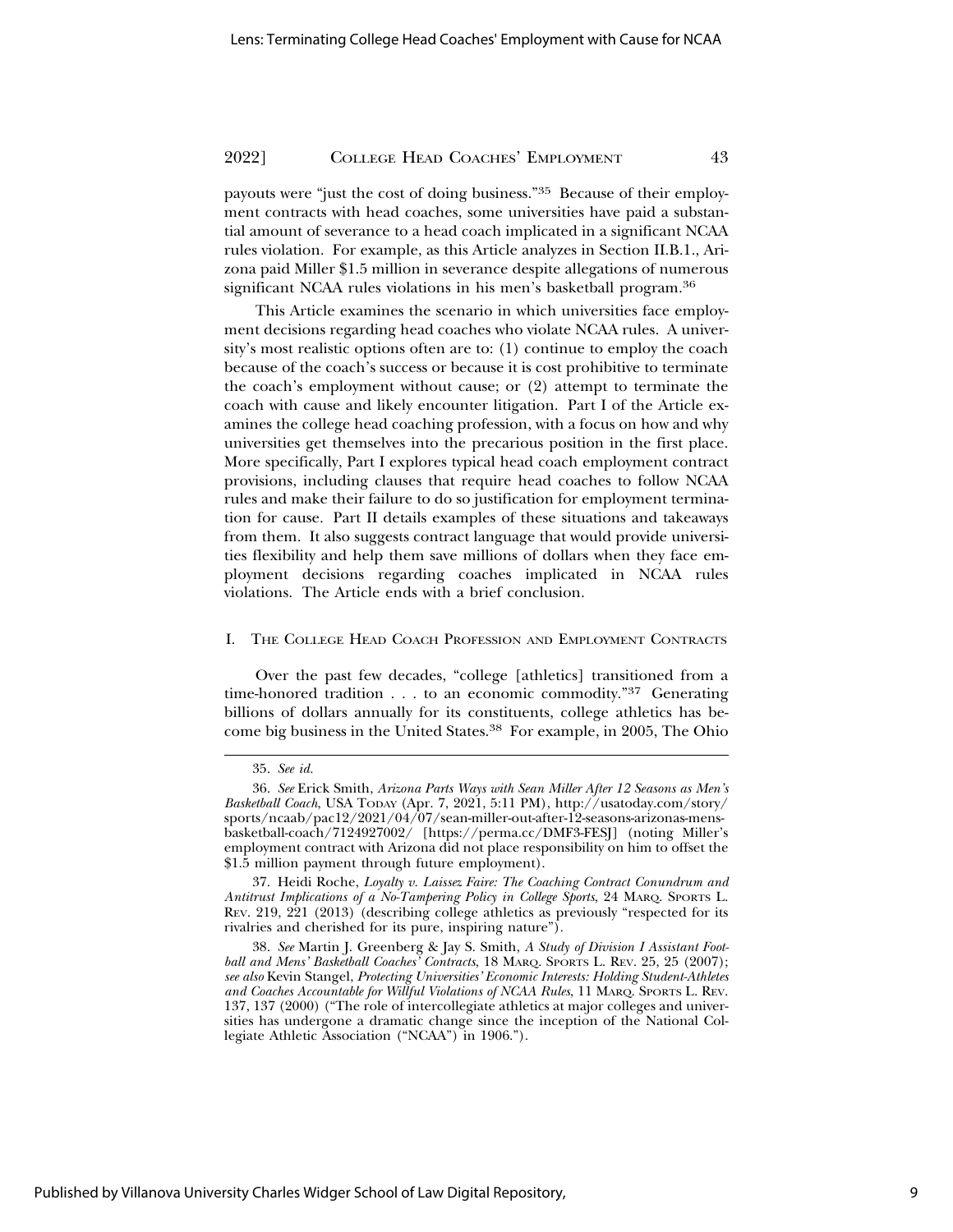State University (OSU) reported \$89.7 million in athletics revenue.39 In 2020, that amount nearly tripled to \$233 million.40

Further, college athletics programs are important in higher education, as many view a university's athletics department as its metaphorical "front door."41 Good coaches are the heart of a successful athletics program, and universities obsess with hiring the best.<sup>42</sup> A head coach can generate not only wins, but also revenue for a university.43 This Part describes a college head coach's job duties and the typical employment contract under which the coach performs them.

#### A. *The College Head Coaching Profession*

Serving as a college head coach can be a "24-7" job.<sup>44</sup> In modern college athletics, college head coaches' roles and importance are akin to CEOs' in other industries.45 The standard employment contract between a head coach and their university bears this out by "broadly" describing the head coach's duties.46 These responsibilities extend beyond conducting practices and coaching in games.<sup>47</sup> Today's head coaches' duties include recruiting prospective student-athletes, fundraising, coordinating their student-athletes' academics, serving as public figures and media per-

42. *See* Greenberg & Smith, *supra* note 38, at 26 (describing coaches as "vital to the success of the athletics program"). One legal scholar points to head coaches' impact on recruiting and signing talented prospective student-athletes as the key to winnin*g*. *See* Karcher, *supra* note 41, at 431 (explaining that "universities view head coaches as the principal ingredient to . . . a successful athletic program").

43. *See* Stephen F. Ross & Lindsay A. Berkstresser, *Using Contract Law to Tackle the Coaching Carousel*, 47 U.S.F. L. REV. 709, 728 (2013) (describing successful head coaches as "valuable commodities").

44. Martin J. Greenberg, *College Coaching Contracts Revisited: A Practical Perspective*, 12 MARQ. SPORTS L. REV. 127, 127 (2001).

45. Martin J. Greenberg & Steven D. Gruber, *You Get Hired to Get Fired*, 24 MARQ. SPORTS L. REV. 141, 146 (2013) (explaining that the modern college head coach is much more than purely an athletics instructor); *see also* Brendan L. Smith, *Benched Coaches Shooting Back*, A.B.A. J. MAG. (Oct. 1, 2010), https:// www.abajournal.com/magazine/article/benched\_coaches\_shooting\_back [https:/ /perma.cc/JL4U-JJXW]. (quoting sports law attorney Robert Lattinville).

46. Greenberg & Gruber, *supra* note 45, at 146 (noting that a university's president or athletics director may also dictate a head coach's duties).

47. Greenberg, *supra* note 44, at 127 (citing "exponential growth in . . . responsibilities beyond conducting practices" and coaching in games).

<sup>39.</sup> *See* Andy Wittry, *College Athletics Spending and the Movement Towards Revenue Sharing*, ATHLETIC DIR. U., https://www.athleticdirectoru.com/articles/studentathlete-revenue-sharing/ [https://perma.cc/6U3Q-TB35] (last visited Feb. 8, 2022) (examining NCAA Membership Financial Reporting System annual reports).

<sup>40.</sup> *See id.*

<sup>41.</sup> Richard T. Karcher, *Redress for a No-Win Situation: Using Liquidated Damages in Comparable Coaches' Contracts to Assess a School's Economic Damage from the Loss of a Successful Coach*, 64 S.C. L. REV. 429, 433 (2012).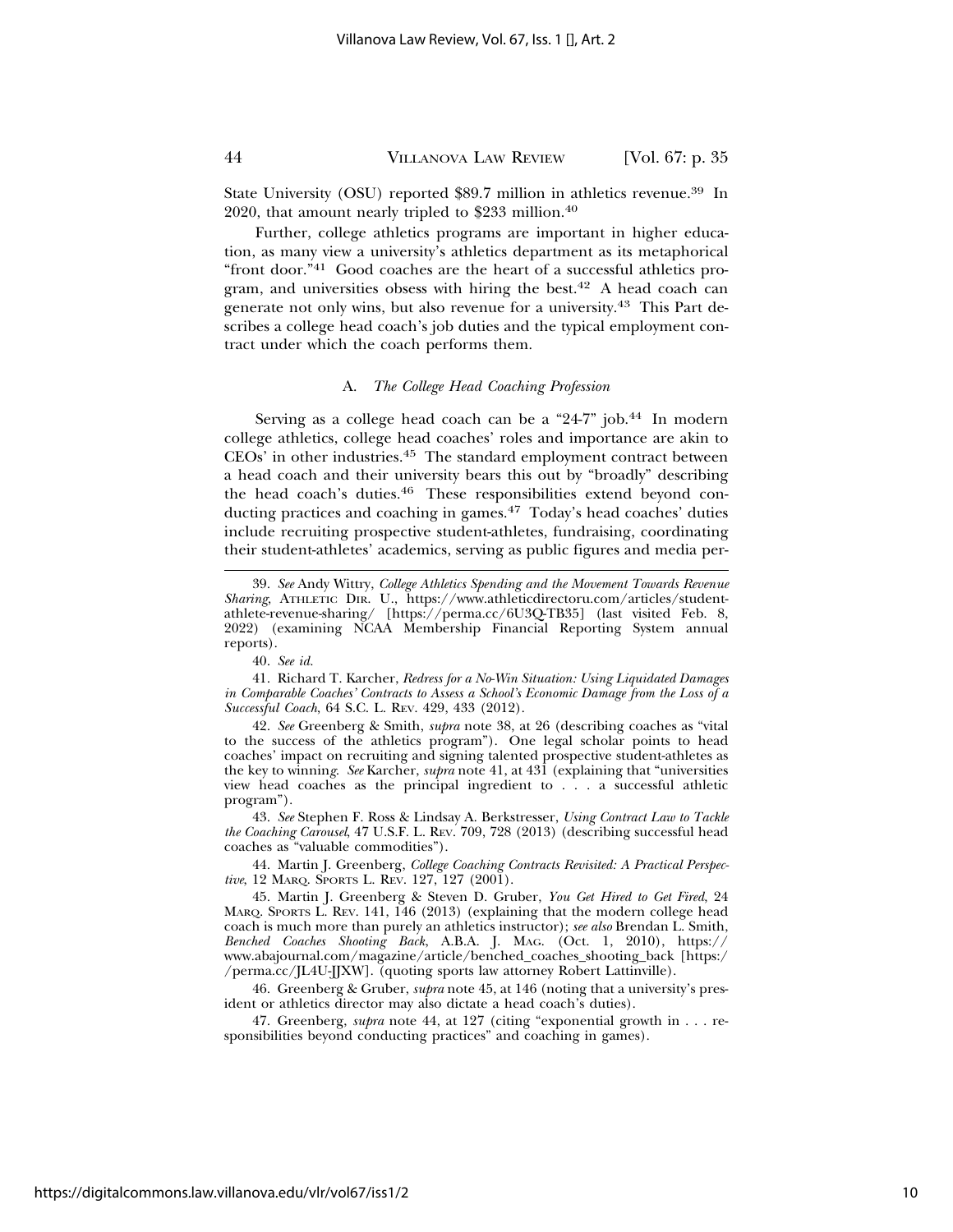sonalities, and performing administrative tasks such as budgeting.48 Head coaches' jobs can be stressful and constituents may analyze and debate their every move and choice.<sup>49</sup> Ever-increasing media coverage of college football has intensified this scrutiny.50

Head coaches are among the highest profile employees at their universities.51 Relatively high pay accompanies this profile; and head coaches' pay often exceeds that of their universities' chancellors or presidents, as well as the most esteemed professors.<sup>52</sup> As of March 2021, thirtyone head men's basketball coaches earned more than \$3 million annually.53 This has increased from twenty-nine in 2020, twenty-one in 2019, and fourteen in 2018.54

However, head coaches' workplace environment lends itself to job insecurity.<sup>55</sup> For head coaches, job security once depended on serving as both a sport instructor and role model for athletes.<sup>56</sup> Currently, however, university administrators judge head coaches on their win-loss records.57

52. *See* Greenberg, *supra* note 44, at 127 (noting that head coaches' athletics accomplishments receive more notoriety than their universities' science departments' most celebrated lab discoveries). Head coaches can earn as much as seventeen times the average salary of a full-time university professor. *See id.* at 137. For a discussion on the appropriateness of college football head coaches' pay, see Randall S. Thomas & Lawrence R. Van Horn, *Are College Presidents Like Football Coaches? Evidence from Their Employment Contracts*, 58 ARIZ. L. REV. 901, 956 (2016) (pointing out that head football coaches are highly skilled and owe "great responsibility for their programs and universities" and arguing that, "given competitive labor markets . . . their level of compensation is efficient").

53. *See* NCAA Salaries, USA TODAY (Mar. 9, 2021), http://sports.usatoday.com/ncaa/salaries/mens-basketball/coach/ [permalink unavailable].

54. *See* Brent Schrotenboer, Steve Berkowitz & Matt Wynn, *Cheating Allegations, Corruption Scandal Don't Slow Men's Basketball Coaches' Pay*, USA TODAY (Mar. 11, 2020, 3:27 PM), http://usatoday.com/story/sports/ncaab/2020/03/11/college-basketball-coaches-salaries-schools-pay-more-after-fbi-probe/5012939002/ [https://perma.cc/VMM5-W3ZE]. In 1997, there were only two college coaches who earned at least \$1 million annually. *See* Greenberg, *supra* note 44, at 137.

55. *See* Thomas & Van Horn, *supra* note 50, at 230–31.

56. Greenberg & Gruber, *supra* note 45, at 146 (describing a head coach's job security "as fleeting as the last seconds of an overtime victory").

57. *See* Thomas & Van Horn, *supra* note 52, at 941 (explaining that head football "coaches cannot rely solely on [their] close connections to boosters[ ] or trustees" to maintain employment if their teams fail to meet high expectations). Thus, because winning and revenue often go together, universities assess their athletics personnel and bottom line similarly to any profit-driven corporation. *See* Greenberg & Gruber, *supra* note 45, at 147 (explaining why universities routinely fire head coaches "at a drastically increased frequency").

<sup>48.</sup> *See id.* at 130–31 (noting that some head coaches experience health problems due to the position's demands).

<sup>49.</sup> *See id.* at 127. Head coaches receive most of the credit and criticism for the success and lack of success, respectively, for their athletics programs. *See* Greenberg & Smith, *supra* note 38, at 26.

<sup>50.</sup> *See* Randall S. Thomas & R. Lawrence Van Horn, *College Football Coaches' Pay and Contracts: Are They Overpaid and Unfairly Treated?*, 91 IND. L.J. 189, 230–31  $(2016).$ 

<sup>51.</sup> *See id.*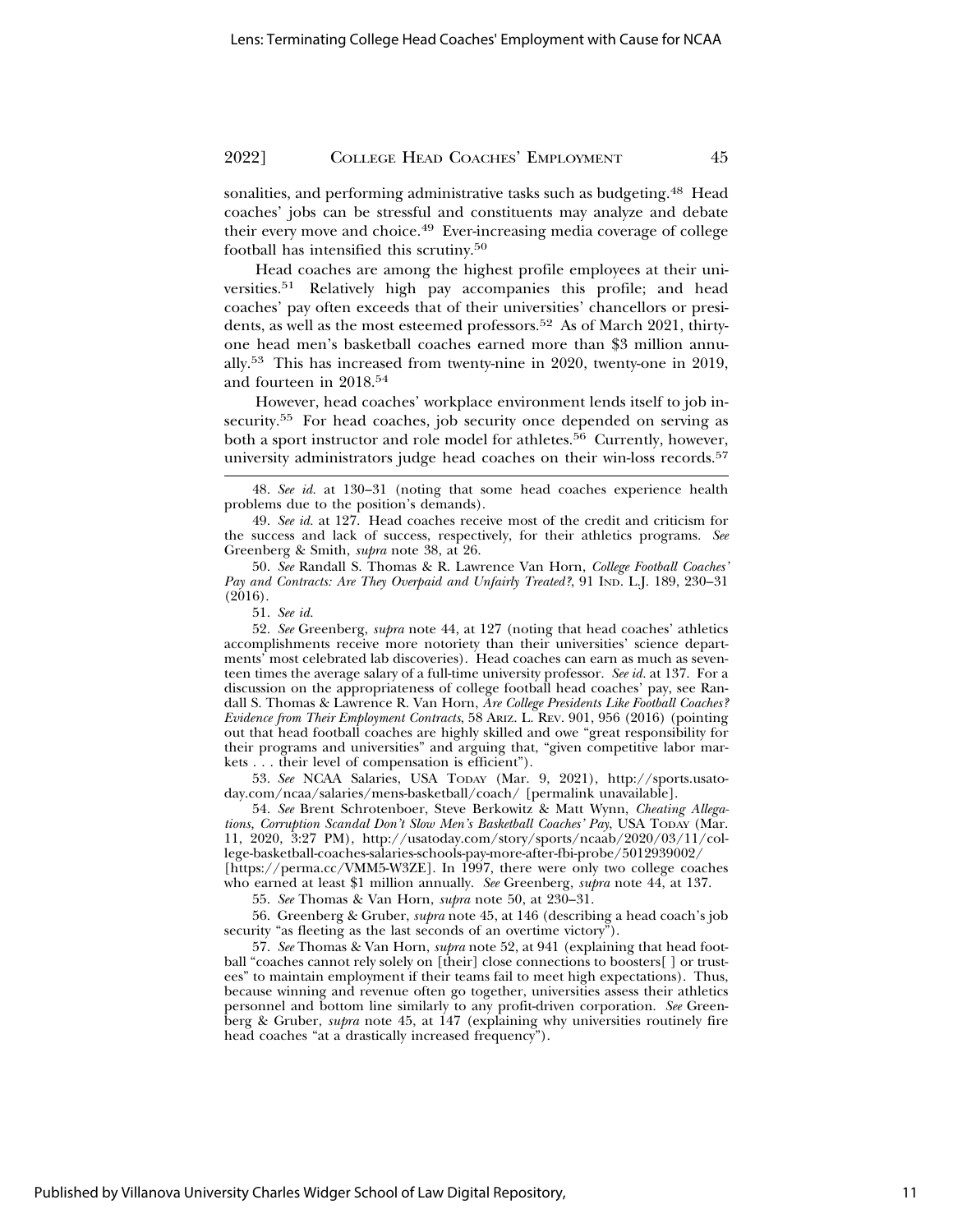Winning increases attendance and donations, helps increase the likelihood of lucrative media rights contracts, and influences prospective student-athletes to attend a university.58 Thus, universities often view their athletics departments not only as a potential revenue source, but as a way to increase name recognition and application rates.59 Head coaches establish a "brand" for the university.60 Consequently, successful head coaches can "provide unparalleled value to their . . . universities[.]"61

Men's basketball and football are often a university's most visible sports programs, so their head coaches often create the most value.<sup>62</sup> Universities can receive significant revenue when they play in a bowl game or in the NCAA men's basketball tournament.<sup>63</sup> On many campuses, football revenue alone funds most, if not all, of the universities' other athletics programs.64 Success on the football field has also benefited many universities' reputations and provided them national prominence.65 Likewise, men's basketball postseason success provides universities free advertising and results in increased interest among prospective students.<sup>66</sup>

The potential to garner enormous revenue through athletic success can present universities and head coaches with a "win at any cost" atti-

62. *See* Greenberg, *supra* note 44, at 131 (noting that football and basketball revenue often underwrites women's sports programs and less visible sports).

63. *See id.* at 142–44 ("There is no better way to illustrate the high financial stakes associated with winning than by looking at the dollars paid out for bowl game participation.").

64. Thomas & Van Horn, *supra* note 50, at 199 (describing the indirect benefits to universities from having successful football programs).

65. *See id.* (citing the University of Alabama, the University of Notre Dame, and the University of Florida as examples of universities who enjoy "instant name recognition at least in part because of their tradition of football traditions").

66. *See* Eamonn Brennan, *Study: Hoops Success Helps Enrollment*, ESPN (Aug. 27, 2012), http://espn.com/blog/collegebasketballnation/post/\_/id/63340/studyhoops-success-begets-more-students [https://perma.cc/5G42-LPY8] (citing George Mason University and Butler University as examples of universities whose success in the men's basketball championship led to benefits off the court).

<sup>58.</sup> Greenberg, *supra* note 44, at 127 (describing a head coach's job security as conditioned on winning because wins are the equivalent of the bottom line). Winning helps athletic programs sustain success because prospective student-athletes seek to join successful sport programs and maintain that success. *See* Karcher, *supra* note 41, at 431.

<sup>59.</sup> *See* Greenberg & Gruber, *supra* note 45, at 147 (explaining that college athletics' "financial stakes are at an all-time high").

<sup>60.</sup> *See* Ross & Berkstresser, *supra* note 43, at 721. This is likely because head coaches are the face of their athletics programs. *See* Greenberg & Smith, *supra* note 38, at 26.

<sup>61.</sup> Ross & Berkstresser, *supra* note 43, at 721. The athletics departments that produce the most revenue "continuously . . . push the envelope on football and [men's] basketball coaches' compensation for the prospect of having successful programs[.]" Richard T. Karcher, *The Coaching Carousel in Big-Time Intercollegiate Athletics: Economic Implications and Legal Consideration*, 20 FORDHAM INTELL. PROP. MEDIA & ENT. L.J. 1, 6 (2009) (citing the University of Alabama, the University of Florida, the University of Kansas, Louisiana State University, and the University of Notre Dame as examples).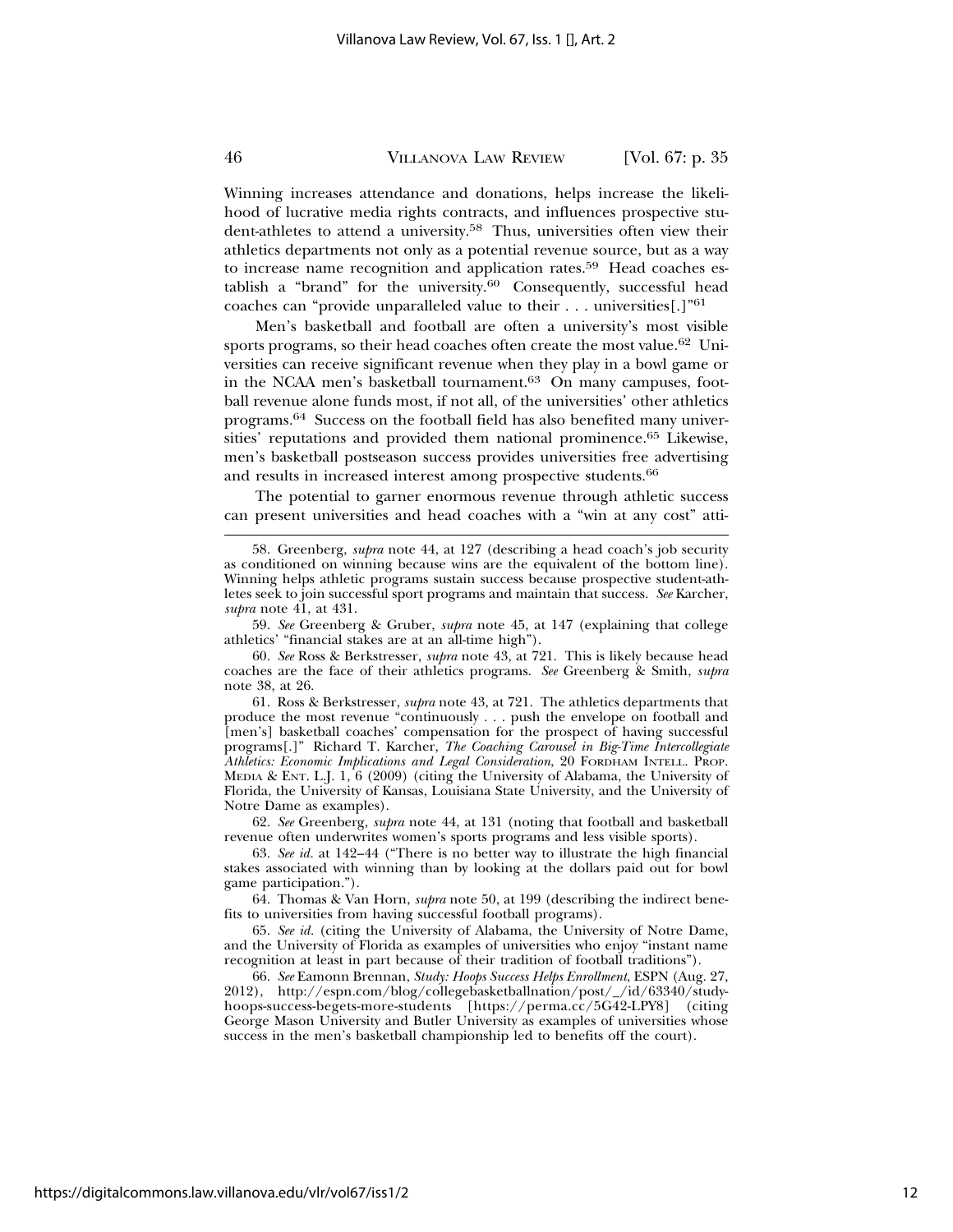tude.67 While a successful coach can readily improve a university's image, an unsuccessful program can be a detriment. $68$  Because success is "directly attributable" to a head coach, whose achievements have a substantial financial impact on a university, a coach's job tenure should mirror their capacity to create value.<sup>69</sup> It is pricey for a university to retain a head coach whose program performs poorly.70 If a coach's program fails to generate enough revenue or the coach falls out of favor with constituents, the university may terminate the coach's employment for financial reasons.71 Thus, even established head coaches whose programs suffers an unexceptional season or two may lose their job.72

Similarly, many fans' commitment and loyalty rests with the head coach, rendering it problematic for the university to recreate its brand and preserve loyalty when the coach departs.73 A decline in the fan base can result in lower game attendance and decreased merchandise sales.74 Because athletics programs can serve as revenue generators for many universities, a successful head coach is an priceless resource.75 The next Section explores how head coach employment contracts reflect this value.

#### B. *College Head Coach Employment Contracts*

While they enjoy large salaries and prestige, college head coaches are just employees, and employment law governs their employment relation-

69. *Id.* at 904 (comparing head football coaches and university presidents' roles).

70. *Id.*

71. Greenberg, *supra* note 44, at 141–42 (quoting a former Jacksonville University head men's basketball coach as stating, "[W]inning is the bottom line. Schools are looking for coaches who run clean programs, graduate their players and win big. If you stumble in any area, you're in trouble. But winning big is the big factor. And that translates into money." (internal quotation marks omitted)); *see also* Thomas & Van Horn, *supra* note 50, at 193 (stating that universities terminate head coaches "promptly" when they perform poorly).

72. Thomas & Van Horn, *supra* note 52, at 941.

73. Ross & Berkstresser, *supra* note 43, at 721 (examining appropriateness of damages when head coaches breach employment contracts).

74. *See id.* Former Big 12 Conference commissioner Dan Beebe has explained that university presidents and chancellors walk "a difficult line" in that they "depend on the revenue of certain sports," which in turn depends largely on having successful head coaches. Karcher, *supra* note 61, at 11 (internal quotation marks omitted). If a successful head coach leaves a university, its revenue may decrease, or it may signal a lack of commitment to the program, which could cause a decrease in "donations, ticket sales[,] and television appearances[.]" *Id.* (internal quotation marks omitted) (noting this affects "other [sports] programs").

75. Ross & Berkstresser, *supra* note 43, at 721.

<sup>67.</sup> Greenberg, *supra* note 44, at 146 (explaining that revenue potential from "television, gate receipts, sponsorship relationships, alumni donations and [postseason] tournament participation has put the bottom line or balance sheet psychology on an equal basis with 'wins and losses'").

<sup>68.</sup> *See* Thomas & Van Horn, *supra* note 52, at 904 (explaining that head coaches significantly impact their programs' win-loss records, and winning can lead to increased revenue).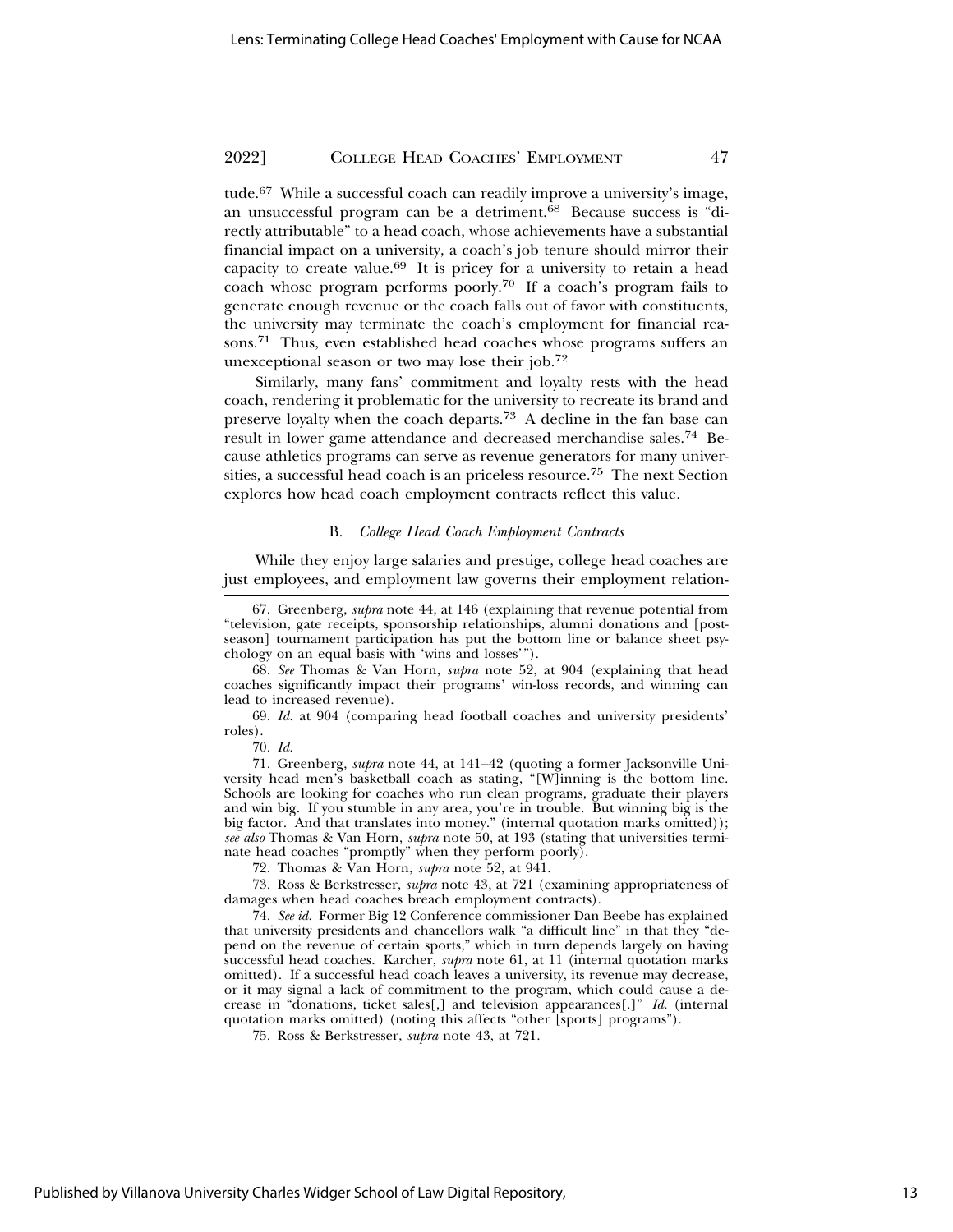ship with their universities.76 At common law, employment is at-will, such that the employer or employee may terminate the employment relationship at any time for any purpose.77 Most United States workers are at-will employees and thus do not enter employment contracts with their employers.<sup>78</sup>

However, an employer and employee may enter a contract modifying their at-will relationship.79 When an employee is under an employment contract, the employer typically forfeits the ability to terminate the employee's employment for any reason at any time without consequence.<sup>80</sup> College athletics is a business, and the relationship between the university and head coach is business-like. $81$  With many universities and athletics departments emphasizing on-field success, college coaching is a volatile industry where, according to some, universities hire coaches to fire them.82 Given this volatility and the relatively rapid turnover, head coaches negotiate employment contracts with their universities that include protection mechanisms like multi-year fixed terms and substantial severance payments in the event of employment termination.<sup>83</sup> Universi-

78. *See At-Will Employment*, NCSL (Apr. 8, 2008), https://www.ncsl.org/research/labor-and-employment/at-will-employment-overview.aspx [https:// perma.cc/G2UX-SPWU].

79. Ross & Berkstresser, *supra* note 43, at 717 (explaining that the parties may include "additional protections" against discharging an at will employee, "such as requiring just cause for firing"). Only those in "important" positions usually enter employment contracts. *See At-Will Employment*, *supra* note 78.

80. *See* Karen Gwinn Clay, *Jury Slam-Dunks JSU for Coach's Termination*, 20 No. 10 MISS. EMP. L. LETTER 7 (Jan. 2014) (describing Jackson State University's termination of now-former head women's basketball coach Denise Taylor and subsequent legal proceedings).

81. *See* Greenberg, *supra* note 44, at 258 (advocating that head coaches and universities treat their relationship "in the strictest contractual and legal sense").

82. *See* Christian Dennie, *There Are No Handshake Deals in College Coaching Contracts*, 20 NO. 1 ANDREWS ENT. INDUS. LITIG. REP. 2 (2008) (pointing out that head coaches' job security depends on the success of eighteen-to-twenty-two-year-old student-athletes carrying out complex strategy and game planning, which would be a clear path to failure in most professions); *see also* Greenberg & Gruber, *supra* note 45, at 141 (explaining that in the college coaching world, job security is a misnomer and describing turnover in college coaching as "an endemic problem"). Due to the rise of college athletics as big business, college coaching is a high stakes game "where money talks." *See* Greenberg, *supra* note 44, at 134.

83. *See* Thomas & Van Horn, *supra* note 52, at 940–41 (describing likelihood of a university terminating a head coach at some point in the coach's career as "likely"); *see also* Thomas & Van Horn, *supra* note 50, at 195. Coaches' useful work lives are often short for their universities. *See* Martin J. Greenberg, *Termination of College Coaching Contracts: When Does Adequate Cause to Terminate Exist and Who Determines its Existence?*, 17 MARQ. SPORTS L. REV. 197, 254 (2006) (summarizing high turnover in the coaching profession).

<sup>76.</sup> *See* Martin J. Greenberg & Djenane Paul, *Coaches' Contracts: Terminating a Coach Without Cause and the Obligation to Mitigate Damages*, 23 MARQ. SPORTS L. REV. 339, 363 (2013) (examining application of damages mitigation principles to injury or breach of contract situations involving college head coaches); *see also* Michael S. Selvaggi, *The College v. The Coach*, 3 SETON HALL J. SPORT L. 221, 225 (1993).

<sup>77.</sup> *See* Ross & Berkstresser, *supra* note 43, at 717.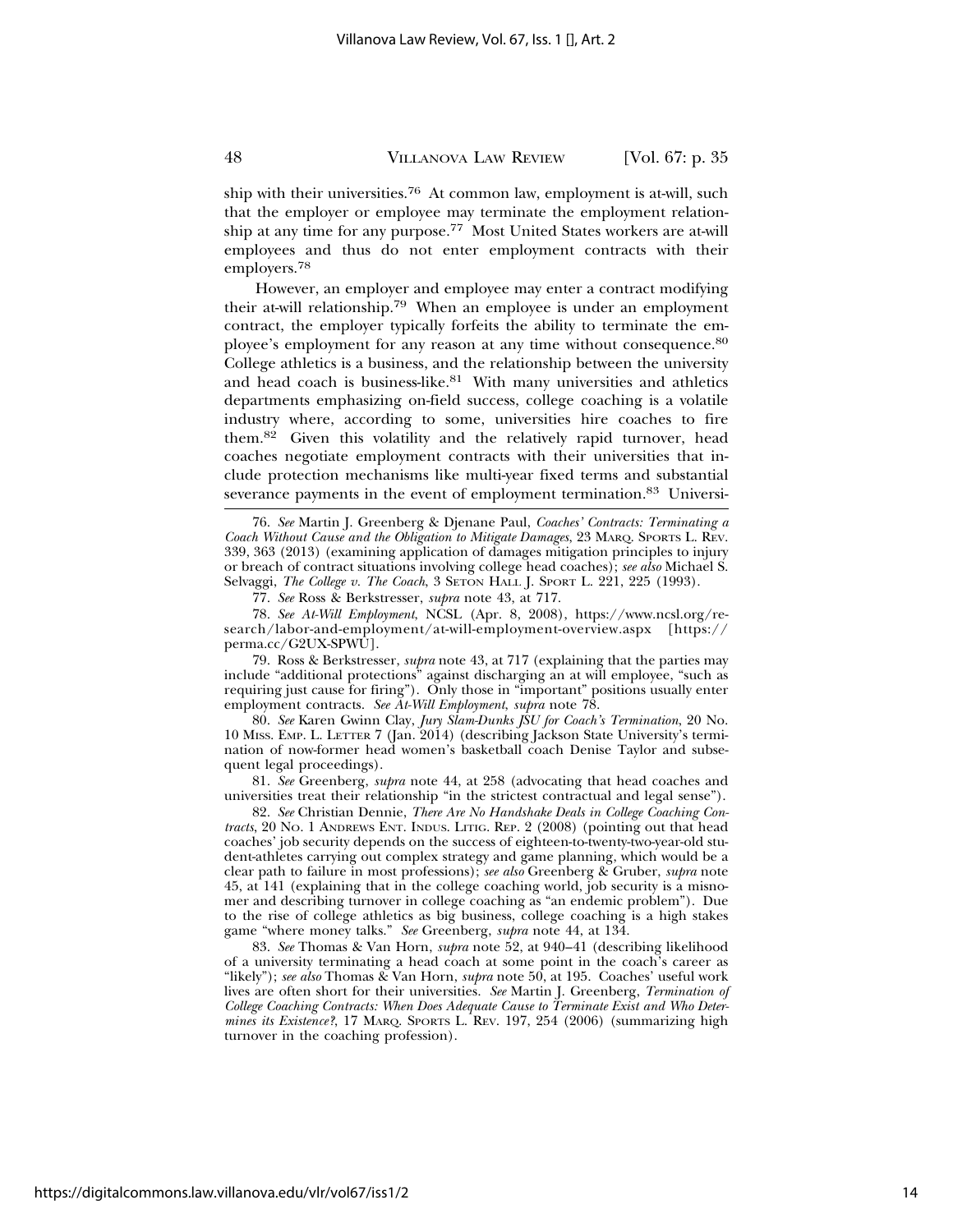ties likewise value continuity in their coaching positions and stability in their athletics programs, and are thus willingly employ their head coaches for several years.84 In fact, most college head coach employment contracts contemplate an employment period of at least five years.85 Most head coaches are not at-will employees, instead contracting to perform duties exclusively for their universities for several years in consideration of a steep guaranteed salary.86 Thus, head coaches' employment is unique compared to most employees in the workforce in that they are not fungible and thus not easily replaceable.<sup>87</sup> Each individual head coach possesses a unique coaching style, personality, and reputations.<sup>88</sup>

Universities justify their large financial commitments to head coaches as investments that should pay off through increased ticket sales, marketing and sponsorship revenue, donations, and admissions applications.89 For example, when the University of Alabama ("Alabama") hired Nick Saban as its head football coach, then-Alabama President Robert Witt described Saban's employment contract to the board of trustees as "a sound

86. Karcher, *supra* note 61, at 3. Head coach salaries continue to rise due largely to increases in universities' revenue from bowl game appearances and television contracts, agents successfully representing coaches, and increased competition for successful head coaches. *See id.* at 6. One legal scholar identifies supply and demand as the "real impetus for the rise in coaching salaries," as universities' "desire to win and . . . perception among college administrators that only a small handful of coaches in the marketplace" are winners results in "limited supply and high demand[.]" *Id.* at 38.

87. Karcher, *supra* note 41, at 431 (explaining that head coaches are unique because of their high profile status and daily local and national media coverage of them); *see also* Robin Mistretta-Bradley, *The Buyout Clause: What's the Point?*, 6 DEPAUL J. SPORTS L. & CONTEMP. PROBS. 127, 141 (2009).

88. *See* Mistretta-Bradley, *supra* note 87, at 141 (explaining universities want to hire and preserve these unique reputations and styles by retaining head coaches).

89. Karcher, *supra* note 61, at 27 (providing as an example a quote from former University of Florida president Bernie Machen describing then-head football coach Urban Meyer's multimillion dollar salary as an investment). Then-University of California athletics director Sandy Barbour once explained, "[I]f we let [a coach] go because we're not willing to pay market, we'll pay a huge price." Roche, *supra* note 37, at 220 (second alteration in original) (quoting Steve Wieberg, Jodi Upton, A.J. Perez & Steve Berkowitz, *Pay Booms in Hard Times*, USA TODAY, http:// usatoday30.usatoday.com/printedition/news/20091110/1acoachpay10\_cv.art.htm [https://perma.cc/JTT4-JKHD] (last visited Nov. 4, 2013)) (describing the "conundrum" that universities face of "pay[ing] the ever-increasing market price" to hire and retain head coaches, or "lose the chance of obtaining the notoriety, fivestar recruits, and accomplishments that a high-profile coach yields").

<sup>84.</sup> *See* Karcher, *supra* note 41, at 432 (examining reasons why head coaches are unique employees).

<sup>85.</sup> *See* Thomas & Van Horn, *supra* note 50, at 940–41 (describing the contract length as necessary because head coaches attempt to sway high school-aged prospective student-athletes to attend their universities, and these prospects and their families appreciate a strong likelihood that the head coach will be at the university throughout the prospects' athletic career at the university). "[D]ue to the nature of the [college athletics] recruiting process . . . it is neither practical nor feasible" for head coaches to serve as at-will employees. Karcher, *supra* note 41, at 432.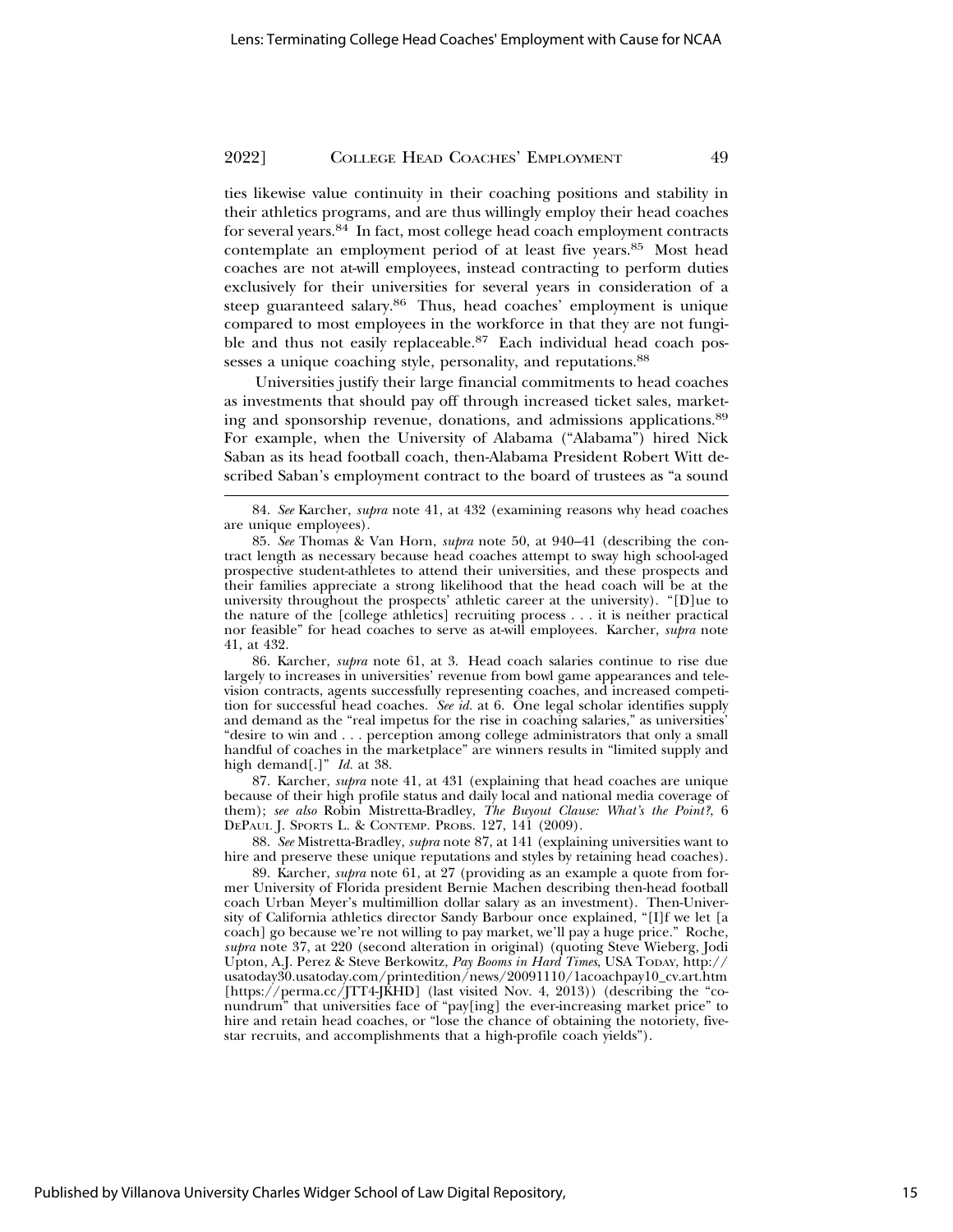business decision."90 Likewise, when the University of Kentucky ("Kentucky") announced its eight-year, \$31.65 million contract with head men's basketball coach John Calipari, athletics director Mitch Barnhart explained, "If done correctly, the investment in a coach will pay for itself and yield returns for the overall program in general."91

#### 1. *Head Coach Employment Contract Negotiations*

Due largely to the fact that successful head coaches enjoy "tremendous leverage," the head coach negotiation and hiring process is fraught with peril for universities.<sup>92</sup> Universities and athletics directors "scramble" to fill vacancies during the short period of time in which they clamor to hire the few desirable head coaches on the market during hiring season in each sport.93 Once a university identifies a desirable prospective head coach who has mutual interest, the two parties often enter a memorandum of understanding (MOU).<sup>94</sup> The MOU identifies essential items like the head coach's salary, length of the employment term, termination benefits, and the buyout clause.95

Once the coach agrees to the job offer, their agent completes employment contract negotiations with the university.96 Once simple and straightforward, college head coach employment contracts have become intricate and complex.97 Their primary purposes include specifying the nature and duration of employment, as well as compensation.<sup>98</sup> However, as universities' expectations of head coaches increase, both parties may

92. *Id.* at 39.

94. *See id.* at 40–41.

96. *See id.* at 209 (describing the agent's role as protecting the head coach from unfair termination and overly demanding expectations).

98. *See* Selvaggi, *supra* note 76, at 225 (exploring similarities and differences between head coach employment contracts and other workers' employment contracts).

<sup>90.</sup> Karcher, *supra* note 61, at 28 (internal quotation marks omitted) (quoting Adam Jones & Cecil Hurt, *Saban's Contract a Done Deal*, TUSCALOOSA NEWS (June 15, 2007), http://www.tuscaloosanews.com/article/20070615/NEWS/706150345/ 1007/APS [https://perma.cc/W5D8-M929]).

<sup>91.</sup> *Id.* at 29 (quoting Steve Wieberg, *Brand: 'Hard Questions' Need to Be Asked About Rising Salaries*, USA TODAY (Apr. 3, 2009), http://www.usatoday.com/sports/  $\text{college}/\text{mensbasketball}/\quad 2009\text{-}04\text{-}02\text{-}brand\text{-}salaries\_N.htm \quad [\text{https://perm.acc/}$ S9SP-C3NQ]).

<sup>93.</sup> *Id.*

<sup>95.</sup> *See* Thomas & Van Horn, *supra* note 50, at 207.

<sup>97.</sup> *See* Gina A. Pauline & John T. Wolohan, *An Examination of the Non-Recruit Clause in Intercollegiate Coaching Contracts*, 21 J. LEGAL ASPECTS SPORT 219, 219, 221 (2012); *see also* Greenberg, *supra* note 44, at 127 (referring to college coach employment contracts as "sophisticated endeavors" and noting that no standard forms exist and coaches lack a union that protects their interests). In fact, one author explains that college coaching contracts evolved from handshake agreements to the modern-day Magna Carta of contracts. *See* Dennie, *supra* note 82 (explaining the length and complexity is due to provisions regarding compensation, termination, duration and renewal, and supplemental income).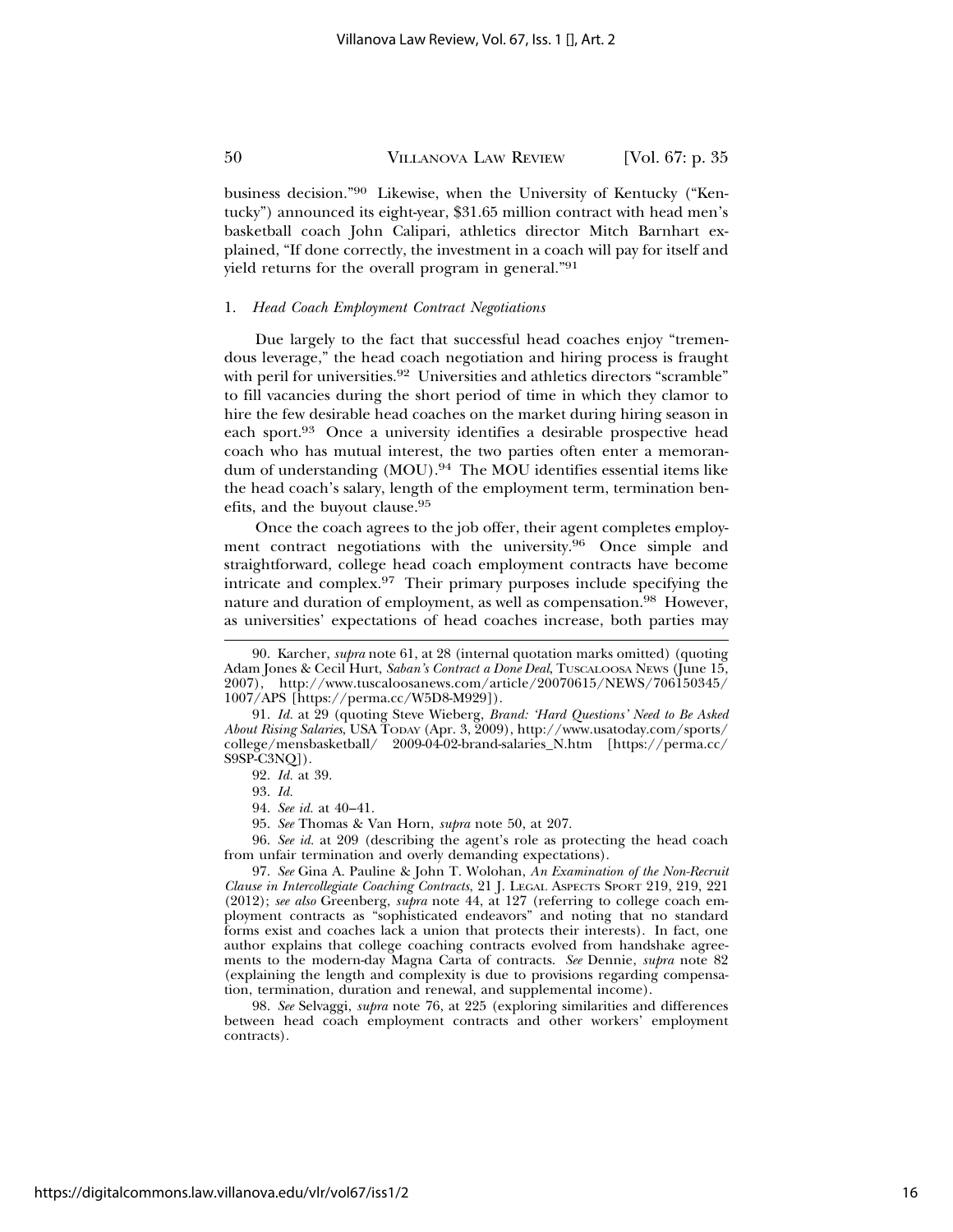intensify efforts to protect themselves in the event of litigation.99 Contract negotiations may last as long as six months.100

Despite the prolonged long-form contract negotiations, the initial "panic" to hire a top choice with mutual interest can cause a university to overpay and engage in subpar negotiations, leaving it exposed.101 Because universities are aware of the potential benefits of athletics success, head coaches enjoy substantial negotiating power.<sup>102</sup> The resulting employment contracts "garner public attention and scrutiny."103

Due to the nature of the coaching business, regardless of how well the employment contract is drafted, it is likely that either the university or head coach will breach the contract one day.<sup>104</sup> In fact, some legal scholars believe that employment contracts have minimal meaning to universities and their coaches.105 Some coaches feel the same. For example, former Marquette University head men's basketball coach Kevin O'Neill

102. *See* Thomas & Van Horn, *supra* note 50, at 211 (explaining likelihood of other universities inviting successful coaches to apply for openings at their universities). Further, universities generally seek to do what they can to ensure their head coaches enjoy success at the beginning of their tenures. *See id.* at 209. Head coaches coming off a successful season enjoy even more negotiating leverage. *See* Karcher, *supra* note 61, at 12–13; *see also* Ross & Berkstresser, *supra* note 43, at 728 (referring to "successful . . . coaches" as "valuable commodities" who possess "great bargaining power over universities").

103. Thomas & Van Horn, *supra* note 50, at 189 (comparing scrutiny to that of corporate CEOs' employment contracts).

104. *See* Pauline & Wolohan, *supra* note 97, at 221; *see also* Greenberg, *supra* note 44, at 128 (stating that in the college coaching industry, contracts are "not. . . contract[s]," "job security" is "fleeting," and that the parties breach employment contracts easily).

105. Greenberg & Gruber, *supra* note 45, at 143 (explaining that "universities quickly fire coaches for numerous reasons" and, similarly, "coaches quickly leave for numerous reasons"); *see also* Roche, *supra* note 37, at 221 (describing coaches and universities' lack of loyalty and citing coaches' willingness to breach their employment contracts to attain higher-salaried positions).

<sup>99.</sup> *See* Pauline & Wolohan, *supra* note 97, at 219.

<sup>100.</sup> *See* Thomas & Van Horn, *supra* note 50, at 209 (noting that the length of negotiations depends on the "urgency of the issues and the parties' positions"). A college head coach's employment contract may be as lengthy as eighty pages. *See* Greenberg, *supra* note 44, at 149.

<sup>101.</sup> Karcher, *supra* note 61, at 40 (quoting Raymond D. Cotton, an attorney who specializes in university presidents' compensation, and who described the process as both "ludicrous" and "not appropriate for higher education" (internal quotation marks omitted)); *see also* Greenberg, *supra* note 44, at 150–51 (explaining that universities often negotiate head coach employment contracts in a "frenzy" to lock in big-name head coaches (internal quotation marks omitted) (quoting Edward Stoner II & Arlie Nogay, *The Model University Coaching Contract ("MCC"): A Better Starting Point for Your Next Negotiation*, 16 J. COLL. & UNIV. L. 43, 44 (1989))). Note that, conversely, first-time head coaches may be so elated to get their first head coaching position that they fail to hire counsel to review their employment contracts, leaving them exposed. *See id.* at 150.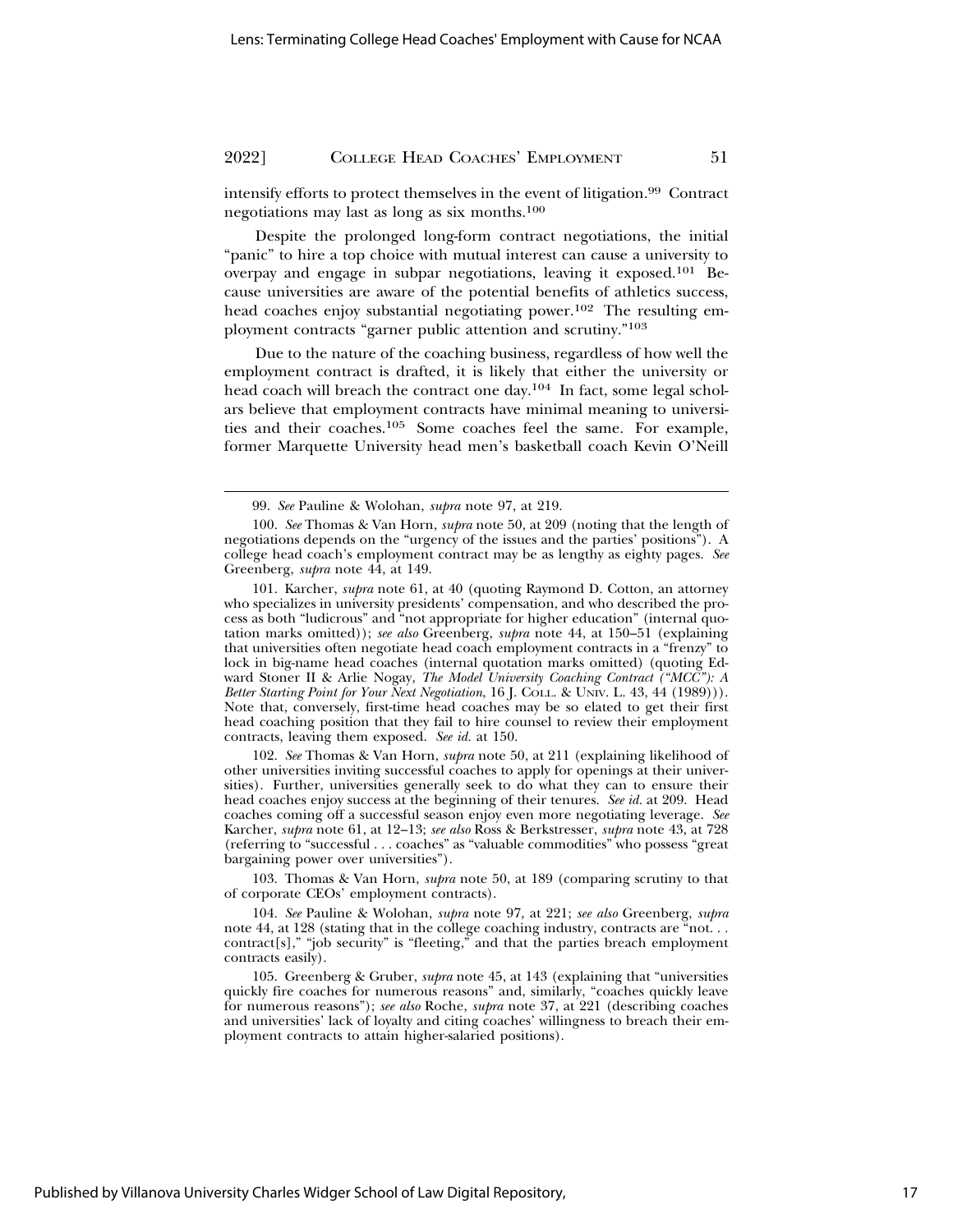once said, "I won't wipe my nose on the [employment] contract. It's not worth the price of the paper."106

However, that does not prevent the parties from bargaining over certain protections. Coaches try to guard their financial interests through means including negotiating lengthy, fixed-term contracts.107 However, a long-term employment contract does not ensure employment for the contract's full term.108 "[R]isk follows . . . reward[,]" and, "[i]n big-time intercollegiate athletics, the risk to a school making a significant investment in a [head] coach is that the investment does not result in a successful [athletics] program."109 Even if an employee under contract performs well, the employer may breach the contract and terminate the employee.<sup>110</sup> Likewise, head coaches are aware that consistent losing on the playing field likely results in employment termination. $111$  In either event, the issue becomes what or how much the employer owes the former employee.112 Thus, a head coach's employment contract "may be the most important armor that the coach has in protecting his entry and exit in the job."113 Coaches should plan for their eventual departure, and the terms of the employment contract between the coach and the university that address the back-end of employment may be more important than the terms addressing the commencement of the coach's employment.114 The next Section explores how coaches and universities attempt to protect themselves contractually in situations where the university desires to terminate the coach's employment.

108. *Id.*

110. *See* Thomas & Van Horn, *supra* note 52, at 942 (comparing scenario whereby a university president performs well but the board of trustees terminates the president's employment).

111. *See* Thomas & Van Horn, *supra* note 50, at 195 (describing reasons why head coaches focus on what happens to the parties when coaches leave voluntarily or involuntarily). "[R]ecent studies . . . show[ ] . . . a tenuous connection between coaches' salaries and winning." Karcher, *supra* note 61, at 33.

112. *See* Thomas & Van Horn, *supra* note 50, at 230 (explaining that the answer depends on the contract and its termination provisions).

113. Greenberg, *supra* note 44, at 127 (stating that head coaches' long-term employment contracts mean nothing as provisions providing for buyouts for termination without cause are rampant); *see also* Dennie, *supra* note 82 (explaining that the parties negotiate and argue the breadth of termination provisions at length).

114. *See* Greenberg, *supra* note 44, at 128 ("The first day of the job often must be spent planning for the last day of the job . . . ."); *see also* Thomas & Van Horn, *supra* note 50, at 195. Universities often negotiate protection in the event the head coach departs the university voluntarily for a more desirable position by implementing a contract buyout that the coach or hiring university will pay. *See id*.

<sup>106.</sup> Roche, *supra* note 37, at 230 (internal quotation marks omitted) (quoting Martin J. Greenberg, *Representation of College Coaches in Contract Negotiations*, 3 MARQ. SPORTS. L. REV. 101, 109 (1995)).

<sup>107.</sup> *See* Thomas & Van Horn, *supra* note 52, at 942.

<sup>109.</sup> Karcher, *supra* note 61, at 33.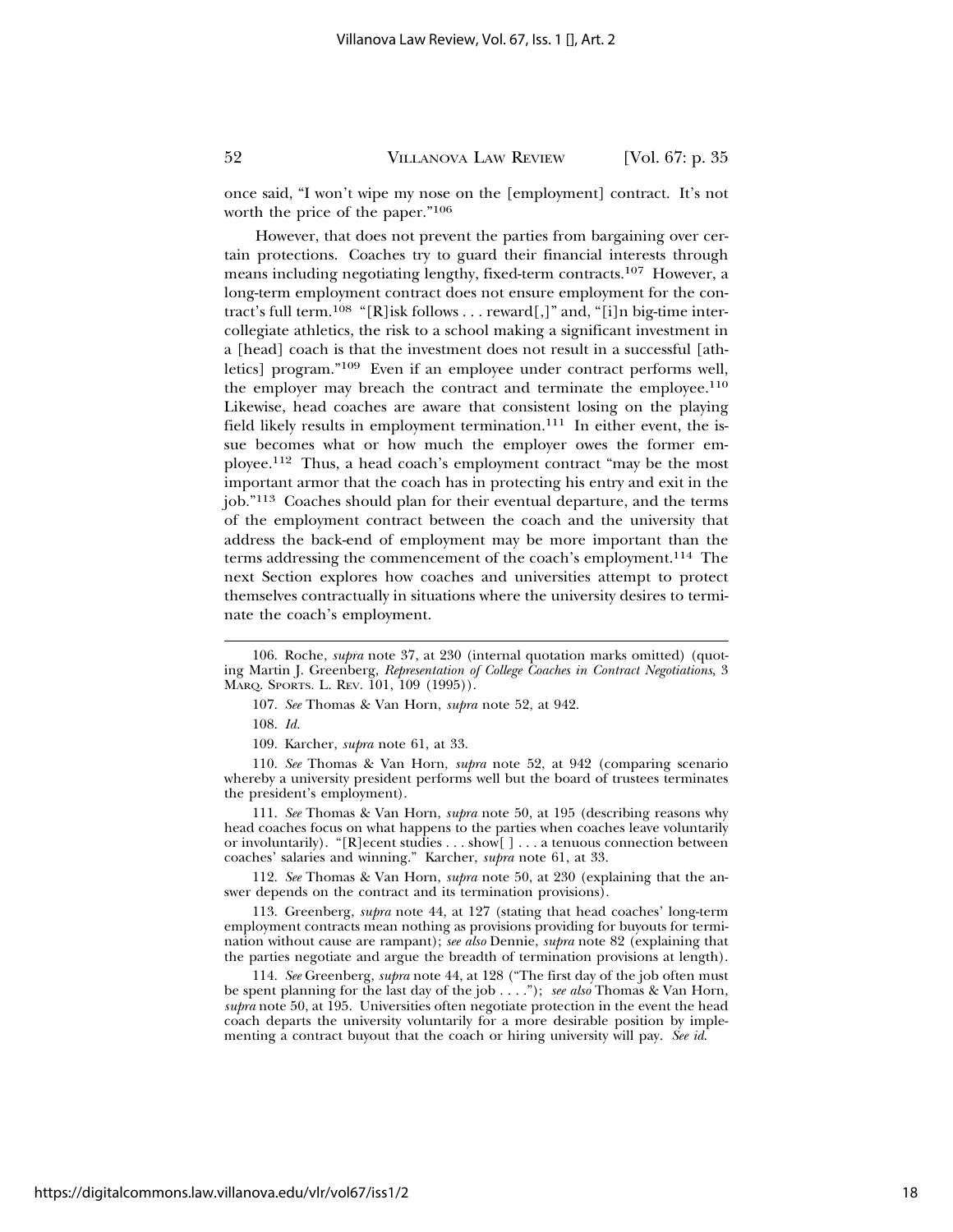#### 2. *College Head Coach Employment Contract Termination Provisions*

Terminating the employer-employee relationship is difficult on both an employer and employee.115 A split between a university and a head coach can also be expensive.116 College head coach contracts usually contain separate "termination for cause" and "termination without cause" provisions.117 Depending on the provision under which the university terminates a head coach's employment, the university may still owe the coach millions of dollars.118

Employment contracts may also refer to termination "without cause" as termination absent "just cause," or "not for cause."119 A termination without cause provision provides the university authority to terminate the contract prior to its end of term date for any reason.<sup>120</sup> Common reasons why universities terminate head coaches without cause include consistent losses, inadequate fan support, inadequate financial support from donors, failing to compete with fellow conference members or rivals, and other reasons that the pertinent contract provisions do not list.<sup>121</sup> Further, it is not uncommon for a new president, chancellor, or athletics director to seek to make their "mark" on a sport program by bringing in a new coach and terminating the current coach's employment without cause.<sup>122</sup>

When a university terminates a head coach's employment without cause, it will likely incur fiscal obligations that can be enormous.123 A

116. *See* Greenberg & Paul, *supra* note 76, at 339. In fact, terminating a head coach can cause daunting economic implications for universities. *See* Greenberg & Gruber, *supra* note 45, at 144 (citing example of Auburn University terminating head football coach Gene Chizik's employment two years after he led Auburn to a national championship and despite still having to pay Chizik \$7.5 million and his staff \$3.59 million).

117. *See* Greenberg, *supra* note 83, at 205 (describing The Ohio State University's termination of head men's basketball coach Jim O'Brien); *see also* Ross & Berkstresser, *supra* note 43, at 720.

118. *See* Thomas & Van Horn, *supra* note 52 (contrasting ramifications of terminations for cause and terminations without cause).

119. *See* Greenberg & Gruber, *supra* note 45, at 149. In other words, a coach cannot force a university to permit the coach to continue to work if the university decides to terminate the coach's employment or replace the coach with another individual. *See* Greenberg, *supra* note 44, at 245. This Article uses the terms "without cause," "absent just cause," and "not for cause" interchangeably.

120. *See* Greenberg & Gruber, *supra* note 45, at 149; *see also* Greenberg & Paul, *supra* note 76, at 341 (explaining that mitigation of damages found its way into coaches' employment contracts through provisions permitting termination without cause and for the university's own convenience).

121. *See* Greenberg & Gruber, *supra* note 45, at 149.

122. *Id.*

123. *See* Greenberg & Paul, *supra* note 76, at 339 (explaining that the employment contract may require the university to pay for the head coach's remaining contract years).

<sup>115.</sup> *See* Amy S. Ybarra, *Breaking Up Is Hard to Do*, 24 NO. 11 TEX. EMP. L. LETTER 7 (2013) (recommending that employers refrain from making headlines with a termination and citing example of the University of Southern California terminating Lane Kiffin's employment as its head football coach).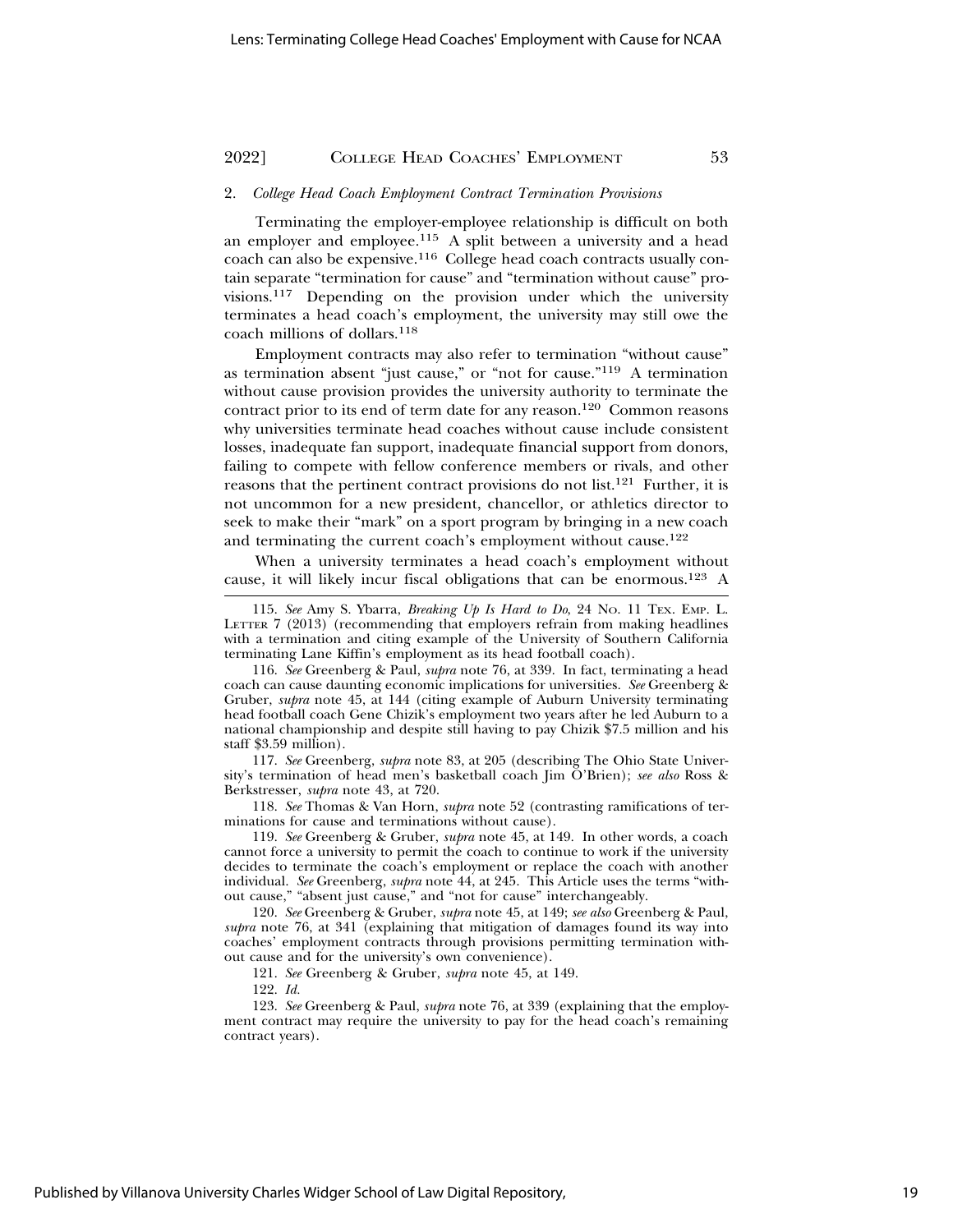head coach's employment contract frequently requires their university to pay the head coach severance payments or common law damages for breach upon an employment termination without cause.<sup>124</sup> Contract provisions that specify the damages amount for breach present several advantages, including predictability.<sup>125</sup> The severance amount the university owes the head coach often equals the full amount of all of the compensation to which the head coach would have been entitled if the parties fully performed the contract.126 Alternatively, some head coach employment contracts provide for a minimum of three or five years of base salary in the event the university terminates a head coach without cause.<sup>127</sup> Thus, the amount a university owes and pays a head coach that it terminated without cause is, in essence, payment to someone to *not* perform work for the university.<sup>128</sup>

125. *See* Greenberg & Paul, *supra* note 76, at 345 (describing parties' ability to negotiate damages amount instead of imposition by a court or arbitrators as advantageous).

126. Thomas & Van Horn, *supra* note 52, at 942; *see also* Karcher, *supra* note 61, at 24. Given coaches' relatively short tenures, it is unsurprising that they bargain for greater protection in the event of termination without cause. *See* Thomas & Van Horn, *supra* note 52, at 906 (comparing college head football coach and university president employment contracts). Losing is costly to a head coach; not only does it markedly increase the chance of termination, it also reduces their likelihood of future employment as a head coach. *See id.* at 913 (explaining why coaches compensate for this risk by negotiating significant severance payment provisions).

127. *See* Thomas & Van Horn, *supra* note 52, at 953–55 (comparing termination without cause provisions in college head coach and university president employment contracts and concluding that the severance provisions for head coaches cover more years of base salary, perhaps because head coaches enjoy less job security and negotiate accordingly).

128. *See* Karcher, *supra* note 61, at 24 (referring to buyouts as "an additional cost to schools for keeping coaches on contract that are no longer working for them"). In fact, two legal scholars describe the money that university officials willingly pay to buy out faltering head coaches' contracts as the latest symbol of the college "football arms race." Greenberg & Paul, *supra* note 76, at 340.

<sup>124.</sup> Thomas & Van Horn, *supra* note 52, at 942 (comparing amounts that universities owe depending on whether termination was with or without cause); *see also* Karcher, *supra* note 61, at 23. Authors, fans, and media members commonly refer to the severance payments accompanying terminations without cause as "buyouts." *See* Karcher, *supra* note 61, at 23–24. For example, see Greenberg, *supra* note 44, at 127 (describing buyouts for terminations without cause as "rampant" in college athletics). Others refer to these severance payments as liquidated damages, which should put the parties on notice of what will occur economically post-termination. For example, see Dennie, *supra* note 82 (explaining that liquidated damages clauses in coach contracts are becoming the norm and call for a predetermined settlement amount). Regardless of nomenclature, the industry trend is for universities and head coaches to contract around the default consequential damages by quantifying, or liquidating, their damages during contract negotiations. *See* Karcher, *supra* note 41, at 435 (explaining that a buyout is nothing more than a triggered liquidated damages clause). Absent predetermined severance payments, a university terminating a coach without cause must anticipate having to negotiate a settlement accounting for uninterrupted pay or the net present value of all sums remaining under the contract's term. *Id.*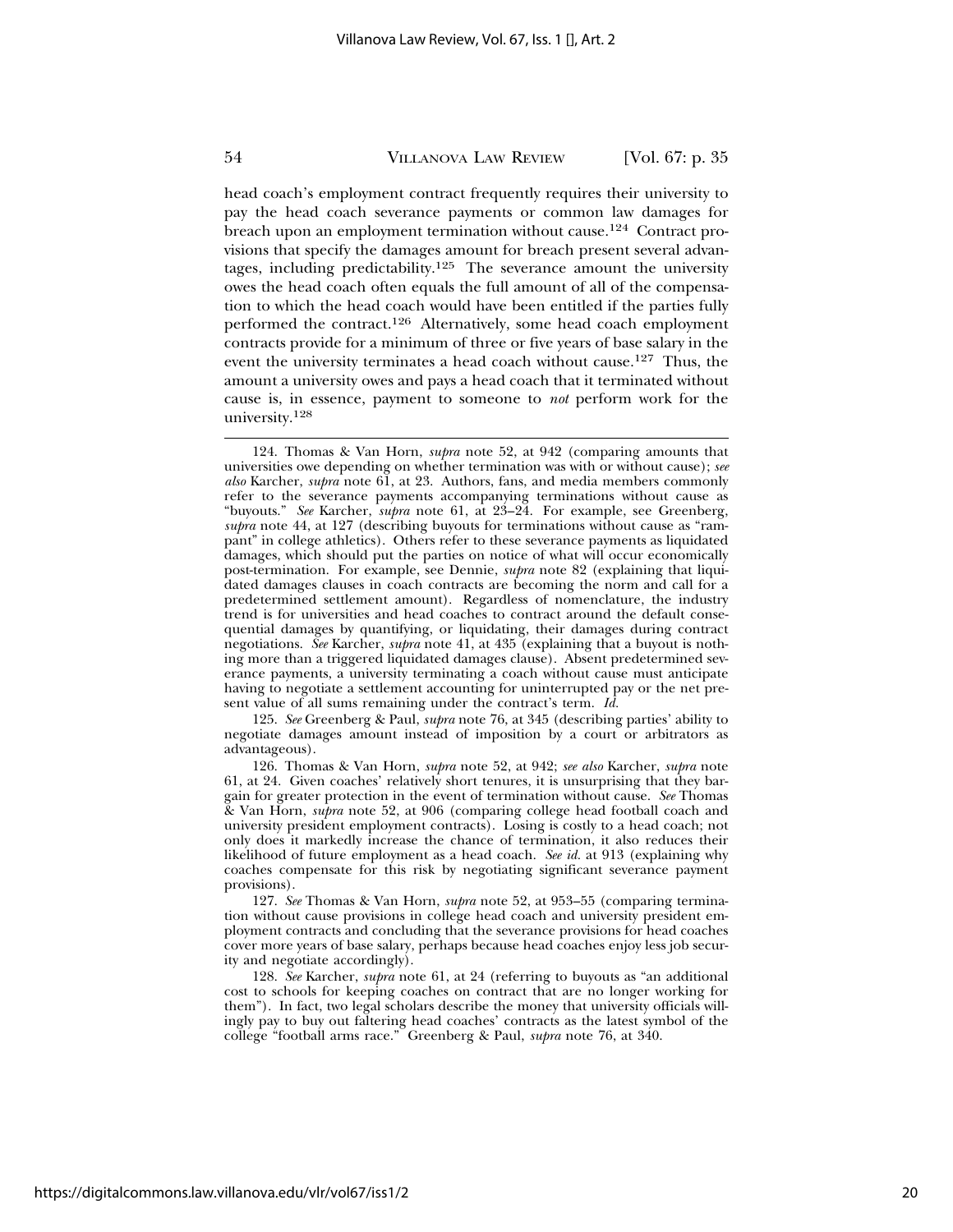For example, Texas A&M University (Texas A&M) terminated head football coach Kevin Sumlin's employment without cause in 2017 with two years remaining on his contract.<sup>129</sup> Under the "Damages Upon Termination by University Without Cause" provision in Sumlin's contract, Texas A&M had to pay Sumlin the full amount remaining under his contract— \$10.4 million.<sup>130</sup> More recently, LSU terminated the employment of former head football coach Ed Orgeron without cause less than two seasons after he guided the team to a national championship, thus owing him \$17 million in severance.131

With coaching salaries (and severance payments) rising, universities are increasingly likely to negotiate cumbersome termination provisions to try and protect their interests.132 As media coverage of college athletics has amplified, head coaches face an increased risk of employment termination due to their personal conduct that does not relate to on-field performance.133 Thus, universities negotiate termination for cause provisions to protect their images in the event of employee misconduct.134 These contract provisions also go by termination "with cause," termination with

131. *See* Chip Patterson, *LSU, Coach Ed Orgeron Agree to Part Ways at Conclusion of 2021 College Football Season*, CBS SPORTS (Oct. 17, 2021), http://cbssports.com/ college-football/news/lsu-coach-ed-orgeron-agree-to-part-ways-at-conclusion-of-2021-college-football-season/ [https://perma.cc/93JE-FQYL] (quoting LSU athletics director Scott Woodward as explaining that the football program was not competing for "SEC and national championships").

132. *See* Dennie, *supra* note 82 (describing universities as "tightening the reins").

133. *See* Thomas & Van Horn, *supra* note 52, at 230–31 (explaining inclusion of termination with cause option in head coach employment contracts).

<sup>129.</sup> *See* Alex Kirshner, *Why Kevin Sumlin's \$10.4 Million Texas A&M Buyout Is Even Better (for Him) Than It Sounds*, SB NATION (Nov. 26, 2017, 4:49 PM), http:// sbnation.com/college-football/2017/11/26/16694462/kevin-sumlin-fired-buyouttexas-a-m-contract [https://perma.cc/J6CU-99UA].

<sup>130.</sup> *See id.* Interestingly, Sumlin's contract did not contain an "offset provision" present in many coach contracts that would offset the amount Sumlin earned from future employment against the amount Texas A&M owed him. *See id.* Thus, when the University of Arizona hired Sumlin seven weeks after Texas A&M fired him, Sumlin was able to keep the full \$10.4 million in severance from A&M while earning nearly \$3 million annually to coach at Arizona. *See* Alex Kirshner, *Kevin Sumlin's at Arizona Now, After Collecting a Huge Buyout From Texas A&M*, SB NATION (Aug. 30, 2018, 6:30 PM), http://sbnation.com/college-football/2018/8/30/ 17625318/kevin-sumlin-arizona-texas-a-m-coach [https://perma.cc/2EEX-LXBA].

<sup>134.</sup> *See* Adam Epstein, *An Exploration of Interesting Clauses in Sports*, 21 J. LEGAL ASPECTS SPORT 5, 17 (2011) (explaining that the right to end a working relationship is a natural consideration for contract drafters and parties); *see also* Thomas & Van Horn, *supra* note 52, at 943 (describing termination for cause provisions as "an important protection" for a university from the damage to its reputation and image that could arise if a coach engages in serious misconduct). In fact, negotiations regarding the circumstances that can justify termination for cause can become contentious. *See* Thomas & Van Horn, *supra* note 50, at 230; *see also* Greenberg & Gruber, *supra* note 45, at 147 (stating that "universities and coaches . . . fight bitterly over what constitutes termination for cause").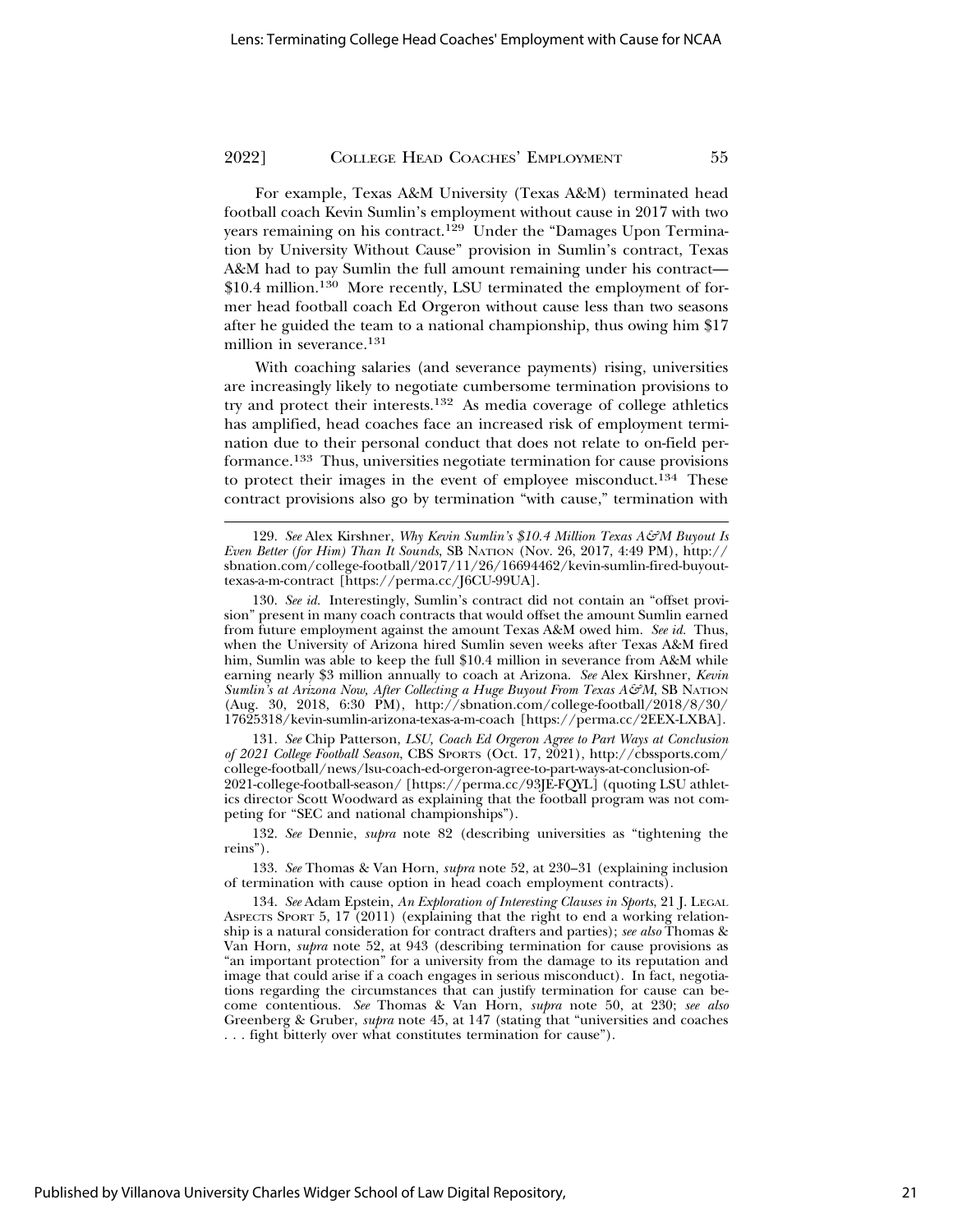or for "just cause," or "for cause termination."135 They provide the circumstances under which a university may terminate a coach for the coach's bad act or harmful omission and relieve the university of its duty to further compensate the coach.136 If a head coach commits an act that, per the employment contract, justifies termination for cause, the university may terminate the contract prior to the end of its term.137 A coach who breaches an employment contract and whose university terminates the coach's employment with cause typically is not entitled to severance compensation.<sup>138</sup>

The circumstances justifying termination for cause vary depending on head coach contracts. Such circumstances are often a main focus of head coach contract negotiations.139 Universities may prefer vague, indefinable terms.140 Universities often add, or seek to add, language like "shall in-

136. *See* Greenberg, *supra* note 83, at 205 (contrasting termination for cause and termination without cause employment contract provisions generally); *see also* Thomas & Van Horn, *supra* note 50, at 942.

137. Greenberg & Gruber, *supra* note 45, at 150.

138. Thomas & Van Horn, *supra* note 52, at 942 (explaining that, as a result, universities carefully draft definitions for what constitutes cause); *see also* Greenberg, *supra* note 44, at 210 (explaining that most college head coach employment contracts include a clause exonerating the university from any further liability for compensation following termination with cause). Thus, an employee likely would prefer a termination without cause from a financial standpoint. *See* Thomas & Van Horn, *supra* note 52, at 942 (noting that counsel for employees will vociferously resist including strong definitions of cause in their clients' employment contracts). Conversely, "universities prefer to terminate a coach's contract" with cause because of the hefty severance payments that often accompany termination without cause. Greenberg & Gruber, *supra* note 45, at 149–50. However, note that termination for cause proceedings can hang out a university's dirty laundry in the public, or involve protracted and expensive litigation that may offend fans and alumni. *See* Greenberg, *supra* note 83, at 230 (explaining that compromise is the current modus operandi when a university seeks to terminate a head coach's employment with cause). Thus, a university may prefer to settle its differences with a head coach it just terminated to control the head coach's public narrative and prevent an airing of dirty laundry. *See* Greenberg, *supra* note 44, at 219 (citing examples including legendary head football coach Barry Switzer settling with the University of Oklahoma for \$225,000 after the two parted ways in the wake of Switzer's NCAA violations). Even if a valid termination for cause circumstance exists, a university with adequate resources may consider terminating a head coach without cause because it is the cleanest basis to separate from employment. *See* Thomas & Van Horn, *supra* note 52, at 952.

139. *See* Thomas & Van Horn, *supra* note 50, at 209 (explaining that the parties may look to previous contracts between the university and other coaches as well as other universities' coach employment contracts).

140. *See* Greenberg & Gruber, *supra* note 45, at 147 (describing the situation as "ripe for potential abuse by universities"). In fact, two legal scholars believe that termination for cause provisions are often "indefinable, vague, and extremely subjective" in the university's favor. *See id.* at 152 (citing "moral turpitude" as an example). Another notes that defining the word "cause" can present problems. *See* Epstein, *supra* note 134, at 17. Universities can use these vague terms like weapons

<sup>135.</sup> *See* Greenberg & Gruber, *supra* note 45, at 150. This Article uses the terms interchangeably termination "with cause," termination "for just cause" and "for cause termination" interchangably.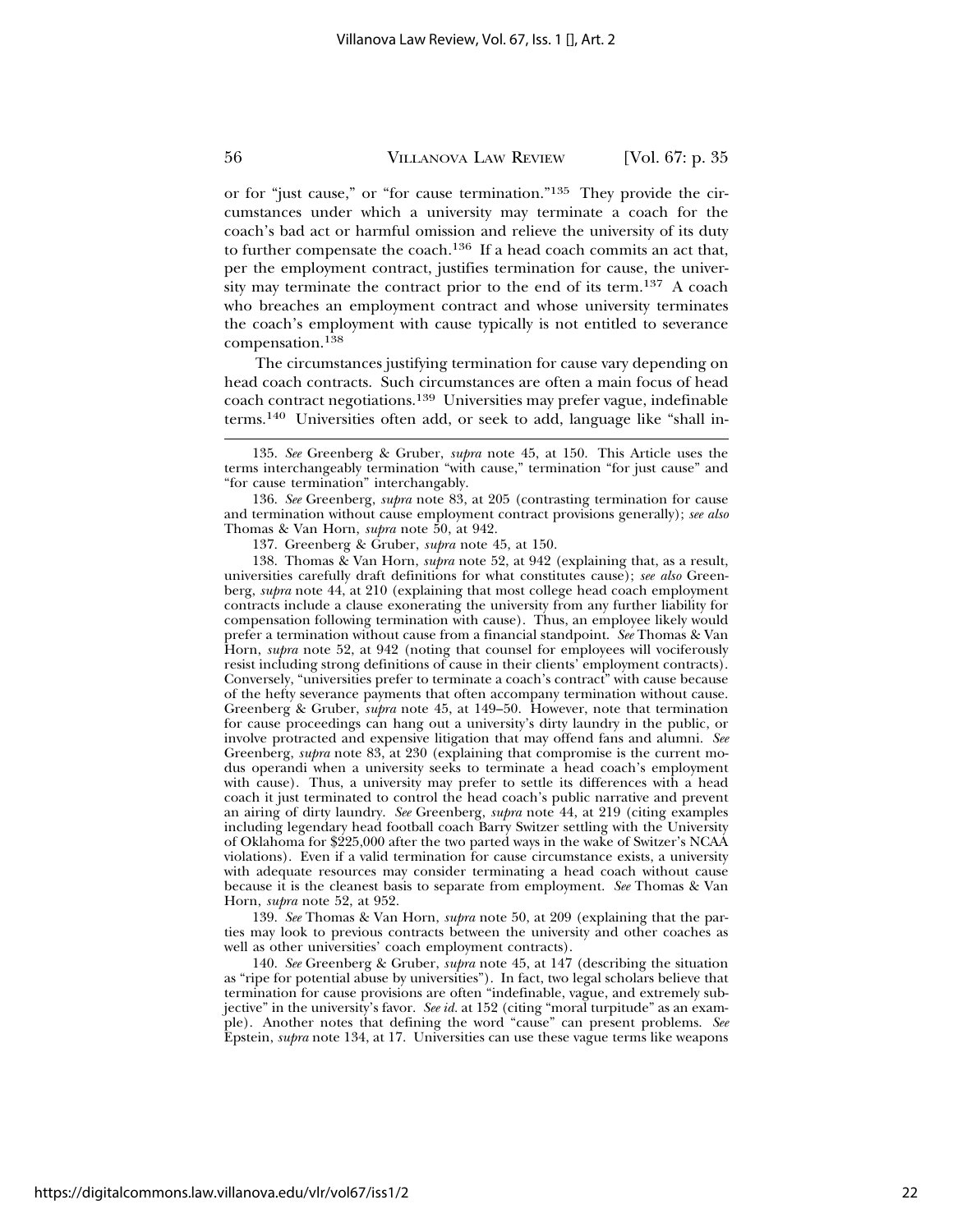clude" or "includes but is not limited to" when listing circumstances that justify termination with cause in order to protect themselves and provide flexibility.141 Head coaches and their representatives particularly seek to avoid provisions permitting universities to unjustifiably or subjectively terminate head coaches' employment with cause.142 A recent example of a for cause termination is Washington State University (Washington State) terminating head football coach Nick Rolovich's employment after he refused to abide by a state COVID-19 vaccine mandate.<sup>143</sup> Because Washington State terminated Rolovich's employment with cause, Rolovich did not receive his \$2 million annual salary.144

More relevant to this Article, head coach employment contracts typically permit termination with cause for material contract breaches, violating NCAA or conference rules that result in certain sanctions, and "conduct that constitutes moral turpitude or reflects adversely on the university."145 Universities hope that, by carefully enumerating offenses that would trigger termination for cause, they will deter or punish offenders for their actions.146 A complete loss of severance pay should serve as a

to terminate coaches with cause. Greenberg, *supra* note 833, at 226. To mitigate the likelihood that their university may terminate their employment with cause, coaches seek contract terms that are not subjective. *See* Thomas & Van Horn, *supra* note 50, at 230. Thus, coaches likely prefer contract language that more strictly defines acts constituting just cause. *See* Greenberg, *supra* note 44, at 215*.*

141. Dennie, *supra* note 82.

142. *See* Thomas & Van Horn, *supra* note 50, at 230.

143. *See* Edward Sutelan, *Why Did Washington State Fire Nick Rolovich? Coach's Vaccine Refusal at Center of Cougars' Decision*, SPORTING NEWS (Oct. 18, 2021), http:// sportingnews.com/us/ncaa-football/news/washington-state-fire-nick-rolovich-

coach-vaccine-refusal/13zvz7ypuvm7t15s72ys8a6dbh [https://perma.cc/7RQT-U3BE] (describing state mandate prohibiting state agencies from permitting workers not fully vaccinated against COVID-19 to work for them).

144. *See id.* (quoting "clear lines in Rolovich's contract that allowed him to be fired").

145. Greenberg, *supra* note 83, at 206, 221 (noting OSU's head men's basketball Jim O'Brien's employment contract included these terms). Additionally, circumstances that can constitute adequate reasoning for termination with cause often include "perpetuation of willful fraud, conduct seriously prejudicial to the best interests of the university, immoral acts, habitual intoxication, dishonesty, and gross negligence." Thomas & Van Horn, *supra* note 50, at 230–31. Head coach contracts also often contain provisions defining neglect of duties as grounds for termination for cause, which suggests that universities could use poor on-field results to terminate a head coach's employment for-cause. *See id.* at 233*.* However, this has not been the case. *See id.*; *see also* Karcher, *supra* note 61, at 23 (stating that it is unfortunate for universities that lack of winning is not a valid reason to terminate a head coach for cause).

146. *See* Thomas & Van Horn, *supra* note 52, at 943. However, given the near certainty coaches terminated with cause will sue their universities for breach of contract, universities are selective about their use of the just cause distinction. Michael McCann, *Breaking Down Kevin Ollie's Case Against UConn and the University's Likely Defenses*, SPORTS ILLUSTRATED (Jun. 29, 2018), http://si.com/college/2018/ 06/29/uconn-huskies-kevin-ollie-fired-arbitration-lawsuit [https://perma.cc/2J4K-5S4F] (citing Louisivlle's termination of Pitino with cause as an example after retaining him through multiple scandals).

Published by Villanova University Charles Widger School of Law Digital Repository,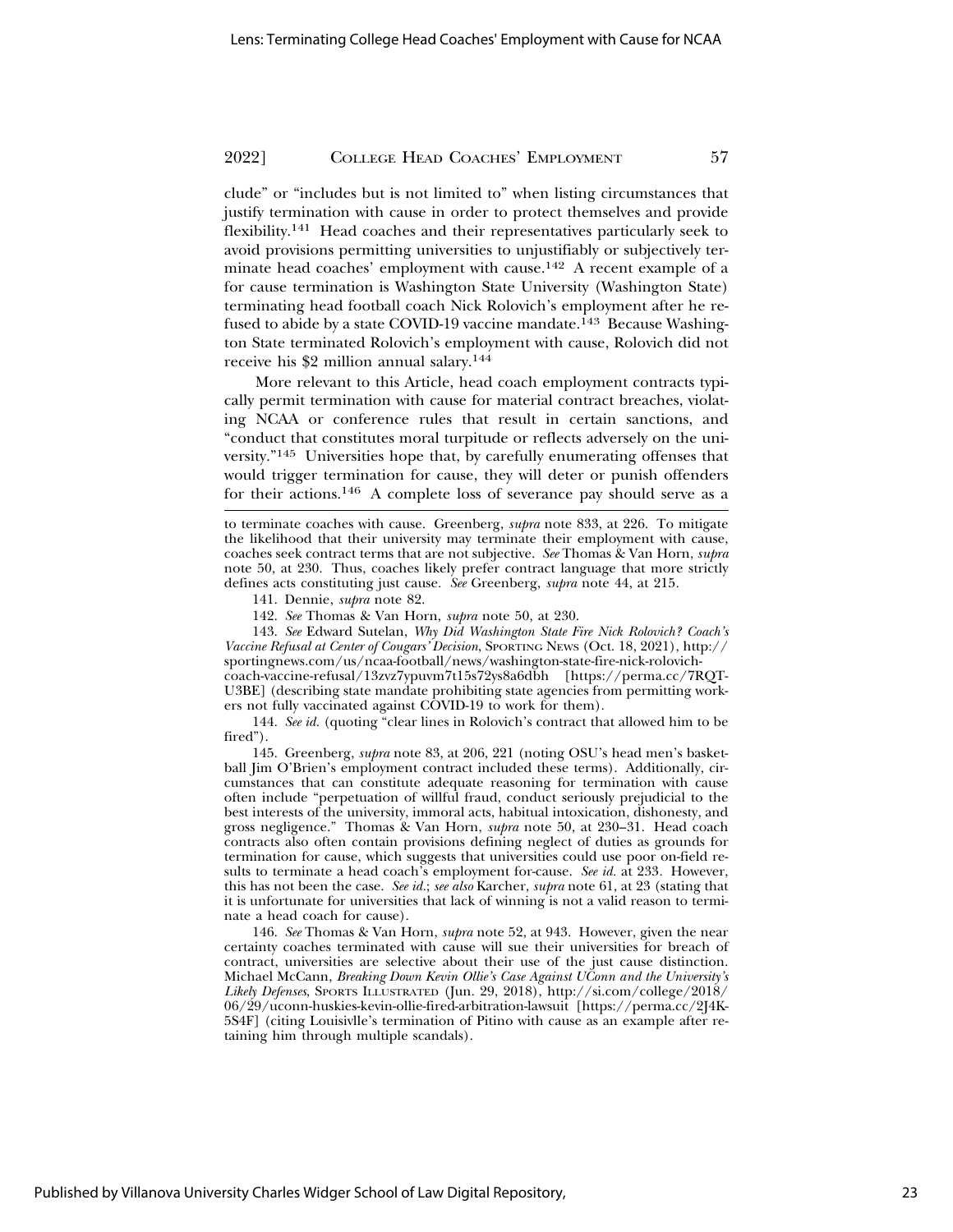significant deterrent.<sup>147</sup> Further, a coach terminated with cause likely suffers severe reputational harm.148

#### 3. *NCAA Rules and College Head Coach Employment Contracts*

Coaches operate in an "environment controlled by NCAA rules ...."<sup>149</sup> Thus, in addition to winning games, head coach are concerned with their student-athletes' academic eligibility and amateur status, extra benefits, boosters' activities, expense reporting, and recruiting.150 This Section details the means and processes through which the NCAA enforces its rules and universities' incorporation of NCAA rules compliance into head coach employment contracts.

#### a. The NCAA and Its Rules Enforcement Process

The NCAA describes itself as "a member-led organization" that consists of over  $1,000$  colleges and universities.<sup>151</sup> Through the NCAA's legislative process, its member universities propose and adopt rules regarding college athletics and implement them on campus.152 NCAA member universities and their student-athletes agree to the rules in order to have the opportunity to compete in NCAA-sponsored competitions.153 The NCAA notoriously does not lack for rules.154 For example, one NCAA Division I bylaw defines the term "business day[,]" while others regulate when and how often coaches may call or write prospective student-athletes, or even answer incoming calls from them.155

Universities and staff members that abide by NCAA legislation should not be disadvantaged by doing so.156 Thus, NCAA member universities

150. *See id.* at 147.

151. *What Is the NCAA?*, NCAA, http://ncaa.org/about/resources/mediacenter/ncaa-101/what-ncaa [https://perma.cc/8R5F-ZGTC] (last visited Feb. 28, 2022) (providing basic information regarding the NCAA).

152. *See id.* (noting these rules include "everything from recruiting and compliance to academics and championships").

153. See Brandon Leibsohn, *Road to Recovery: The NCAA's New Enforcement Process Creates More Legal Headaches*, 21 SPORTS LAW J. 123, 126 (2014).

154. NCAA bylaws and policies cover myriad substantive areas, competition rules, and scheduling. *See* Jo R. Potuto, *The NCAA Rules Adoption, Interpretation, Enforcement, and Infractions Processes: The Laws that Regulate Them and the Nature of Court Review*, 12 VAND. J. ENT. & TECH. L. 257, 262 (2010).

155. NCAA, 2020-21 DIVISION I MANUAL § 13.02.1, 13.1.3, 13.4.1 (2020), *http:/ /ncaapublications.com/productdownloads/D121.pdf* [https://perma.cc/PE5T-GCYU] [hereinafter 2020-21 MANUAL].

156. *See* Elizabeth Lombard, Note, *Changes Are Not Enough: Problems Persist with NCAA's Adjudicative Policy,* 95 NOTRE DAME L. REV. 925, 928 (2019) (describing

<sup>147.</sup> *See* Thomas & Van Horn, *supra* note 52, at 943.

<sup>148.</sup> *See id.* (noting that coaches aggressively negotiate limitations to what constitutes cause in their employment contracts); *see also* Greenberg & Gruber, *supra* note 45, at 213 (explaining that a termination with cause provision can interfere with a coach's future, both financially and professionally).

<sup>149.</sup> Greenberg, *supra* note 44, at 146 (describing NCAA rules as a "voluminous, complicated and very often broken set of guidelines").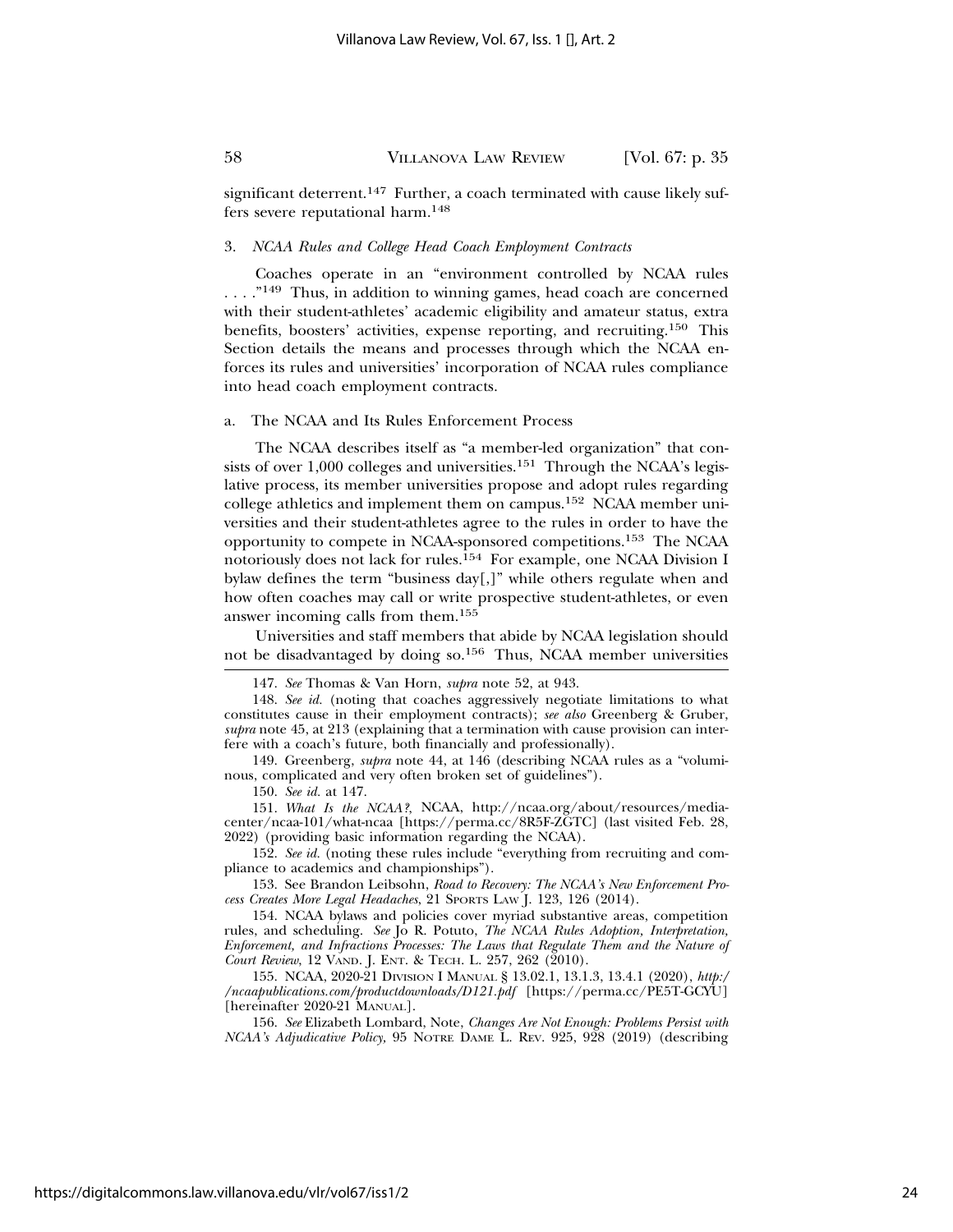created an infractions process to help ensure fair play and integrity among members.157 One group of NCAA employees in particular bears this responsibility: the NCAA's Enforcement Staff.<sup>158</sup> The Enforcement Staff consists of a few dozen individuals, including former coaches, athletics administrators, compliance staff members, student-athletes, and attorneys.159

The Enforcement Staff is akin to the NCAA's prosecutor.160 It is the NCAA entity responsible for reviewing information about potential violations.161 The Enforcement Staff receives information regarding potential rule violations from many sources, including self-reports and sources.162 If a situation warrants further investigation, the Enforcement Staff issues a Notice of Inquiry to, and works with, the involved member university to discover the facts.163 By sending a Notice of Inquiry to the university, the Enforcement Staff indicates the commencement of a formal, joint investi-

157. *See* NCAA, *Division I Infractions Process*, NCAA, http://ncaa.org/enforcement/division-i-infractions-process [https://perma.cc/TLQ3-QK3A] (last visited Feb. 28, 2022) [hereinafter *Division I Infractions Process*].

158. *See* NCAA DIV. I COMM. ON INFRACTIONS, NCAA DIVISION I INFRACTIONS 2019-20 ANNUAL REPORT 9 (June 2020), http://ncaaorg.s3.amazonaws.com/infractions/d1/2019D1Inf\_AnnualReport.pdf [https://perma.cc/Z29K-PT6J] [hereinafter DIVISION I INFRACTIONS 2019-20 ANNUAL REPORT] (describing Enforcement Staff's role in the infractions process). Under NCAA rules, member universities are responsible for enforcing compliance, but if a university is unaware of, or contributing to, NCAA rules violations, the NCAA may act on its own. *See* Leibsohn, *supra* note 153, at 126.

159. *Evaluations Show Infractions Process Improvements*, NCAA (Aug. 1, 2016), http://ncaa.org/about/resources/media-center/news/evaluations-show-infractions-process-improvements [https://perma.cc/AUP8-T7HX] (describing efforts to improve infractions process and noting the Enforcement Staff consisted of fiftyseven individuals in 2016); *see also Inside the Division I Infractions Process: Who's Who in the Infractions Process*, NCAA, http://ncaaorg.s3.amazonaws.com/infractions/ d1/glnc\_grphcs/D1INF\_InfractionWhoisWho.pdf [https://perma.cc/Z3QF-JTKG] (last visited June 10, 2021) (describing individuals and their roles in the infractions process).

160. *See* Timothy Davis & Christopher T. Hairston, *Majoring in Infractions: The Evolution of the National Collegiate Athletic Association's Enforcement Structure*, 92 OR. L. REV. 979, 988 (2014) (describing the Enforcement Staff's actions to include presenting information to support allegations of rules infractions to the COI); *see also* Mike Rogers & Rory Ryan, *Navigating the Bylaw Maze in NCAA Major Infractions Cases*, 37 SETON HALL L. REV. 749, 753–54 (2007) (noting that Enforcement Staff members are full-time NCAA employees).

161. *See Division I Infractions Process*, *supra* note 157.

162. *See Inside the Infractions Process: Paths for Handling Potential Violations*, NCAA (Jan. 2020) http://ncaaorg.s3.amazonaws.com/infractions/d1/ glnc\_grphcs/D1INF\_ResolutionPathsforViolations.pdf [https://perma.cc/FEB9- KBXF] (illustrating various resolution paths for potential violations). The Enforcement Staff may receive tips on potential violations from university self-reports, rival coaches, media stories, anonymous tips, and disgruntled staff members or student-athletes. *See* Potuto, *supra* 154, at 289–90.

163. *See* DIVISION I INFRACTIONS 2019-20 ANNUAL REPORT, *supra* note 158, at 7.

NCAA's infractions process's purpose). Conversely, without rules, enforcement, and an infractions system to find and punish rules violators, unscrupulous coaches and staff members would have a field day. *See* Potuto, *supra* note 154, at 262.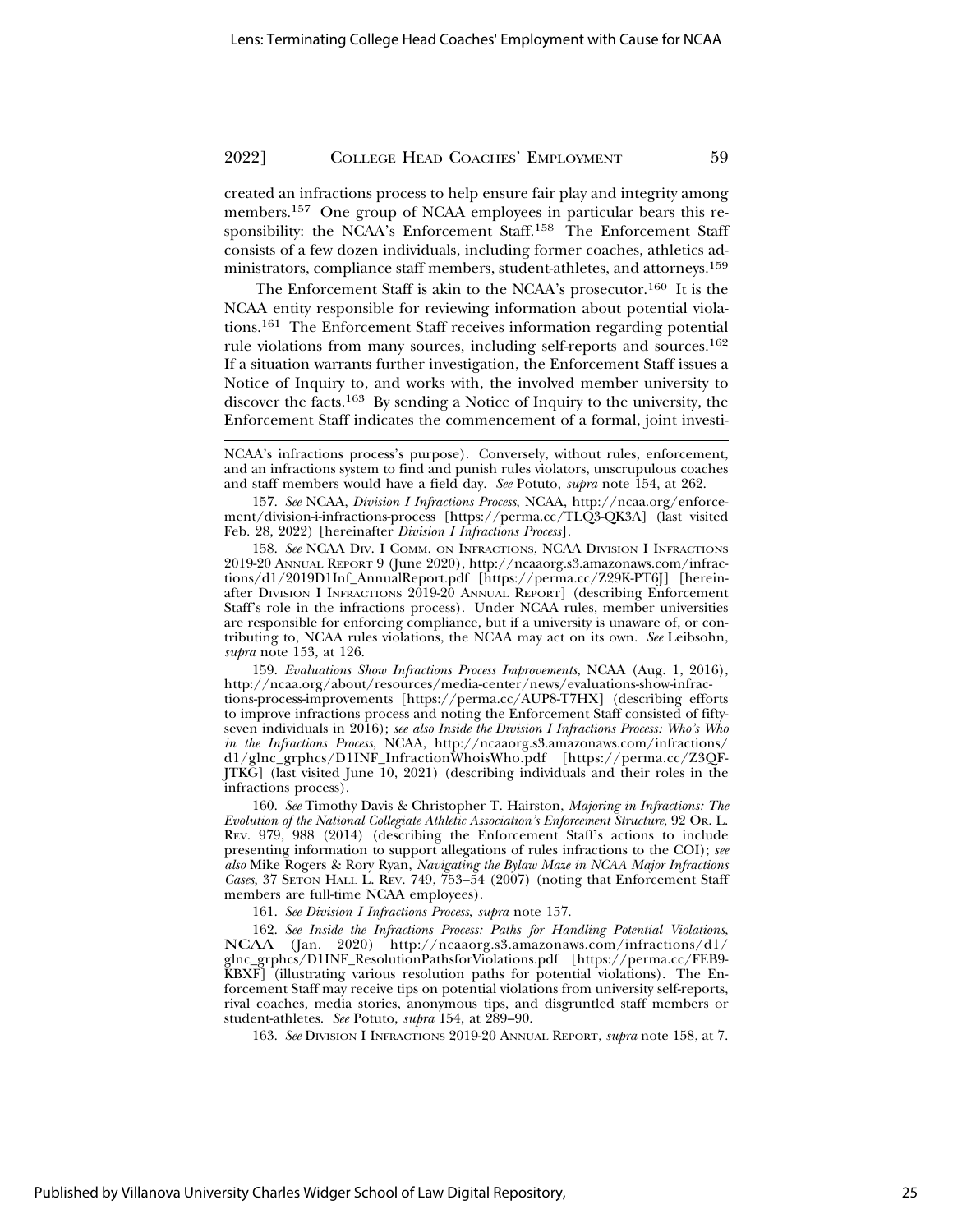gation of, and with, the university.164 Its investigators must review information regarding potential violations in a "fair, accurate, collaborative, and timely manner."165

If the Enforcement Staff believes information may substantiate violations, it alleges potential Level I or Level II violations, with the former being the more significant of the two.<sup>166</sup> The Enforcement Staff states its allegations in a formal document directed to the university and involved individuals called a Notice of Allegations (NOA).167 The Enforcement Staff bears the burden of proving these violations.168

There are four means by which an infractions case involving a Division I member university resolves, and three of them conclude with a COI decision.169 The COI is an independent administrative body that includes volunteers from NCAA member universities, athletics conferences, former coaches, and individuals from the general public who possess legal training.170 More specifically, panelists' professional profiles include current and former university presidents, chancellors, and athletics directors, conference commissioners, former coaches, attorneys, and professors.171

165. DIVISION I INFRACTIONS 2019-20 ANNUAL REPORT, *supra* note 158, at 9 (characterizing trust and collaboration between the Enforcement Staff, universities, and conferences as "vital" to the process).

166. *See id.* at 7 (providing overview of infractions process). There are three violation levels. *See id.* at 9. The COI adjudicates cases involving alleged levels I and II violations, whereas, for the most part, the Enforcement Staff and universities handle Level III violations. See id. For context, the Enforcement Staff alleged an average of ninety-one Level I or II violations per year between 2017 and 2019. *See id.* at 11 (providing data regarding Enforcement Staff allegations). For further context, the COI hosted six hearings over disputed allegations in 2019. *See id.* at 12.

167. Parkinson, *supra* note 164, at 226 (noting that the Enforcement Staff directs the notice to the university's president or chancellor).

168. *See id.* at 224 (noting that the COI has concluded that the Enforcement Staff has not met its burden "plenty" of times).

169. *See Division I Infractions Process*, *supra* note 157 (illustrating the four means by which a case resolves and showing that three end with a COI adjudication). "The jurisdictional responsibility of the COI is to hear and resolve cases of institutional culpability." Potuto, *supra* note 154, at 295.

170. *Division I Committee on Infractions*, NCAA, http://ncaa.org/governance/ committees/division-i-committee-infractions [https://perma.cc/2YPM-4BAE] (last visited Feb. 28, 2022).

171. *See Inside the Division I Infractions Process: Division I Committee on Infractions Composition*, NCAA (Jan. 2019), http://ncaaorg.s3.amazonaws.com/infractions/ d1/glnc\_grphcs/D1INF\_COIComposition-FactSheet.pdf [https://perma.cc/ PU5K-TTTL] [hereinafter *Inside the Division I Infractions Process: Composition*] (explaining that a panel's size for each individual case is between three and seven COI members).

<sup>164.</sup> *See* Jerry R. Parkinson, *Scoundrels: An Inside Look at the NCAA Infractions and Enforcement Processes*, 12 WYO. L. REV. 215, 226 (2012) (explaining that the investigation goes "wherever else the evidence leads"). The Notice of Inquiry is not an allegation; rather, it informs the university of a formal investigation. *See* Rogers & Ryan, *supra* note 160, at 765.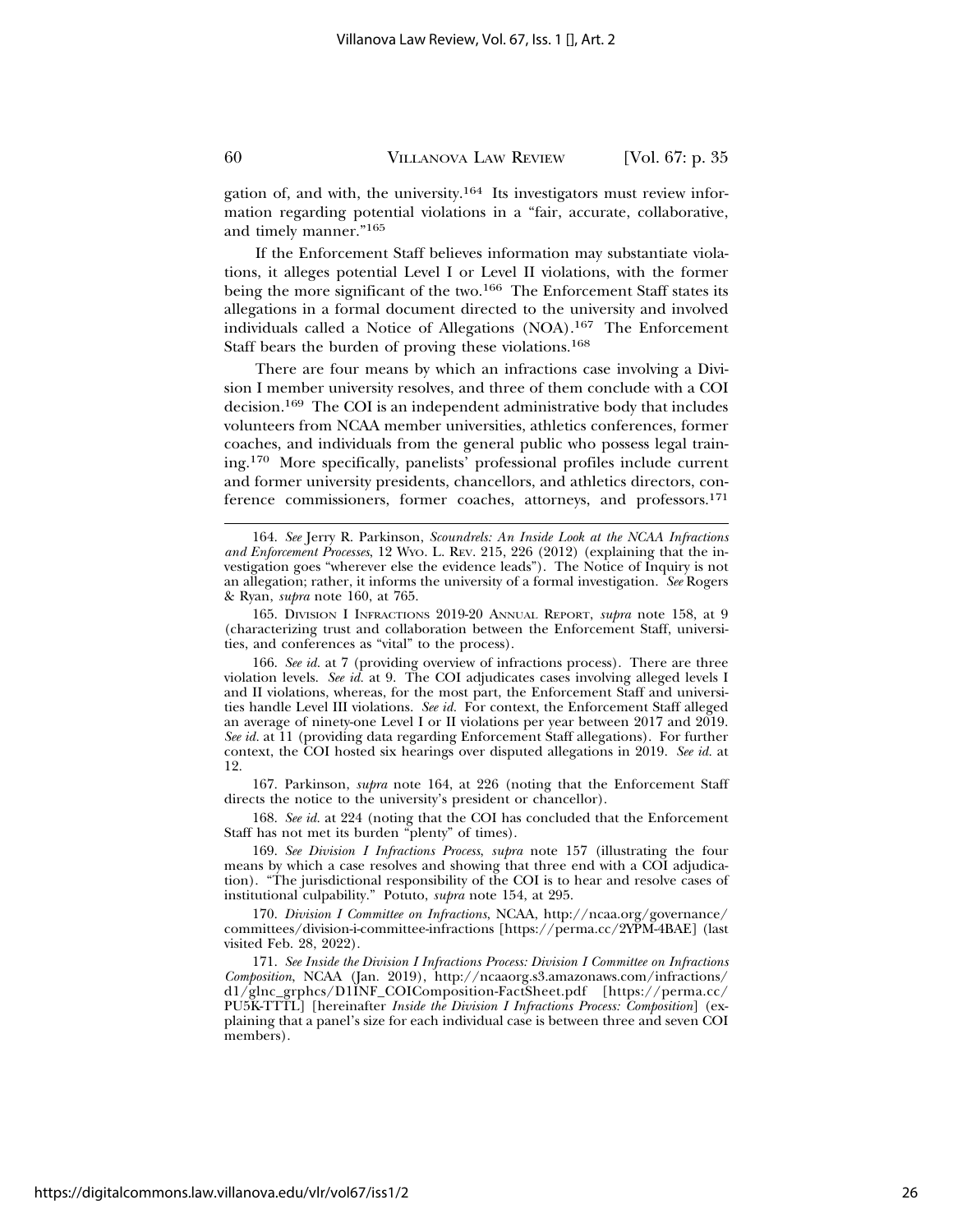Thus, the COI touts the infractions process as "peer-review[ed]."<sup>172</sup> There are up to twenty-four COI members at any given time, a smaller panel of which considers each case on the COI's behalf.173

NCAA Division I legislation places extra responsibility and accountability on head coaches.<sup>174</sup> More specifically, Division I legislation presumes that head coaches are responsible for the actions of those who report to them.175 Under NCAA Bylaw 11.1.1.1, whether the head coach knew of a staff member's actions is irrelevant.176 Even when a head coach is unaware—or claims lack of awareness—of a staff member's actions, the COI presumes the head coach should have been aware.177 In addition to imposing a presumption of responsibility on the head coach for violations in the sport program, Bylaw 11.1.1.1 requires head coaches to "promote an atmosphere of compliance," and "monitor the activities of all institutional staff members . . . who report, directly or indirectly, to the coach."<sup>178</sup>

The current version of Bylaw 11.1.1.1 has been effective since August 1, 2013.179 Since its implementation, and relative to other NCAA rules for which it could allege violations, the Enforcement Staff uses it often and

174. For a more in-depth analysis of NCAA head coach responsibilities legislation, see Josh Lens, *The Propriety of Incorporating Enforcement Staff Declination Statements Into the NCAA Infractions Process Following Bylaw 11.1.1.1 Head Coach Responsibilities Investigations*, 100 NEB. L. REV. 483 (2021).

175. 2020-21 MANUAL, *supra* note 155, § 11.1.1.1.

176. *See id.*; *see also* Nicole Auerbach, *Coaches Recognize NCAA Demand to Be More Accountable*, USA TODAY (July 11, 2013), https://www.usatoday.com/story/sports/ ncaab/2013/07/11/college-basketball-coaches-rule-monitoring/2510215/ [https://perma.cc/RM89-MZH7] (describing "new world of NCAA enforcement and greater responsibility" for head coaches).

177. *See* Dennis Dodd, *Inside College Football: Hugh Freeze Faces an NCAA Issue Calipari, Carroll Avoided,* CBS SPORTS (Mar. 3, 2017), https://www.cbssports.com/ college-football/news/inside-college-football-hugh-freeze-faces-an-issue-caliparicarroll-avoided/ [https://perma.cc/96YD-ZMYK] (explaining how NCAA legislation holds head coaches accountable for what happens within their programs in the context of Hugh Freeze's actions related to the Ole Miss football program between 2012 and 2016).

178. 2020-21 MANUAL, *supra* note 155, § 11.1.1.1.

179. *See id.* Under the previous version of the legislation, head coaches were presumed only *knowledgeable of*—as opposed to *responsible for*—actions of staff members who report to them. *See Meaningful Penalties Align with Significance of Wrongdoing*, NCAA (Aug. 1, 2013), http://ncaa.org/about/resources/media-center/news/ meaningful-penalties-align-significance-wrongdoing [https://perma.cc/V3HD-NFLQ].

<sup>172.</sup> *See* DIVISION I INFRACTIONS 2019-20 ANNUAL REPORT, *supra* note 158, at 5 (describing infractions process's framework). For discussion regarding the benefits of judgment by peers, see Gene A. Marsh, *A Call for Dissent and Further Independence in the NCAA Infractions Process,* 26 CARDOZO ARTS & ENT. L.J. 695, 709 (2009) (recommending, among other things, more independent members on the COI). For discussion regarding whether the process is actually peer reviewed for coaches, see Josh Lens, *The NCAA Infractiosn Process and Peer Review*, OHIO STATE L.J. ONLINE (forthcoming 2022).

<sup>173.</sup> *See Inside the Division I Infractions Process: Composition*, *supra* note 171.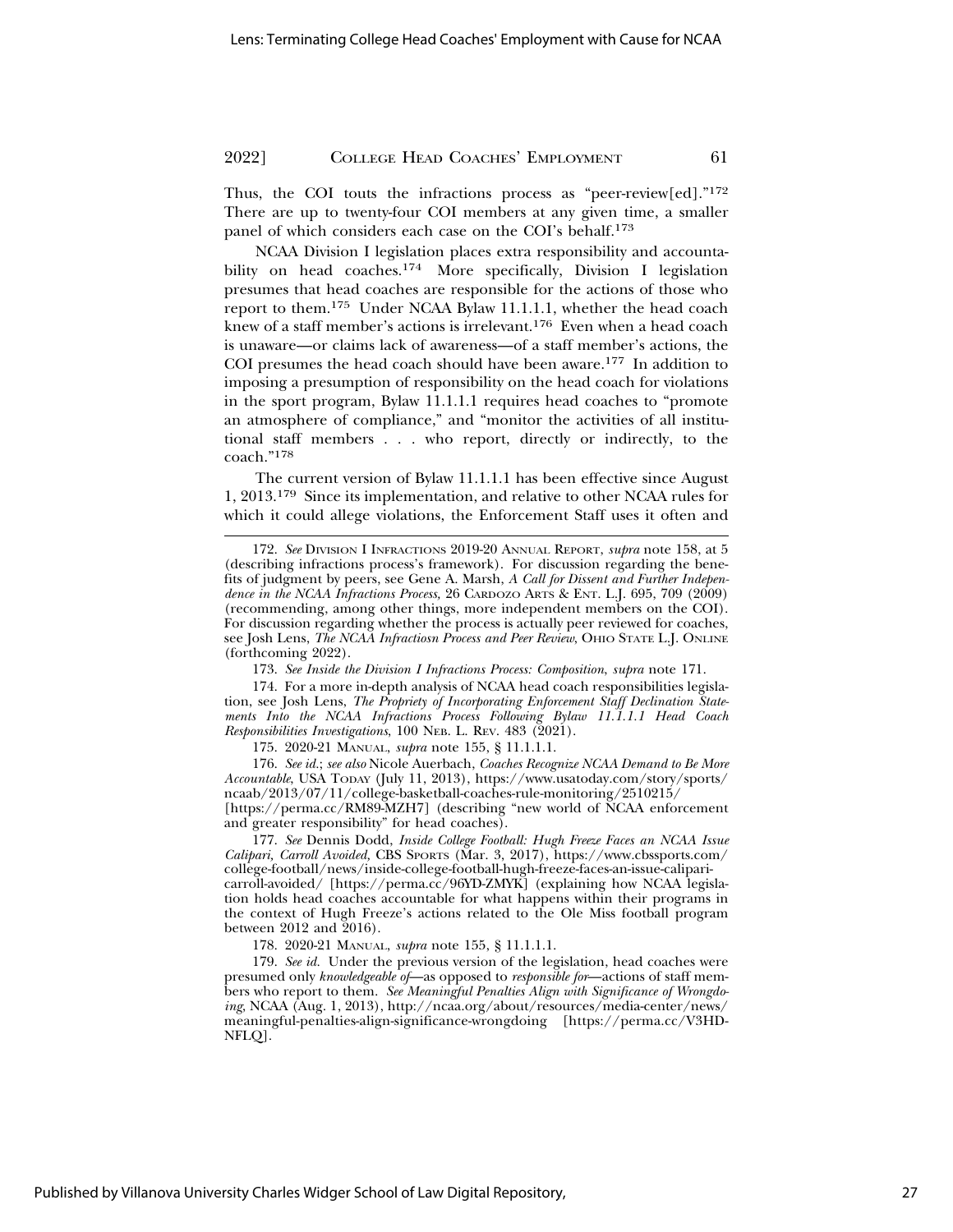aggressively. Since 2014, the Enforcement Staff has alleged more Level I or II violations of Bylaw 11.1.1.1 than any other of the hundreds of bylaws in the NCAA manual.180 Further, between 2014 and 2018, head coaches committed twenty-seven percent of Level I and Level II violations, the most of any position in college athletics.181 In 2019, head coaches committed a whopping fifty-two percent of all violations. For context, assistant coaches were the next highest group at fifteen percent.182

A head coach's NCAA rule violation can be extremely costly, not only for the head coach, but also for the university. It can cost a university millions of dollars to investigate NCAA violations and traverse the NCAA's infractions process.183 In 2015, for example, the University of North Carolina, Chapel Hill reported that it spent over \$10 million for legal and public relations assistance with its academic fraud scandal.184 In addition to financial costs, universities suffer reputational harm due to involvement in NCAA enforcement scandals.185

#### b. College Head Coach Employment Contracts' Incorporation of NCAA Rules

Some head coaches with "win-at-all-costs attitude[s]" willingly place their careers above their universities' futures by taking chances with actions that violate NCAA rules.<sup>186</sup> When caught, penalties for rule break-

182. *See* DIVISION I INFRACTIONS 2019-20 ANNUAL REPORT, *supra* note 158, at 12.

183. *See* Stangel, *supra* note 38, at 139 (describing the \$1.9 million cost to the University of Minnesota to investigate academic fraud in its men's basketball program and noting that the University also had to pay then-head coach Clem Haskins a \$1.5 million buyout and NCAA financial penalties).

184. *See UNC-CH's Total Price Tag For Academic Scandal Tops \$10M*, WRAL (Oct. 26, 2015, 5:45 PM), http://wral.com/unc-ch-paid-7-6m-for-legal-pr-help-in-academic-scandal/15022416/ [https://perma.cc/TN3F-8XT9]. The UNC case featured academic courses that the enforcement staff felt were less-than-rigorous and unfairly benefited student-athletes. *See* Pat Forde, *Baylor's Slap on the Wrist Doesn't Feel Right, But There's Not Much NCAA Rules Could Do, SPORTS ILLUSTRATED (Aug. 11,* 2021), http://si.com/college/2021/08/11/baylor-football-ncaa-sanctions-investigation [https://perma.cc/W5U9-XZZ9] (describing the UNC case as one of the "most significant scandals of the past decade"). However, because the classes were available to non-athlete students, in addition to student-athletes, the COI concluded that the classes did not violate NCAA legislation. *See id.*

185. *See* Stangel, *supra* note 38, at 139 (citing University of Minnesota example and quoting then-Chairwoman of the Higher Education Finance Committee in Minnesota as stating "significant harm" to the University's reputation resulted from its academic fraud scandal in its men's basketball program).

186. *See id.* at 152–53 (describing knowingly violating NCAA rules as "inexcusable").

<sup>180.</sup> *See* DIVISION I INFRACTIONS 2019-20 ANNUAL REPORT, *supra* note 158, at 11 (showing that the Enforcement Staff alleged eighteen Level I and II Head Coach Responsibilities violations in 2019, which was the most of any bylaw).

<sup>181.</sup> NCAA DIV. 1 COMM. ON INFRACTIONS, NCAA DIVISION I INFRACTIONS 2018-19 ANNUAL REPORT 17, http://ncaa.org/sites/default/files/2018-infractionsannual-report\_0.pdf [permalink unavailable].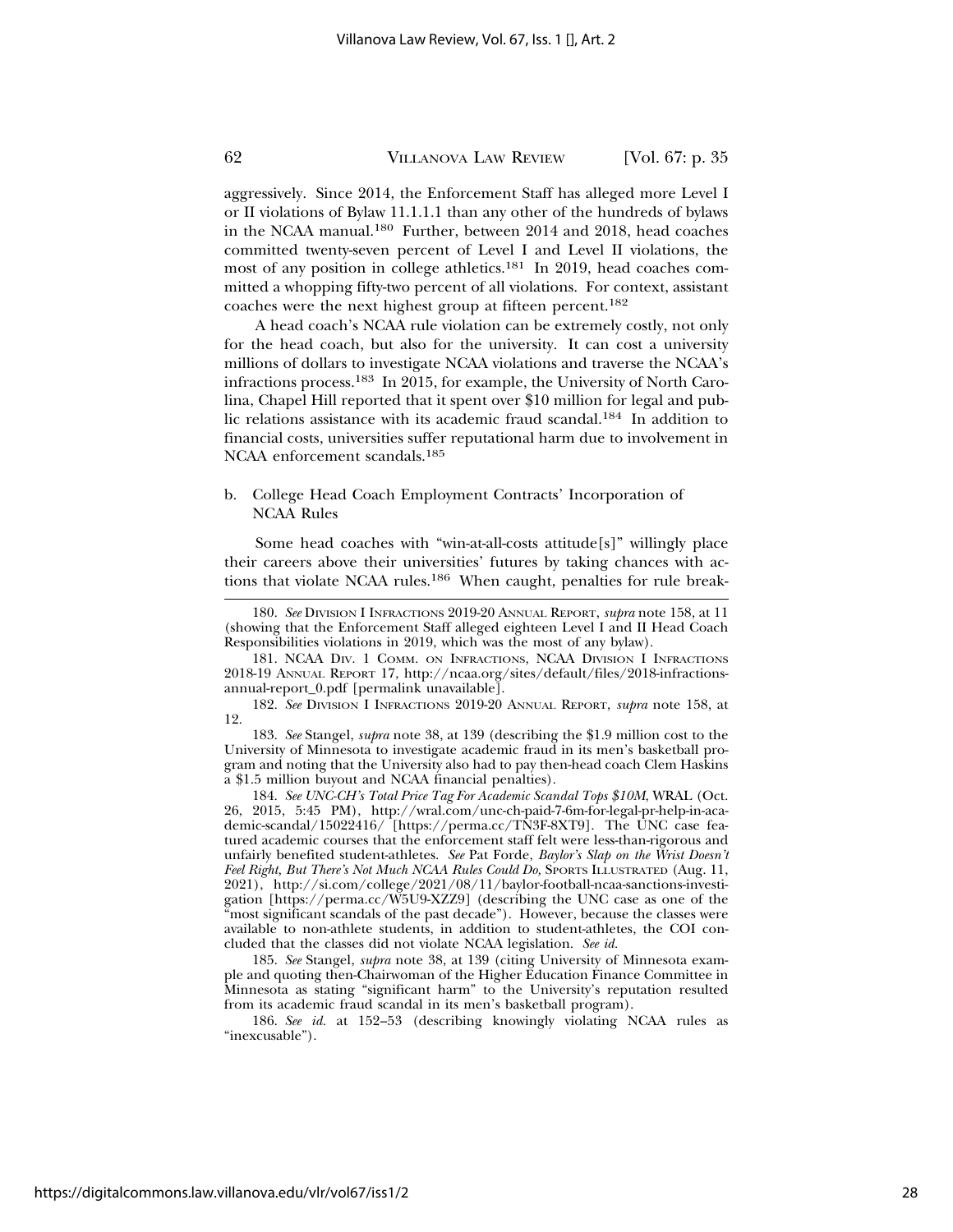ing greatly impact universities' options for terminating their coaches' employment.187 Virtually every head coach employment contract states that it is a head coach's duty to abide by, and comply with, the NCAA's constitution, bylaws, and interpretations as well as all rules of the conference to which the university belongs.188 Universities double down on the importance of head coaches following NCAA rules by including failure to follow NCAA rules as grounds for termination for cause.189 More specifically, common contract language states that "a deliberate or serious violation, material in nature, of any law, regulation, constitutional provision or bylaw of . . . the NCAA" that reflects adversely on the university or its athletics program, or that results in the NCAA placing the university on probation, constitutes a basis for termination with cause.190 A violation finding by the COI, as opposed to the university, is usually a prerequisite for just cause.191

Because of Bylaw 11.1.1.1, a head coach's employment contract also likely includes language providing the university cause for terminating the head coach's employment if a staff member engages in serious violations that the head coach failed to reasonably supervise.<sup>192</sup> For example, consider University of Michigan (Michigan) head football coach Jim Harbaugh's employment contract. Michigan can terminate Harbaugh's employment with cause upon "a material violation of a material provision" of NCAA rules within the football program that occurs as a result of Harbaugh's "failure to appropriately supervise the Program in a reasonable and customary manner."193

Thus, head coaches who violate NCAA rules, or oversee staff members who do so, not only face potential NCAA penalties but also may breach their employment contracts.<sup>194</sup> When a university's head coach commits a

190. *See* Greenberg, *supra* note 44, at 147 (noting that the contract also likely references conference or university rules, which are less relevant to this Article).

191. Stangel, *supra* note 38, at 154.

192. *See* Greenberg, *supra* note 44, at 147, 210; *see also* Greenberg & Gruber, *supra* note 45, at 151–52 (referring to such a clause as "[t]he newest catch-all"); *see also* Stangel, *supra* note 38, at 154 (explaining that just cause usually requires a major violation by the head coach or a staff member of which the head coach was aware).

193. EMPLOYMENT AGREEMENT BETWEEN THE UNIVERSITY OF MICHIGAN AND JAMES J. HARBAUGH § 4.02(d) (Dec. 28, 2014).

194. *See* Stangel, *supra* note 38, at 153; *see also* Greenberg, *supra* note 44, at 147 (explaining that NCAA rule violations can have a dramatic effect on a coach's career, including a university terminating an employment contract for the coach's

<sup>187.</sup> Greenberg & Gruber, *supra* note 45, at 194.

<sup>188.</sup> *See id.* (providing example contract language from coaches' contracts including now-former Texas Tech University head football coach Kliff Kingsbury). The inclusion of university, conference, and NCAA rules is an "important aspect" of coaches' contracts. Stangel, *supra* note 38, at 153.

<sup>189.</sup> *See* Greenberg & Gruber, *supra* note 45, at 194 (providing examples, including language from Kingsbury's contract). Because of Bylaw 11.1.1.1, universities may contractually require coaches to take all reasonable steps to ensure staff members comply with NCAA rules. *See* Greenberg, *supra* note 44, at 147, 209.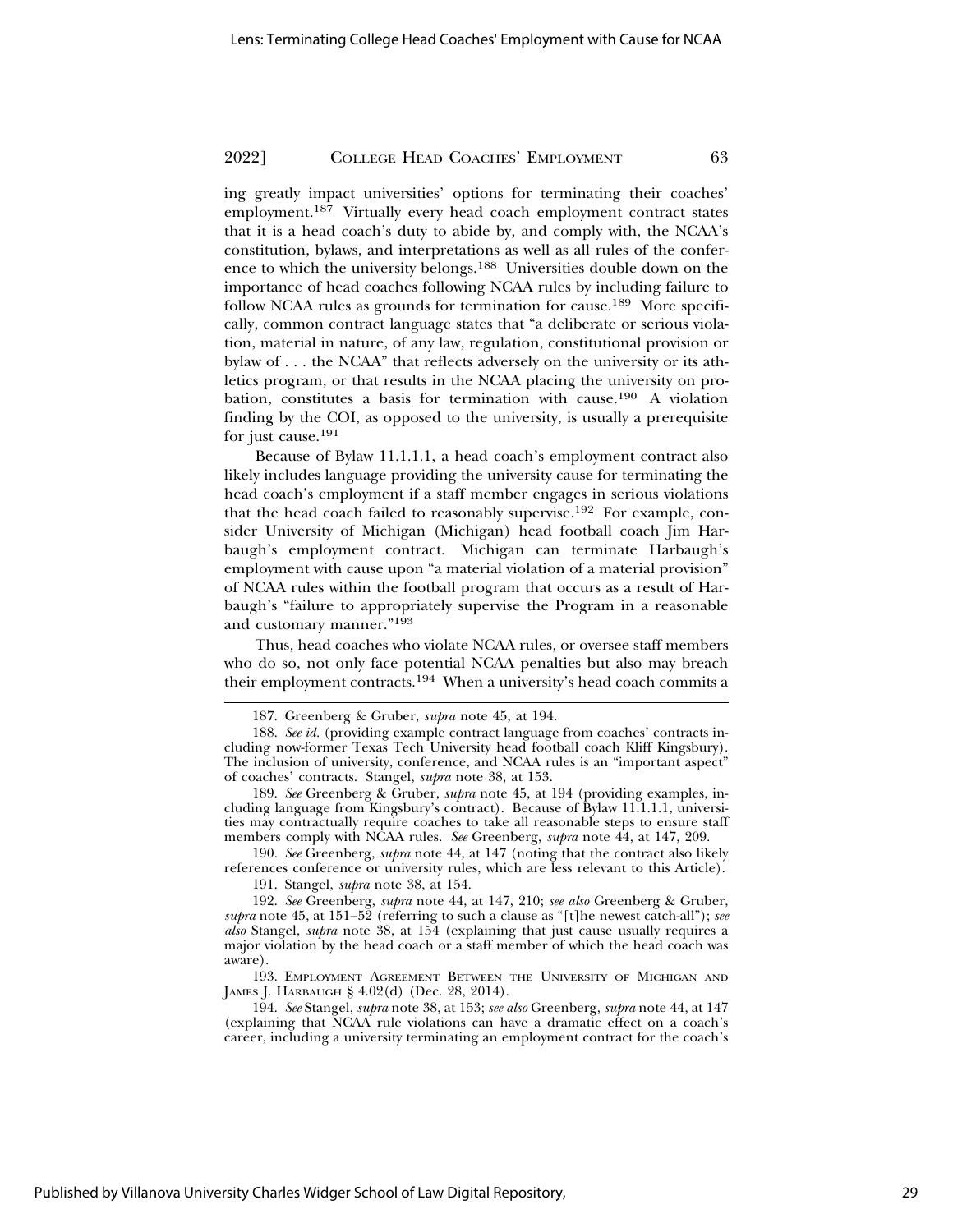significant NCAA violation, the university must determine whether to retain the coach, and at what cost.195 For example, under his contract in place at the time federal authorities implicated Self and Kansas, Kansas would have owed \$5.4 million to Self even if it fired him for committing major NCAA rules violations.196 The following Section further explores the situation whereby universities must make an employment decision regarding a rule breaking head coach.

#### II. UNIVERSITIES' EMPLOYMENT DECISIONS REGARDING HEAD COACHES INVOLVED IN NCAA RULES VIOLATIONS

The instances in which a university terminated a head coach's employment for NCAA rules violations are numerous. Notable examples include the University of Nevada, Las Vegas firing head men's basketball coach Jerry Tarkanian, the University of Washington firing head football coach Rick Neuheisel, and both the University of Oklahoma (Oklahoma) and Indiana University (Indiana) firing head men's basketball coach Kelvin Sampson.<sup>197</sup> More recently, the University of Tennessee (Tennessee) terminated head football coach Jeremy Pruitt's employment due to alleged violations of NCAA recruiting rules.198

The instances in which a university terminated a head coach for cause for involvement in NCAA violations without having to pay the coach severance is fewer, however. This Part examines select instances where the NCAA implicated a head coach in NCAA rules violations, forcing their universities to make a decision regarding the coach's employment. As these examples illustrate, universities sometimes choose to continue to employ their head coaches, possibly due to the coach's success or because the employment contract renders the alternative cost prohibitive. Other

breach). One legal scholar opines that the fiscal consequences for a head coach who breaches an employment contract by violating NCAA rules are worse than any consequences emanating from NCAA sanctions. *See* Selvaggi, *supra* note 76, at 227.

196. *See id.* (describing Self's contract provision as "leverage" and noting that it differs "starkly with other coaches' contracts").

197. *See* Courtney Bru, *Hoosier Legal Adviser Sampson? The Dangers of Terminating Without 'Just Cause'*, 16 NO. 5 OKLA. EMP. L. LETTER 5 (2008) (advising employers to proceed carefully and comply with any procedural requirements before and when terminating for cause). By terminating Sampson for cause, Indiana avoided having to pay Sampson \$2.5 million in severance under his contract. *See id.* Washington terminated Neuheisel for cause for violating NCAA rules by participating in an NCAA basketball pool, and UNLV terminated Tarkanian for cause for NCAA violations. *Id.* As of March 2022, Kelvin Sampson serves as the University of Houston's head men's basketball coach.

198. *See* Rachel Treisman, *University of Tennessee Fires Head Football Coach Over Alleged Recruitment Violations,* NPR (Jan. 18, 2021), http://npr.org/2021/01/18/ 958132859/university-of-tennessee-fires-head-football-coach-over-alleged-recruitment-viola [https://perma.cc/3QFJ-4J9T] (quoting chancellor Donde Plowman as explaining that Pruitt "did not meet the university's expectations for promoting an atmosphere of compliance" and monitoring his staff).

<sup>195.</sup> *See* Schrotenboer et al., *supra* note 54 (explaining that a university must perform its own risk calculation).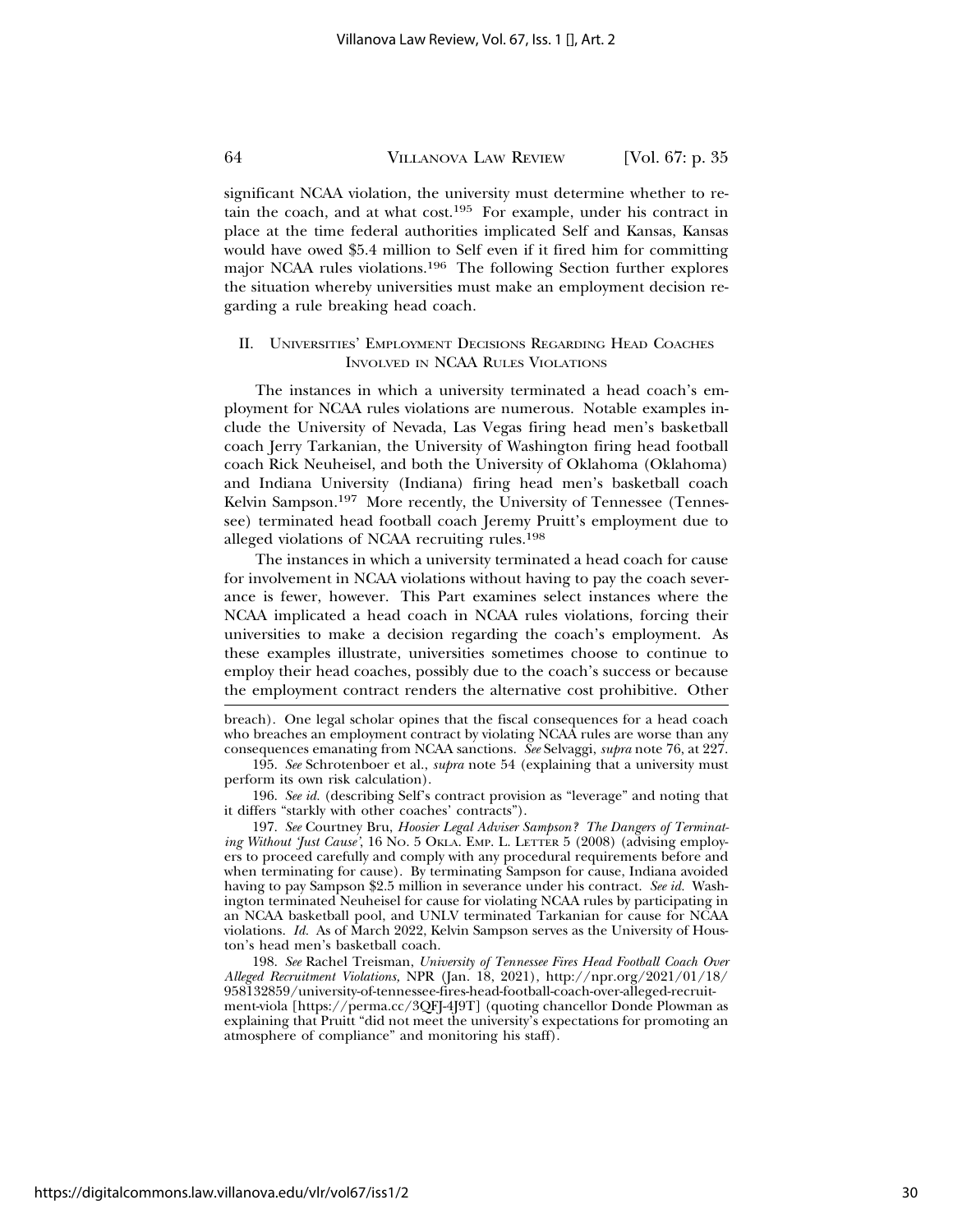times, universities separate from their head coaches, sometimes with no further obligation to provide compensation and other times continuing to compensate the coaches. University administrators could potentially save their universities millions by heeding these examples.

#### A. *Instances Where a University Made an Employment Decision Regarding a Head Coach Involved with NCAA Rules Violations and Ramifications of the Employment Decision*

Prominent coaches who were both successful on the court and involved in NCAA violations include head men's basketball coaches Clem Haskins, Jim O'Brien, Kelvin Sampson, and Bruce Pearl.<sup>199</sup> Because their situations shaped how universities draft modern head coach employment contracts, this Section begins with a brief analysis of them before moving on to more recent instances from which universities can continue to learn.<sup>200</sup>

#### 1. *Clem Haskins*

In 1999, former University of Minnesota (Minnesota) tutor Jan Gangelhoff disclosed to local media that she had written about 400 research papers and completed exams for twenty men's basketball studentathletes during the tenure of then-head coach Clem Haskins.<sup>201</sup> Haskins denied any wrongdoing but resigned a few months later.<sup>202</sup>

200. *See, e.g.*, Epstein, *supra* note 134, at 18–19 (explaining that "O'Brien's case set an example for university counsel, athletics directors and contract drafters to tighten college coaching contracts"); *see also* Greenberg, *supra* note 83 (describing adjustments Ohio State made in O'Brien's successor's contract).

201. *See* Associated Press, *Minnesota to Sue Haskins*, CBS NEWS (Sept. 11, 2000, 6:35 PM), http://cbsnews.com/news/minnesota-to-sue-haskins/ [https:// perma.cc/NNQ6-ZKD7]. "The subjects of these papers ranged from acid rain to Native American relations to premenstrual syndrome." Frank J. Ferraro, *When Athletics Engulfs Academics: Violations Committed by University of Minnesota Basketball*, 1 DEPAUL J. SPORTS L. & CONTEMP. PROBS. 13, 14 (2003).

202. *See* Associated Press, *supra* note 201 (noting Haskins resigned three months after Gangelhoff disclosed the impermissible academic assistance). Amid rumors regarding the academic misconduct in the men's basketball program, the University and its regents wanted Haskins to "disappear" but were constrained by Haskins's employment agreement. Sara A. Elliott, Richard M. Southall, Mark S. Nagel, Paul J. Batista & James T. Reese, *The Board of Regents of the University of Minnesota v. Haskins: The University of Minnesota Men's Basketball Academic Fraud Scandal— A Case Study*, 13 J. LEGAL ASPECTS SPORT 121, 125 (2003).

<sup>199.</sup> Other scholars have covered these scenarios from varying angles. *See, e.g*., Epstein, *supra* note 134, at 18 (referring to the O'Brien, Sampson, and Pearl scenarios as a "triumvirate"); *see also* Greenberg, *supra* note 83. Scholars have also written about Neuheisel's employment termination and subsequent lawsuit against the University of Washington and the NCAA. However, Neuheisel's scenario is less relevant to this Article as, while Washington terminated his employment for violating NCAA rules regarding gambling and cooperating during the ensuing investigation, his lawsuit centered on whether he received appropriate and sufficient process during and following his employment termination. For further discussion, see Greenberg, *supra* note 83, at 231–35.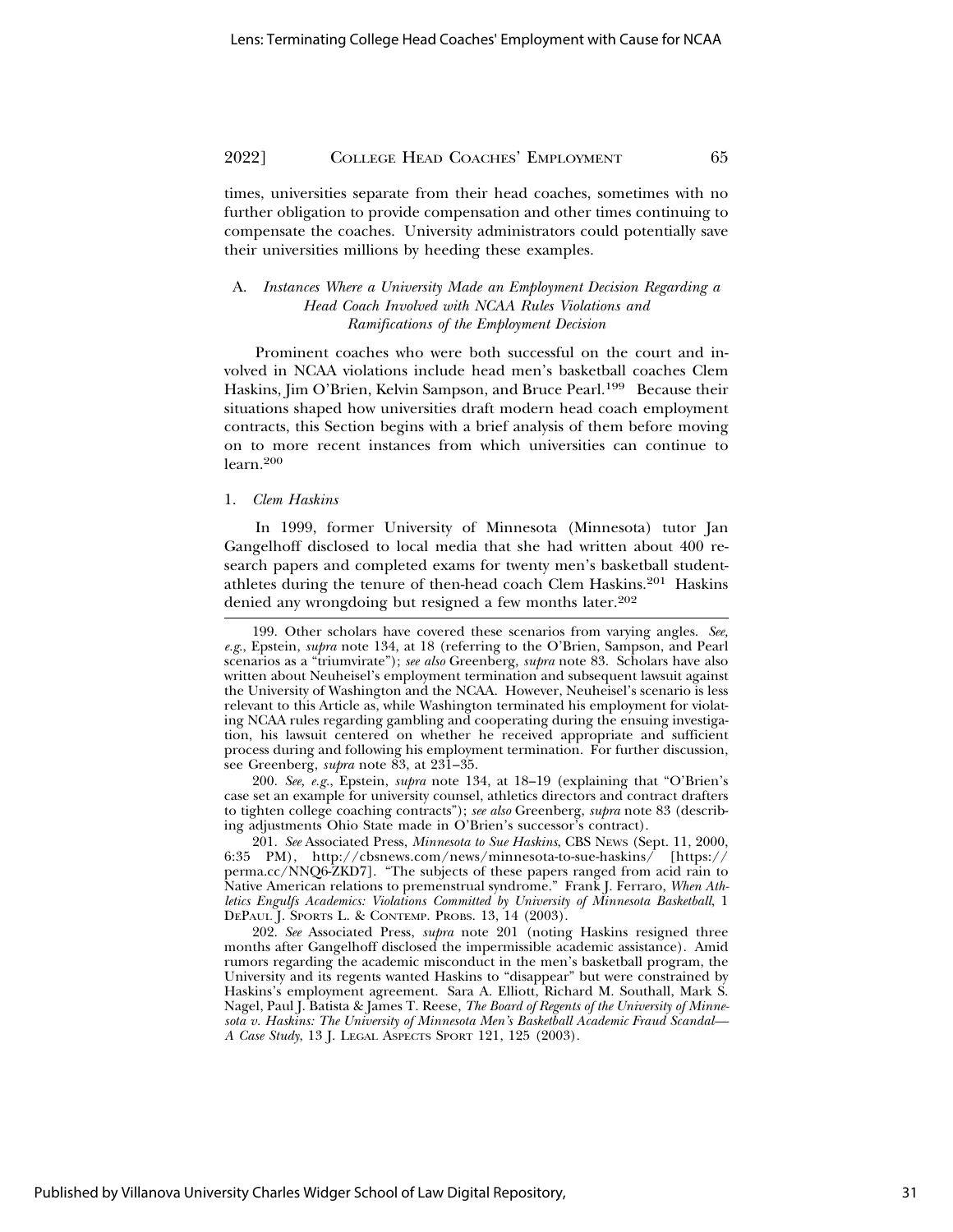Upon his resignation, Minnesota paid Haskins \$1.5 million to buy out the years remaining on his contract.<sup>203</sup> The parties formed their buyout agreement under the "unjust cause" provisions in Haskins's employment contract.204 The agreement required Haskins to "cooperate with the university's investigation" and, if Haskins did not, provided the University "the right to require specific performance through legal action."205 At the time the parties reached the buyout agreement, Minnesota's president stated there was "no proof" that Haskins engaged in wrongdoing.206 Haskins continued to deny Gangelhoff's allegations during the University's nine-month, \$2.2 million investigation.207

In 2000, Minnesota learned that Haskins acknowledged to NCAA investigators he paid Gangelhoff \$3,000 for committing academic fraud.208 Because he lied during the investigation in violation of the buyout agreement, Minnesota sued Haskins to recover the \$1.5 million.209 The lawsuit included fraud, deceit, and breach of contract claims.210 The parties

207. *See* Greenberg, *supra* note 44, at 223 (describing Haskins's denials); *see also* Associated Press, *supra* note 201 (describing investigation and fallout including two University administrators departing and self-imposed penalties like recruiting restrictions and a postseason ban). Other individuals who worked with the men's basketball program reported, among other things, that Haskins "asked [them] to do course work" for student-athletes, that Haskins intimidated them after reporting suspicions that student-athletes cheated, and that "faculty members felt pressured to keep players eligible." *Cheating Scandal Timeline*, MINN. PUB. RADIO, http:/ /news.minnesota.publicradio.org/features/199903/11\_newsroom\_cheating/timeline.shtml [https://perma.cc/YS82-WTB2] (last visited Feb. 28, 2022).

208. Greenberg, *supra* note 44, at 223.

209. *See* FCCNN Administrator, *supra* note 206 (quoting University attorney Lorie Gildea as stating, "The university got ripped off, and we want our money back").

210. *See id.* (noting that a federal grand jury also pursued the matter because some of the involved individuals submitted fraudulent coursework through the mail). For more specific information regarding the University's lawsuit, see Elliott et al., *supra* note 202, at 132–34. Haskins's attorneys asked the court to dismiss the University's lawsuit, arguing that the University violated a clause in the buyout agreement by not trying to resolve the dispute before going to court. *See Haskins in Salary Flap With School*, ASSOCIATED PRESS (Nov. 10, 2000), http://apnews.com/article/a9cd23cd1237cae49cbdb2d307bd92566 [permalink unavailable] The University contended this argument was flawed because Haskins committed fraud,

<sup>203.</sup> *See* Stangel, *supra* note 38, at 139 (noting the University's investigation implicated Haskins). Haskins and Minnesota agreed to a ten-year extension of his original contract in 1992. *See* Greenberg, *supra* note 44, at 221.

<sup>204.</sup> *See* Greenberg, *supra* note 44, at 223.

<sup>205.</sup> *Id.*

<sup>206.</sup> FCCNN Administrator, *University Sues Haskins for Return of Buyout*, BRAI-NERD DISPATCH (Sept. 12, 2000), http://brainerddispatch.com/sports/universitysues-haskin-return-buyout [https://perma.cc/GX2Q-BPV5] (noting the University's president had to "defend[ ]" the buyout at the time). Minnesota likely recognized it lacked legally sufficient evidence to support a just cause termination under Haskins's employment contract, and its president publicly thanked Haskins for his "thirteen years of service . . . and . . . [wished] him a future of success and good health." Elliott et al., *supra* note 202, at 122, 129.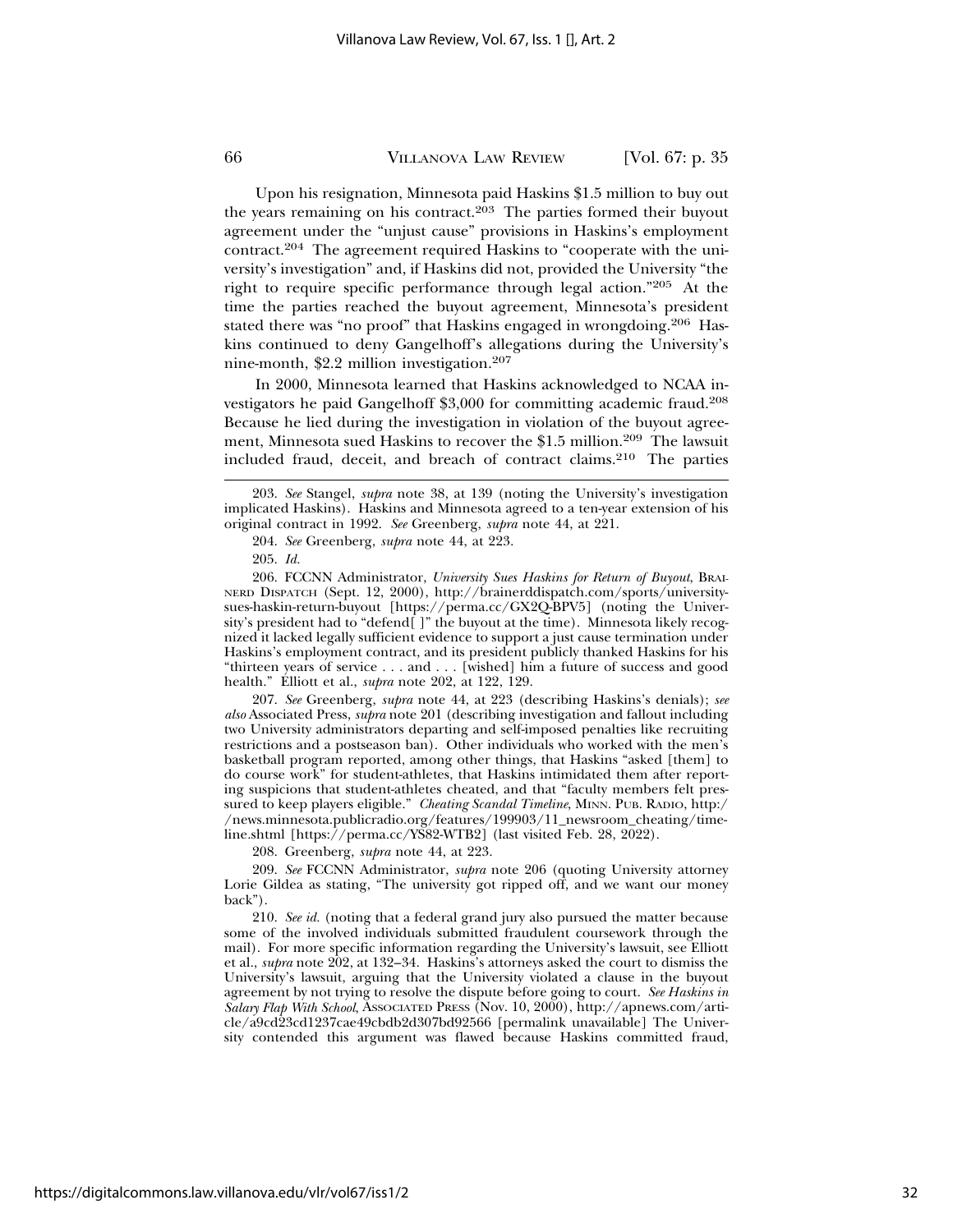agreed to permit an arbitrator resolve the dispute, and the arbitrator ordered Haskins to return \$815,000 of the \$1.5 million.211

Haskins's employment contract had permitted Minnesota to terminate him with just cause in the event of a major NCAA violation involving Haskins.212 The contract specifically stated, "Determination of violation of a rule of [the NCAA] shall require a finding by the [NCAA]."213 In 2000, the COI released its sixty-page public report adjudicating numerous alleged NCAA violations in connection with the matter and concluding Haskins "was knowledgeable about and complicit in the academic fraud ...."<sup>214</sup> The COI described the violations in the men's basketball program as "among the most serious academic fraud violations to come before it in the past 20 years."215 The COI cited Haskins for, among other violations, failing to act ethically.216 The COI imposed penalties including placing Minnesota on probation for four years, reducing the number of athletics scholarships in its men's basketball program, and recruiting restrictions.217 The COI also placed a seven-year show-cause order on Has-

212. *See* Greenberg, *supra* note 44, at 221 (quoting Haskins's employment contract and pointing out that Minnesota would still owe Haskins deferred compensation if it terminated him with just cause).

213. *Id.* at 222.

215. *Id.* (describing violations as "significant, widespread and intentional" and undermining "the bedrock foundation of a university and the operation of its intercollegiate athletics program").

rendering the agreement, including the dispute resolution clause, unenforceable. *Id.*

<sup>211.</sup> *See* Associated Press, *Judge Rules Haskins Must Return \$815,000*, J. TIMES (May 14, 2002), https://journaltimes.com/news/state-and-regional/judge-ruleshaskins-must-return-815-000/article\_1dc4e049-85f1-5161-bf26-576f56063941.html [permalink unavailable] (explaining that since \$425,000 of the buyout was deferred compensation, the award meant the University would receive \$1.075 million of the buyout). Perhaps the University was motivated to arbitrate after a federal judge dismissed a felony fraud charge against Gangelhoff for misappropriating federal Pell Grant funds for a men's basketball student-athlete and rejected a plea agreement that required her to testify against Haskins. *See* Todd Milbourn, *Judge Dismisses Charge, Gangelhoff Goes Free*, MINN. DAILY (Sept. 26, 2000), http:// mndaily.com/217560/uncategorized/judge-dismisses-charge-gangelhoff-goes-free [https://perma.cc/KSY4-CV9Y] (quoting Hamline University law professor as explaining Gangelhoff would have been the "star witness" against Haskins). The arbitration followed an unsuccessful mediation attempt and denial of Haskins's summary judgment motion. *See* Elliott et al., *supra* note 202, at 135–36.

<sup>214.</sup> Press Release, Jack H. Friedenthal, Chair, NCAA Division I Committee on Infractions, University of Minnesota, Twin Cities Public Infraction Report 3 (Oct. 24, 2000), http://web3.ncaa.org/lsdbi/search/miCaseView/report?id=102169 [https://perma.cc/J7MD-XXVL].

<sup>216.</sup> *See id.* at 17 (describing, among other ways he acted unethically, Haskins's attempts at influencing student-athletes' testimony during NCAA interviews).

<sup>217.</sup> *See id.* at 28–30.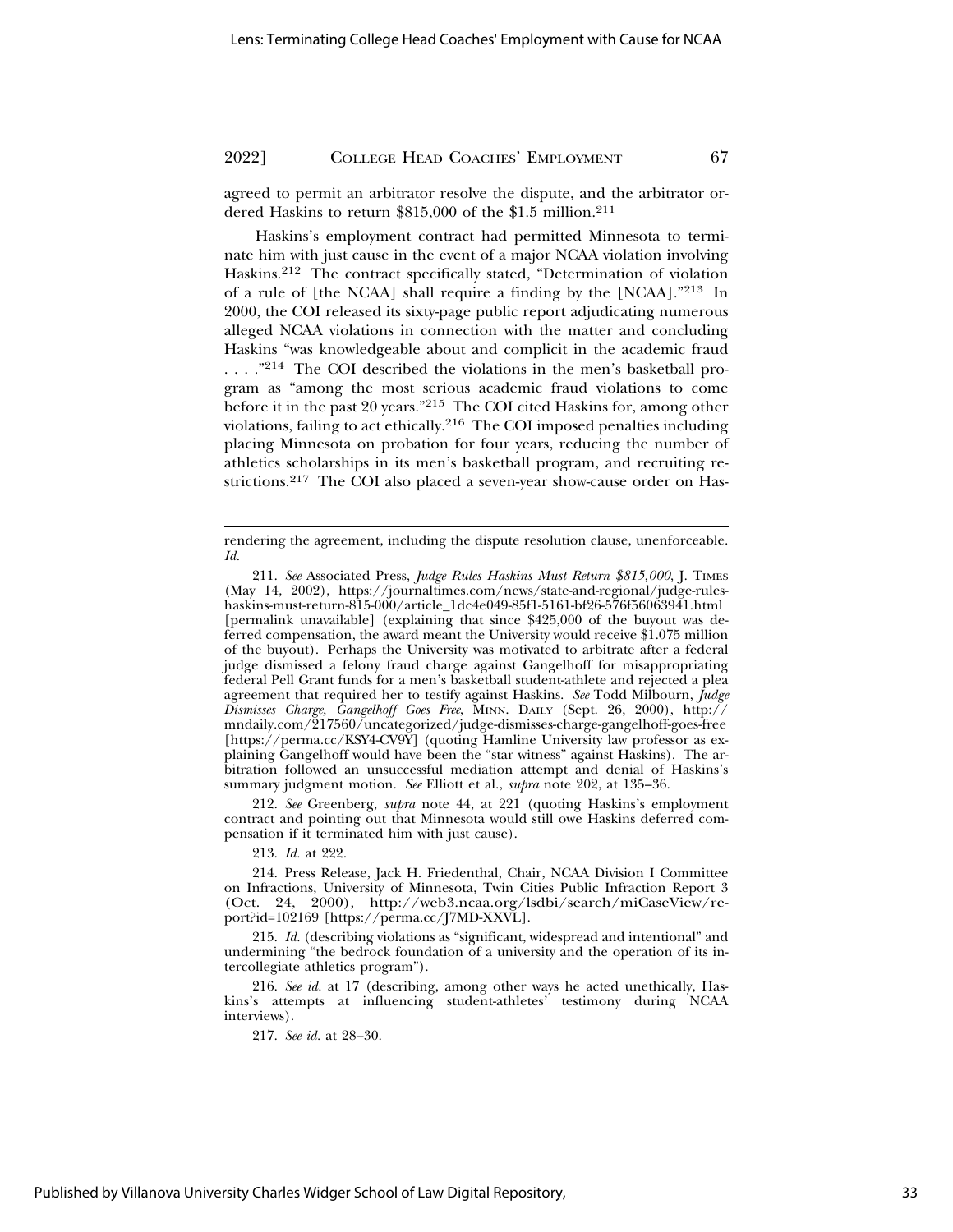kins.218 Given the COI's findings, Minnesota would have had just cause to terminate Haskins's employment had he not resigned.

#### 2. *Jim O'Brien*<sup>219</sup>

Jim O'Brien and OSU's men's basketball program enjoyed immense success during his head coaching tenure from 1997 to 2004.<sup>220</sup> Despite his achievements, OSU terminated O'Brien's employment in June 2004.221 O'Brien's dismissal stemmed from his dealings with, and recruitment of, highly-regarded prospective student-athlete Aleksandar Radojevic.222 While recruiting Radojevic, O'Brien funneled \$6,000 through an assistant coach to Radojevic's relative or guardian, purportedly to assist Radojevic's family in a war-torn region of Yugoslavia.223 Further, O'Brien did not report his awareness of the fact that Radojevic had signed with a professional team in Yugoslavia and received compensation for playing for the team. Signing with a professional team made Radojevic a professional, rendering him ineligible to play college basketball.224 In fact, O'Brien signed a standard NCAA form attesting that he had reported any NCAA rules violations of which he was aware.225 Radojevic signed a National Letter of Intent to play for OSU but neither enrolled nor played there after the NCAA learned of Radojevic's professional contract in February 1999.226

O'Brien disclosed the payment to Radojevic to OSU's athletics director in 2004.<sup>227</sup> OSU reacted by notifying O'Brien of its intent to terminate

220. *See* Greenberg, *supra* note 83, at 197–98 (noting O'Brien's successes included leading Ohio State to the 1999 men's Final Four, multiple Big Ten Conference championships, and multiple NCAA men's basketball tournament appearances and receiving numerous coaching awards).

221. *See id.* at 198.

222. *See id.* at 198–99 (describing Radojevic's recruitment).

223. *See id.* at 199–200 (noting that O'Brien described the payment as a loan that he believed was permissible under NCAA rules).

224. *See id.* at 199.

225. *Id.* at 200 (describing O'Brien signing the NCAA Certificate of Compliance).

227. *See id.* at 201 (explaining O'Brien worried the payment could become public through a lawsuit).

<sup>218.</sup> *See id.* at 29. For additional information on NCAA show-cause penalties, see Josh Lens, *Voiding the NCAA Show-Cause Penalty: Analysis and Ramifications of a California Court Decision, and Where College Athletics and Show-Cause Penalties Go From Here*, 19 U.N.H. L. REV. 21 (2020).

<sup>219.</sup> O'Brien's legal dispute with OSU is a "prominent" and "contemporary" contract and employment case. Adam Epstein, *Ohio and Sports Law*, 25 MARQ. SPORTS L. REV. 363, 368 (2015).

<sup>226.</sup> *See id.* at 199–200 (noting that OSU had to declare Radojevic ineligible for athletics participation and apply for reinstatement of his eligibility, which the NCAA denied). "In the summer of 1999, Radojevic entered the National Basketball Association (NBA) draft and was selected twelfth overall by the Toronto Raptors." *Id.* at 200.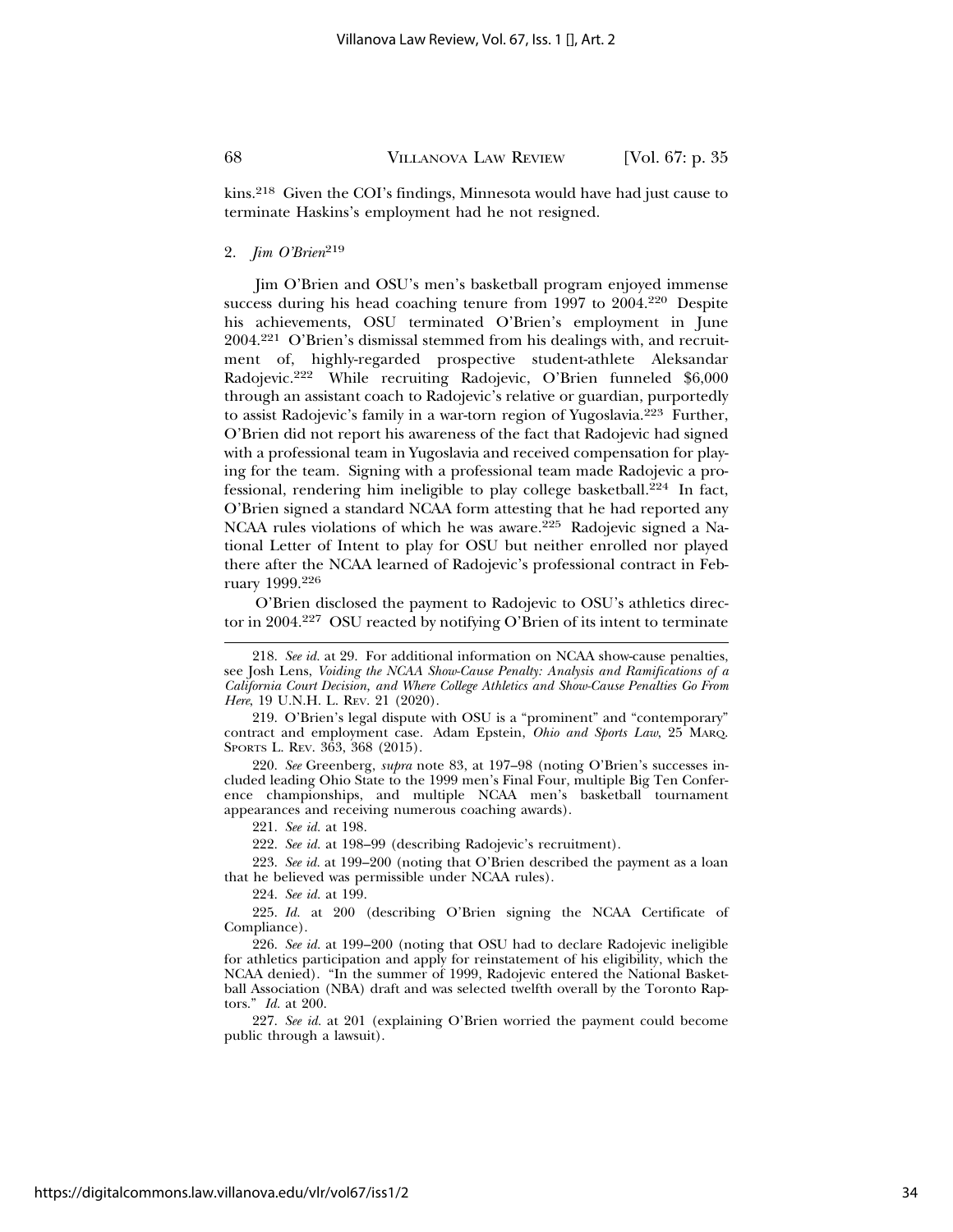his employment.<sup>228</sup> More specifically, OSU offered O'Brien the choice of resigning or having his employment terminated for cause because he breached his contract by failing to comply with NCAA rules and report violations he had "reasonable cause" to believe occurred.229 The notification informed O'Brien that under either choice, OSU had no obligation to further compensate him.<sup>230</sup> O'Brien had three years remaining on his employment contract at the time.<sup>231</sup>

OSU terminated O'Brien's employment later that day.232 In the ensuing NCAA infractions case, the COI determined violations occurred and required OSU to pay back \$800,000 in NCAA tournament revenue and imposed penalties including probation and forfeiture of records and wins between 1999 and 2002, stripping OSU of its 1999 Final Four and conference titles.233 Further, O'Brien received a five-year show-cause penalty largely due to the same conduct that resulted in OSU terminating his employment.<sup>234</sup>

O'Brien's subsequent lawsuit against OSU argued it lacked "cause" under the contract's definition.235 Under O'Brien's contract, OSU could terminate him for cause if, in relevant part: (1) O'Brien materially breached it; or (2) O'Brien knew or should have known of an NCAA violation that led to an NCAA investigation and resulted in sanctions including probation.236 OSU asserted it possessed cause because O'Brien materially breached his contract.<sup>237</sup> More specifically, OSU alleged O'Brien not only violated NCAA rules when he made the payment to Radojevic's family and made matters worse when he failed to report the violation.238 However, O'Brien argued that the contract's language required the NCAA to issue sanctions against OSU for OSU to possess cause.<sup>239</sup> Thus, per O'Brien, there could be no breach until the NCAA issued sanctions.<sup>240</sup> O'Brien pointed out that the NCAA had not penalized OSU at the time it termi-

235. *See* Greenberg, *supra* note 83, at 205, 208.

<sup>228.</sup> *Id.* at 202–04 (quoting letter).

<sup>229.</sup> *See id.* at 203 (quoting notification).

<sup>230.</sup> *See id.*

<sup>231.</sup> *See* Epstein, *supra* note 134, at 18. After a successful 1998-99 season, OSU rewarded O'Brien by extending his contract term by eight years and significantly increasing his compensation. Greenberg, *supra* note 83, at 200–01.

<sup>232.</sup> *See* Greenberg, *supra* note 83, at 204 (noting that O'Brien requested additional time in which to reach a decision, but OSU refused).

<sup>233.</sup> *See id.* (explaining that erasing these records means that OSU technically did not win any games between 1999 and 2002).

<sup>234.</sup> WALTER T. CHAMPION, JR., FUNDAMENTALS OF SPORTS LAW: COACHING CONTRACTS § 16:8 (2011).

<sup>236.</sup> *See id.* at 201, 205–06 (describing contract's language as "favorable to O'Brien").

<sup>237.</sup> *See id.* at 208.

<sup>238.</sup> *Id.*

<sup>239.</sup> *See id.* at 208–09.

<sup>240.</sup> *See id.*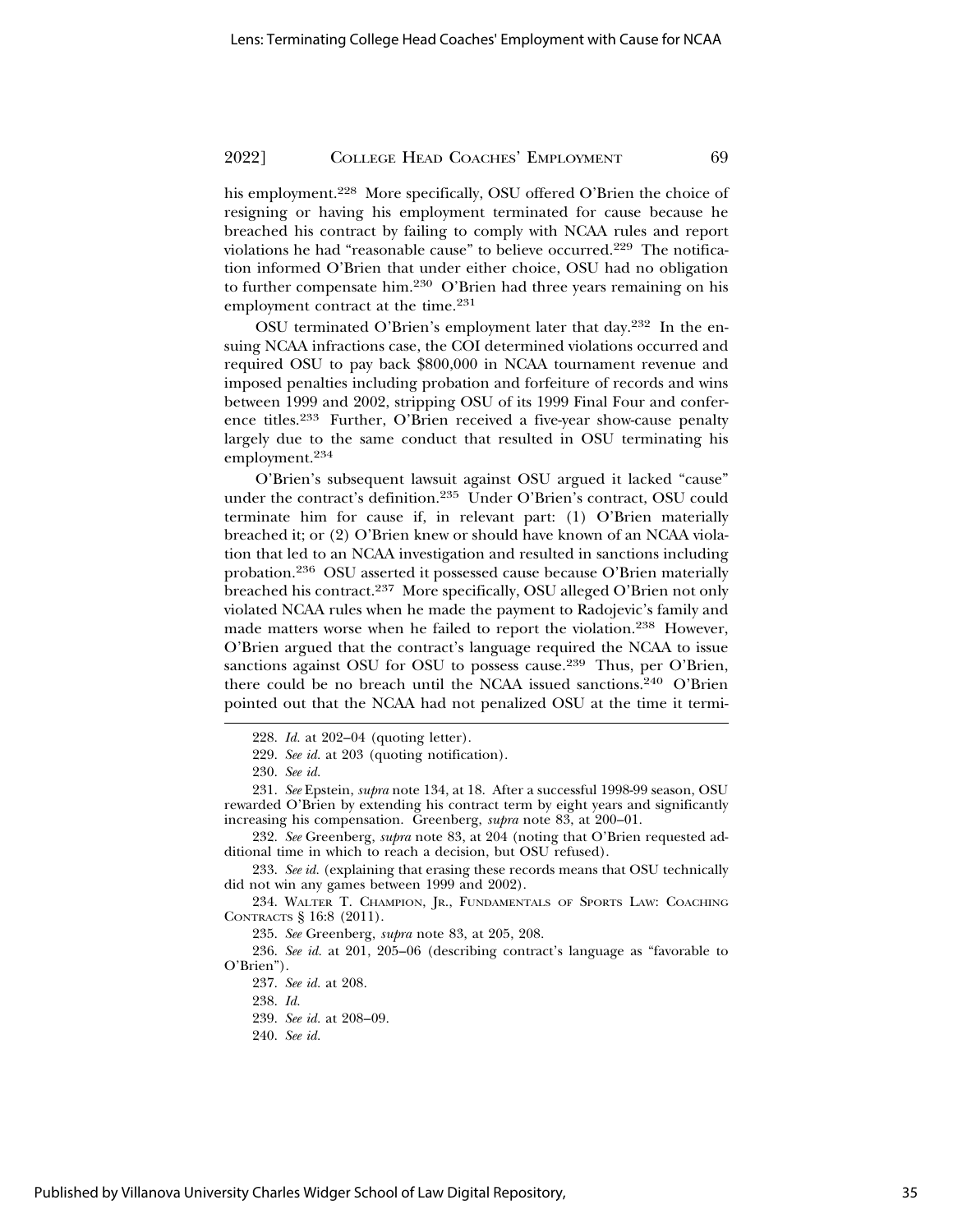nated his employment, and thus, OSU lacked cause at the time.<sup>241</sup> As a result, O'Brien contended that OSU owed him liquidated and compensatory damages under the contract.<sup>242</sup>

The Ohio Court of Claims held that O'Brien breached his contract when he had reasonable cause to believe he violated NCAA rules by making the payment to Radojevic's family and failed to disclose the potential NCAA violation.243 Despite this determination, the court concluded that OSU lacked cause to terminate O'Brien's employment under the contract.244 More specifically, "the court determined that O'Brien's breach was not material, and therefore, under the language of the contract, OSU did not have cause" to fire O'Brien.<sup>245</sup> The court emphasized that the impermissible payment for Radojevic's family was isolated and "not so egregious as to frustrate the essential purpose of that contract and thus render future performance by [OSU] impossible."246 After OSU appealed the Court of Claims ruling, the Court of Appeals of Ohio noted, "OSU was the drafting party. OSU is not lacking in sophistication, and has only been prejudiced as a result of being held to its own bargain."247 Thus, OSU had to pay O'Brien in accordance with the contract's termination without cause provision, and a jury awarded O'Brien \$2.25 million in liquidated damages.<sup>248</sup> The Ohio Supreme Court upheld the award on appeal.<sup>249</sup> "O'Brien's victory over OSU was significant because," to that point, "coaches have rarely been successful [in lawsuits] challenging their terminations."250 In fact, one practitioner accurately predicted that O'Brien's

244. *Id.* at 222.

245. *Id.* (noting that the court looked at the common law meaning of material breach as well as the Restatement of Contracts); *see also* Dennie, *supra* note 82. The trial judge read O'Brien's employment contract to mean that OSU "anticipated retaining O'Brien . . . even if he committed a major violation bearing on prospective eligibility and then failed to disclose," his violation even "at the very time [OSU] pursued a reinstatement request for the prospect." Potuto, *supra* note 154, at 269. Within college athletics, the judge's interpretation of the contract was inconceivable for a university concerned with institutional control and its standing among fellow NCAA member universities. *Id.* at 268–69.

246. Greenberg, *supra* note 83, at 224 (quoting O'Brien v. Ohio State Univ., No. 2004-10230, 2006 Ohio Misc. LEXIS 52, \*P169 (2006)); *see also* Dennie, *supra* note 82.

247. Epstein, *supra* note 134, at 19 (quoting O'Brien v. Ohio State Univ., 2007-Ohio-4833, 2007 Ohio App. LEXIS 4316, \*P95 (Ct. App. 2007)).

248. *See* Greenberg, *supra* note 83, at 224 (explaining the court's rationale).

249. Bru, *supra* note 197, at 2 (citing the O'Brien scenario as an example of a university paying millions of dollars to a coach the university believed it had cause to terminate).

250. Greenberg, *supra* note 83, at 235.

<sup>241.</sup> *See id.*

<sup>242.</sup> *See id.* (noting that O'Brien's lawsuit sought \$6 million in damages).

<sup>243.</sup> *See id.* at 221–22 (explaining that the court determined that O'Brien's actions following the loan signaled he had reasonable cause to believe he had committed a violation).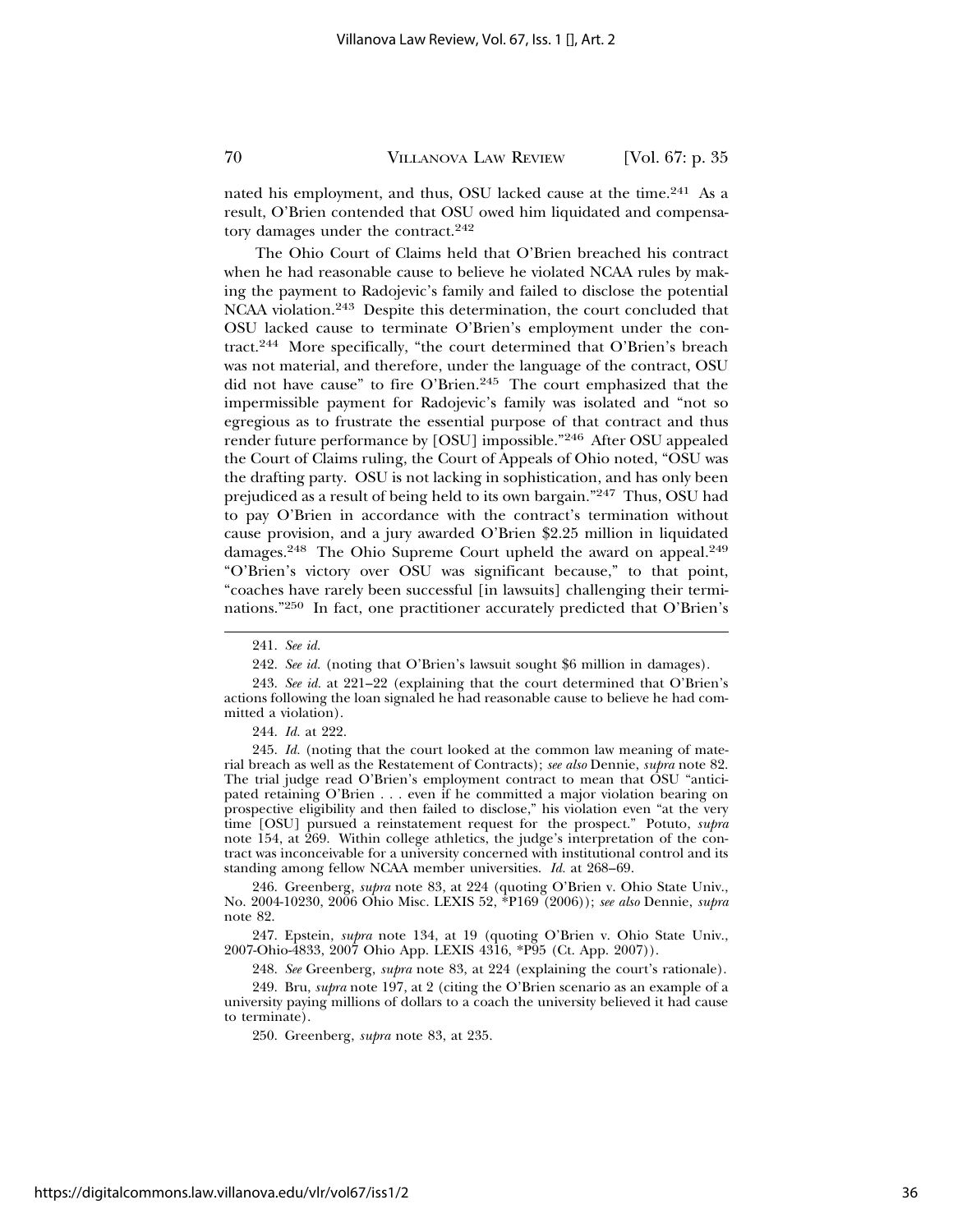case outcome would embolden terminated coaches to pursue litigation against their former employers.251

After its dispute with O'Brien, OSU made significant changes to his successor's employment contract. The contract between OSU and O'Brien's successor, Thad Matta, included a wide-ranging list of incidences that would give OSU cause to terminate his employment.<sup>252</sup> One legal scholar described OSU's contract with Matta as OSU's attempt to do "everything possible to avoid another problem like the O'Brien situation."<sup>253</sup>

#### 3. *Kelvin Sampson*

While the head men's basketball coach at Oklahoma, Kelvin Sampson committed NCAA violations by making hundreds of impermissible recruiting phone calls to prospective student-athletes.254 In its written report adjudicating the violations, the COI stated:

This case is a result of [Sampson's] complete disregard for Bylaw 13 telephone contact limitations during the four-year timeframe (2000-04). [Sampson] created and encouraged an atmosphere among his staff of deliberate noncompliance, rationalizing the violations as being the result of "prioritizing' rules." Though he acknowledged that he knowingly violated NCAA recruiting legislation, he did not take the phone contact violations seriously.255

As a result, both Oklahoma and the COI imposed significant penalties on Sampson and the University. Oklahoma's sanctions included two years of probation, reduction in men's basketball athletics scholarships, and

<sup>251.</sup> Smith, *supra* note 45 (citing interview with Lattinville).

<sup>252.</sup> *See* Greenberg, *supra* note 83 at 221 (providing examples of occurrences in Matta's contract that were not in O'Brien's contract to include falsification of records, gambling, and alcohol and drug use and explaining OSU likely included them in response to situations involving other coaches like Neuheisel and current West Virginia University head men's basketball coach Bob Huggins); *see also* Dennie, *supra* note 82 (describing Matta's employment contract as much more stringent, lengthy, and thorough).

<sup>253.</sup> Greenberg, *supra* note 83, at 221.

<sup>254.</sup> *See* Epstein, *supra* note 134, at 19–20; *see also* Press Release, Thomas E. Yeager, Acting Chair, NCAA Division I Committee on Infractions, University of Oklahoma Public Infractions Report 1 (May 25, 2006), http://web3.ncaa.org/ lsdbi/search/miCaseView/report?id=102281 [https://perma.cc/A657-SB3L] [hereinafter Oklahoma Public Infractions Report] (describing the University of Oklahoma's men's basketball staff's 577 impermissible telephone calls, 233 of which Sampson placed).

<sup>255.</sup> Oklahoma Public Infractions Report, *supra* note 254, at 2.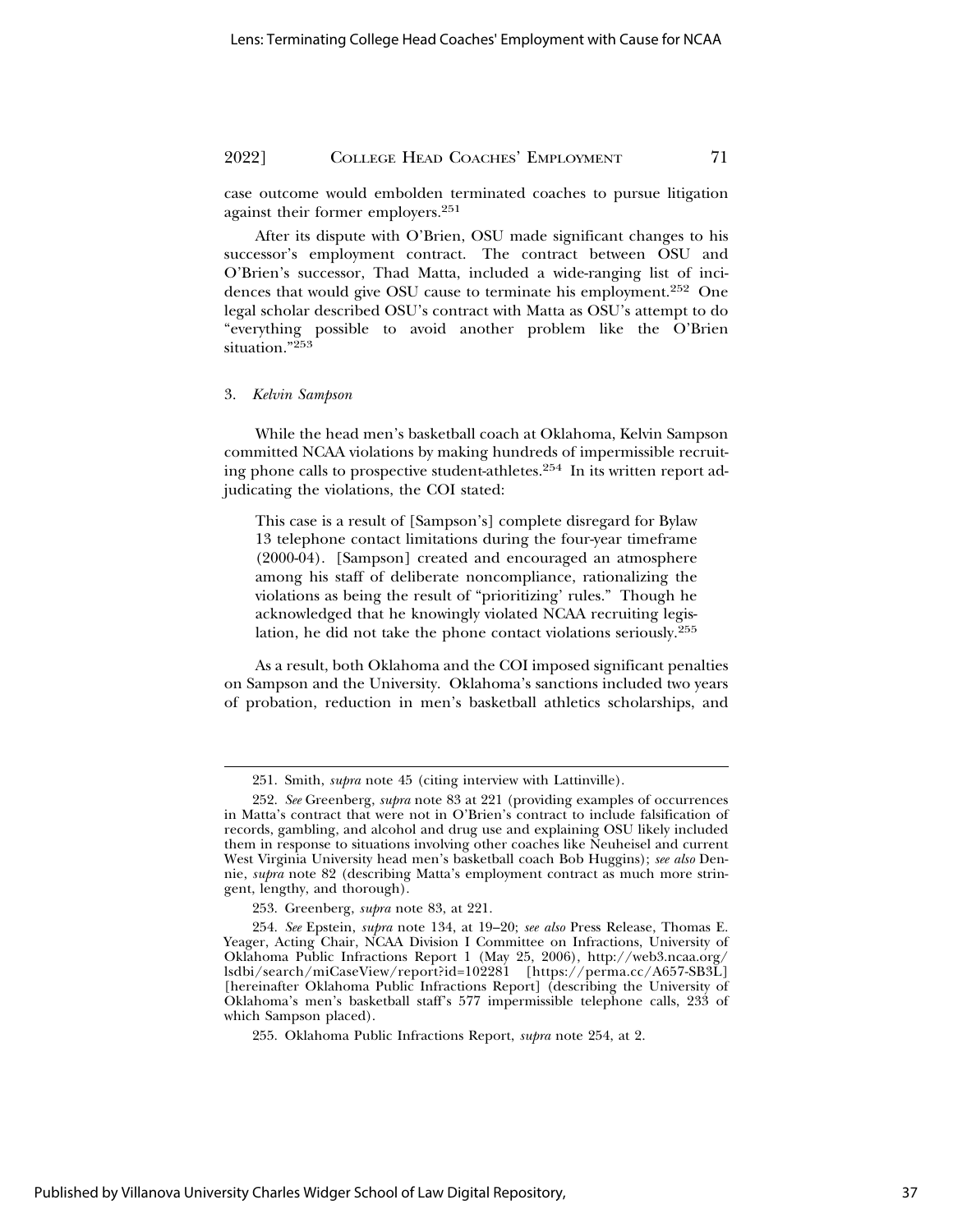recruiting restrictions.256 Sampson's penalties included loss of bonus compensation and restrictions on recruiting.257

Despite his transgressions and penalties, Indiana hired Sampson as head coach of its most prized possession—its men's basketball program.258 To that point, Indiana's sport programs had not committed any significant NCAA violations in forty-five years, and many considered its head men's basketball coaching position as one of the five best coaching jobs in the country.259

Based on Sampson's transgressions at Oklahoma, when Indiana hired him, it negotiated significant protections in the employment contract.<sup>260</sup> Sampson's employment contract listed fourteen circumstances upon which Indiana could terminate Sampson's employment for cause.<sup>261</sup> These included:

4. A significant, intentional, or repetitive violation of any law, rule, regulation, constitutional provision, bylaw or interpretation of the University, the Big Ten Conference or the NCAA, which violation may, in the sole judgment of the University, reflect adversely upon the University or its athletics program, including but not limited to any significant, intentional, or repetitive violation which may result in the University being placed on probation by the Big Ten Conference or the NCAA and including any violation which may have occurred during any prior employment

258. *See* Stephen Kriger, *Indiana's Kelvin Sampson: "Fool Me Once, Shame on You; Fool Me Twice . . ."* BLEACHER REP. (Feb. 17, 2008), http://bleacherreport.com/ articles/9873-indianas-kelvin-sampson-fool-me-once-shame-on-you-fool-me-twice (analogizing violating NCAA rules regarding recruiting phone calls to exceeding the speed limit by five miles per hour yet emphasizing that coaches should follow the rules). Indiana later admitted that its hiring of Sampson was "risky." *See* Press Release, Josephine R. Potuto, Former Chair, NCAA Diviaion I Committee on Infractions, Indiana University, Bloomington Public Infractions Report 2 (Nov. 25, 2008), http://web3.ncaa.org/lsdbi/search/miCaseView/report?id=102283 [https://perma.cc/FES2-8D6R] [hereinafter Indiana Public Infractions Report]. For discussion on the propriety and irony of the fact that Sampson gifted Oklahoma an NCAA investigation and sanctions when he left for a position with a storied program and a pay raise, see Maureen A. Weston, *NCAA Sanctions: Assigning Blame Where it Belongs*, 52 B.C. L. REV. 551, 569-70 (2011).

259. *See* Kriger, *supra* note 258 (describing Indiana's athletics programs at the time of Sampson's hire as "clean"). Prior to Sampson's Indiana tenure, the COI had never cited Indiana's men's hoops program for a significant NCAA violation. *See* T.J. Clifton, *Does the Crime Justify the Punishment? An In-Depth Look at the Indiana University Phone Call Scandal*, 6 DEPAUL J. SPORTS L. & CONTEMP. PROBS. 73, 74 (2009).

260. *See* Greenberg, *supra* note 83, at 214–15 (noting that O'Brien's scenario also likely influenced Indiana's negotiations with Sampson).

261. *See id.* at 214 (comparing Sampson's employment contract with that of his predecessor, Mike Davis); *see also* Epstein, *supra* note 134, at 19–20.

<sup>256.</sup> *See id.* at 16–21.

<sup>257.</sup> *See id.* at 18–19 (noting recruiting restrictions included loss of the ability to make recruiting phone calls for one year and restrictions on engaging in offcampus recruiting).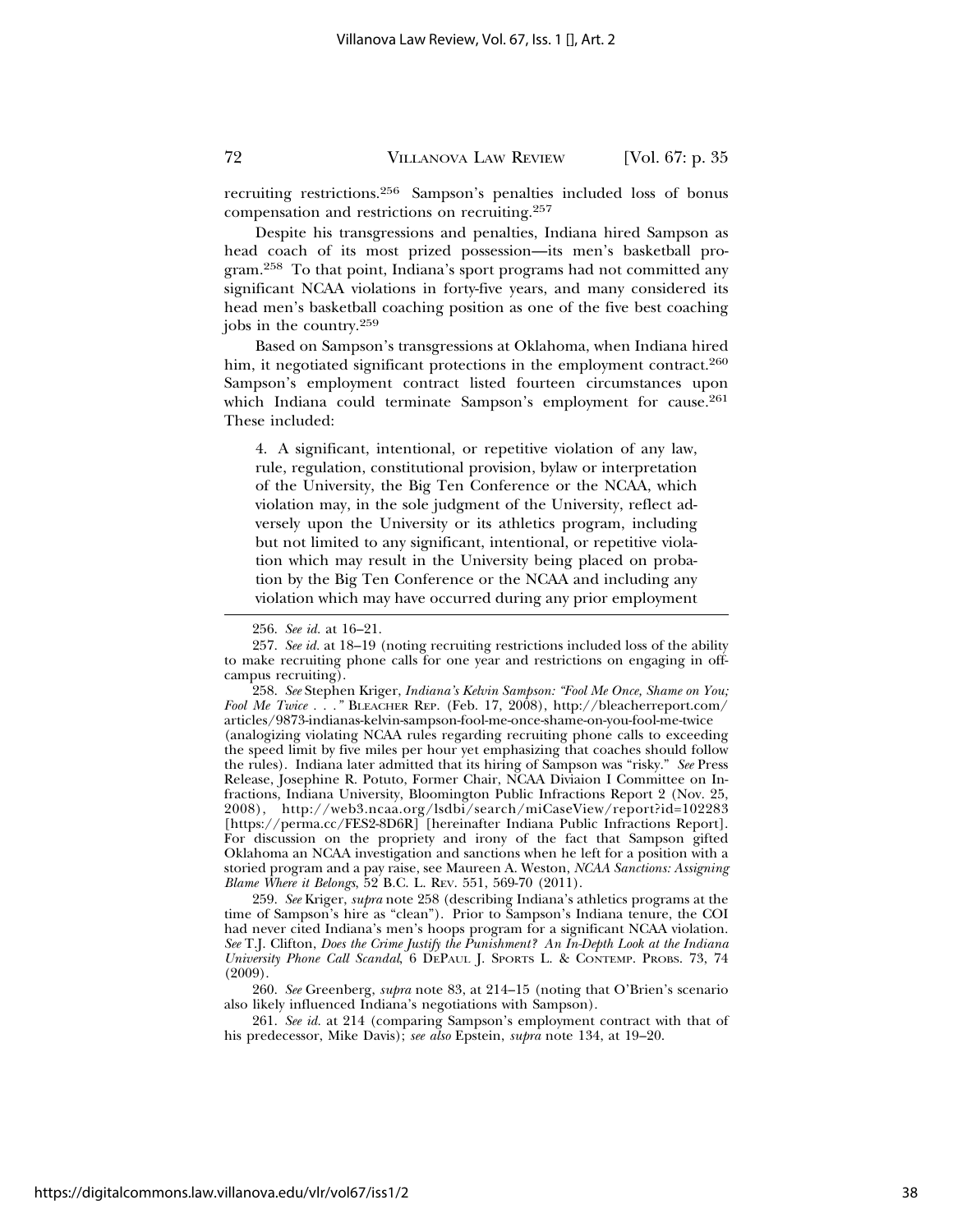of the Employee at another NCAA member institution and for which the NCAA could hold the Coach responsible;

10. Fraud or dishonesty of Employee in the performance of his duties or responsibilities under this Agreement;

11. Failure to maintain an environment in which the coaching staff complies with the NCAA, Big Ten and University rules and regulations;

. . .

. . .

14. Findings of the NCAA infractions committee referenced in Section 4.08 that demonstrate serious, intentional, or repetitive violations and that result in additional significant penalties or sanctions against the Employee beyond the University of Oklahoma's self-imposed sanctions taken against the Employee, including any action of the NCAA that would materially impair the Employee's ability to perform under this Agreement.262

Sampson vowed to put his troubles behind him, and Indiana and its athletics director elected to believe Sampson would win while following the rules as had been Indiana's custom.263

According to one media member, however, "Sampson failed miserably."264 Indiana discovered, and disclosed to the NCAA, that Sampson made at least 100 impermissible recruiting calls as Indiana's coach (while on probation for the recruiting violations at Oklahoma).265 The Enforcement Staff investigated and issued an NOA describing violations in Indiana's men's basketball program.266

264. *See* Kriger, *supra* note 258 (describing Sampson's continued NCAA violations as damaging Sampson and Indiana's reputations).

265. *See* Andy Katz, *Indiana Gets List of Alleged Violations Related to Phone Calls*, ESPN (Feb. 12, 2008), http://espn.com/mens-college-basketball/news/ story?id=3243325 [https://perma.cc/TKA2-S8PH] (describing Sampson's use of three-way calls initiated by assistant coaches to attempt to get around telephone call prohibitions).

266. *NCAA Notifies Indiana of Allegations Regarding Men's Basketball, IND. UNIV.* (Feb. 13, 2008), http://iuhoosiers.com/news/2008/2/13/NCAA\_Notifies\_Indiana\_Of\_Allegations\_Regarding\_Men\_s\_Basketball [https://perma.cc/ML48- GBNH] (quoting now-former Indiana athletics director Rick Greenspan as stating he was "extremely disappointed" in the allegations regarding Sampson (internal quotation marks omitted)).

<sup>262.</sup> Greenberg, *supra* note 83, at 213–14 (quoting EMPLOYMENT CONTRACT BETWEEN INDIANA UNIVERSITY AND KELVIN SAMPSON § 6.02(B) (Apr. 20, 2006)).

<sup>263.</sup> Kriger, *supra* note 258. At Sampson's introductory press conference, he explained that coaches are human and make mistakes but that he had corrected them and moved forward. Clifton, *supra* note 259, at 75. Indiana's president explained that Sampson's Oklahoma violations were the university's number one concern but the University was confident Sampson could run a clean program. *See id.*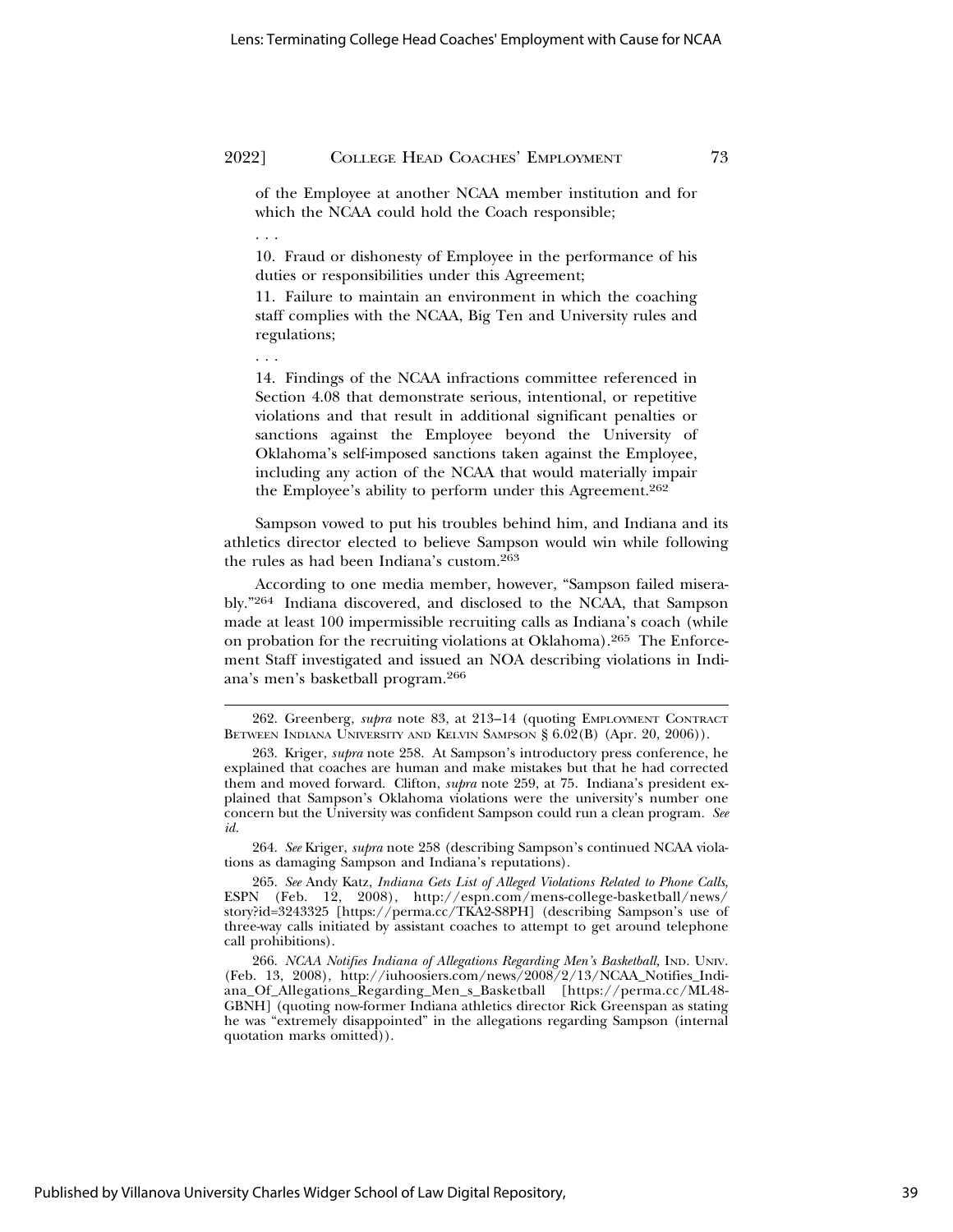When the Enforcement Staff issued the NOA, Sampson resigned, further decimating Indiana's men's basketball program.<sup>267</sup> Despite Sampson's transgressions and their violation of the protections it negotiated in its employment contract with him, Indiana paid Sampson \$750,000 upon his departure in exchange for Sampson's agreement to not file a wrongful termination lawsuit.268

Thus, for the second time, Sampson left a university both prior to the conclusion of his employment contract term and facing an NCAA investigation and significant sanctions.269 The COI eventually concluded that Sampson and Indiana's men's basketball staff violated both NCAA recruiting rules and recruiting restrictions remaining from the Oklahoma case by making at least 100 impermissible recruiting calls to prospective studentathletes.270 In fact, the COI described Sampson's conduct as "unprecedented" in that he "intentionally flouted telephone penalties imposed in the Oklahoma case."271 Further, Sampson violated NCAA legislation mandating ethical conduct when he made false and misleading statements during the investigation, resulting in the COI finding that he failed to maintain head coach responsibilities.<sup>272</sup> The COI imposed significant penalties on Indiana and Sampson.273 Indiana's penalties included three years of probation, a reduction in men's basketball athletics scholarships,

269. These two occasions did not deter the University of Houston from hiring Sampson following the expiration of his show-cause order resulting from the Indiana violations, and Houston has reaped significant on-court benefits since hiring Sampson. *See* Matt Norlander, *How Kelvin Sampson Repaired His Career at Houston and Resurrected the Cougars, Who Are Back in the Final Four*, CBS SPORTS (Mar. 30, 2021), http://cbssports.com/college-basketball/news/how-kelvin-sampson-repaired-his-career-at-houston-and-resurrected-the-cougars-who-are-back-in-the-finalfour/ [https://perma.cc/KE8W-FTLU].

270. *See* Indiana Public Infractions Report, *supra* note 258, at 1, 7.

271. *Id.* at 6 (describing Sampson's conduct as "undermin[ing] [the] enforcement and infractions processes that depends on the cooperation, and rules compliance, of coaches.").

272. *See id.*

273. The case also resulted in the COI concluding that Indiana failed to monitor its men's basketball program. *See* Indiana Public Infractions Report, *supra* note 258, at 6 (explaining that the COI, not the Enforcement Staff, made the failure to monitor allegation). Indiana was shocked at the COI's conclusion, and then-Big Ten commissioner Jim Delany described the COI's finding as imposing a

<sup>267.</sup> *See* Indiana Public Infractions Report, *supra* note 258, at 6 (noting that Indiana only had two men's basketball student-athletes returning to the program at the time).

<sup>268.</sup> *See* Epstein, *supra* note 134, at 19–20 (stating "IU was willing to pay the price, if necessary, by hiring a coach who left a program under investigation by the NCAA. In the end, IU did."). An anonymous donor funded \$550,000 of the buyout and the remaining \$200,000 came from athletics department funds. David Wheeler, *Indiana U. Men's Basketball Coach Resigns in Wake of NCAA Charges*, CHRON. OF HIGHER EDUC. (Feb. 23, 2008), http://chronicle.com/article/indiana-u-mensbasketball-coach-resigns-in-wake-of-ncaa-charges [permalink unavailable]. If Indiana had terminated Sampson's employment without cause or not reached the \$750,000 buyout agreement with him, Indiana would have owed him \$2.5 million under his contract. *See* Bru, *supra* note 198.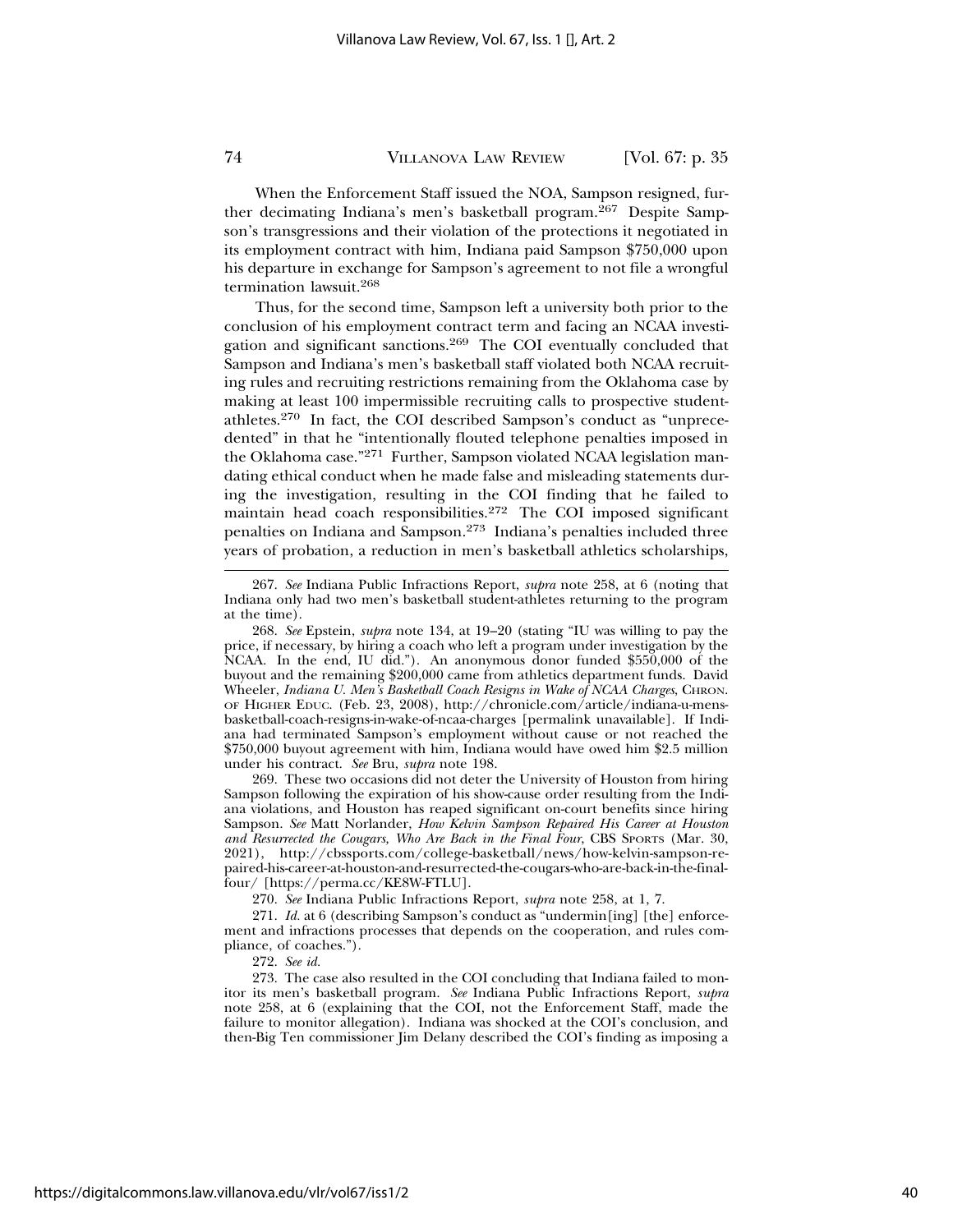and numerous recruiting restrictions.274 The COI imposed a five-year show-cause order on Sampson.275

#### 4. *Bruce Pearl*

Tennessee hired Bruce Pearl as its head men's basketball coach in 2005.276 Pearl and his program enjoyed immediate success, as Pearl guided the Volunteers to twenty-one wins in his first season, which tied the record for number of victories in a head coach's first year at Tennessee.277 Tennessee rewarded Pearl by extending his contract by two years and increasing his average annual compensation to \$1.3 million.<sup>278</sup> Tennessee, pleased with Pearl's ongoing success, extended his contract and increased his compensation again in both 2008 and 2009.279

However, Pearl and his staff violated NCAA recruiting rules a couple years later when, among other incidents, Pearl hosted prospective studentathletes at his home when they were on campus for unofficial visits.280 Pearl compounded the matter by instructing the prospects and their family members to not disclose the gathering because it violated NCAA rules.281 Pearl did not report the violation to Tennessee, denied knowledge of it when Tennessee officials asked him about it, encouraged others to provide false information regarding the matter, and originally lied to

strict liability standard on universities who hire coaches with checkered backgrounds. *See* Clifton, *supra* note 259, at 78.

274. *See* Indiana Public Infractions Report, *supra* note 258, at 40–43.

275. *See id.* at 46. Many believe that a show-cause order serves as a scarlet letter for college head coaches, or at least blacklists them from other college athletics employment. Lens, *supra* note 218, at 21. Sampson did not coach college hoops again until his five-year show-cause order expired. *See id.* at 35.

276. *See* Epstein, *supra* note 134, at 21 (describing Pearl as "[n]o stranger to controversy").

277. See UT Sports Information, *Vols Ink Pearl to New Contract*, VOLQUEST (Mar. 8, 2006), http://tennessee.rivals.com/news/vols-ink-pearl-to-new-contract [https:/ /perma.cc/5C8W-WJ56] (describing Pearl's contract extension based on his success on the court).

278. *See id.* (noting that athletics department resources, not state revenues, funds Tennessee's coaches' salaries).

279. SECLiveNews.com, *Bruce Pearl Signs New Contract with Tennessee*, BLEACHER REP. (Apr. 6, 2009), http://bleacherreport.com/articles/151863-bruce-pearl-signsnew-contract-with-tennessee?source=rss\_teams\_Tennessee\_Volunteers [https:// perma.cc/2FE6-2VJW] (describing raises that increased Pearl's annual salary to over \$2.3 million).

280. *See* NCAA, UNIVERSITY OF TENNESSEE, KNOXVILLE PUBLIC INFRACTIONS RE-PORT 1 (Aug. 24, 2011), http://web3.ncaa.org/lsdbi/search/miCaseView/report?id=102351 [https://perma.cc/3VSG-8Z6F] [hereinafter TENNESSEE PUBLIC INFRACTIONS REPORT]. The interactions during these prospect-funded campus visits between Tennessee coaches and the prospective student-athletes at Pearl's home constituted impermissible off-campus contact under NCAA recruiting legislation. *See id.* at 3.

281. *See id.* at 4. In April 2009, the Enforcement Staff received an anonymous letter containing a photograph of Pearl and one of the prospective student-athletes standing together at Pearl's home. *See id.* at 1.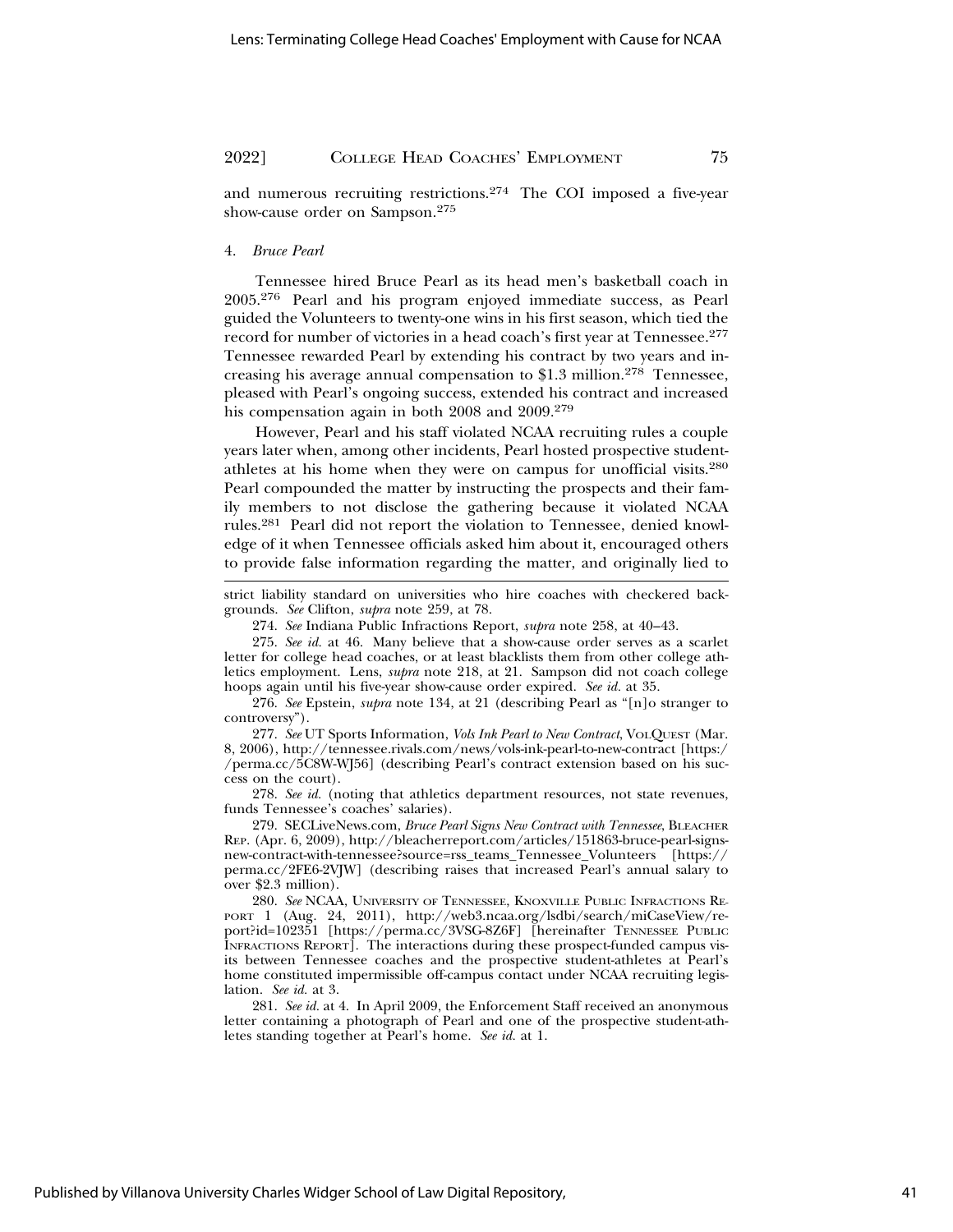the Enforcement Staff during interviews.282 In a subsequent interview, Pearl provided truthful information to the Enforcement Staff.283

Upon receiving the Enforcement Staff's Notice of Inquiry in September 2010, Tennessee self-imposed sanctions including reducing Pearl's salary by \$1.5 million over five years and prohibiting him from off-campus recruiting for one year.284 However, Tennessee not only chose to retain Pearl, it also publicly and enthusiastically gave him a vote of confidence. Then-athletics director Mike Hamilton proclaimed, "Bruce made one mistake in this incident and he came forward to correct it. I'm glad he's our basketball coach."285

After conducting additional interviews, the Enforcement Staff sent Tennessee an NOA in February 2011.286 Tennessee took the interesting step of terminating Pearl's contract yet presenting him with a new one at the reduced salary as punishment for his involvement in the NCAA violations.287 Hamilton admitted:

A lot of this is legal procedure . . . . Basically the information that came to light in the course of the investigation warranted the termination of his previous contract as it was written. There will be some changes in terminology of the contract. The main thing is the compensation will be changed.288

However, Pearl continued to work while not under contract.289 Yet some have pointed to Pearl's employment contract as the reason Tennes-

287. *Vols' Bruce Pearl Working Without Deal*, ESPN (Oct. 21, 2020), https:// www.espn.com/mens-college-basketball/news/story?id=5712243 [https:// perma.cc/3GZ6-Z4MG].

288. *Id.* (internal quotation marks omitted). In a document it filed with the NCAA, Tennessee claimed it did not terminate Pearl's employment because doing so may deter others from reporting misconduct. Lubbock Avalanche-Journal, *Tennessee Officials Defend How Pearl Was Fired*, LUBBOCK ONLINE (Mar. 22, 2011), http:// lubbockonline.com/article/20110726/SPORTS/307269899 [https://perma.cc/ 335Q-92MY]. However, perhaps Pearl's immense on-court success—Pearl had led Tennessee to its first Elite Eight appearance in the men's basketball tournament in March 2010—was Tennessee's impetus for retaining Pearl when it first learned of the impermissible gathering at his home. *See* Katz, *supra* note 284 (describing Pearl's success). Hamilton publicly stated that Tennessee was prepared to stand behind Pearl even if the NCAA suspended him for a season. *See Tennessee Fires Bruce Pearl*, ESPN (Mar. 21, 2011), http://espn.com/mens-college-basketball/ news/story?id=6243862 [https://perma.cc/UJW6-ZEVF]

289. *See Tennessee Fires Bruce Pearl*, supra note 288 (stating Pearl worked without a contract after Tennessee terminated his employment contract).

<sup>282.</sup> *See id.* at 1.

<sup>283.</sup> *See id.* at 7.

<sup>284.</sup> Andy Katz, *Bruce Pearl Protected by Contract*, ESPN (Sept. 17, 2010), http:// espn.com/mens-college-basketball/news/story?id=5582439 [https://perma.cc/ 5BV3-6QLV].

<sup>285.</sup> *Id.*

<sup>286.</sup> *See* TENNESSEE PUBLIC INFRACTIONS REPORT, *supra* note 280, at 19–20.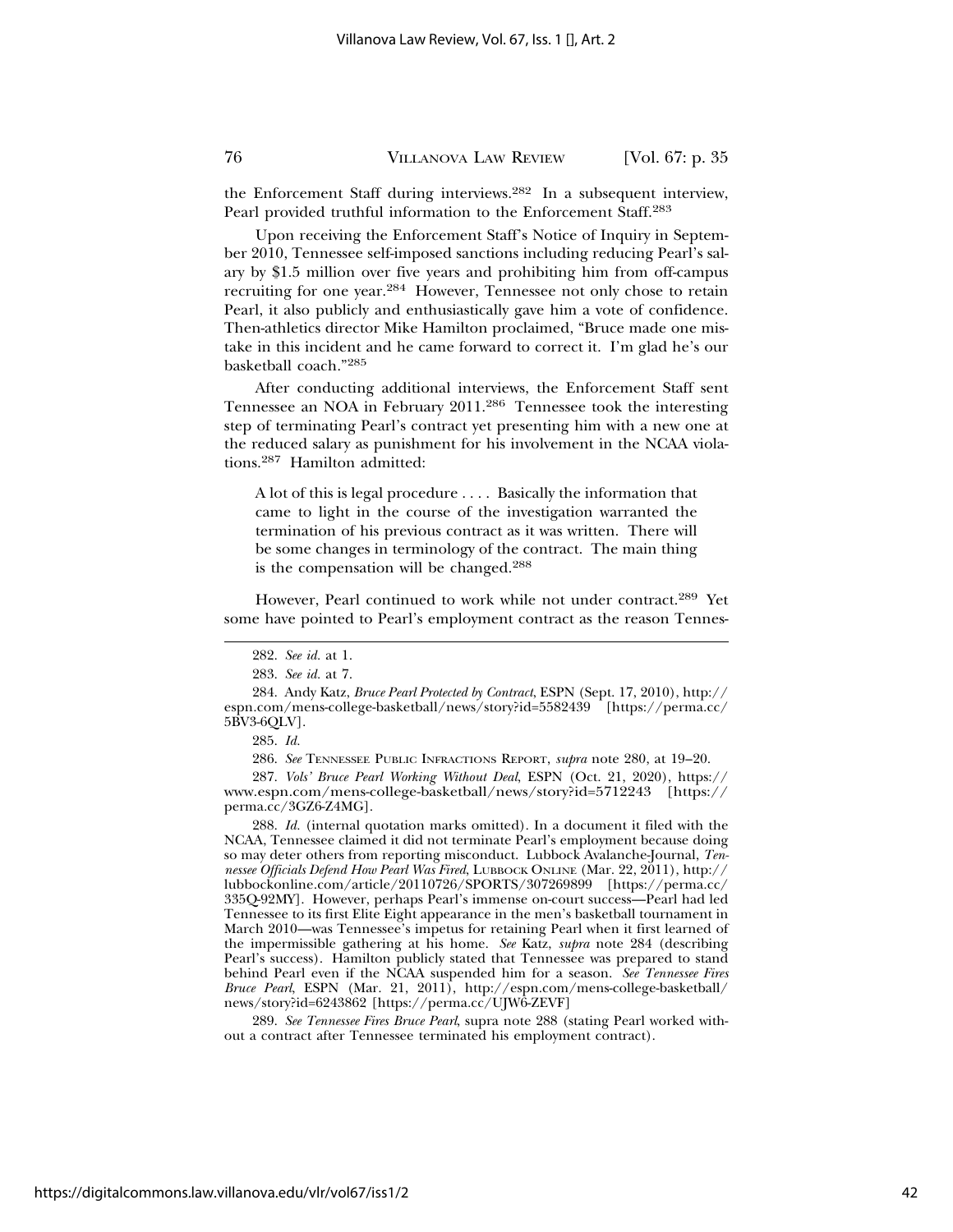see did not terminate his employment.<sup>290</sup> Pearl's contract precluded Tennessee from terminating him for cause absent a COI "finding" that determined Pearl knowingly engaged in or condoned conduct that constituted a "significant" NCAA violation.<sup>291</sup> The attorney who represented O'Brien in his lawsuit against OSU described Pearl's employment contract with Tennessee:

It's hard to imagine a contract that affords a coach more protection than . . . Jim O'Brien's contract with Ohio State . . . . Bruce Pearl doesn't have to imagine though, because he's got just such a contract.292

Tennessee likely would have had a strong argument that the circumstances justified termination with cause under Pearl's employment contract once the NCAA infractions process ran its course. However, Pearl never gave Tennessee that chance, making Tennessee pay—literally—for continuing to employ him following the Notice of Inquiry and the NOA and was no longer a Tennessee employee when the infractions process concluded.

As stated earlier, when Tennessee self-imposed recruiting restrictions following receipt of the Notice of Inquiry, it self-imposed recruiting restrictions, including prohibiting Pearl from recruiting off-campus for a year.293 However, for whatever reason, Tennessee delayed the effective date of the off-campus recruiting prohibition for two weeks.294 During that two-week period, and just four days after Tennessee's press conference revealing the NCAA investigation into its men's basketball program, Pearl committed another NCAA violation.295 When recruiting in Virginia, Pearl engaged in an impermissible "bump" with a prospective student-athlete.296 Again, Pearl failed to self-report the violation to Tennessee admin-

295. *See* Shelton, *supra* note 294.

296. *See id.* During certain times of the year, NCAA rules permit coaches to evaluate prospective student-athletes but not have contact with them. *See* Jeremy Crabtree, *Inside Spring Guidelines*, ESPN (Mar. 1, 2015), http://espn.com/collegesports/recruiting/football/story/\_id/12404435/the-recruiting-rules-rule-spring [https://perma.cc/RG8X-3BWE] (explaining NCAA evaluation periods). During

Published by Villanova University Charles Widger School of Law Digital Repository,

<sup>290.</sup> *See* Katz, *supra* note 284 (citing interview of Columbus-based attorney Joseph Murray, who represented O'Brien in his lawsuit against OSU).

<sup>291.</sup> *Id.* (quoting relevant portion of Pearl's contract); *see also* Epstein, *supra* note 134, at 21.

<sup>292.</sup> Katz, *supra* note 284 (quoting Columbus-based attorney Joseph Murray). 293. *See id*.

<sup>294.</sup> *See* Will Shelton, *Bruce Pearl Fired at Tennessee*, SB NATION (Mar. 21, 2011, 2:30 PM), http://rockytoptalk.com/2011/3/21/2063725/bruce-pearl-fired-at-tennessee [https://perma.cc/6GN3-LKBD] (referring to Tennessee's decision to delay the effective date of the off-campus recruiting ban as "ill-advised"); *see also* Mike Rutherford, *Why Some People Hate Bruce Pearl: A Timeline*, SB NATION (Apr. 4, 2019), http://sbnation.com/college-basketball/2019/4/4/18295241/bruce-pearl-finalfour-timeline-infractions-auburn-iowa-deon-thomas-wire-milwaukee-violations [https://perma.cc/Z27K-XAB4] (describing Tennessee's decision to not make the punishments effective immediately as "a crucial error in judgment").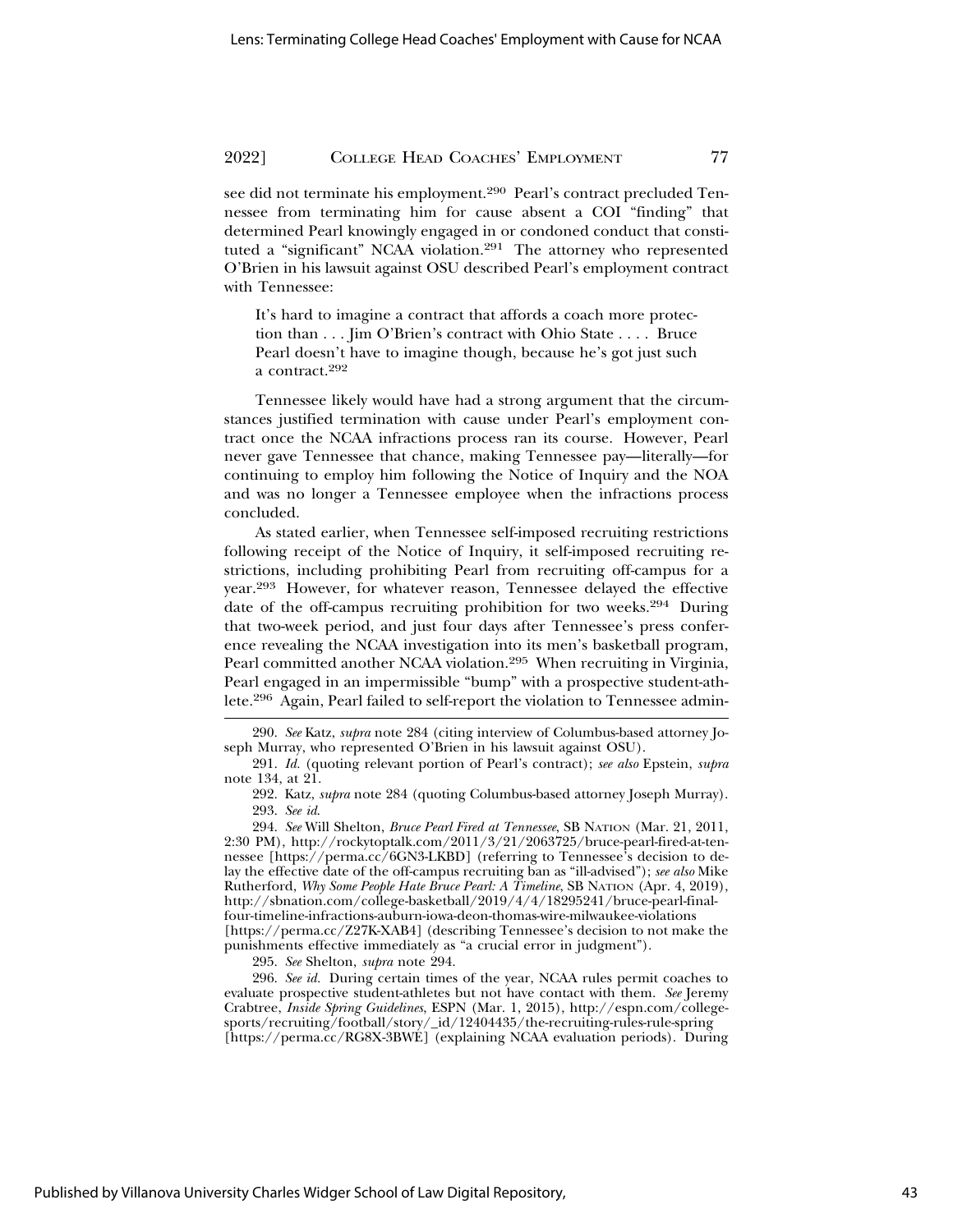istration.297 After learning of the impermissible bump, then-Southeastern Conference commissioner Mike Slive suspended Pearl for Tennessee's next eight SEC conference games.<sup>298</sup> Tennessee terminated Pearl's employment in March 2011.299 The parties agreed to a so-called buyout for just under \$950,000.300

Had Pearl remained a Tennessee employee through the course of COI proceedings regarding the gathering at his home, Tennessee would have had a strong argument to terminate his employment with cause. The COI's findings relevant to the determination of whether cause would have existed under Pearl's contract included:

- Pearl knowingly engaged in an NCAA violation as he admitted to the Enforcement Staff that he advised parents of one of the prospective student-athletes that it would be an NCAA violation to attend a gathering at Pearl's home.<sup>301</sup>
- Pearl lied to both Tennessee administrators and the Enforcement Staff when, among other things, he professed to be un-

297. *See id.* (describing the impermissible bump as a likely secondary violation).

298. *Id.*

299. *See id.* (noting that Tennessee's chancellor overruled its athletics director's desire to retain Pearl). The impermissible bump likely "tipped the scales against Pearl." *Tennessee Fires Bruce Pearl*, supra note 288.

300. *See Bruce Pearl Out as Tennessee Coach*, FOX SPORTS (Mar. 21, 2011), http:/ /foxsports.com/stories/college-basketball/bruce-pearl-out-as-tennessee-coach

[https://perma.cc/MSP9-UYKX] (noting Hamilton described both Pearl's impermissible gathering at his home and impermissible bump as factors in the decision to part ways with Pearl); *see also* Jason Kirk, *Bruce Pearl's Non-Contract Buyout Amount Revealed In Tennessee AD Mike Hamilton's Statement*, SB NATION (Mar. 22, 2011), http://atlanta.sbnation.com/georgia-bulldogs/2011/3/22/2064866/bruce-pearlfired-contract-buyout-tennessee-basketball [https://perma.cc/6WFN-PJEL]. Because Pearl was working without a contract, it is debatable whether Tennessee legally owed him any amount or whether it was a payment in exchange for Pearl agreeing to not fight the NCAA allegations. *See id*; *see also Tennessee Fires Bruce Pearl*, supra note 288. Pearl's buyout amount was just a small fraction of the amount Tennessee paid in buyouts to coaches and administrators in the ten-year period from 2008 to 2018. During that time period, Tennessee saw the "termination or resignation of two athletics directors, four football or basketball coaches and two chancellors." *UT Buyouts Over Past 10 Years Top \$24 Million*, WBIR (May 2, 2018), http://wbir.com/article/news/local/ut-buyouts-over-past-10-years-top-24-million/ 51-548254549 [https://perma.cc/KYJ3-VRKU] Their buyouts totaled more than \$24 million. *Id.* (describing departures of individuals including Hamilton and Jimmy Cheeks, Tennessee's chancellor at the time Tennessee separated from Pearl).

301. TENNESSEE PUBLIC INFRACTIONS REPORT, *supra* note 280, at 4.

these periods of time in which the NCAA permits evaluations, but not contact, coaches may not engage in lengthy dialogue with a prospective student-athlete when they "bump" into them. *Id.* (stating sarcastically that "it's amazing how recruiters manage to bump into the one player they're looking for at a high school with hundreds of students and teachers<sup>"</sup>).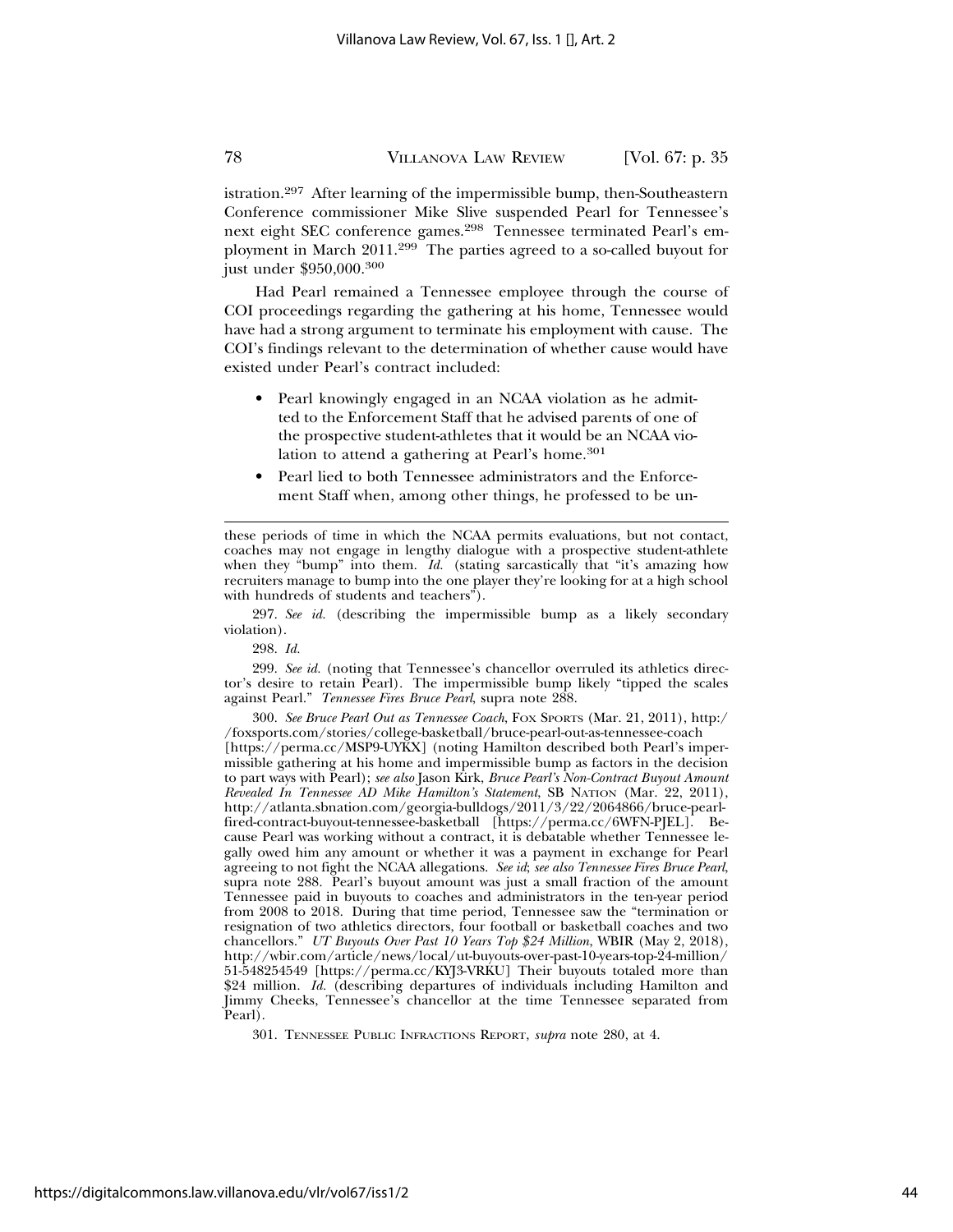familiar with the location depicted in the photo, despite that it was his own kitchen.302

- Though he denied it, Pearl attempted to influence other individuals' accounts for their Enforcement Staff interviews.303
- Pearl twice signed forms attesting that he had reported any NCAA violations of which he was aware to Tennessee's compliance staff.304

Thus, it appears Pearl knowingly committed NCAA violations. His extensive efforts to conceal them show that he believed the incident was not insignificant. Of note is that the definition of a "major violation" at the time Pearl engaged in the impermissible activities incorporates the term "significant." Per the 2008-2009 NCAA manual:

A secondary violation is a violation that is isolated or inadvertent in nature, provides or is intended to provide only a minimal recruiting, competitive or other advantage and does not include any significant recruiting inducement or extra benefit. Multiple secondary violations by a member institution may collectively be considered as a major violation.305

The month following Pearl's departure from Tennessee, the COI issued a written report concluding that Pearl engaged in multiple *major* violations, including impermissible phone calls, impermissible recruiting contact, unethical conduct, and failure to monitor and promote a compliant atmosphere.306 At the time, the NCAA defined major violations as "[a]ll violations other than secondary violations are major violations, specifically including those that provide an extensive recruiting or competitive advantage."307 Thus, by NCAA definition, Pearl's violations were "significant." Applying the language of Pearl's employment contract, the Enforcement Staff and COI's conclusions that Pearl knowingly committed "significant" and "major" NCAA violations likely would have constituted a circumstance justifying terminating Pearl's employment with cause had Tennessee still employed him under his contract. This could have saved Tennessee the nearly \$1 million it paid Pearl under the so-called buyout.

In sum, despite Tennessee officials supporting Pearl when Tennessee publicly disclosed the violations stemming from the gathering at Pearl's home, the University parted ways with Pearl a couple weeks later after

<sup>302.</sup> *Id.* at 6 (noting Pearl also lied about whether he knew the identity of another individual, an assistant coach's wife, in the photo).

<sup>303.</sup> *See id.* at 6–7 (describing Pearl's conversations with a prospective studentathlete's father).

<sup>304.</sup> *See id.* at 5 (describing annual Certification of Compliance form).

<sup>305.</sup> NCAA, 2008-09 DIVISION I MANUAL § 19.02.2.1 (2008), http://ncaapublications.com/productdownloads/D109.pdf [https://perma.cc/X7SN-QMN7] [hereinafter 2008-09 MANUAL].

<sup>306.</sup> *See* TENNESSEE PUBLIC INFRACTIONS REPORT, *supra* note 280, at 3–10, 14. 307. 2008-09 MANUAL, *supra* note 306, § 19.02.2.2.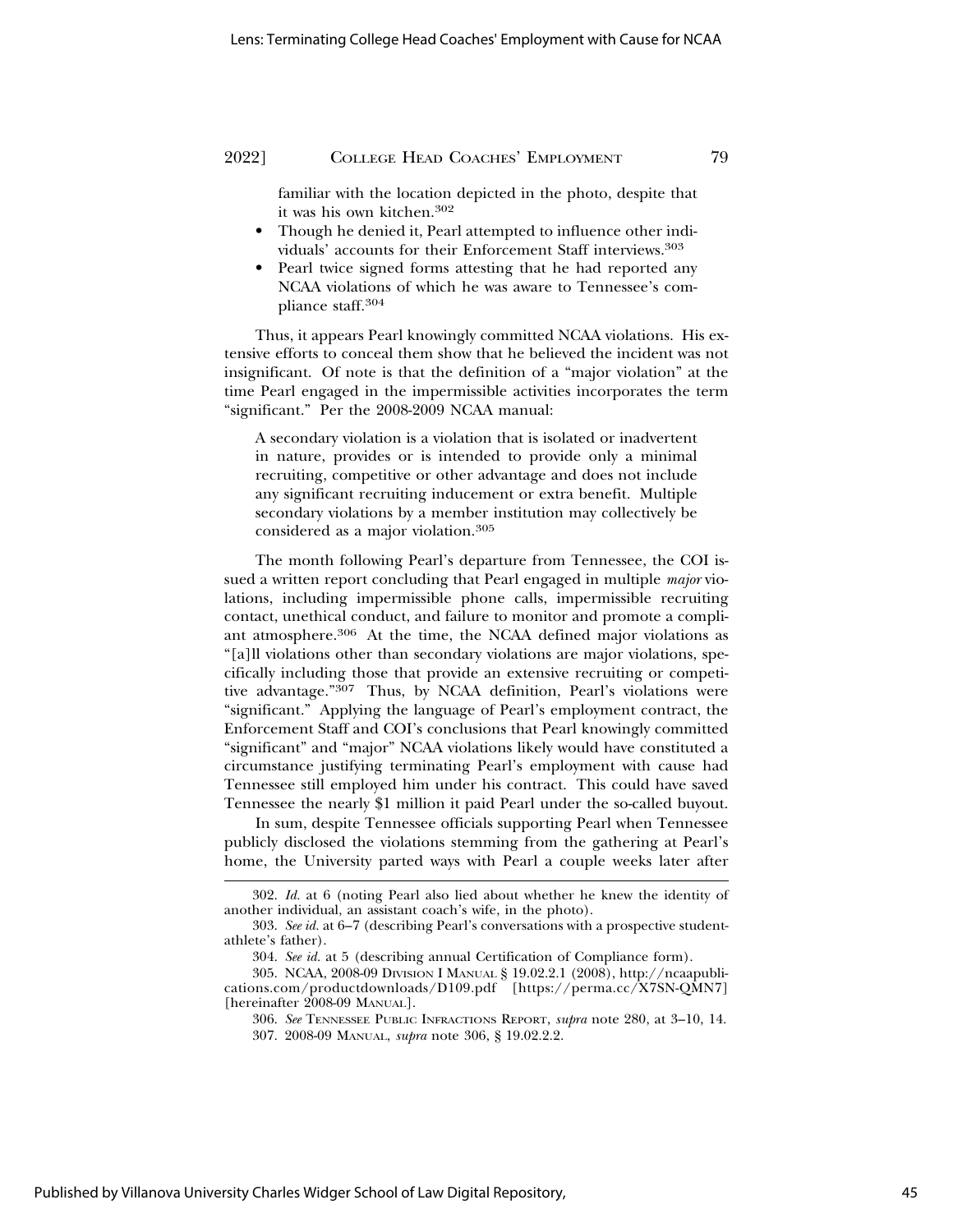learning he committed the "bump" violation that, per NCAA definition, was insignificant.<sup>308</sup> Pearl left Tennessee with both a severance payment of nearly \$1 million and NCAA sanctions.309

#### 5. *Rick Pitino*

The aforementioned Pitino's program presented the COI with a case unlike any it had encountered.<sup>310</sup> In 2017, the COI concluded, among other things, that a Louisville "men's basketball staff member arranged oncampus striptease dances and acts of prostitution for enrolled student-athletes and prospective student-athletes . . . some of whom were minors, on their campus visits" over a three-and one-half-year period.311 The COI characterized the staff member's planning and facilitation of the actions as Level I NCAA violations.312 The COI also concluded Pitino committed a Level I violation of head coach responsibilities legislation by failing to monitor the staff member.<sup>313</sup> Thus, under Bylaw 11.1.1.1, Pitino was vicariously responsible for the staff member's actions and violation.<sup>314</sup> The COI imposed penalties including placing Louisville on four years of probation, banning Louisville's men's basketball program from the postseason, reducing available athletics scholarships in the men's basketball program, recruiting restrictions, suspending Pitino from coaching in five conference games in the 2017-18 season, and vacating wins and records during the relevant time period.315 Louisville appealed some of the penalties, but the Infractions Appeals Committee upheld them.<sup>316</sup> As a result, Louisville holds the dubious distinction as the first Division I men's basketball program forced to vacate a national championship—it won the title in

310. LOUISVILLE PUBLIC INFRACTIONS DECISION, *supra* note 1, at 1.

311. *Id.* at 1, 4 (noting most of the illicit activity occurred in the Minardi Hall dormitory, which Pitino raised money to build and name in honor of his brotherin-law, who died in the terrorist attacks of September 11, 2011).

312. *See id.* at 2 (finding the acts constituted recruiting and ethical conduct violations).

313. *See id.* (noting the COI did not conclude Pitino knew of the violations but determined he failed to exercise sufficient oversight of the staff member's operations).

314. *See id.* at 1, 18 (explaining that Pitino failed to rebut the presumption of responsibility).

315. *See id.* at 22–26.

316. *See* NCAA DIV. I COMM. ON INFRACTIONS, DECISION OF THE NATIONAL COL-LEGIATE ATHLETIC ASSOCIATION DIVISION I INFRACTIONS APPEALS COMMITTEE, UNI-VERSITY OF LOUISVILLE 7 (Feb. 20, 2018), http://web3.ncaa.org/lsdbi/search/ miCaseView/report?id=102666 [https://perma.cc/ARJ4-S3US].

<sup>308.</sup> *See* Shelton, *supra* note 294 (describing impermissible "bump" violation).

<sup>309.</sup> Sanctions included two years of probation and numerous recruiting restrictions. *See* TENNESSEE PUBLIC INFRACTIONS REPORT, *supra* note 280, at 13–18. Auburn University hired Pearl in 2014, where his tenure has included on-court success like leading Auburn to the 2019 Final Four, and off-court troubles including Auburn's involvement in the federal investigation into corruption in men's college basketball. *See* Rutherford, *supra* note 294.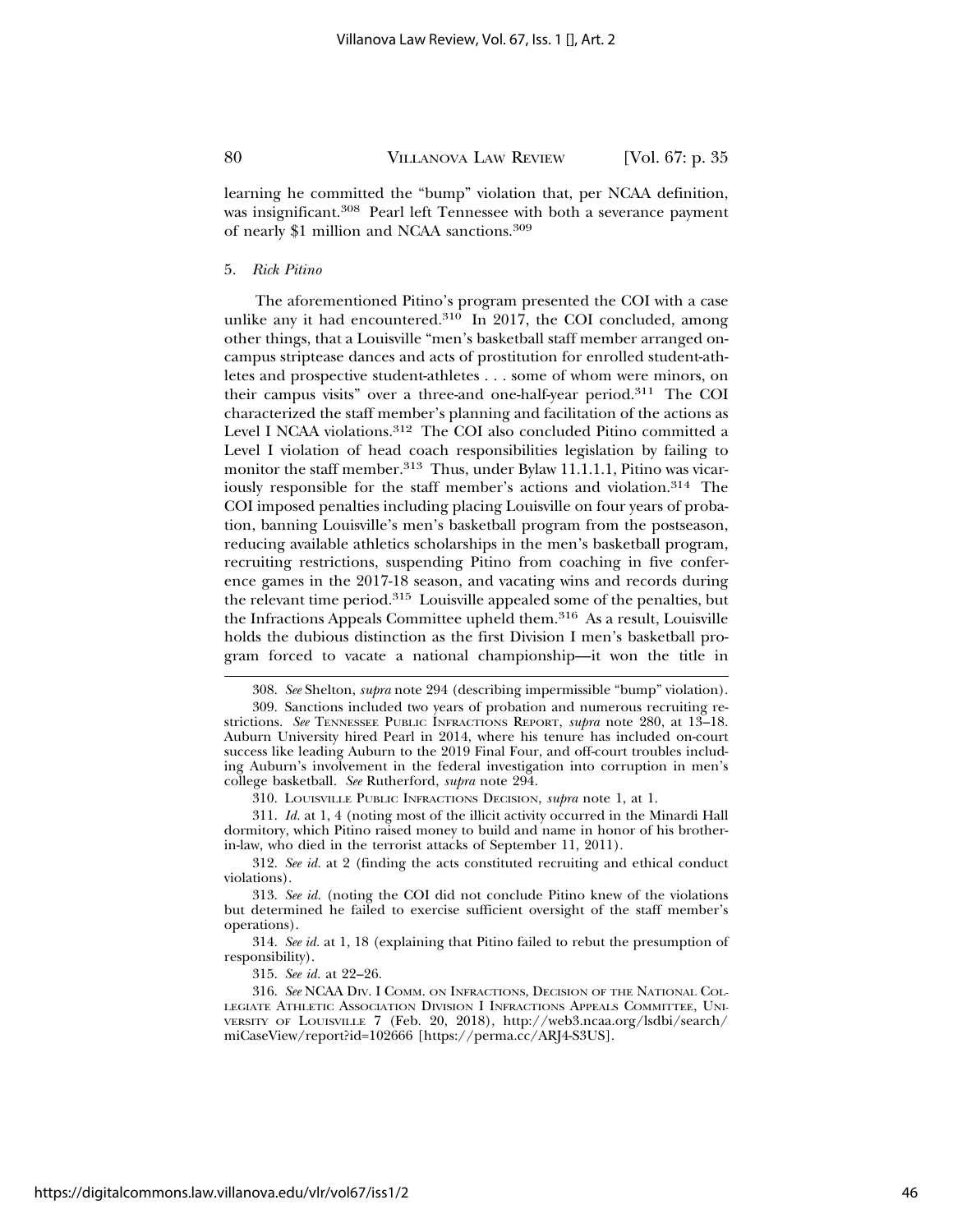2013.317 Then-interim Louisville president Greg Postel disagreed with the Appeals Committee's decision regarding the staff member's "offensive and inexcusable" actions.318

Louisville elected to retain Pitino notwithstanding the COI's findings and punishments.319 Louisville did so despite having the ability to terminate Pitino's employment under two separate clauses in Pitino's contract.320 More specifically, Louisville could have argued that, by permitting the men's basketball program to use prostitutes and strippers to entice prospective student-athletes, Pitino engaged in "willful misconduct that could objectively be anticipated to bring him into public disrepute or scandal."321 And "to the extent [he] knew about the misconduct and lied about [it]," Pitino engaged in acts of "moral depravity."322

However, it was not the "shameless sexual escapades" that were the subject of the COI case and penalties that served as the impetus for Louisville to oust Pitino.<sup>323</sup> Rather, it was an FBI allegation only a couple months later that Louisville agreed to pay a prospective student-athlete \$100,000 through Adidas to secure his enrollment that led to Pitino's termination.324 One day after federal prosecutors released a series of criminal complaints involving corruption and bribery in men's college basketball that included the allegation involving Louisville, the University

318. Graves, *supra* note 317 (quoting Postel, who explained that Louisville apologized immediately for the staff member's actions and fully cooperated with the NCAA during its investigation).

319. *See* Lindsay Schnell, *Scandal Finally, Correctly, Finishes Rick Pitino at Louisville, But His Legacy Is Set,* USA TODAY (Sept. 27, 2017), http://usatoday.com/story/ sports/ncaab/columnist/2017/09/27/rick-pitino-louisville-legacy-great-coach-toomany-scandals/709384001/ [https://perma.cc/73F2-ZWB4] (explaining that the escort scandal was the second sex scandal Pitino survived at Louisville).

320. Grieb, *supra* note 5 (characterizing Louisville twice retaining Pitino after separate sex scandals as placing "winning and revenue ahead of its decency").

321. *Id.* (quoting contract language).

323. *See* Grieb, *supra* note 5 (questioning Louisville's decision-making process and reasoning).

324. *See id.* (identifying the prospective student-athlete as Brian Bowen, whose verbal commitment to attend Louisville was a shock when he announced it publicly).

<sup>317.</sup> *See* Gary B. Graves, *Louisville Must Vacate Basketball Title, NCAA Denies Appeal*, ASSOCIATED PRESS (Feb. 20, 2018), http://apnews.com/article/ap-top-news-instate-wire-basketball-college-sports-sports-c2c67d13ef72450894095dc3369ee185 [permalink unavailable] (describing Louisville's sex scandal as "embarrassing"). For a discussion on whether the technical vacation of the 2013 national championship is actually impactful, see Andy Staples, *Louisville Has Bigger Problems Than a Meaningless Banner Removal*, SPORTS ILLUSTRATED (Feb. 20, 2018), http://si.com/ college/2018/02/20/louisville-loses-2013-ncaa-national-championship-penalty [https://perma.cc/HYH7-C552].

<sup>322.</sup> *Id.* (pointing out that the self-proclaimed madame who published a book regarding the arrangement between escorts and the staff member claimed "Pitino knew everything regarding the prostitution visits"). One media member found it "comical" that Pitino repeatedly claimed he had no idea what happened in his own program. Schnell, *supra* note 319.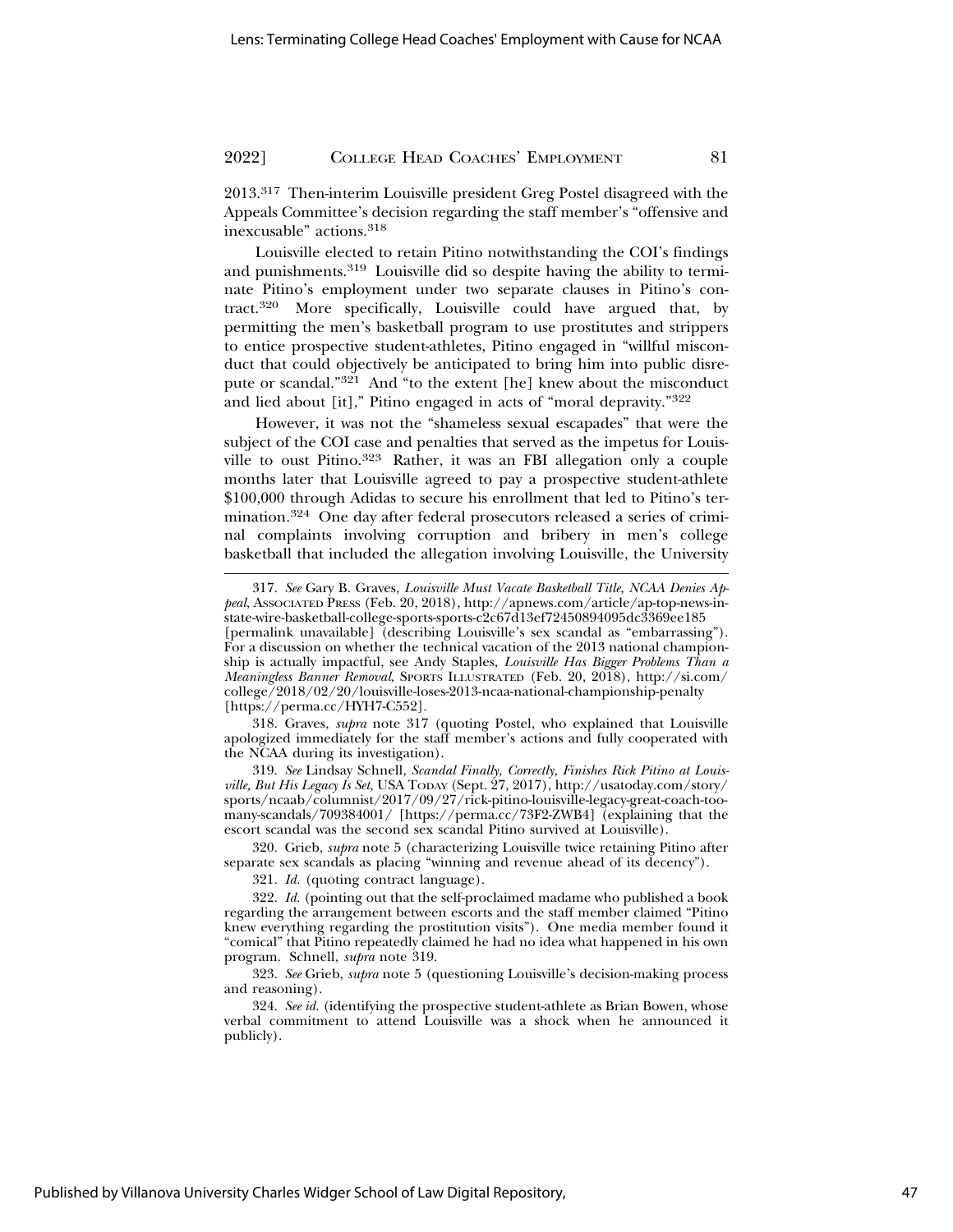placed Pitino on unpaid administrative leave.<sup>325</sup> Pitino countered that, by doing so, the board was "in material breach of the terms" of his contract.326 Louisville's Athletic Association's Board voted to begin the employment termination process for Pitino.<sup>327</sup> In correspondence to Pitino, Postel cited the escort scandal and Pitino's failure to notify proper authorities when an agent who was a criminal defendant in the federal bribery case was on campus among the reasons for terminating Pitino's employment.328 Pitino's attorney tried to convince the Board that it should not terminate Pitino's employment for cause.329 The Board was not swayed, however, voting unanimously to terminate Pitino for "just cause" under his contract.330 At the time, Pitino had several years remaining on his contract, during which time Louisville was to pay him  $$44$  million.<sup>331</sup> Legal expert Michael McCann has stated:

From a plain reading of Pitino's contract, it appears that the university is well within its authority to fire him for just cause. Even when viewing Pitino in the most favorable light, he seemingly failed to prevent various kinds of corruption that have damaged the university's name and brand. More critical interpretations of Pitino's behavior suggest he knew about the corruption or perhaps even directed some of it.

If any of those interpretations proves correct, Pitino would have violated his contract in a way that likely empowers the university to fire him for cause.332

Pitino sued Louisville in federal court for just under \$39 million, claiming it violated his employment contract by: (1) "plac[ing] him on administrative leave without the required notice[;]" and  $(2)$  "fir[ing] him without cause."333 Pitino's complaint stated Louisville provided eight reasons for terminating his contract, including "disparaging media publicity," "a major [university], [conference], or NCAA rule violation," and "failing

<sup>325.</sup> *See* McCann, *supra* note 3.

<sup>326.</sup> *Louisville Fires Rick Pitino Amid Federal Investigation*, CBS BALT. (Oct. 16, 2017), https://baltimore.cbslocal.com/2017/10/16/louisville-pitino-fired/ [https://perma.cc/CU8F-DS7V].

<sup>327.</sup> *Id.*

<sup>328.</sup> *See* McCann, *supra* note 3, for a full list.

<sup>329.</sup> Pitino's contract required Louisville to provide him notice and an opportunity to exonerate himself. *See* McCann, *supra* note 3.

<sup>330.</sup> *See Louisville Fires Rick Pitino Amid Federal Investigation*, *supra* note 326.

<sup>331.</sup> *See id.*

<sup>332.</sup> McCann, *supra* note 3.

<sup>333.</sup> Kevin Koeninger, *Rick Pitino Sues University of Louisville Over Firing*, COURTHOUSE NEWS SERV. (Dec. 1, 2017), http://courthousenews.com/rick-pitinosues-university-of-louisville-over-firing [https://perma.cc/8MP6-TZBK] (detailing Pitino's complaint against the University of Louisville Athletic Association). Pitino contended he was entitled to annual payments of \$4.3 million through 2026 per the liquidated damages provision in his contract. *See id.*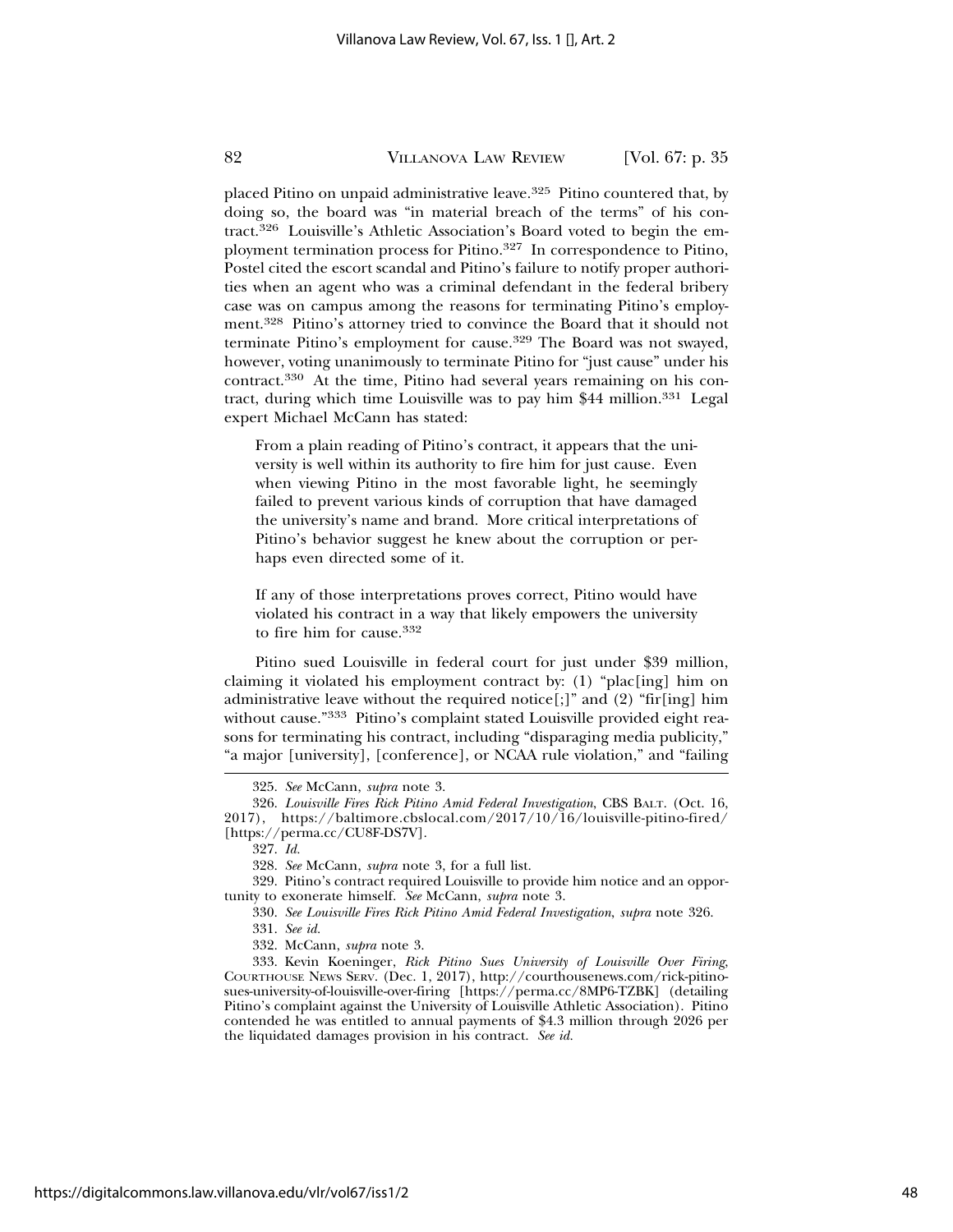to promote an atmosphere of compliance, academic integrity, and ethical conduct."334 Pitino argued that the media publicity did not constitute cause for his termination because coverage did not result from his "willful misconduct."335 He also argued that he promoted a compliant atmosphere and that his contract does not hold him "strictly liable for his assistant coaches' alleged misdeeds."336 The Hall of Fame coach's complaint denied his involvement in the Adidas scheme, contended that Louisville failed to conduct an independent investigation, and claimed that Louisville locked him out of his office, restricted his e-mail account, and effectually fired him by placing him on administrative leave.337

Pitino and Louisville filed cross motions for summary judgment largely addressing Louisville's ability to rely on the escort scandal in its decision to terminate Pitino with cause. Louisville's motion argued that the University encountered three of the most "notorious scandals in college sports history during Pitino's tenure," referencing Pitino's marital affair, the escort scandal, and the federal investigation.<sup>338</sup> More specifically, Louisville described Pitino's failings as "devastating" for the University, and contended that the NCAA violations resulting from the escort scandal provided just cause under Pitino's employment contract.339 Pitino's motion contended "that the escort scandal [was] irrelevant" to the just cause determination "because the conduct occurred prior to the parties execution of" Pitino's most recent and applicable employment contract.340 In oral arguments, Pitino's attorneys pointed out that Louisville initially defended Pitino regarding the escort scandal but later, after the federal in-

337. *Id.* (quoting Pitino's complaint as stating he "had no part—active, passive, or through willful ignorance—in the conspiracy described in the complaint").

338. *See* Gentry Estes, *University of Louisville: Damage Caused by Rick Pitino 'Catastrophic*,' COURIER J. (May 16, 2018), http://courier-journal.com/story/sports/college/louisville/2018/05/15/ulaa-rick-pitino-catastrophic-damage-university-

louisville/610378002/ [https://perma.cc/GMD7-FT8G] (quoting Louiville's motion). Pitino's marital affair does not directly implicate NCAA rules and, though salacious, is relatively irrelevant to this Article. However, the affair and fallout from it likely constituted a just cause circumstance for terminating Pitino under his contract had Louisville chosen to exercise it. *See* Adam Epstein, *Kentucky and Sports Law*, 30 MARQ. SPORTS L. REV. 117, 131–32 (2019).

339. *See* Estes, *supra* note 338.

340. Augustus Flottman, *Rick Pitino's Lawsuit Against Louisville Could Set New Precedent on Contract Law,* FARUKI (May 22, 2019), http://ficlaw.com/blog/business-litigation/archives/rick-pitinos-lawsuit-against-louisville-could-set-new-precedent-on-contract-law [https://perma.cc/862Y-3LCP] (describing Pitino's argument that conduct that occurred during the operation of a prior contract cannot support a breach of contract claim after the parties supersede or substitute their prior agreement with a new contract as "a nuanced question of contract  $law$ ").

<sup>334.</sup> *Id.* (internal quotation marks omitted).

<sup>335.</sup> *Id.* (internal quotation marks omitted).

<sup>336.</sup> *Id.* (internal quotation marks omitted).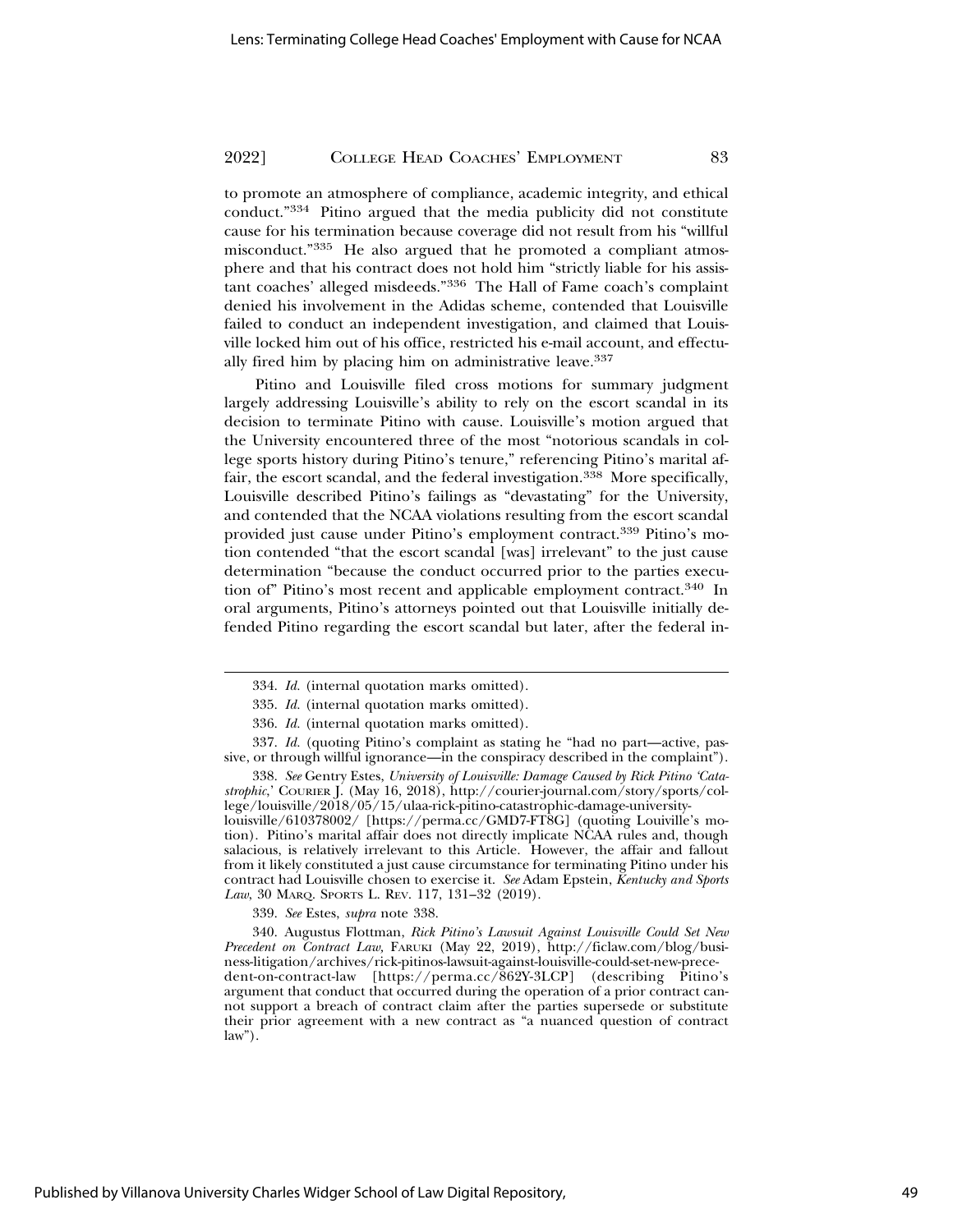vestigation implicated Louisville, attempted to use both scandals to justify terminating his employment with cause.<sup>341</sup>

Ultimately, Pitino and Louisville settled Pitino's lawsuit. As part of the settlement agreement, Louisville described Pitino's departure as a resignation but he did not receive any money.342 Iona University would later hire Pitino as its head men's basketball coach, while Louisville received an NOA from the Enforcement Staff related to its involvement in the Adidas scandal.<sup>343</sup>

#### 6. *Kevin Ollie*

Kevin Ollie's basketball career enjoyed "a meteoric rise", beginning as a student-athlete in the University of Connecticut (UConn) men's basketball program from 1991 to 1995 and continuing throughout a thirteenyear NBA career, during which "[h]e became a respected clubhouse mentor to young superstars like LeBron James and Kevin Durant."344 His success continued when he became UConn's head coach in 2012 and led the team to a national championship in 2014.345 Ollie's fall from one of the hottest coaching commodities in basketball "was just as swift and stunning."<sup>346</sup>

After finishing the 2017-2018 season with a 14-18 record and losing in the first round of its conference tournament, UConn terminated Ollie's

<sup>341.</sup> *See* Danielle Lerner, *Lawyers for U of L and Pitino Clash in Court Over Contract Payout and Escort Scandal*, COURIER J. (Apr. 25, 2019, 7:10 PM), http://courierjournal.com/story/sports/college/louisville/2019/04/25/rick-pitino-louisvillelawyers-fight-over-contract-escort-scandal/3572573002/ [https://perma.cc/TKY9- MJGE] (quoting Pitino's attorney arguing, "Why are we talking about Katina Powell when for three years they said he did nothing wrong? . . . . It was always about this Adidas thing and it didn't materialize like they thought it would" (internal quotation marks omitted)).

<sup>342.</sup> *See* Danielle Lerner, *Rick Pitino Reaches Settlement With University of Louisville Athletic Association*, COURIER J. (Sept. 18, 2019, 8:53 AM), http://courier-journal.com/story/sports/college/louisville/2019/09/18/rick-pitino-universitylouisville-athletics-association-reach-settlement/2354450001/ [https://perma.cc/ 9RPC-Q3QZ] ("Pitino said he agreed to the settlement against his attorney's advice.").

<sup>343.</sup> *See* Paul Zeise, *Why Does the NCAA Always Punish Schools But Rarely Coaches?*, PITTSBURGH POST-GAZETTE (May 6, 2020), http://pressherald.com/2020/ 05/06/why-does-the-ncaa-always-punish-schools-but-rarely-coaches/ [https:// perma.cc/669T-48HV] (describing Pitino's history of "funny interpretation of the rules" and lack of attention in following them, including providing prospective student-athletes with coupons for free McDonald's food while an assistant coach at the University of Hawaii).

<sup>344.</sup> Dom Amore, *Kevin Ollie Fired After UConn Claims 'Just Cause'; Coach Says He Will Fight*, HARTFORD COURANT (Mar. 10, 2018), https://www.courant.com/ sports/uconn-mens-basketball/hc-sp-uconn-ollie-fired-20180310-story.html [permalink unavailable].

<sup>345.</sup> *See id.* (noting Ollie's success led to rumors that NBA organizations perennially considered him for head coaching positions).

<sup>346.</sup> *Id.* (noting Ollie's UConn record was 97-44 through four seasons, followed by 30-35 over the next two seasons).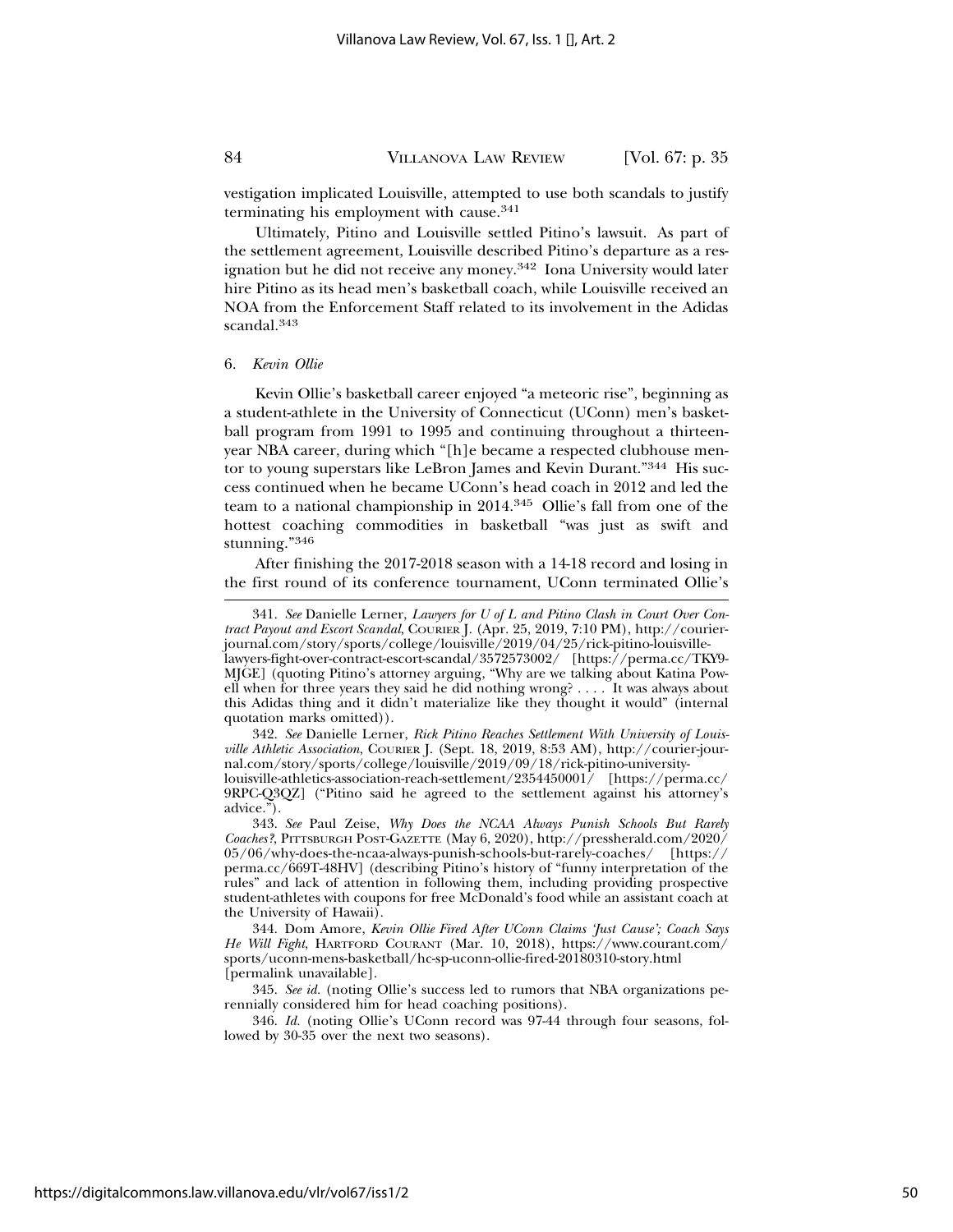employment with cause, meaning it would not have to pay him \$10 million for the multiple years remaining on his contract. $347$  The "just cause" stemmed from a then-pending NCAA inquiry into the program's impermissible offseason activities that included individuals from outside the program.348 The NCAA's then-ongoing investigation also examined whether UConn's men's basketball program committed NCAA recruiting violations.349 Ollie immediately released a statement that he intended to contest that UConn possessed just cause to terminate his employment.350

Ollie's employment contract language regarding the circumstances constituting "just cause" was broad.351 The contract effectively stated that if UConn or the NCAA concluded Ollie violated NCAA rules, Ollie would be subject to suspension without pay.352 Further, Ollie would be subject to termination with cause in the event of significant or repetitive violations.353 Thus, notably, Ollie's contract did not require a complete NCAA investigation, let alone finding, before UConn could act.354 Moreover, UConn could terminate Ollie's employment with cause if the NCAA cited one of Ollie's assistant coaches for NCAA violations.355

350. *See* Amore, *supra* note 344 (quoting Ollie's statement, in which Ollie states he "always diligently promoted an atmosphere of compliance"). UConn thought it was done with Ollie, but Ollie was "by no means done with the University of Connecticut." Michael McCann, *How Kevin Ollie Could Contest UCONN's 'Just Cause' Firing*, SPORTS ILLUSTRATED (Mar. 19, 2018), http://si.com/college/2018/ 03/19/uconn-mens-basketball-coach-kevin-ollie-fired-just-cause-legal-analysis

[https://perma.cc/4KST-8W6P]. Ollie went through UConn's appeals process, and UConn's president upheld the just cause termination, concluding Ollie partook in multiple transgressions that violated his contract. *UConn President Alleges Ollie Broke NCAA Rules*, TIMES UNION (June 25, 2018), http://timesunion.com/ sports/article/UConn-president-alleges-Ollie-broke-NCAA-rules-13025629.php

[https://perma.cc/6HGT-8227] (quoting the president explaining that "a series of 'isolated' or '*de minimis*' violations can become a pattern of noncompliance" (emphasis added)).

351. *See* Amore, *supra* note 345 (citing interview with Pepperdine University sports law professor Alicia Jessop).

352. See McCann, *supra* note 350.

353. *See id.* (describing implications of UConn having the ability to terminate Ollie's employment with cause as he was the highest paid state employee at the time and to continue to have to pay him would invite valid criticism regarding spending priorities and use of taxpayer money).

354. *See* Amore, *supra* note 344 (quoting Jessop as explaining, "[UConn] can arguably get out of the contract well before the NCAA ever concludes its investigation").

355. *See id.* (citing interview with Jessop).

<sup>347.</sup> *See id.*

<sup>348.</sup> *See id.* (describing the NCAA's restrictions on summer workouts at the time as "strict").

<sup>349.</sup> McCann, *supra* note 146 (providing example of UConn alum and NBA legend Ray Allen making a phone call to a prospective student-athlete in violation of NCAA rules).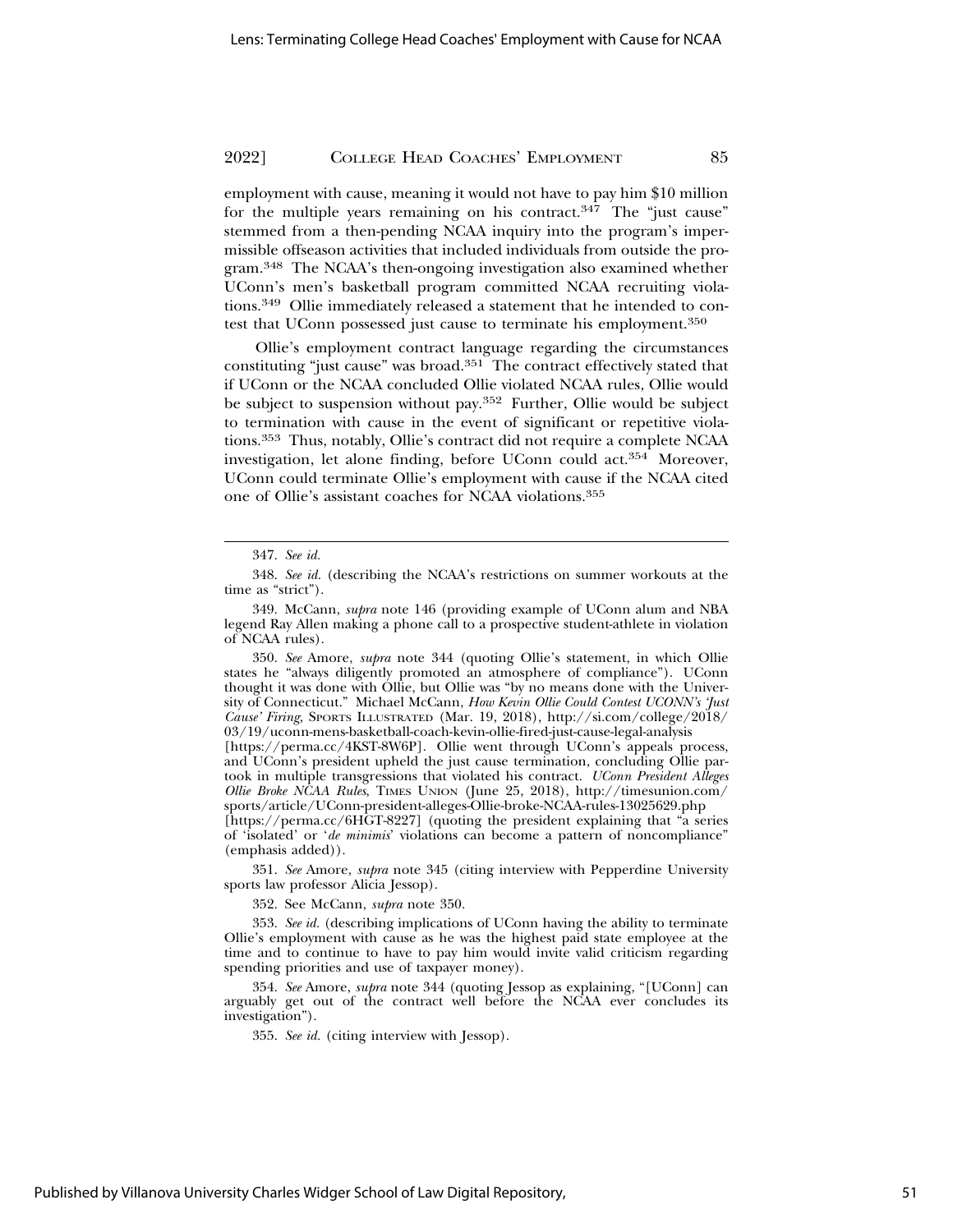The ensuing dispute between Ollie and UConn reads like a law student's nightmare civil procedure exam fact pattern: 356

- In Connecticut, public university employees may unionize, and UConn's teaching and research staff unionized and negotiated a collective bargaining agreement (CBA).357 Ollie's employment contract stated that he was entitled to the same personnel benefits that union members receive.358 Ollie won a battle when an arbitrator ruled that the CBA between Ollie, UConn's chapter of the American Association of University Professors, and UConn took precedence over Ollie's employment agreement.359 That CBA contained language requiring a higher standard for just cause termination.360 The COVID-19 pandemic delayed the arbitration, as did the arbitrator's death.<sup>361</sup>
- Along the way, Ollie threatened to sue UConn for defamation and false light after UConn released 1,355 pages of documents related to its decision to terminate Ollie's employment with cause.362 Ollie and his attorneys contended that UConn designed the release of the documents to disparage Ollie's character and inhibit his ability to obtain future employment.<sup>363</sup>
- Ollie filed a federal lawsuit against UConn alleging it illegally attempted to stop him from filing a "racial discrimination

357. *See* McCann, *supra* note 350 (explaining that Ollie, though not a professor, falls within the bargaining unit because his employment contract so dictates).

358. *See id.* (quoting Ollie's employment contract).

359. David Borges, *Kevin Ollie Wins Ruling on Union Protection in Fight Over Firing*, CT POST (Aug. 13, 2019), http://ctpost.com/uconn/article/Kevin-Ollie-winsruling-on-union-protection-in-14301861.php [https://perma.cc/3XQ5-GKTD].

360. *Id.* (explaining that UConn believed the employment agreement governed the dispute).

361. *See* Jackson Lewis, *The University of Connecticut Loses Termination Arbitration with Former Coach*, JD SUPRA (Jan. 24, 2020), https://www.jdsupra.com/legalnews/ university-of-connecticut-loses-3268960/ [https://perma.cc/CU8F-DS7V].

362. *See* McCann, *supra* note 146.

363. *Id.* (noting documents included a transcript of an interview of one of Ollie's former assistant coaches that indicated Ollie paid a prospective studentathlete \$30,000 to attend UConn in violation of NCAA rules).

<sup>356.</sup> Ollie's dispute with UConn "has been a complicated web of lawsuits and charges and has often been nasty, despite Ollie's long association with UConn, as a student-athlete, assistant coach and head coach, a role in which he led UConn to the national championship in 2014." Dom Amore, *Resolution in Kevin Ollie's Contract Dispute with UConn Will Be Further Delayed by Death of Arbitrator Marcia Greenbaum*, HARTFORD COURANT (Jan. 25, 2021), https://www.courant.com/sports/ uconn-mens-basketball/hc-sp-uconn-men-kevin-ollie-ncaa-arbitration-marciagreenbaum-20210126-20210125-6budcrf5ifepbpbunrjioxdxku-story.html [https:// perma.cc/H7GQ-DWK7].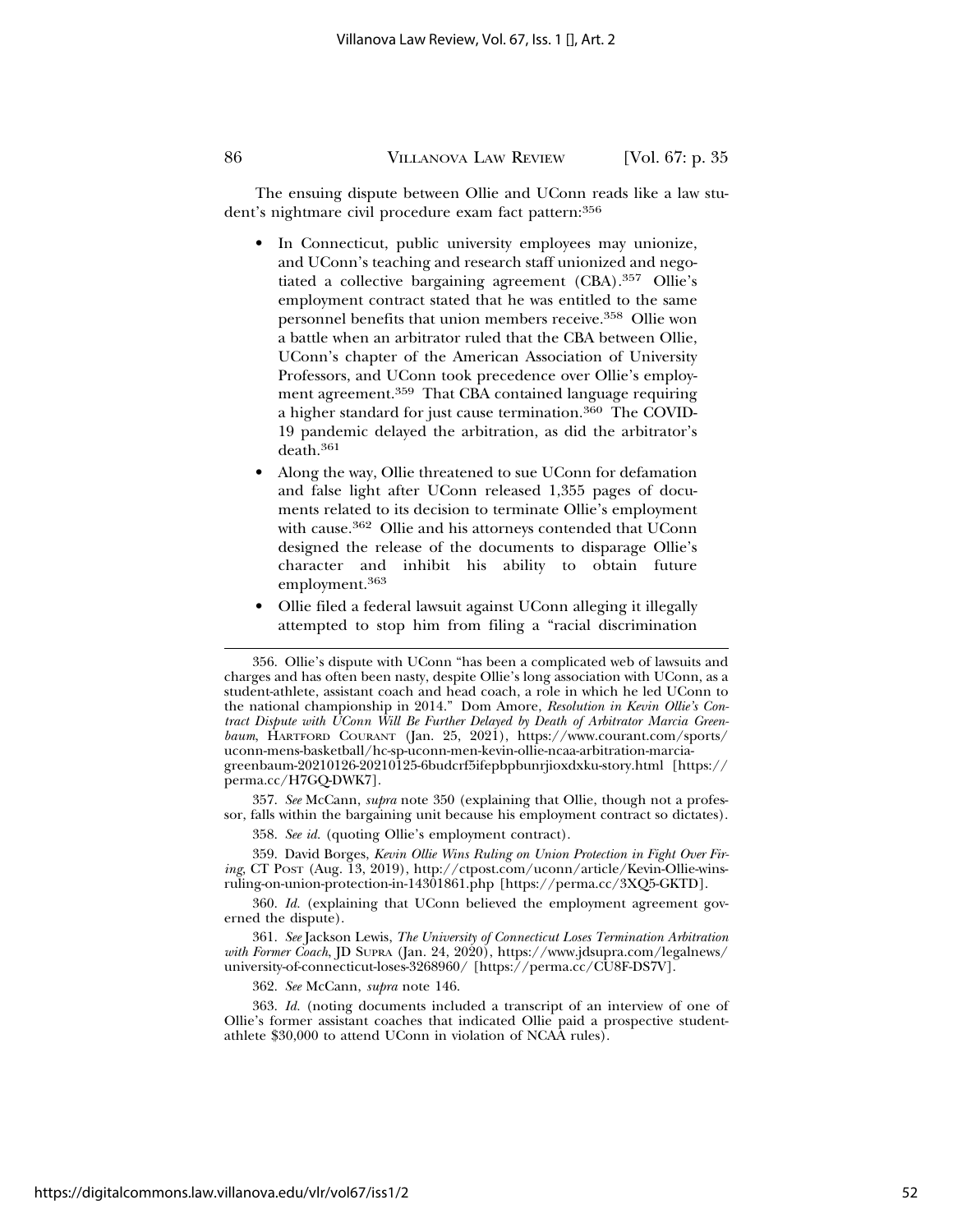claim stemming from his employment termination."364 Ollie claimed UConn subjected him to "disparate treatment," noting the NCAA violations for which UConn terminated his employment were less significant than violations that occurred under his predecessor Jim Calhoun's watch.365 Ollie's suit sought emergency injunctive relief that would have permitted him to proceed with his discrimination claim while continuing the arbitration process with UConn.366 The court dismissed Ollie's claim, concluding it was not ripe.367 Ollie's attorney insisted that Ollie was "playing a long game" and would pursue the race discrimination claim following arbitration with UConn.368

- Ollie filed a lawsuit against Glenn Miller, once Ollie's top assistant coach, alleging that Miller slandered Ollie in remarks during an NCAA Enforcement interview about Ollie paying a prospective student-athlete's mother to induce the prospective student-athlete to attend UConn.<sup>369</sup> Miller's attorney described the lawsuit as an effort to intimidate Miller.<sup>370</sup>
- Ollie's legal team subpoenaed Ollie's successor, Dan Hurley, to testify in Ollie's arbitration hearing.371

In July 2019, the COI released its written decision regarding NCAA violations in UConn's men's basketball program. The COI concluded that

365. *See id.* (noting Calhoun won three national championships at UConn). 366. *See id.* (noting Ollie had a deadline by which to pursue a complaint with the Connecticut Commission on Human Rights and Opportunities).

367. *See* David Borges, *Kevin Ollie Dealt a Loss by Federal Judge in Racial Discrimination Claim*, NEW HAVEN REGISTER (Feb. 5, 2019, 9:04 PM), http://nhregister.com/uconn/article/Kevin-Ollie-dealt-a-loss-by-federal-judge-in-

13590843.php [https://perma.cc/UGR6-NTMH] (stating it was a loss for Ollie, even though he was not coaching at the time).

368. *Id.*

369. Associated Press, *Ex-UConn Basketball Coach Kevin Ollie Sues Former Assistant*, USA TODAY (Apr. 30, 2019, 2:01 PM), http://usatoday.com/story/sports/ ncaab/2019/04/30/former-uconn-coach-kevin-ollie-sues-former-assistant/

39423293/ [https://perma.cc/FJ59-H37N] (noting the NCAA did not allege any violations against Ollie or UConn over the alleged payment).

370. *Id.* (internal wuotation marks omitted) (quoting Miller's lawyer Drzislav Coric).

371. *See* Michael Shapiro, *Dan Hurley Subpoenad by Kevin Ollie in UConn Arbitration Hearing*, SPORTS ILLUSTRATED (Feb. 23, 2020), https://www.si.com/college/ 2020/02/23/dan-hurley-subpoenaed-kevin-ollie-uconn-arbitration-case [https:// perma.cc/HY99-9CWL] (describing Ollie's basis for the subpoena as "[t]he timing of [Hurley's] hiring is obviously relevant to when the decision was made to fire Kevin Ollie" (internal quotation marks omitted) (second alteration in original)).

<sup>364.</sup> Joel Anderson, *Kevin Ollie Cites Jim Calhoun and Racial Discrimination as Part of Suit Against UConn*, ESPN (Dec. 18, 2018), http://espn.com/mens-collegebasketball/story/\_/id/25567958/former-coach-kevin-ollie-files-suit-uconn-huskies [https://perma.cc/CBS4-T6BD] (describing suit filed in U.S. District Court in Hartford, Connecticut).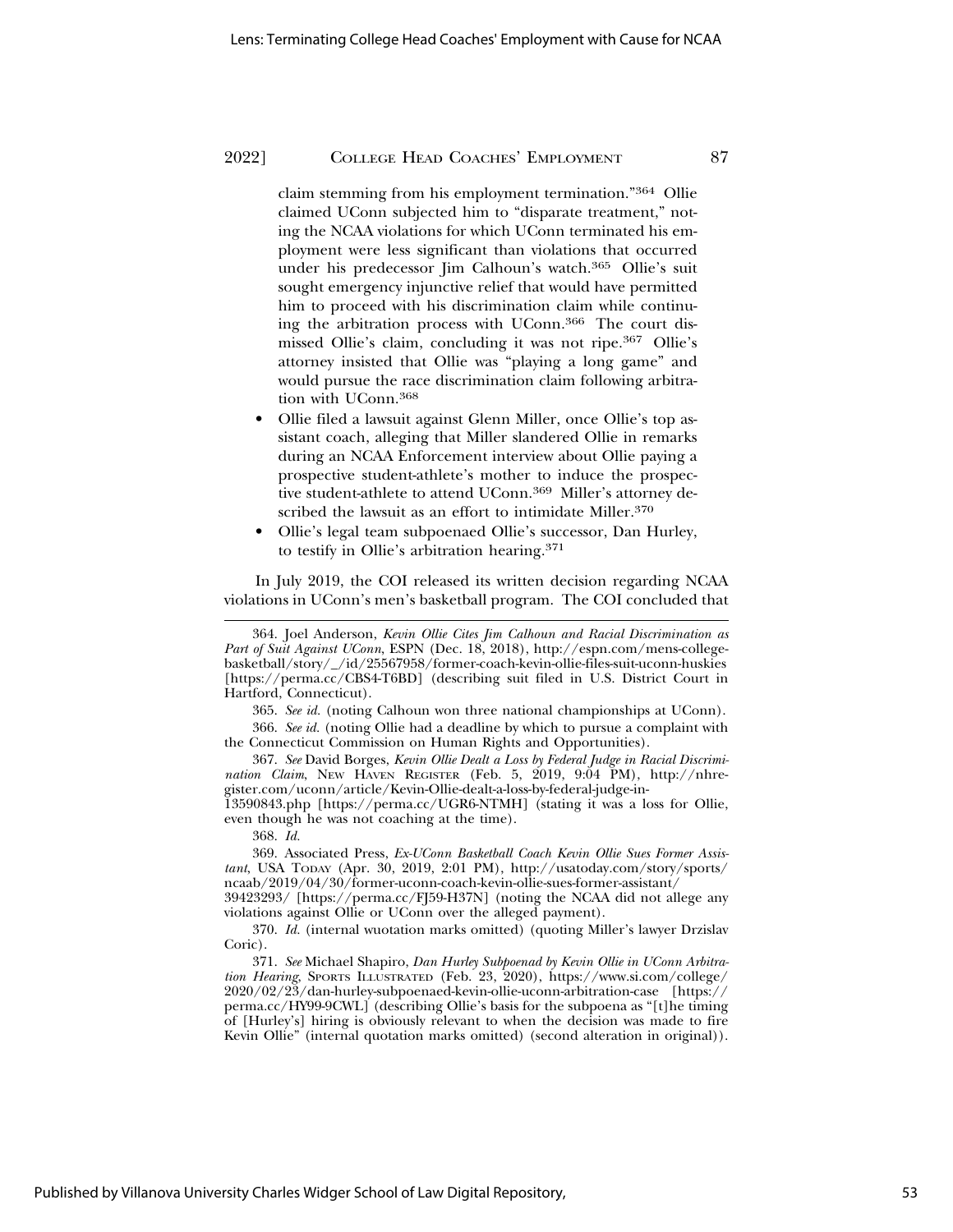violations in the areas of "benefits, practice, coaching personnel, and recruiting" occurred.372 Further, Ollie "violated ethical conduct and head coach responsibility legislation and failed to cooperate" with the investigation.373 In fact, the COI pointedly stated that Ollie's failure to maintain control both increased the severity of his violations and allowed them to occur within the program for most of his tenure.374 The COI issued penalties including placing UConn on probation for two years, fining UConn, reducing the number of available athletics scholarships in UConn's men's basketball program, and numerous recruiting restrictions.375 The COI also placed a three-year show-cause order on Ollie.376 As part of the showcause penalty, Ollie would serve a suspension of thirty percent of the first season of employment should any NCAA member university employ him between July 2, 2019 and July 1, 2022.377 Ollie appealed several of the findings and the show-cause penalty to the Infractions Appeals Committee.378 The Appeals Committee affirmed the COI's findings and penalty.379 Regardless, an arbitrator ruled in January 2022 that UConn improperly terminated Ollie's employment and ordered the University to pay him over \$11 million.380 UConn disagreed with the arbitrator's ruling that the University should have waited until the infractions process concluded before determining it possessed cause to terminate Ollie's employment.<sup>381</sup>

373. *Id.*

374. *See id.* (stating that "[t]he case illustrate[d] the importance of full candor and cooperation in the infractions process, as well as head coach control. The head coach faltered in both respects, increasing the severity of his violations and allowing violations within the program to occur for most of his tenure").

375. *See id.* at 28.

376. *See id.* at 28–29 (explaining that the show-cause order was due to Ollie knowingly providing false or misleading information during the investigation, failure to cooperate with the investigation, and declining to participate in a second interview with the Enforcement Staff after UConn terminated his employment).

377. *See id.* at 29. Ollie recently accepted a coaching and player development position with "Overtime Elite, a new professional basketball league for top prospects between 16 and 18 years old." Adrian Wojnarowski, *Ex-UConn Coach Kevin Ollie to Coach New Elite Basketball Prospect Venture*, ESPN (Apr. 12, 2021), http:// espn.com/espn/story/\_/id/31242042/sources-ex-uconn-coach-kevin-ollie-coachnew-elite-prospect-venture [https://perma.cc/VMN6-W97Z].

378. *See* NCAA DIV. I COMM. ON INFRACTIONS, DECISION OF THE NATIONAL COLLEGIATE ATHLETIC ASSOCIATION DIVISION I INFRACTIONS APPEALS COMMITTEE, UNIVERSITY OF CONNECTICUT 1 (May 6, 2020), http://web3.ncaa.org/lsdbi/search/ miCaseView/report?id=102853 [https://perma.cc/M4GS-ZNGB].

379. *See id.*

380. *See* Associated Press, *Former UConn Men's Basketball Coach Kevin Ollie Wins Arbitration Case*, SPORTS ILLUSTRATED (Jan. 20, 2022), http://si.com/college/2022/ 01/20/arbitrator-makes-ruling-on-uconns-dismissal-of-kevin-ollie [https:// perma.cc/BX5E-UZVK].

381. *See id.* (describing the University's response to the arbitrator's ruling).

<sup>372.</sup> NCAA DIV. I COMM. ON INFRACTIONS, UNIVERSITY OF CONNECTICUT PUB-LIC INFRACTIONS DECISION 1 (July 2, 2019), http://web3.ncaa.org/lsdbi/search/mi-CaseView/report?id=102778 [ https://perma.cc/SK4R-LTAG].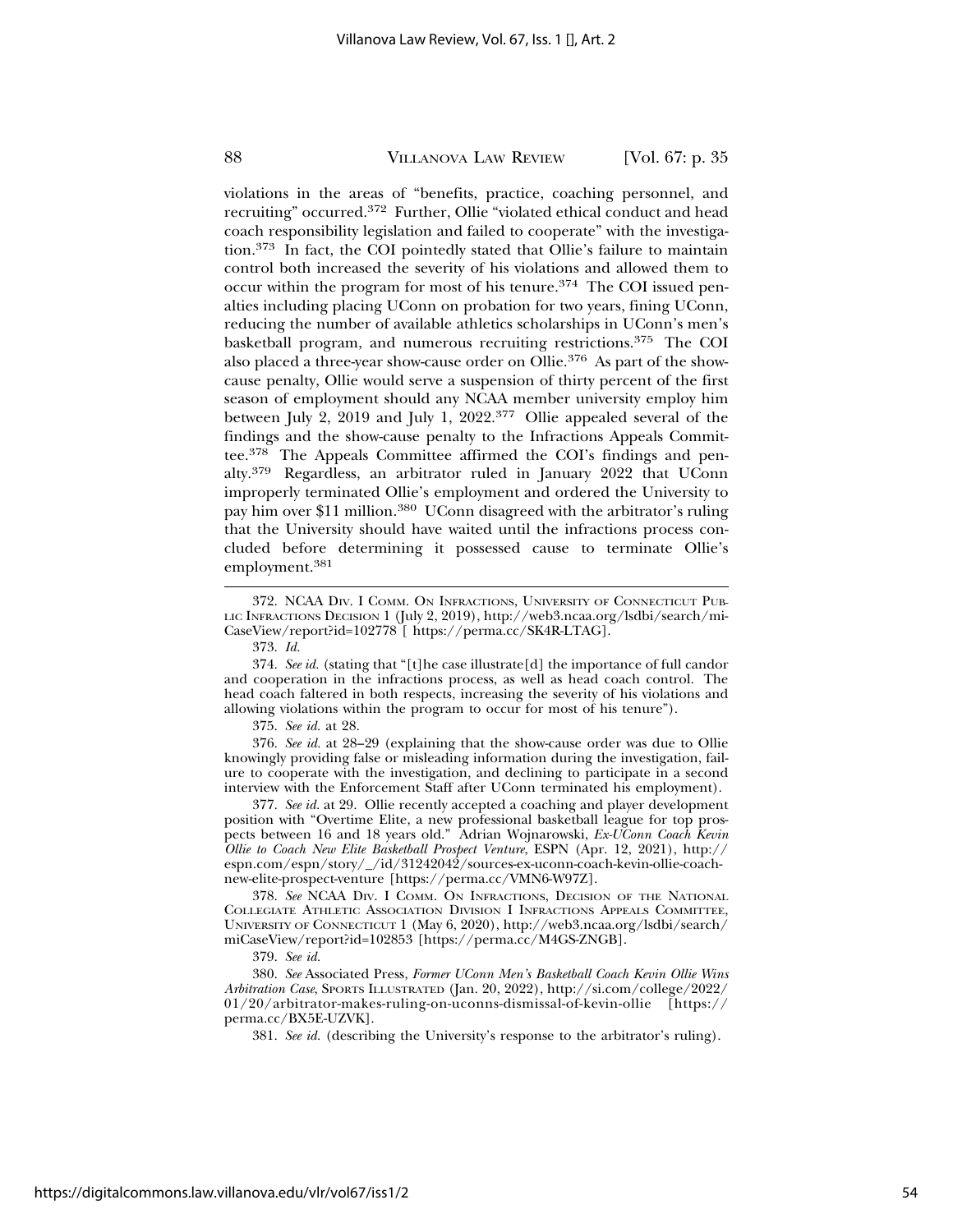#### B. *Takeaways and Recommendations Stemming from Recent Instances Where Universities Made Employment Decisions Regarding Head Coaches Involved with NCAA Rules Violations*

University administrators can learn lessons from each other's coach employment contract drafting mistakes. Among them is that they should not shy away from over inclusiveness and specificity when identifying circumstances that justify termination with cause. For example, OSU learned its lesson after its situation involving O'Brien, increasing the number of circumstances justifying termination with cause from three in O'Brien's employment contract to fifteen in successor Thad Matta's employment contract.382 Indiana benefited from having the foresight of including more specific termination for cause language addressing Sampson's prior conduct at Oklahoma when he repeated that conduct, providing Indiana justification to terminate his employment with cause.<sup>383</sup>

While the foregoing paragraph encourages universities to specify circumstances justifying termination with cause, inclusion of vague and subjective language that provides universities flexibility can be beneficial. For example, including subjective language like "moral turpitude" in addition to the more specific list of circumstances can be advantageous for universities seeking to part ways with a coach.384 Further, universities should be careful that their head coach employment contracts do not limit them to the specific instances enumerated as justification for termination with cause. Thus, when listing the circumstances, universities should include language prior to the list indicating that the list is not all-inclusive (e.g., "such as" and "including").<sup>385</sup>

Despite these learning opportunities that situations like O'Brien's provide, many universities continue to have to pay rule-breaking coaches millions of dollars to *not* work for them. Universities usually attempt to mitigate the likelihood of having to do so contractually. Again, virtually every college head coach employment contract requires the coach to abide by and comply with NCAA rules.<sup>386</sup> Further, most head coach employment contracts include language that a deliberate or serious violation of an NCAA bylaw that reflects adversely on the university or an athletics

<sup>382.</sup> *See* Greenberg, *supra* note 83, at 218–21 (quoting Matta's employment contract, comparing it to O'Brien's, and concluding "OSU clearly was doing everything possible to avoid another problem like the  $\tilde{O}'$ Brien situation").

<sup>383.</sup> *See id.* at 214–15 (explaining that Sampson's situation at Oklahoma led Indiana to attempt to protect itself from repercussions of Sampson's violations at Oklahoma).

<sup>384.</sup> *See* Greenberg & Gruber, *supra* note 45, at 152.

<sup>385.</sup> For example, see the relevant language in paragraph 4 of Sampson's employment contract with Indiana on page 45.

<sup>386.</sup> *See* Greenberg & Gruber, *supra* note 45, at 194–95 (providing example contract language from coaches' contracts including former Texas Tech University head football coach Kliff Kingsbury). The inclusion of university, conference, and NCAA rules is an "important aspect" of coaches' contracts. Stangel, *supra* note 38, at 153.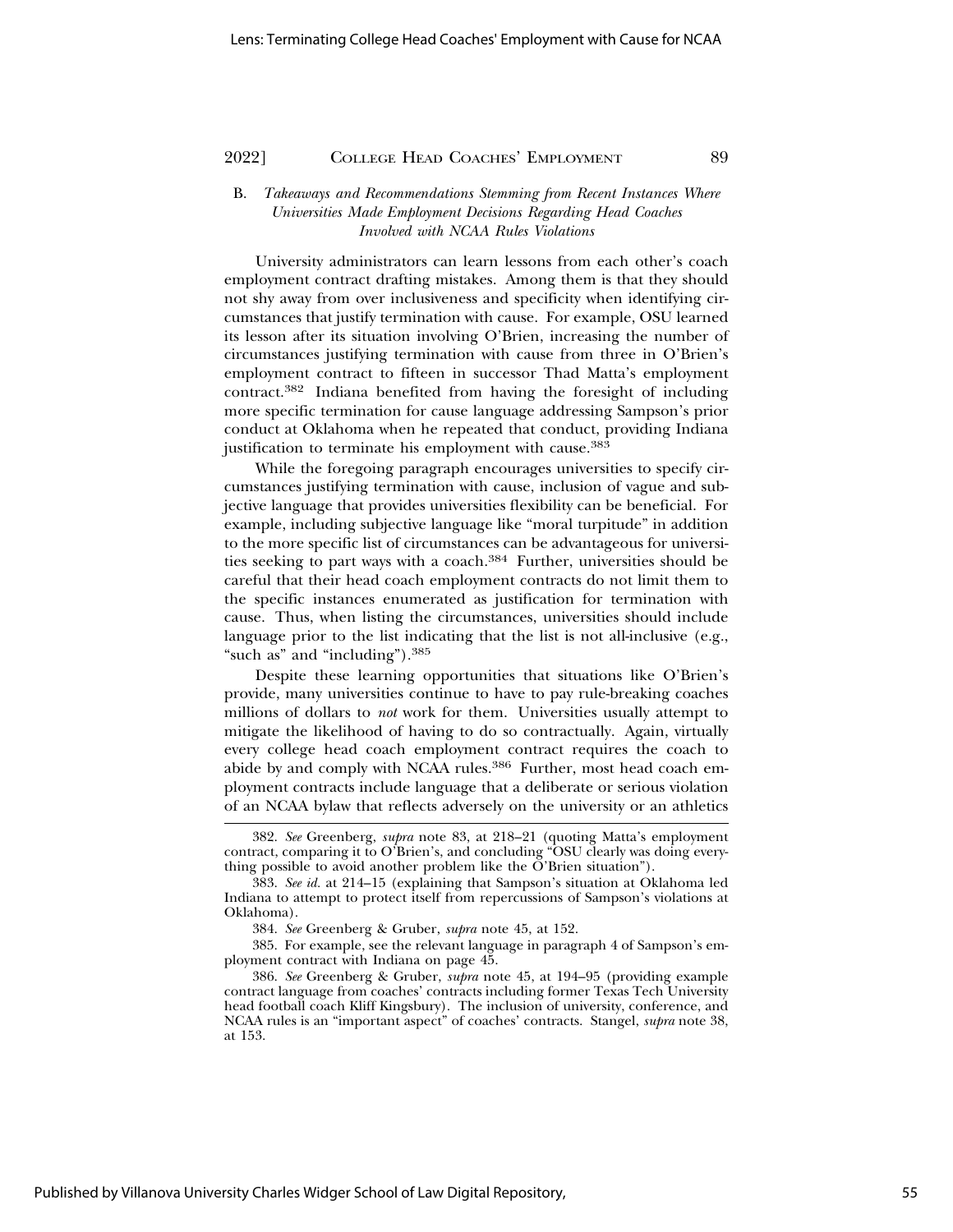program, or that results in the NCAA placing the university on probation, constitutes a just cause basis for termination.387 Importantly, a violation finding by the COI, as opposed to the university, is usually a prerequisite for just cause.388 For example, California State University, Northridge head men's basketball coach Mark Gottfried's employment contract permitted the University to terminate him with cause upon an NCAA finding of Gottfried's involvement in the men's basketball scandal.389

However, due to its nature, the NCAA's infractions process can complicate or interfere with universities' ability to render their desired employment decisions when their employment contracts obligate them to wait on the process concluding with a violation finding to justify termination for cause. Perhaps the biggest complication for universities is how long it takes a case to traverse the infractions process. The NCAA and COI have received so much criticism about the infractions process's sluggishness that the NCAA's enforcement website includes an entire page entitled, "Why can infractions cases take a long time to investigate?"390 Data from the NCAA's 2019-20 Division I Infractions Annual Report indicates that the average infractions case starts with the Enforcement Staff investigating between twelve and twenty months.<sup>391</sup> If the Enforcement Staff's investigation substantiates allegations, it alleges potential Level I or Level II violations in an NOA.392 In a contested case, the university (and other involved individuals) have ninety days to file a written response addressing the allegations.393 The Enforcement Staff has the opportunity to file a written reply to the university's written response.<sup>394</sup> The COI hearing will occur no sooner than thirty days after the Enforcement Staff's written reply.395 A case spends an average of seven days to four months with the COI.396 A university or involved individual can appeal a COI finding or

387. *See* Greenberg, *supra* note 44, at 147 (noting that the contract also likely references conference or university rules, which are less relevant to this Article)

388. Stangel, *supra* note 38, at 153–54.

389. *See* Schrotenboer et al., *supra* note 54 (describing the contract provision as protection for the university).

390. *Why Can Infractions Cases Take a Long Time to Investigate?*, NCAA, http:// ncaa.org/enforcement/why-can-infractions-cases-take-long-time-investigate [https://perma.cc/XVN8-JW3T] (last visited Feb. 28, 2022).

391. *See* DIVISION I INFRACTIONS 2019-20 ANNUAL REPORT, *supra* note 158, at 6–7 (explaining that the Enforcement Staff's investigation duration depends on the case type).

393. *See* 2020-21 MANUAL, *supra* note 155, § 19.7.2.

394. *See id.* § 19.7.3.

395. *See* BRYNNA BARNHART, AYAZ HAFEEZ, RUSSELL REGISTER & TODD SHU-MAKER, NCAA REGIONAL RULES PRESENTATION: WHAT THE ENF? AN INTERACTIVE JOURNEY THROUGH THE FOUR STAGES OF A LEVEL I/II INFRACTIONS CASE 33, http:// ncaaorg.s3.amazonaws.com/compliance/rrs/2021/presentations/aw/Association-Wide\_Enforcement—What\_The\_ENF.pdf [https://perma.cc/KD4H-5US2] (last visited Jul. 7, 2021) [hereinafter REGIONAL RULES PRESENTATION].

396. *See* DIVISION I INFRACTIONS 2019-20 ANNUAL REPORT, *supra* note 158, at 6–7 (explaining that the length of time depends on the case type).

<sup>392.</sup> *See id.* at 9.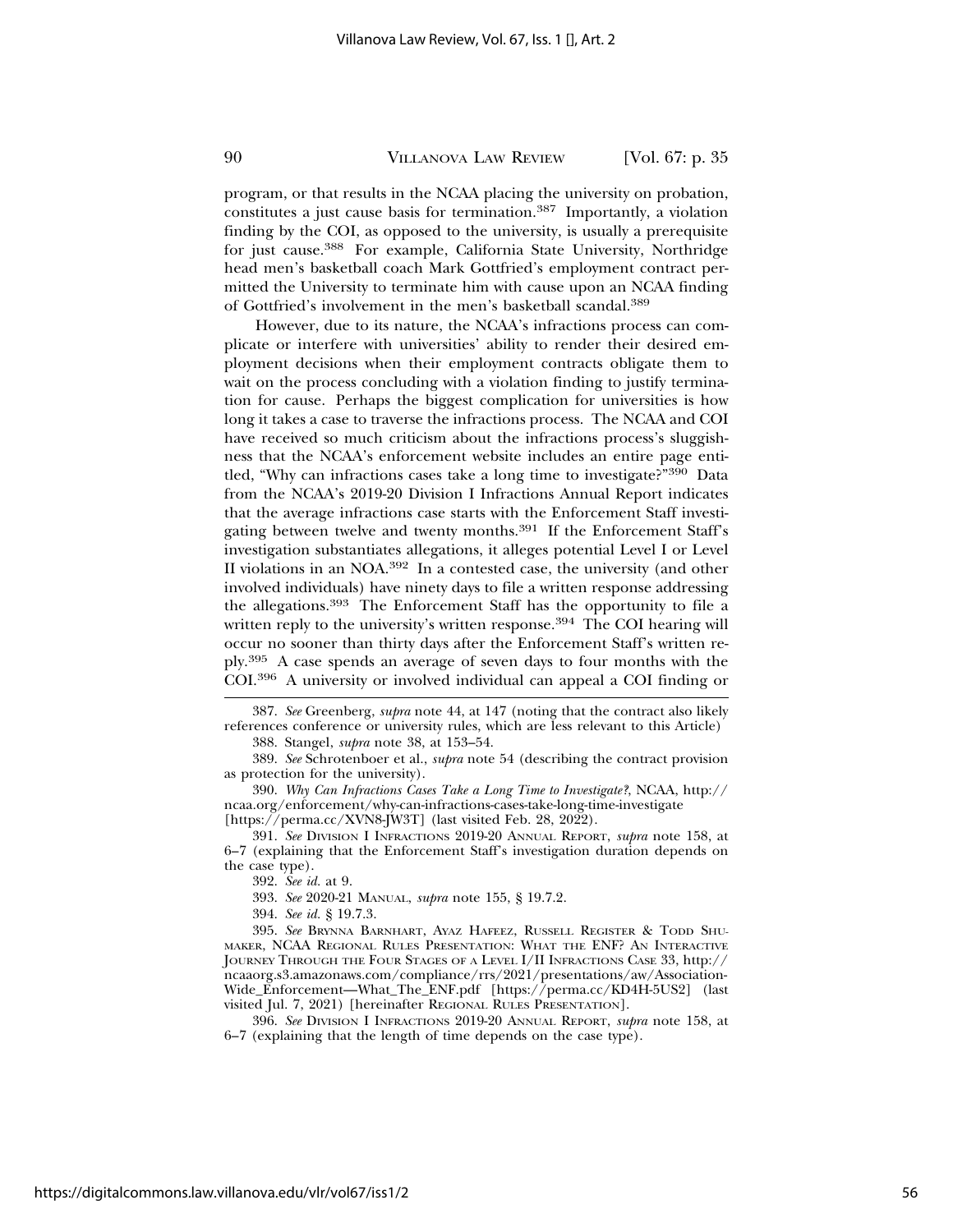penalty.397 An appealing university or individual has fifteen days after the COI releases its decision to notify the Infractions Appeals Committee of its intent to appeal.398 The university or individual then has thirty days in which to file an initial written submission supporting the appeal.<sup>399</sup> The appeals committee advocate then has thirty days to file a written response.400 The university or individual may file a written rebuttal with the appeals committee.401 And, finally, the Enforcement Staff has ten days thereafter to provide a written statement to the appeals committee.<sup>402</sup> After the written submissions and oral argument, the infractions appeals committee spends an average of four months deciding a case.403 "Any appealed penalty is stayed and does not apply through the appeal process."404 Thus, it is conceivable, if not likely, an NCAA violations case can take over a year from the time the Enforcement Staff begins its investigation to the time the COI releases its decision. In 2020, for example, the COI decided a case that took two and a half years to resolve.<sup>405</sup> An appeal would extend the timeline even further.

Given the length of time it takes the COI to process cases, universities can put themselves in a no-win situation when their head coach employment contracts require COI adjudication prior to being able to terminate employment with cause. In this scenario, when a university has reason to believe its head coach was involved in NCAA violations and wants to terminate the coach's employment, its two choices are to do so without cause or for cause. In the former situation, the university likely will have to pay a large percentage of the amount remaining on the coach's contract or negotiate a buyout. If the university wishes to save money by terminating the coach's employment with cause, it may have to retain the coach for several months or even years while the infractions process plays out if COI adjudication of the violation is a termination with cause prerequisite. This can result in an unhappy, awkward partnership and affect recruiting and team morale.

#### 1. *An Illustration: The University of Arizona and Sean Miller*

Consider what happened with Miller and Arizona. Perhaps no university was more embroiled in the men's basketball corruption scandal since federal authorities announced their bombshell investigation in September

397. *See id.* at 7 (illustrating infractions process).

<sup>398.</sup> *See* 2020-21 MANUAL, *supra* note 155, § 19.10.2.

<sup>399.</sup> *See id.* § 19.10.3.

<sup>400.</sup> *See id.* § 19.10.3.2.

<sup>401.</sup> *See id.* § 19.10.3.3.

<sup>402.</sup> *See id.* § 19.10.3.4.

<sup>403.</sup> *See* DIVISION I INFRACTIONS 2019-20 ANNUAL REPORT, *supra* note 158, at 7.

<sup>404.</sup> *Id.*

<sup>405.</sup> *See* REGIONAL RULES PRESENTATION, *supra* note 396, at 35.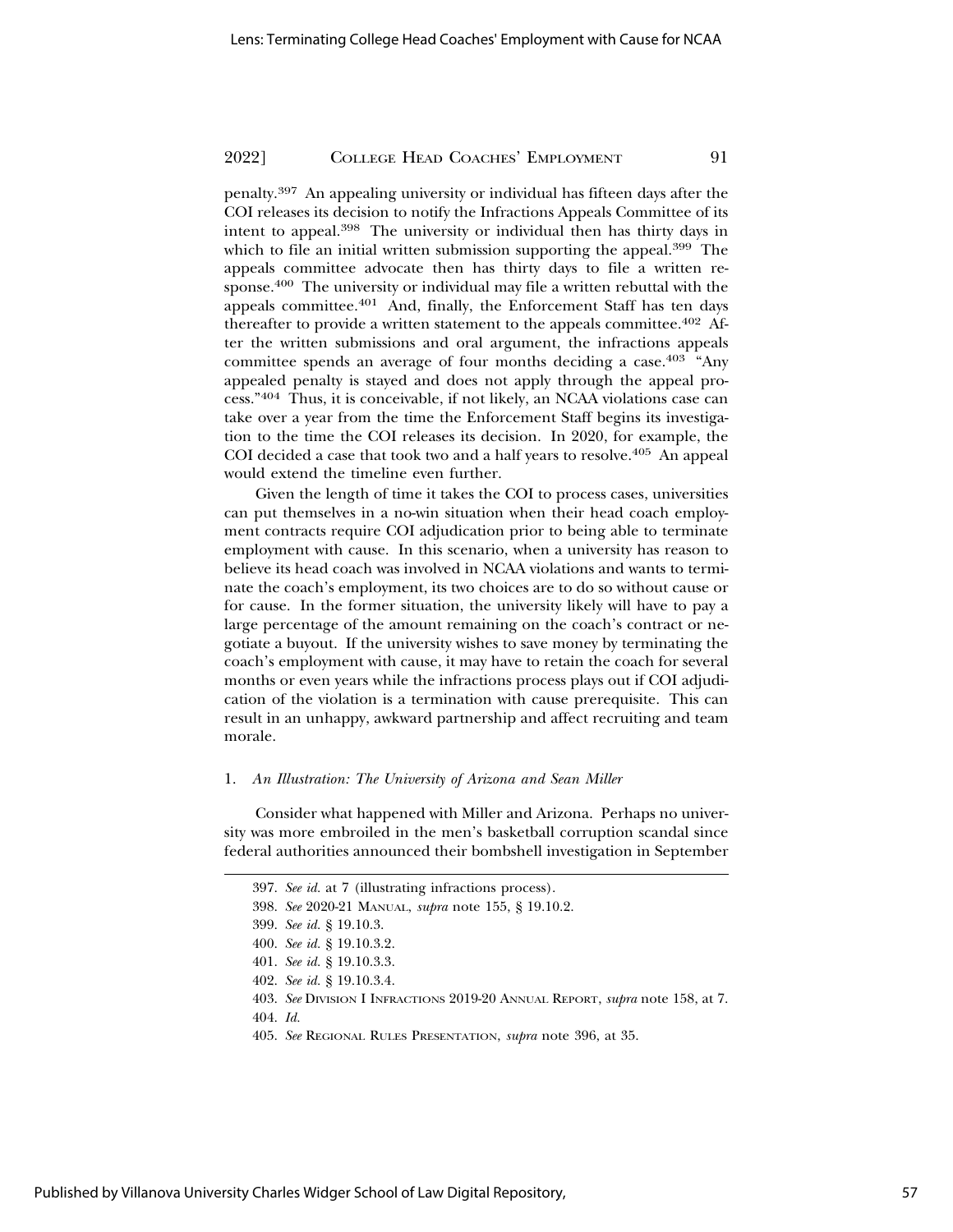2017.406 At that time, federal authorities arrested one of Miller's now-former assistant coaches, Book Richardson, on federal fraud and bribery charges.407 In February 2018, ESPN reported Miller paid \$100,000 to secure a prospective student-athlete's enrollment.408 As a result, Miller did not coach in one game and did not work for four more days while Arizona officials asked him "directed and pointed questions" about the allegations.409 Arizona apparently heard what it needed—or wanted—to hear, because it announced in March 2018 that Miller would remain as head coach.<sup>410</sup>

Miller's employment contract permitted Arizona to terminate his employment with cause for circumstances including "demonstrated dishonesty" and "a material or repetitive violations" of NCAA rules.411 One legal expert explained at the time that proof or a COI finding that Miller paid the prospective student-athlete would have provided Arizona a defensible rationale for terminating Miller's employment with cause.412 However, the infractions process is still ongoing as of this writing. Thus, if Arizona had wanted to separate from Miller amid the negative publicity, it would have had to terminate his employment without cause. In that scenario, Arizona would have owed Miller more than \$10 million under his contract.<sup>413</sup>

Instead of terminating Miller, Arizona and Miller amended their employment agreement in April 2018 to reflect what would happen if the COI determined Miller committed a Level I violation.<sup>414</sup> In that event, Miller would lose \$1 million of his \$4.1 million longevity bonus if Arizona

406. *See* Matthew Bain, *Why Sean Miller and Arizona Basketball Will Survive the Recruiting Fallout from NCAA*, AZ CENT. (Jul. 22, 2019), http://azcentral.com/ story/sports/college/ua/2019/07/22/sean-miller-arizona-basketball-college-basketball-recruiting-fbi-ncaa-drew-askew-nimari-burnett/1795780001/ [https:// perma.cc/TP7P-V2MJ] (noting the irony that few other men's basketball programs had enjoyed as much recruiting success in the timeframe since the scandal).

407. *See* Bruce Pascoe, *Sean Miller's Revised Contract Terms Include Threat of a Fine, New Title IX Obligations,* TUCSON.COM (Apr. 15, 2018), http://tucson.com/ sports/arizonawildcats/basketball/sean-millers-revised-contract-terms-includethreat-of-a-fine-new-title-ix-obligations/article\_2dee0bde-5b01-57bc-ad94 dcf3d5a761a0.html [https://perma.cc/DR52-2YWZ].

408. *See id.*

409. *Id.* (internal quotation marks omitted).

410. *See id.* (noting Miller coached the final six games of the 2017-18 season).

411. Michael McCann, *What's Next for Sean Miller and Arizona? Why His Contract Language Could Play a Pivotal Role*, SPORTS ILLUSTRATED (Feb. 24, 2018), http:/ /si.com/college/2018/02/25/arizona-sean-miller-contract-ncaa-scandal [https:// perma.cc/Z8LF-TXNQ] (describing Miller's termination for cause provision as "customary").

412. *See id.* (analyzing Miller's employment contract's for cause termination provision).

413. *See* Steve Berkowitz, *If Arizona Fires Sean Miller For Cause, It Would Set Up Potential Legal Fight Over Contract*, USA TODAY (Feb. 24, 2018), http:// usatoday.com/story/sports/ncaab/pac12/2018/02/24/arizona-fires-sean-millercause-legal-fight-possible/370554002/ [https://perma.cc/X6RP-3QP8].

414. *See* Pascoe, *supra* note 407.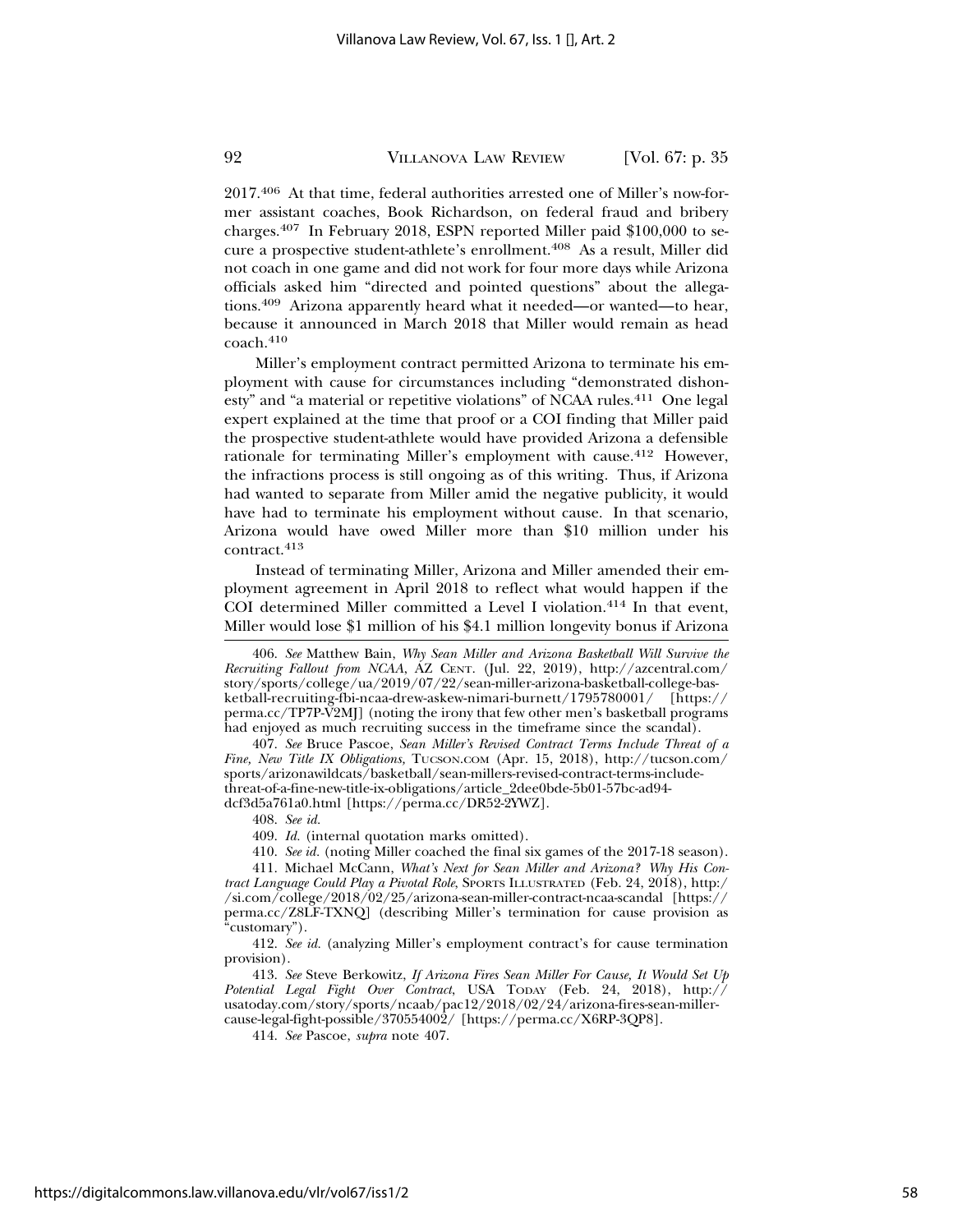retained him despite the COI finding.415 Alternatively, Miller would lose his longevity fund shares if the University terminated his employment with cause.<sup>416</sup>

Miller and Arizona continued to receive negative publicity for the scandal when a March 2020 HBO documentary entitled The Scheme aired.417 In the documentary, individuals accused Miller of paying prospective student-athletes to enroll at Arizona in violation of NCAA rules.<sup>418</sup>

In October 2020, Arizona received the Enforcement Staff's NOA that alleged nine violations, including numerous Level I allegations against men's basketball staff members.<sup>419</sup> Among them was a Level I charge against Miller for violating NCAA head coach responsibilities legislation.420 Arizona's infractions case will go through the Independent Accountability Resolution Process (IARP).421 The IARP was created in 2018 in order for a panel of individuals completely independent of the NCAA and its members to adjudicate complex cases involving alleged violations of core NCAA values.422 The case should resolve in 2022.423

Despite the serious allegations, Arizona permitted Miller to continue to coach, and Arizona won seventeen out of twenty-six games in the 2020- 21 season.424 Due to Arizona's proactive self-imposition of a postseason

418. *See id.* (quoting Dawkins and his attorney).

419. *See* Bruce Pascoe, *Still Awaiting Word From IARP, Arizona President Robert Robbins Says 'Sean Miller Is Our Coach'*, ARIZ. DAILY (Jun. 22, 2021), http://tucson.com/sports/arizonawildcats/still-awaiting-word-from-iarp-arizona-presidentrobert-robbins-says-sean-miller-is-our-coach/article\_435e6f9c-8035-11eb-9707 f35bf59fa1c7.html [https://perma.cc/5X8F-M75F] (describing other violation allegations against men's basketball staff members including that they falsified academic records for prospective student-athletes, accepted \$20,000 in bribes, and loaned \$500 to a student-athlete and attempted to cover it up).

420. *See id.*

421. *See id.* (noting there were already four cases on the IARP docket ahead of the Arizona case at the time).

422. *See* DIVISION I INFRACTIONS 2019-20 ANNUAL REPORT, *supra* note 158, at 5, 34, 37.

423. *See* Bruce Pascoe, *NCAA Says IARP Cases Involving Arizona, Five Other Schools to Be Finished Within a Year*, ARIZ. DAILY (Apr. 28, 2021), http://tucson.com/ sports/arizonawildcats/basketball/pascoe/ncaa-says-iarp-cases-involving-arizonafive-other-schools-to-be-finished-within-a-year/article\_a71367b6-a84b-11eb-8bc4- 773f71e99ddb.html [https://perma.cc/5ASK-AQP2].

424. *See* Dan Wolken, *Opinion: Time for Arizona to Make a Decision on Sean Miller's Future*, USA TODAY (Mar. 10, 2021), http://usatoday.com/story/sports/col-

<sup>415.</sup> *See id.* (explaining that "Miller became fully vested in 175,000 shares of Western Refining Logistics stock on May 31, 2017").

<sup>416.</sup> *See id.*

<sup>417.</sup> *See* Adam Zagoria, *New HBO Film Reveals Unheard Audio Between Former Runner Christian Dawkins and Sean Miller, Will Wade*, FORBES (Mar. 18, 2020), https:/ /www.forbes.com/sites/adamzagoria/2020/03/18/new-hbo-film-reveals-neverbefore-heard-audio-recordings-between-former-runner-christian-dawkins-andcoaches-sean-miller-will-wade/?sh=547831e44746 [https://perma.cc/AQ7L-RFPQ].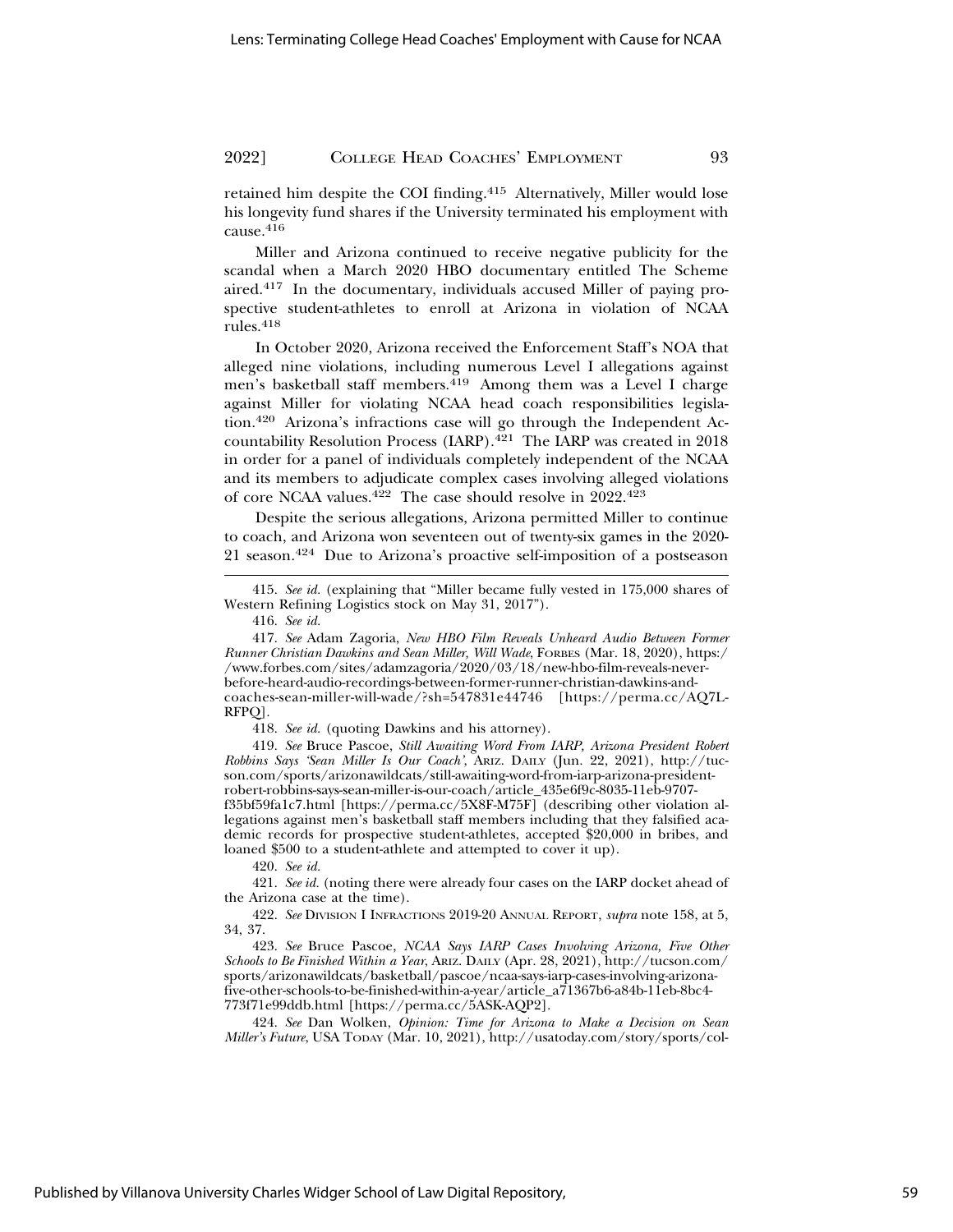ban when media reports implicated Arizona and Miller in the scandal, its men's basketball season concluded at the end of the regular season.425 Following the scandal, a lack of postseason success became the norm under Miller for Arizona's storied program. After the scandal became public in 2017, Arizona did not win another NCAA men's basketball tournament game until 2022, and overall, only won around half of its games between 2017 and 2021.426

The Arizona-Miller relationship became increasingly awkward after the 2021 season. Shortly after the 2021 season, amid questions about Miller's future with Arizona, its president Robert Robbins stated at a press conference that Miller "is our coach."427 Robbins explained that Arizona would wait for an adjudication from the IARP before making a determination on Miller's future.<sup>428</sup> However, at the time, there was no timetable for the IARP to adjudicate the matter.<sup>429</sup>

While Arizona officials publicly supported Miller, they had not evidenced their support tangibly by extending his contract. Miller was under contract through June 30, 2022.430 Because of the impact it could have on recruiting, it is almost inconceivable for a university to permit its employment contract with a head coach to reach its final year.431 Miller had been at Arizona for twelve years and received contract extensions in 2012, 2013, 2014, 2015, and 2017.432 With Miller's contract only having a year left on it, making him a "lame duck" coach, one national writer described Arizona as "paralyzed by dysfunction and indecision" and explained that Miller's tenure at Arizona reached "a boiling point."433 Perhaps Arizona

426. *See* Jeremy Cluff, *Sean Miller Contract Status Looms Over Arizona Wildcats Basketball Program*, ARIZ. REPUBLIC (Feb. 24, 2021), http://azcentral.com/story/ sports/college/ua/2021/02/24/arizona-basketball-sean-miller-contract-statuslooms-over-wildcats/6804903002/ [https://perma.cc/GZH9-77K5] (quoting *San*

*Jose Mercury News* commentator Jon Wilner as describing Arizona as not very good). 427. *See* Pascoe, *supra* note 407.

428. *See id.* (quoting Robbins as stating, "They could have new findings. We just have to wait and find out what the final word is going to be.").

429. *See id.*

430. *See* Brian J. Pedersen, *Arizona Head Coach Sean Miller Not Thinking About Contract Extension Yet*, SB NATION (Feb. 23, 2021), http://azdesertswarm.com/basketball/2021/2/23/22288993/sean-miller-contract-extension-arizona-wildcats-final-year-future-ncaa-investigation-postseason-ban [https://perma.cc/2DS6-3FX5] (noting that Miller's employment contract stated Arizona would pay him \$2.9 million for the 2021-22 term).

431. *See id.* (explaining that, at the time, Arizona lacked any verbal commitments from class of 2022 prospective student-athletes, likely because there was no assurance Miller would still be on the job).

432. *See id.*

433. Wolken, *supra* note 424 (explaining that the IARP was "moving at a glacial pace" and it could take another year for it to resolve the case).

lege/columnist/dan-wolken/2021/03/10/ncaa-investigation-sean-millers-futurearizona-crossroads/6937349002/ [https://perma.cc/EP7M-KPRR] (describing Miller's work as "an impressive coaching job").

<sup>425.</sup> *See id.*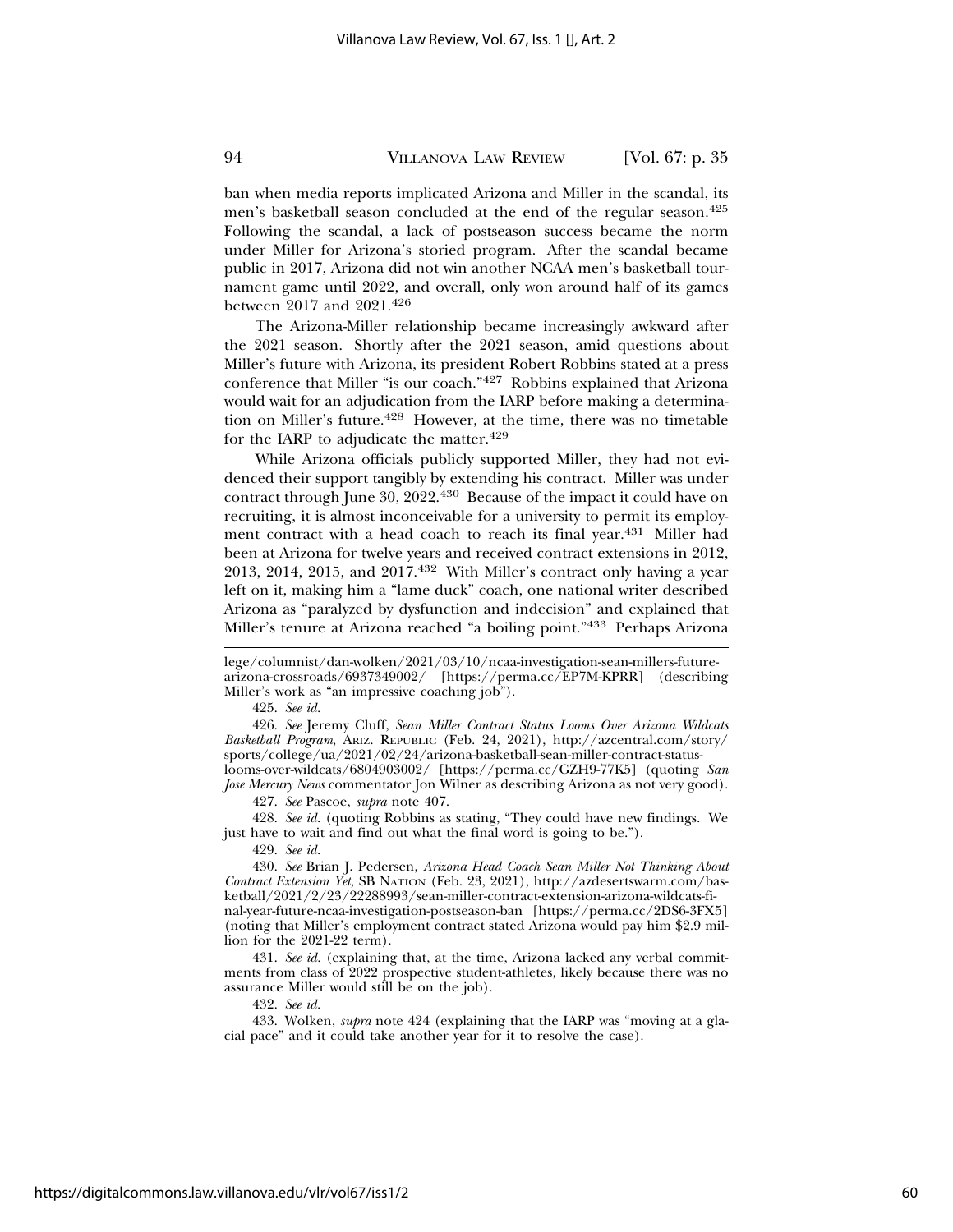had grown cold on Miller because of his recent relative lack of on-court success and the shine had worn off the amazing success in the early part of his tenure.<sup>434</sup>

A month after Robbins publicly supported Miller, Arizona terminated Miller's employment.435 Arizona fired Miller without cause, and thus owed him roughly \$1.5 million under his contract.<sup>436</sup> Arizona had already paid Miller over ten million dollars in salary and retention bonuses since the federal investigation into men's college basketball became public.437 Arizona's handling of Miller's employment status and how much it paid him both to coach and go away since the scandal became public is especially noteworthy given the recent financial struggles of its athletics department. Just a few months before terminating Miller and paying him \$1.5 million to go away, Arizona's athletics department eliminated twenty-one full-time positions and elected to not fill fifteen vacant positions.438 However, Arizona may have felt it lacked cause to terminate Miller under his contract since the IARP had not adjudicated the NCAA violations allegations.

435. *See* Ryman & Cluff, *supra* note 24 (quoting athletics director Dave Heeke as stating it was time for a "fresh start").

438. *See University of Arizona Athletic Department Cutting 21 Jobs in Wake of Financial Crisis*, ARIZ. DAILY STAR (Nov. 2, 2020), http://azcentral.com/story/sports/college/ua/2020/11/02/arizona-athletic-department-cutting-jobs-due-financialcrisis/6133011002/ [https://perma.cc/YQT6-GMFN] (noting that the athletics

department expected to lose \$45 million or more due to the COVID-19 pandemic).

<sup>434.</sup> *See id.* (noting that Miller had been to three Elite Eights and two Sweet Sixteens in his first eight seasons).

<sup>436.</sup> *See id.* (explaining that Miller's contract permitted "him to receive 50% of his remaining guaranteed pay"). One national sports commentator criticized Arizona's handling of the situation, stating that Arizona terminated Miller's employment due to his recent lack of on-court success but had been willing to look past the NCAA violations allegations, thus evidencing where its "ethical compass" lies. *See* Pete Thamel, *Sean Miller's Firing Proves the Only Unacceptable Thing in College Basketball is Losing,* YAHOO! SPORTS (Apr. 7, 2021), http://sports.yahoo.com/seanmiller-firing-college-basketball-losing-ncaa-case-235343119.html [https://perma. cc/XG5N-458D].

<sup>437.</sup> *See* Thamel, *supra* note 436 (wondering why Arizona did not terminate Miller's employment with cause). Xavier University (Xavier) hired Miller as its head coach in March 2022. *See* Dennis Dodd, *With NCAA Enforcement on Its Last Legs, Congress Seeks to Place Limits on Investigations*, CBS SPORTS (Mar. 29, 2022, 4:55 PM), https://www.cbssports.com/college-basketball/news/with-ncaa-enforcement-on-its-last-legs-congress-seeks-to-place-limits-on-investigations/ [https:// perma.cc/8UVJ-8QBC]. Perhaps ironically, Greg Christopher serves as Xavier's athletics director and hired Miller. *Id.* Christopher served on the COI from 2012 to 2020. *Id.* In fact, Christopher chaired the COI when the enforcement staff accused Miler of NCAA violations at Arizona. *Id.*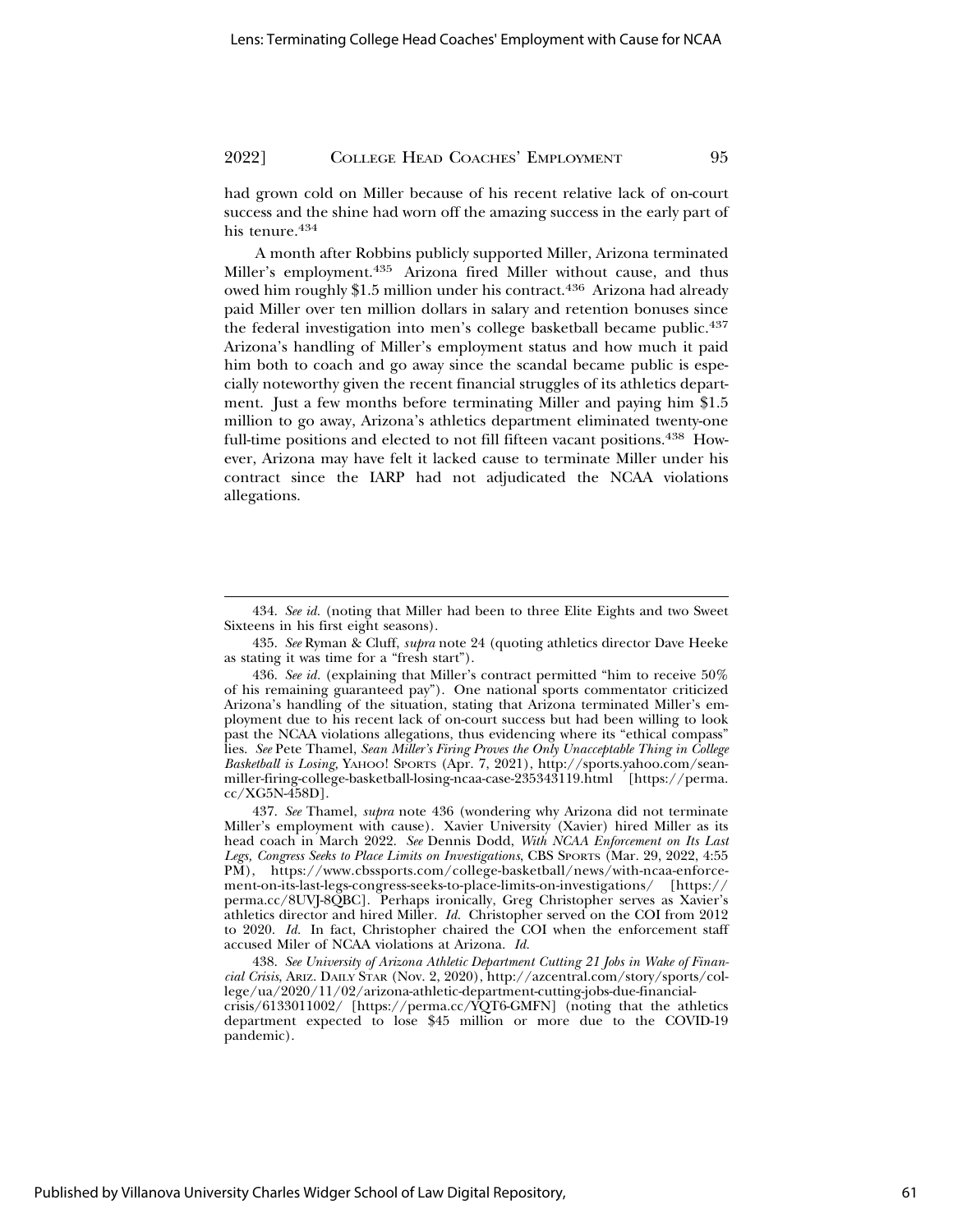#### 2. *A Potential Solution: Employment Contract Language That Requires an NOA—Instead of COI or IARP Adjudication—of NCAA Violations Allegations for Cause to Exist*

This Article suggests that, when drafting the list of circumstances that provide it with the ability to terminate a coach's employment with cause in the employment contract, universities should specify that an NOA alleging a Level I or II violation against a head coach—as opposed to the industry standard of a COI or IARP finding-is sufficient to constitute cause.<sup>439</sup> Doing so would protect universities and increase their flexibility when faced with a situation where the Enforcement Staff alleges violations against a coach.440 It can—and does—often take a year or more for the IARP, COI, or infractions appeals committee to adjudicate an Enforcement Staff's allegations. When employment contracts require such an adjudication, this often leaves universities employing, paying millions of dollars to, and enduring an awkward relationship with, rule breaking coaches.

While at first glance this may seem undesirable for coaches, the reality is that the COI is extremely likely to affirm any Enforcement Staff allegation.441 Per NCAA data it released in 2019, the COI affirms ninety-three

440. The employment contract should also specify that the university's receipt of an NOA alleging a Level I or II violation against the head coach constitutes a material breach of the contract. This would proactively counter O'Brien's successful argument in his dispute with OSU that one incident of wrongdoing did not amount to a material breach given his history as a coach.

441. Universities' head coach employment contracts should also specify that cause exists when the Enforcement Staff alleges a Level I or II head coach responsibilities violation against the head coach for a staff member's violation. Recall that under NCAA Bylaw 11.1.1.1, head coaches are presumed responsible for the

<sup>439.</sup> Universities would likely prefer employment contract language akin to that in Sampson's contract with Indiana or Ollie's contract with UConn. A university would perhaps attain maximum protection and flexibility when its head coach employment contract provides that termination for cause exists upon the university unilaterally determining that the head coach committed a Level I or II violation that would reflect adversely on the university. Such language perhaps could have given Arizona cause to terminate Miller's employment as early as 2017 after federal authorities implicated Arizona and Miller in the college men's basketball scandal, for example. Note, however, that the allegations and innuendo surrounding Miller and potential illicit activities ultimately was not part of the Enforcement Staff's NOA. *See* Wolken, *supra* note 424 (citing rumored payments to former Arizona men's basketball student-athlete Deandre Ayton as an example). However, given former assistant coach Book Richardson's involvement in, and arrest stemming from, the scandal, combined with allegations regarding academic fraud, it is likely that Arizona could have determined that Miller committed a Level I or II violation of NCAA head coach responsibilities legislation. Note, however, that because the NCAA was investigating Sampson for rules violations at Oklahoma when Indiana hired him, the circumstances of his hiring were unique. UConn and Ollie are engaged in multiple disputes regarding his termination. Further, coaches would not want their universities to have that much autonomy in determining whether a situation constituted a Level I or II violation and thus determining their fate. Therefore, coaches and their agents would likely be loath to agree to such one-sided language.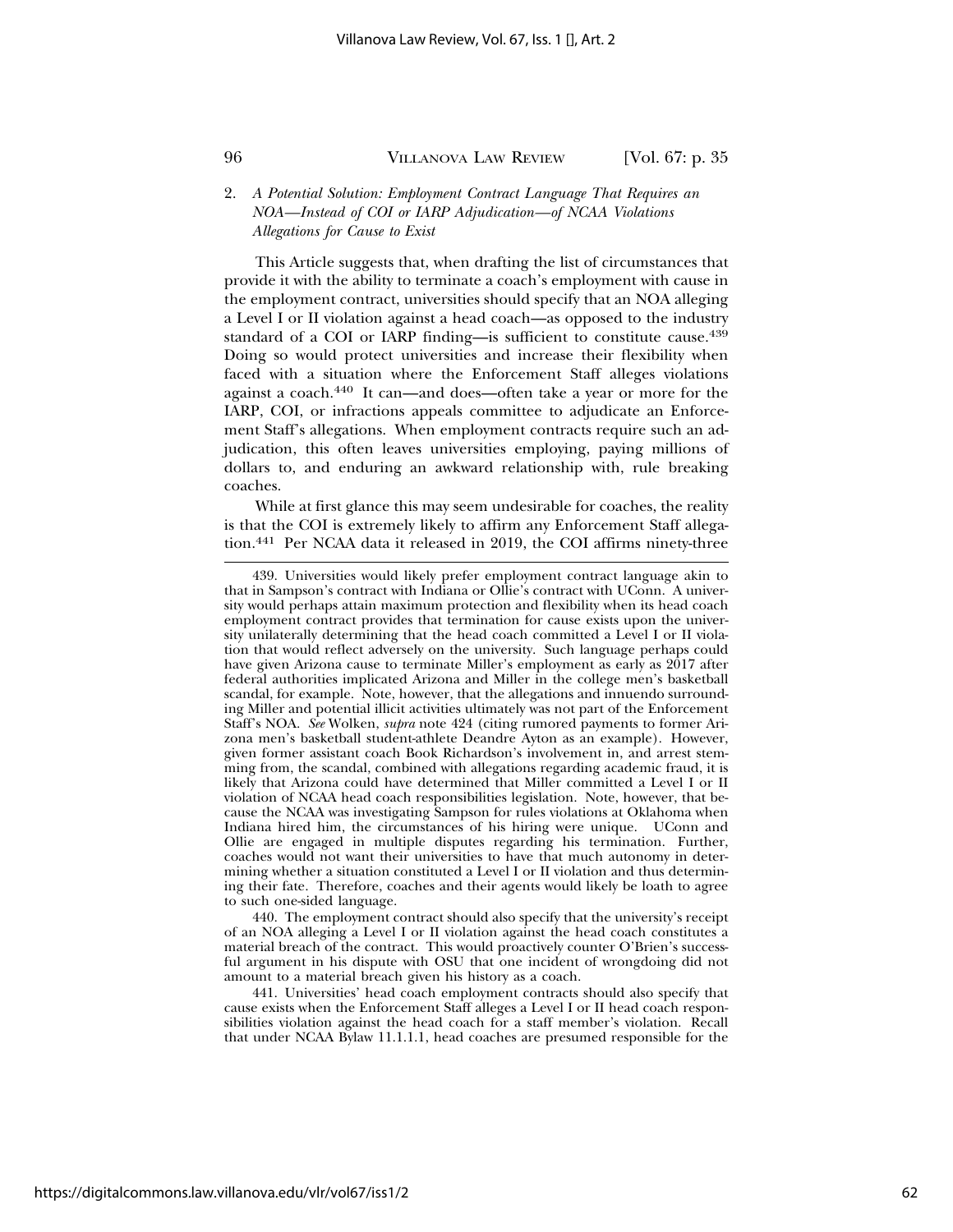percent of the Enforcement Staff's allegations.442 Thus, head coaches would not assume much more, if any, risk by agreeing to this language. If a head coach balked at this proposed language during employment contract negotiations, the university could counter by offering some small amount of severance if the university terminated the coach's employment with cause under the provision. Even if a university had to pay some severance, it would still enable it to exit the relationship in a less expensive manner than through termination without cause.

If done correctly, the suggested language would increase clarity of what constitutes cause under the contract, thus mitigating the likelihood the parties end up in litigation regarding whether cause existed.<sup>443</sup> This is increasingly important. While universities and head coaches typically "settle [their splits] in the backroom rather than the courtroom," the O'Brien and Neuheisel cases emboldened coaches like Ollie to pursue disputes with universities.<sup>444</sup> Aggrieved coaches, who believe their universities lacked cause when terminating them, are increasingly likely to air dirty laundry in a courtroom and use the public forum as leverage against their former employers.445 For example, within days of Washington State terminating Rolovich's employment for cause, his attorney announced plans for legal action, describing the termination as "unjust and unlawful" and describing the athletics director's behavior as "discriminatory and vindictive."<sup>446</sup>

actions of their staff members. 2020-21 MANUAL, *supra* note 155, § 11.1.1.1. It may seem harsh to permit termination a head coach for cause for a staff member's violation. However, the COI has only ruled against an Enforcement Staff Bylaw 11.1.1.1 allegation twice in the dozens of times the Enforcement Staff has brought it as of this writing. *See* Lens, *supra* note 174. In other words, a head coach has successfully rebutted the presumption of responsibility for a staff member's actions only twice. Thus, universities should feel empowered to pursue and insist on the inclusion of the ability to terminate a head coach's employment with cause for allegations that a staff member committed a Level I or II violation.

442. JON DUNCAN, ENFORCEMENT SELF-STUDY OPERATIONS AND COMPLIANCE 7, http://ncaaorg.s3.amazonaws.com/infractions/guides/ 2019ENF\_SelfStudyOperComp.pdf [https://perma.cc/AG9J-RELB] (last visited July 9, 2021) (contending that this data shows that the Enforcement Staff makes well-supported charges).

443. One legal scholar describes termination clauses as the most difficult to negotiate in the employment contract. *See* Greenberg, *supra* note 44, at 209. However, it has become increasingly important to draft and negotiate employment agreements with specific provisions that detail the circumstances that qualify as termination for cause. *See* Dennie, *supra* note 82.

444. Greenberg, *supra* note 83, at 230.

445. *Id.* (citing the Neuheisel case as a good example). University presidents/chancellors and administrators likely recognize the short attention span of their athletics programs' fans and try to make the negative attention disappear by buying out coaches' employment contracts. *See* Elliott et al., *supra* note 202 (citing example of Iowa State University's handling of the departure of head men's basketball coach Larry Eustachy)

446. Pete Thamel, *Former Washington State Football Coach Nick Rolovich's Attorney Plans to Take Legal Action Against School*, YAHOO! SPORTS (Oct. 20, 2021), http:// sports.yahoo.com/former-washington-state-football-coach-nick-rolovichs-attorney-

Published by Villanova University Charles Widger School of Law Digital Repository,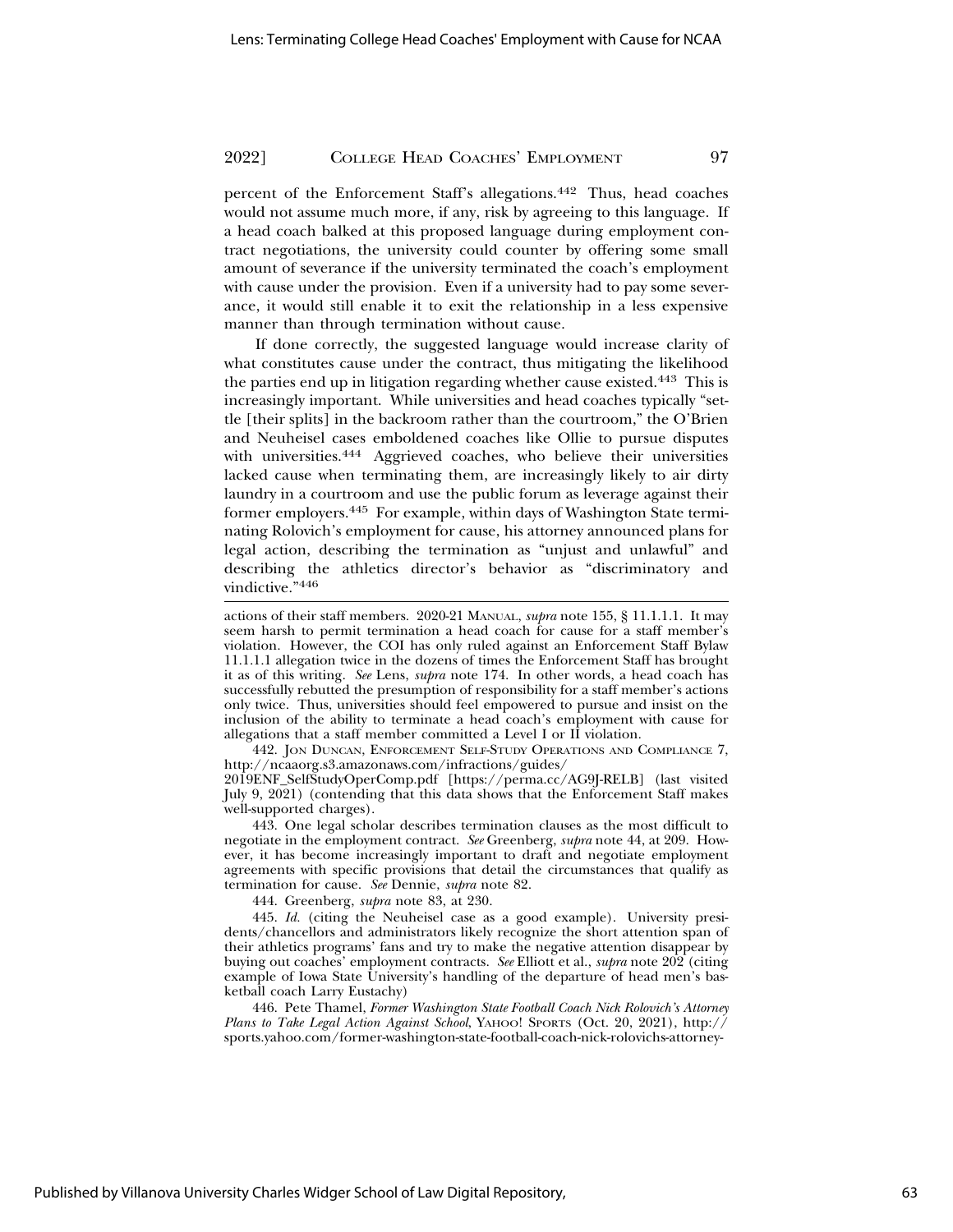If Arizona's employment contract with Miller had included the suggested language, it could have terminated him with cause in October 2020. Instead, he and Arizona played out the 2020-21 season with Miller as a "lame duck" coach during which time prospective student-athletes would not commit to attending the university because of Miller's contract status.447 The Arizona-Miller example illustrates a primary benefit of the suggested language—it could provide universities flexibility when faced with an employment decision regarding coaches formally accused of NCAA rules violations. After all, the COI or IARP is extremely likely to formally deem them NCAA rules violators after passage of (significant) time.

It appears that LSU may have recently *attempted* to include similar language in its contract with Wade. LSU indefinitely suspended Wade in March 2019 after he refused to answer its questions about the leaked FBI wiretaps that included Wade telling Dawkins he made a "strong-ass offer" to a third party close to a prospective student-athlete to influence the prospect to attend LSU.448 Wade based his refusal to meet with LSU and NCAA officials on his criminal attorney's advice.<sup>449</sup> However, after Wade hired the attorney who also represented Miller and Pearl, Wade reversed course and agreed to meet with LSU and the NCAA.450

Because Wade breached his contract by initially declining to cooperate with LSU's investigation, LSU and Wade amended their employment agreement.451 The amendments included adding two circumstances that would justify termination for cause:

449. *See* Glenn Guilbeau, *Maybe LSU's Wade is Not Done—Suspended Coach Hires New Lawyer With Experience vs. NCAA*, DAILY ADVERTISER (Apr. 5, 2019), http:// theadvertiser.com/story/sports/college/lsu/2019/04/04/lsus-wade-makes-movehires-attorney-ncaa-background/3368806002/ [https://perma.cc/WJ9J-V9QL] (quoting Wade's criminal attorney as explaining that Wade would meet with LSU and NCAA officials following the then-pending criminal investigation).

450. *See id.* Thompson likely advised Wade that refusal to meet with LSU and NCAA officials permitted LSU to terminate Wade's contract with cause, in which case Wade would forfeit \$10 million in salary remaining on his contract. *See* Glenn Guilbeau, *Wow! Why the Sudden Change of Heart for LSU Coach Will Wade? Could it Be the \$10 Million?*, DAILY ADVERTISER (Apr. 15, 2019), http://theadvertiser.com/ story/sports/college/lsu/2019/04/15/lsu-coach-wade-had-10-million-reasons-sitlsu-and-ncaa/3479853002/ [https://perma.cc/MM9M-GN2Q].

451. Steve Berkowitz, *LSU Basketball Coach Will Wade Loses More Than \$400,000 in Bonuses, Pay After Investigation*, USA TODAY (Apr. 24, 2019), http:// usatoday.com/story/sports/ncaab/sec/2019/04/24/lsu-basketball-coach-will-

plans-to-take-legal-action-against-school-141857174.html [https://perma.cc/QS7J-R68L] (describing Rolovich's stance as based on his Catholic faith).

<sup>447.</sup> Note that Arizona had the opportunity to include this language when it amended Miller's contract in 2018 but instead required an adjudication of the violations.

<sup>448.</sup> *See* Bryn Stole, *LSU Coach Will Wade Gave Up Bonuses, Made Contract Concessions Amid Reinstatement*, ADVOCATE (Apr. 24, 2019), http://theadvocate.com/baton\_rouge/sports/lsu/article\_204cdb80-66d6-11e9-b8df-ebea6e1c30b8.html [https://perma.cc/PV9D-S9RB] (explaining that Wade gave up compensation bonuses that the team earned for him during his suspension).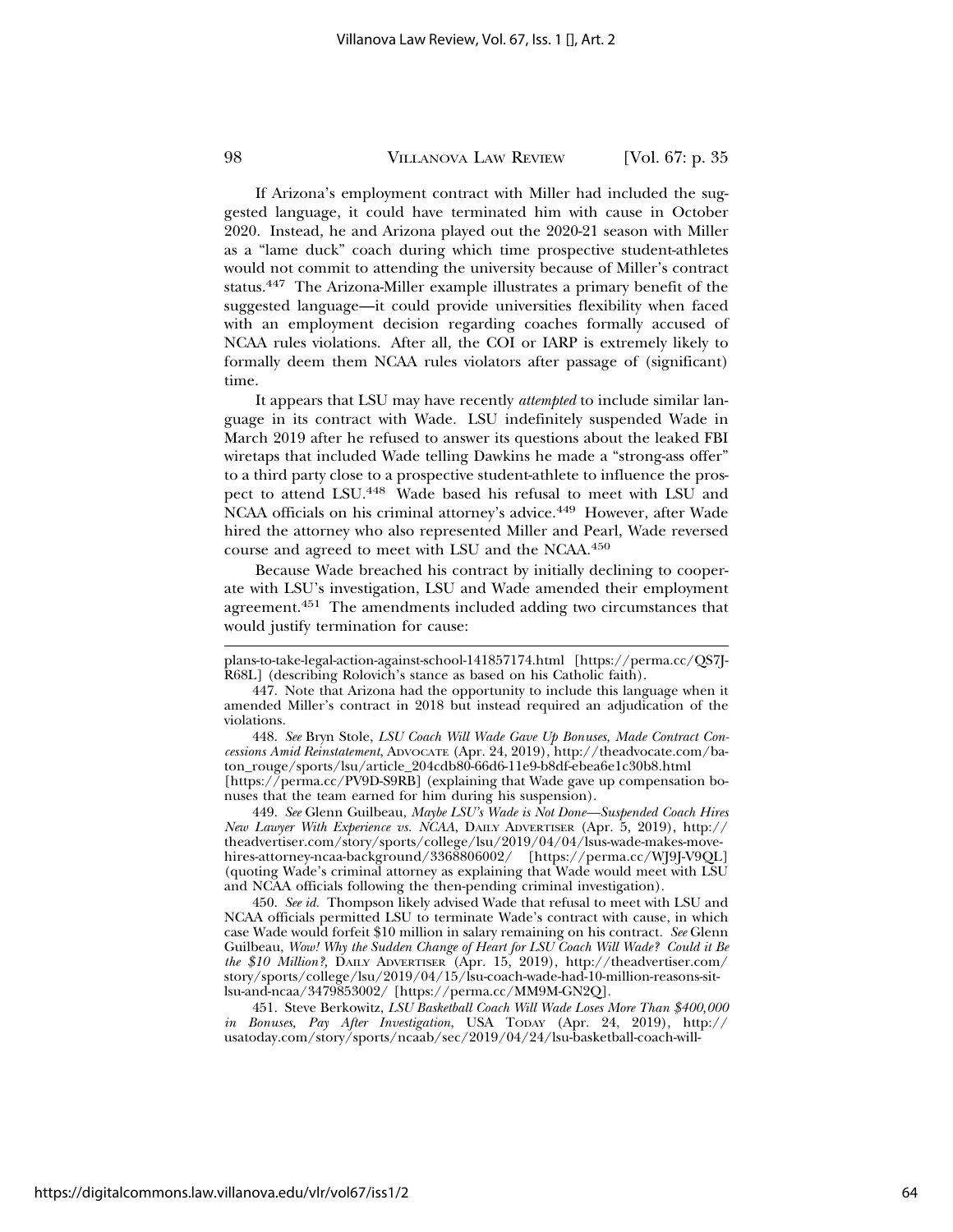xviii. If the NCAA Committee on Infractions, subject to any and all appeals before the NCAA Infractions Appeals Committee, ultimately finds COACH to have committed any Level 1 or Level 2 violation, as defined by NCAA regulations, before April \_\_\_, 2019, LSU shall have cause to terminate COACH's employment, whether such claims are pursuant to the Employment Agreement or otherwise. In that event, COACH hereby agrees to waive any and all claims that LSU wrongfully terminated him or terminated him without cause, whether such claim is based on the Employment Agreement or otherwise.

xix. If the NCAA Committee on Infractions issues a formal notice of allegations of a Level 1 or Level 2 violation to LSU involving COACH, LSU shall have cause to terminate COACH'S employment, whether such claims are pursuant to the Agreement or otherwise. In that event, COACH hereby agrees to waive any and all claims that LSU wrongfully terminated him or terminated him without cause, whether such claim is based on the Employment Agreement or otherwise.452

It is unclear whether section xviii required a COI adjudication before April 2019 or whether it was an attempt to refer to the NCAA's definition of Level I and II violations on that date. Either interpretation of the contract language is reasonable. However, the latter possibility is likelier because the amendments were discussed and implemented in April 2019 and the Enforcement Staff had not even issued an NOA at that point so clearly there could be no COI adjudication by April 2019. However, speaking of NOAs, section xix permits termination for cause upon the COI issuing an NOA that included a Level I or II violation involving Wade. However, the *Enforcement Staff*, not the *COI*, issues NOAs.453 The COI does have the ability to conclude that a coach committed a violation even when the Enforcement Staff did not allege it, however.454 Further, LSU's case is in the IARP and therefore the *NCAA's Complex Case Unit* issued the notice of alle-

453. *See* DIVISION I INFRACTIONS 2019-20 ANNUAL REPORT, *supra* note 158, at 9.

454. *See* NCAA DIV. I COMMITTEE ON INFRACTIONS, INTERNAL OPERATING PRO-CEDURES 5–12 (July 21, 2021) http://ncaaorg.s3.amazonaws.com/committees/d1/ infraction/D1COI\_IOPs.pdf [https://perma.cc/AAS8-K7UM].

wade-loses-over-400-k-bonuses-pay/3567368002/ [https://perma.cc/M3MB-QG8P] (noting Wade forfeited as much as \$250,000 in bonus compensation as part of the amendment). NCAA rules require employment agreements to include a stipulation that athletics department staff members owe an "affirmative obligation to cooperate fully in the infractions process, including the investigation and adjudication of the case." 2020-21 MANUAL, *supra* note 155, § 11.2.1.

<sup>452.</sup> FIRST AMENDMENT TO EMPLOYMENT AGREEMENT 2 (April 14, 2019), http:/ /bloximages.newyork1.vip.townnews.com/theadvocate.com/content/tncms/assets/v3/editorial/9/08/908aa4c8-66da-11e9-8ced-53355c45b939/ 5cc0d9a8621a2.pdf.pdf [https://perma.cc/D3SU-BYUV].